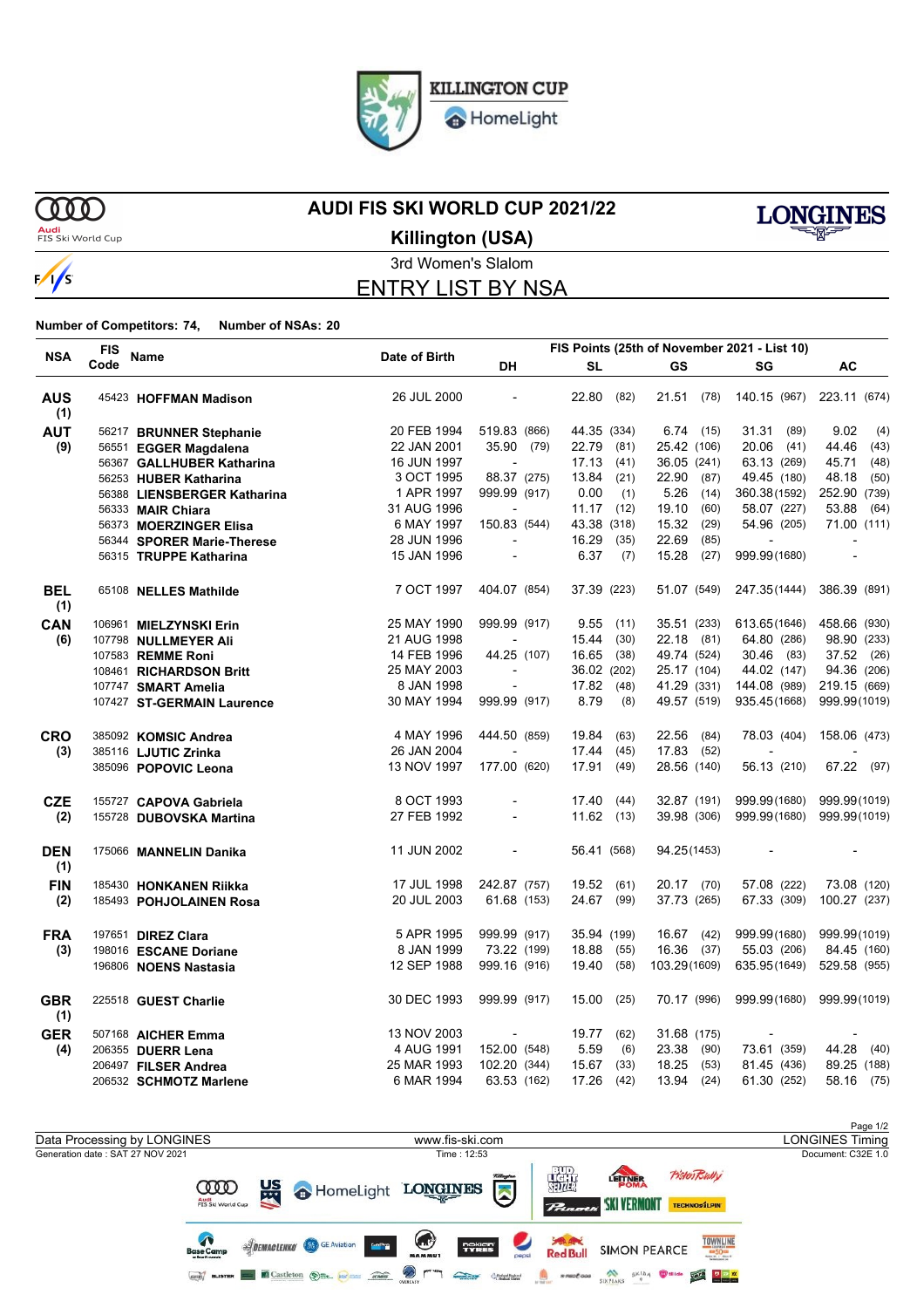

**Audi**<br>FIS Ski World Cup

# **AUDI FIS SKI WORLD CUP 2021/22**

**Killington (USA)**



3rd Women's Slalom

ENTRY LIST BY NSA

|                   | <b>FIS</b> |                                  |               | FIS Points (25th of November 2021 - List 10) |      |              |      |              |      |                            |                          |
|-------------------|------------|----------------------------------|---------------|----------------------------------------------|------|--------------|------|--------------|------|----------------------------|--------------------------|
| <b>NSA</b>        | Code       | Name                             | Date of Birth | DH                                           |      | <b>SL</b>    |      | <b>GS</b>    |      | SG                         | AC                       |
| <b>ITA</b>        |            | 299276 BASSINO Marta             | 27 FEB 1996   | 3.21                                         | (9)  | 24.02        | (92) | 0.00         | (1)  | 3.66<br>(8)                | 10.84<br>(5)             |
| (7)               |            | 297601 BRIGNONE Federica         | 14 JUL 1990   | 2.24                                         | (7)  | 20.21        | (71) | 0.00         | (1)  | 0.00<br>(1)                | 0.00<br>(1)              |
|                   |            | 6295075 DELLA MEA Lara           | 10 JAN 1999   | $\overline{\phantom{a}}$                     |      | 15.39        | (28) | 35.36 (229)  |      | 178.13(1174)               | 999.99(1019)             |
|                   |            | 299983 GULLI Anita               | 26 JUN 1998   | $\overline{\phantom{a}}$                     |      | 24.40        | (96) | 40.15 (308)  |      | $\overline{\phantom{a}}$   |                          |
|                   |            | 298723 MIDALI Roberta            | 10 NOV 1994   | 999.99 (917)                                 |      | 19.84        | (63) | 18.55 (54)   |      | 999.99(1680)               | 999.99(1019)             |
|                   |            | 299699 PETERLINI Martina         | 24 OCT 1997   | $\overline{\phantom{a}}$                     |      | 15.00        | (25) | 40.38 (317)  |      | $\overline{\phantom{a}}$   |                          |
|                   |            | 6295165 ROSSETTI Marta           | 25 MAR 1999   |                                              |      | 15.46        | (31) | 56.98 (692)  |      | 980.16(1676)               |                          |
| <b>NED</b><br>(1) |            | 405138 JELINKOVA Adriana         | 10 APR 1995   | 235.56 (735)                                 |      | 21.79        | (79) | 15.00        | (25) |                            | 95.02 (581) 114.43 (292) |
| <b>NOR</b>        |            | 426100 HOLTMANN Mina Fuerst      | 17 JUL 1995   | 79.71 (226)                                  |      | 12.83        | (20) | 3.28         | (9)  | 65.69 (292)                | 92.73 (201)              |
| (6)               |            | 426187 LYSDAHL Kristin           | 29 JUN 1996   | 79.80 (227)                                  |      | 11.95        | (16) | 18.73        | (56) | 72.00 (347)                | 95.07 (216)              |
|                   |            | 426324 MONSEN Marte              | 27 JAN 2000   | 74.37 (204)                                  |      | 38.44 (240)  |      | 15.28        | (27) | 46.72 (163)                | 64.42<br>(91)            |
|                   |            | 425879 RIIS-JOHANNESSEN Kristina | 5 MAR 1991    | 36.84 (86)                                   |      | 16.74        | (40) | 17.73        | (51) | 32.81 (99)                 | 30.07 (19)               |
|                   |            | 426193 STJERNESUND Thea Louise   | 24 NOV 1996   | 148.79 (534)                                 |      | 14.79        | (24) | 16.59        | (39) | 280.88(1506)               | 195.42 (609)             |
|                   |            | 426043 TVIBERG Maria Therese     | 7 APR 1994    | 57.36 (142)                                  |      | 20.04        | (68) | 7.06         | (16) | 32.43 (97)                 | 49.49 (53)               |
| <b>NZL</b>        |            | 415205 HUDSON Piera              | 7 FEB 1996    | $\overline{\phantom{a}}$                     |      | 20.01        | (66) | $15.37$ (31) |      | 168.74 (1139)              | 660.17 (982)             |
| (1)               |            |                                  |               |                                              |      |              |      |              |      |                            |                          |
| <b>SLO</b>        |            | 565401 BUCIK Ana                 | 21 JUL 1993   | 108.92 (374)                                 |      | 12.15        | (17) | 17.17        | (48) | 49.45 (180)                | 38.58<br>(28)            |
| (4)               |            | 565491 DVORNIK Neja              | 6 JAN 2001    | 82.05 (243)                                  |      | 18.51        | (51) | 19.90        | (68) | 51.19 (188)                | 80.87 (145)              |
|                   |            | 565471 HROVAT Meta               | 2 MAR 1998    | 172.17 (604)                                 |      | 16.66        | (39) | 4.41         | (12) | 53.44 (197)                | 65.72<br>(95)            |
|                   |            | 565463 SLOKAR Andreja            | 15 OCT 1997   | 999.99 (917)                                 |      | 12.46        | (18) | 21.67        | (79) | 86.33 (488)                | 109.32 (272)             |
| <b>SUI</b>        |            | 516284 GISIN Michelle            | 5 DEC 1993    | 7.91(18)                                     |      | 0.68         | (4)  | 4.01         | (11) | $9.06$ (15)                | 11.41<br>(6)             |
| (6)               |            | 516530 GOOD Nicole               | 1 JAN 1998    | 84.07 (252)                                  |      | 23.57        | (89) | 34.84 (220)  |      | 31.17 (86)                 | 26.68<br>(14)            |
|                   |            | 516280 HOLDENER Wendy            | 12 MAY 1993   | 30.82                                        | (68) | 2.27         | (5)  | 3.04         | (8)  | 10.32(19)                  | 15.39<br>(9)             |
|                   |            | 516528 MEILLARD Melanie          | 23 SEP 1998   | $\overline{\phantom{a}}$                     |      | 12.49        | (19) | 16.59        | (39) | 68.73 (321)                | 28.56<br>(18)            |
|                   |            | 516562 RAST Camille              | 9 JUL 1999    | $\overline{\phantom{a}}$                     |      | 19.96        | (65) | 19.49        | (63) | 91.76 (553)                | 69.32 (106)              |
|                   |            | 516426 STOFFEL Elena             | 27 MAY 1996   |                                              |      | 15.49        | (32) | 49.67 (521)  |      | 966.33(1672)               | 999.99(1019)             |
| <b>SVK</b><br>(1) |            | 705423 VLHOVA Petra              | 13 JUN 1995   | 14.30                                        | (30) | 0.00         | (1)  | 0.00         | (1)  | $5.39$ (10)                | 0.60<br>(2)              |
| <b>SWE</b>        |            | 197616 ALPHAND Estelle           | 23 APR 1995   | 107.06 (368)                                 |      | 32.62 (161)  |      | 16.85        | (44) | 39.92 (125)                | 44.26<br>(39)            |
| (7)               |            | 507109 ARONSSON ELFMAN Hanna     | 29 DEC 2002   | 101.18 (341)                                 |      | 25.73 (109)  |      | 15.62 (34)   |      | 40.87 (131)                | 57.97<br>(73)            |
|                   |            | 506867 FERMBAECK Elsa            | 28 MAR 1998   | 999.99 (917)                                 |      | 15.25        | (27) | 29.36 (145)  |      | 148.01(1016)               |                          |
|                   |            | 506664 FJAELLSTROEM Magdalena    | 12 JAN 1995   | 999.99 (917)                                 |      | 18.72        | (53) | 24.44        | (95) | 313.97 (1557)              | 329.51 (852)             |
|                   |            | 506399 HECTOR Sara               | 4 SEP 1992    | 678.50 (878)                                 |      | 14.48        | (22) | 3.92         | (10) | 40.79 (129)                | 55.46<br>(69)            |
|                   |            | 506583 SAEFVENBERG Charlotta     | 7 OCT 1994    | $\overline{\phantom{a}}$                     |      | 20.25        | (72) | 49.19 (510)  |      | 999.99(1680)               |                          |
|                   |            | 506146 SWENN LARSSON Anna        | 18 JUN 1991   | $\overline{\phantom{a}}$                     |      | $11.62$ (13) |      | 60.72 (778)  |      | 197.52(1261)               | 168.72 (518)             |
|                   |            |                                  | 4 APR 1999    | 19.95 (44)                                   |      | 21.34        | (75) | 19.98        | (69) | 18.20 (36)                 | 68.09 (101)              |
| USA               |            | 6536213 CASHMAN Keely            | 1 DEC 1999    |                                              |      | 19.21        | (57) | 22.86        | (86) | 109.07 (721)               | 158.15 (474)             |
| (8)               |            | 6536171 HENSIEN Katie            |               | $\overline{\phantom{a}}$<br>38.15 (91)       |      | 20.34        |      | 15.00        |      |                            |                          |
|                   |            | 6536392 HURT A.J.                | 5 DEC 2000    |                                              |      |              | (73) |              | (25) | 27.14 (78)<br>239.39(1422) | 87.59 (181)              |
|                   |            | 539909 MOLTZAN Paula             | 7 APR 1994    |                                              |      | 14.51        | (23) | 21.21        | (76) |                            | 945.27 (1015)            |
|                   |            | 6535773 O BRIEN Nina             | 29 NOV 1997   | 48.30 (118)                                  |      | 17.48        | (46) | 13.64        | (23) | 25.05 (69)                 | 94.95 (214)              |
|                   |            | 6536626 RESNICK Allie            | 1 SEP 2001    | $\overline{\phantom{a}}$                     |      | 28.08 (125)  |      | 29.14 (144)  |      | 202.29(1281)               |                          |
|                   |            | 6535237 SHIFFRIN Mikaela         | 13 MAR 1995   | 0.74                                         | (4)  | 0.00         | (1)  | 0.00         | (1)  | 1.06<br>(4)                | 1.00<br>(3)              |
|                   |            | 6536851 ZIMMERMANN Zoe           | 16 MAY 2002   | $\blacksquare$                               |      | 23.78        | (90) | 52.70 (587)  |      | 72.71 (354)                | 103.01 (248)             |

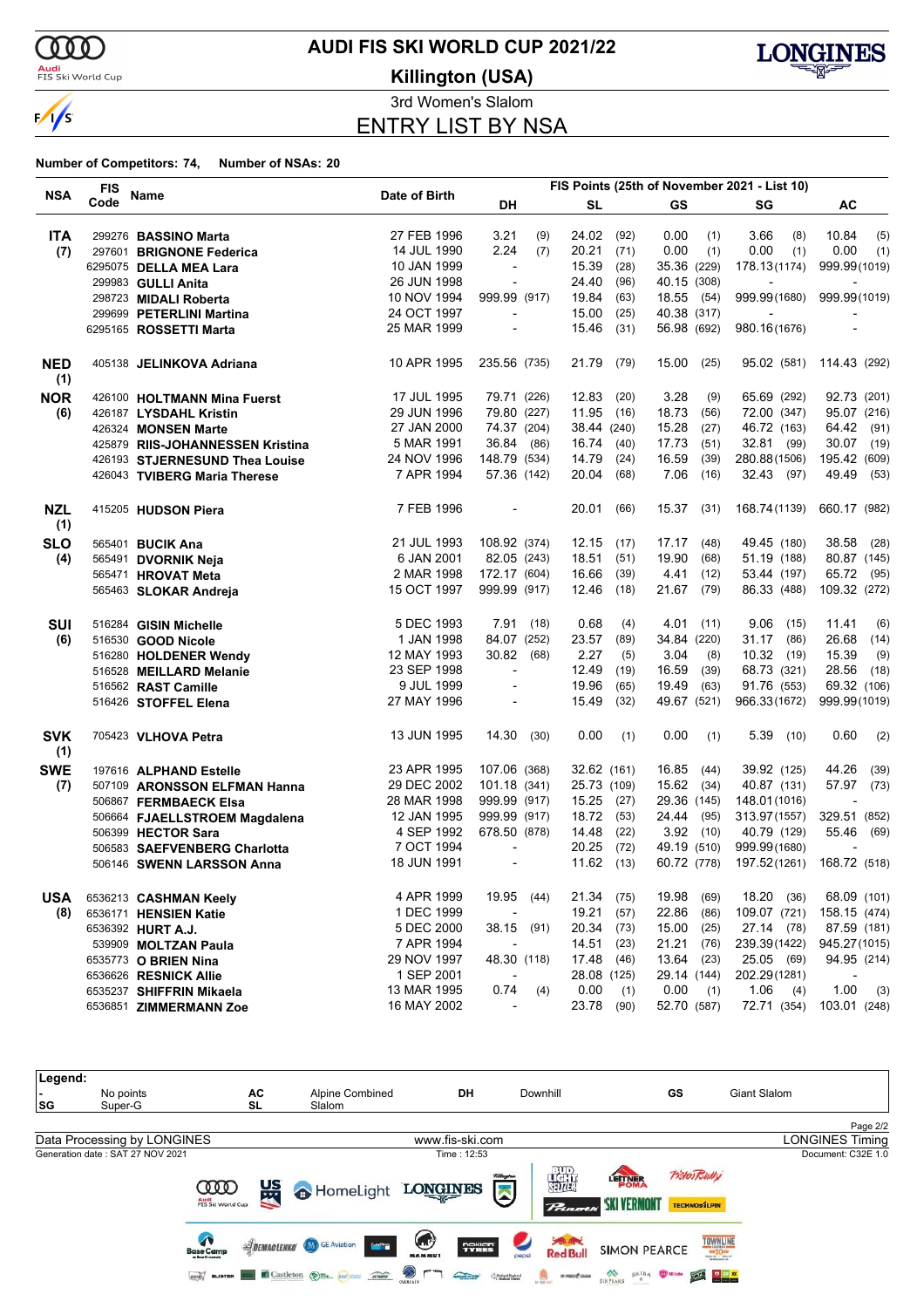

HomeLight

 $\gamma$ 

 $\sqrt{s}$ 

### **AUDI FIS SKI WORLD CUP 2021/22**



**Audi**<br>FIS Ski World Cup

3rd Women's Slalom Sun 28 NOV 2021 **Killington (USA)**

DRAW LIST

Start Time 9:45

|                |        | <b>Number of Competitors: 74,</b> | <b>Number of NSAs: 20</b>        |                    | Rank 120 in the FIS List: SCHLOSSER Paulina |      |        |       |              |      |
|----------------|--------|-----------------------------------|----------------------------------|--------------------|---------------------------------------------|------|--------|-------|--------------|------|
| No.            |        | <b>FIS</b><br>Code                | Name                             | <b>NSA</b><br>Code | <b>WCSL-SL</b>                              |      | WCSL-O |       | <b>FISSL</b> |      |
| 1              |        | 705423                            | <b>VLHOVA Petra</b>              | <b>SVK</b>         | 786                                         | (1)  | 1605   | (1)   | 0.00         | (1)  |
| $\overline{2}$ |        | 6535237                           | <b>SHIFFRIN Mikaela</b>          | <b>USA</b>         | 732                                         | (2)  | 1442   | (3)   | 0.00         | (1)  |
| 3              |        | 56388                             | <b>LIENSBERGER Katharina</b>     | <b>AUT</b>         | 704                                         | (3)  | 1001   | (5)   | 0.00         | (1)  |
| 4              |        | 516284                            | <b>GISIN Michelle</b>            | SUI                | 470                                         | (4)  | 1235   | (4)   | 0.68         | (4)  |
| 5              |        | 516280                            | <b>HOLDENER Wendy</b>            | <b>SUI</b>         | 458                                         | (5)  | 590    | (10)  | 2.27         | (5)  |
| 6              |        | 206355                            | <b>DUERR Lena</b>                | <b>GER</b>         | 322                                         | (6)  | 358    | (21)  | 5.59         | (6)  |
| 7              |        | 506146                            | <b>SWENN LARSSON Anna</b>        | <b>SWE</b>         | 248                                         | (7)  | 248    | (31)  | 11.62        | (13) |
| 8              |        | 426187                            | <b>LYSDAHL Kristin</b>           | <b>NOR</b>         | 216                                         | (8)  | 294    | (26)  | 11.95        | (16) |
| 9              |        | 155728                            | <b>DUBOVSKA Martina</b>          | <b>CZE</b>         | 210                                         | (9)  | 210    | (35)  | 11.62        | (13) |
| 10             |        | 56333                             | <b>MAIR Chiara</b>               | <b>AUT</b>         | 198                                         | (10) | 206    | (37)  | 11.17        | (12) |
| 11             |        | 107427                            | <b>ST-GERMAIN Laurence</b>       | CAN                | 193                                         | (11) | 193    | (40)  | 8.79         | (8)  |
| 12             |        | 565401                            | <b>BUCIK Ana</b>                 | <b>SLO</b>         | 183                                         | (12) | 252    | (30)  | 12.15        | (17) |
| 13             |        | 565463                            | <b>SLOKAR Andreja</b>            | <b>SLO</b>         | 180                                         | (13) | 323    | (24)  | 12.46        | (18) |
| 14             |        | 506399                            | <b>HECTOR Sara</b>               | <b>SWE</b>         | 167                                         | (14) | 410    | (17)  | 14.48        | (22) |
| 15             |        | 539909                            | <b>MOLTZAN Paula</b>             | <b>USA</b>         | 155                                         | (15) | 197    | (39)  | 14.51        | (23) |
| 16             |        | 56315                             | <b>TRUPPE Katharina</b>          | <b>AUT</b>         | 148                                         | (16) | 233    | (33)  | 6.37         | (7)  |
| 17             |        | 56253                             | <b>HUBER Katharina</b>           | <b>AUT</b>         | 122                                         | (17) | 142    | (51)  | 13.84        | (21) |
| 18             |        | 106961                            | <b>MIELZYNSKI Erin</b>           | CAN                | 107                                         | (19) | 107    | (57)  | 9.55         | (11) |
| 19             |        | 516562                            | <b>RAST Camille</b>              | SUI                | 105                                         | (20) | 120    | (54)  | 19.96        | (65) |
| 20             |        | 196806                            | <b>NOENS Nastasia</b>            | <b>FRA</b>         | 99                                          | (21) | 99     | (61)  | 19.40        | (58) |
| 21             |        | 426193                            | <b>STJERNESUND Thea Louise</b>   | <b>NOR</b>         | 94                                          | (22) | 186    | (42)  | 14.79        | (24) |
| 22             |        | 56367                             | <b>GALLHUBER Katharina</b>       | <b>AUT</b>         | 90                                          | (23) | 93     | (64)  | 17.13        | (41) |
| 23             |        | 425879                            | <b>RIIS-JOHANNESSEN Kristina</b> | <b>NOR</b>         | 86                                          | (24) | 86     | (67)  | 16.74        | (40) |
| 24             |        | 299699                            | <b>PETERLINI Martina</b>         | ITA                | 68                                          | (27) | 68     | (74)  | 15.00        | (25) |
| 25             |        | 426100                            | <b>HOLTMANN Mina Fuerst</b>      | <b>NOR</b>         | 58                                          | (28) | 150    | (48)  | 12.83        | (20) |
| 26             |        | 385096                            | <b>POPOVIC Leona</b>             | <b>CRO</b>         | 58                                          | (28) | 58     | (76)  | 17.91        | (49) |
| 27             |        | 107798                            | <b>NULLMEYER Ali</b>             | CAN                | 57                                          | (31) | 57     | (78)  | 15.44        | (30) |
| 28             |        | 506664                            | <b>FJAELLSTROEM Magdalena</b>    | <b>SWE</b>         | 49                                          | (32) | 55     | (80)  | 18.72        | (53) |
| 29             |        | 516528                            | <b>MEILLARD Melanie</b>          | <b>SUI</b>         | 48                                          | (34) | 69     | (72)  | 12.49        | (19) |
| 30             |        | 225518                            | <b>GUEST Charlie</b>             | <b>GBR</b>         | 40                                          | (35) | 40     | (91)  | 15.00        | (25) |
| 31             | $+500$ | 297601                            | <b>BRIGNONE Federica</b>         | <b>ITA</b>         | 32                                          | (39) | 812    | (8)   | 20.21        | (71) |
| 32             | $+500$ | 299276                            | <b>BASSINO Marta</b>             | <b>ITA</b>         | 10                                          | (49) | 905    | (7)   | 24.02        | (92) |
| 33             |        | 506867                            | <b>FERMBAECK Elsa</b>            | <b>SWE</b>         | 22                                          | (44) | 22     | (109) | 15.25        | (27) |
| 34             |        | 6295075                           | <b>DELLA MEA Lara</b>            | ITA                |                                             |      |        |       | 15.39        | (28) |
| 35             |        | 6295165                           | <b>ROSSETTI Marta</b>            | ITA                | 28                                          | (42) | 28     | (101) | 15.46        | (31) |
| 36             |        | 516426                            | <b>STOFFEL Elena</b>             | SUI                | 22                                          | (44) | 22     | (109) | 15.49        | (32) |
| 37             |        | 206497                            | <b>FILSER Andrea</b>             | <b>GER</b>         | 32                                          | (39) | 61     | (75)  | 15.67        | (33) |
| 38             |        | 56344                             | <b>SPORER Marie-Therese</b>      | <b>AUT</b>         | 18                                          | (48) | 18     | (113) | 16.29        | (35) |

SUN 28 NOV 2021 / Killington (USA) / 5070 Page 1/2 Data Processing by LONGINES www.fis-ski.com LONGINES TimingGeneration date : SAT 27 NOV 2021 Time : 12:53 Document: C45 1.0 擺 PistenRully LETTNER **μs COO** HomeLight LONGINES  $\sum$ Audi<br>FIS Ski World Cu SKI VERMONT TECHNOSILPIN **Prim** T  $\bigcirc$ **Saved**<br>Red Bull **TOWNLINE SIDEMACLENKO** GE Aviation **Serie** TYRES **SIMON PEARCE** George BLISTER EN Castleton (S) == 100 mm Road D F "" Contract Children"  $\begin{picture}(20,10) \put(0,0){\line(1,0){10}} \put(0,0){\line(1,0){10}} \put(0,0){\line(1,0){10}} \put(0,0){\line(1,0){10}} \put(0,0){\line(1,0){10}} \put(0,0){\line(1,0){10}} \put(0,0){\line(1,0){10}} \put(0,0){\line(1,0){10}} \put(0,0){\line(1,0){10}} \put(0,0){\line(1,0){10}} \put(0,0){\line(1,0){10}} \put(0,0){\line(1,0){10}} \put(0,$ SIXPEAKS OF SKIDA THE STATE OF THE SEARCH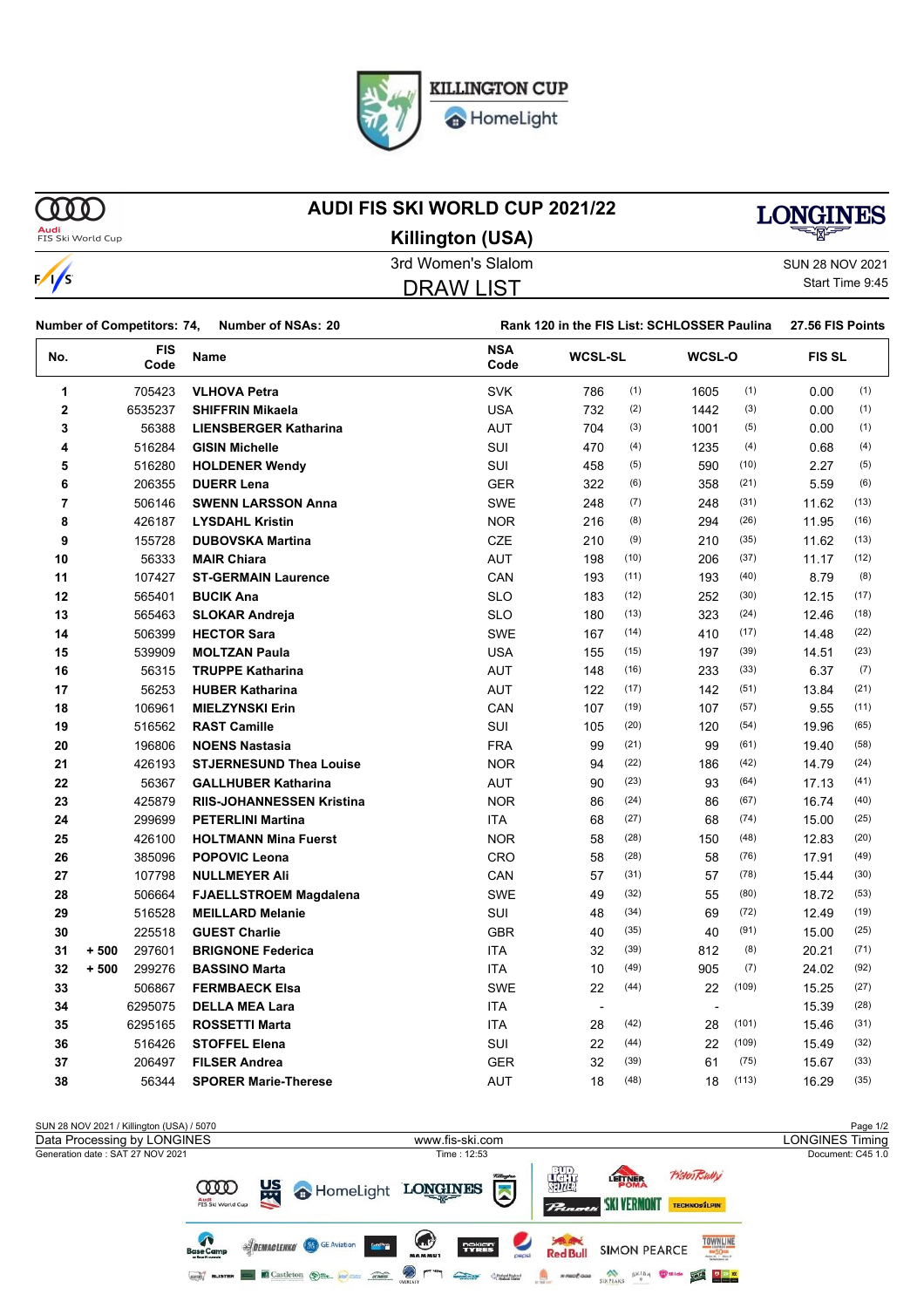

**Killington (USA)**



 $\sqrt{s}$ 

 $\bf{v}$ 

**Audi**<br>FIS Ski World Cup

DRAW LIST

3rd Women's Slalom Sun 28 NOV 2021 Start Time 9:45

| <b>Number of Competitors: 74,</b><br><b>Number of NSAs: 20</b> |                    |                              | Rank 120 in the FIS List: SCHLOSSER Paulina<br>27.56 FIS Points |                          |      |                          |       |               |       |
|----------------------------------------------------------------|--------------------|------------------------------|-----------------------------------------------------------------|--------------------------|------|--------------------------|-------|---------------|-------|
| No.                                                            | <b>FIS</b><br>Code | Name                         | <b>NSA</b><br>Code                                              | <b>WCSL-SL</b>           |      | WCSL-O                   |       | <b>FIS SL</b> |       |
| 39                                                             | 107583             | <b>REMME Roni</b>            | CAN                                                             |                          |      |                          |       | 16.65         | (38)  |
| 40                                                             | 565471             | <b>HROVAT Meta</b>           | <b>SLO</b>                                                      | 20                       | (47) | 271                      | (28)  | 16.66         | (39)  |
| 41                                                             | 206532             | <b>SCHMOTZ Marlene</b>       | <b>GER</b>                                                      |                          |      | 3                        | (135) | 17.26         | (42)  |
| 42                                                             | 155727             | <b>CAPOVA Gabriela</b>       | CZE                                                             |                          |      | ÷,                       |       | 17.40         | (44)  |
| 43                                                             | 385116             | <b>LJUTIC Zrinka</b>         | CRO                                                             | $\overline{a}$           |      |                          |       | 17.44         | (45)  |
| 44                                                             | 6535773            | <b>O BRIEN Nina</b>          | <b>USA</b>                                                      | 38                       | (36) | 178                      | (45)  | 17.48         | (46)  |
| 45                                                             | 107747             | <b>SMART Amelia</b>          | CAN                                                             | 10                       | (49) | 10                       | (120) | 17.82         | (48)  |
| 46                                                             | 565491             | <b>DVORNIK Neja</b>          | <b>SLO</b>                                                      | 29                       | (41) | 45                       | (85)  | 18.51         | (51)  |
| 47                                                             | 198016             | <b>ESCANE Doriane</b>        | <b>FRA</b>                                                      | $\blacksquare$           |      | 10                       | (120) | 18.88         | (55)  |
| 48                                                             | 6536171            | <b>HENSIEN Katie</b>         | <b>USA</b>                                                      | 10                       | (49) | 10                       | (120) | 19.21         | (57)  |
| 49                                                             | 185430             | <b>HONKANEN Riikka</b>       | <b>FIN</b>                                                      | 3                        | (59) | 3                        | (135) | 19.52         | (61)  |
| 50                                                             | 507168             | <b>AICHER Emma</b>           | <b>GER</b>                                                      | 26                       | (43) | 38                       | (95)  | 19.77         | (62)  |
| 51                                                             | 298723             | <b>MIDALI Roberta</b>        | ITA                                                             | $\blacksquare$           |      | 12                       | (118) | 19.84         | (63)  |
| 52                                                             | 385092             | <b>KOMSIC Andrea</b>         | CRO                                                             | $\overline{\phantom{a}}$ |      |                          |       | 19.84         | (63)  |
| 53                                                             | 415205             | <b>HUDSON Piera</b>          | <b>NZL</b>                                                      |                          |      |                          |       | 20.01         | (66)  |
| 54                                                             | 426043             | <b>TVIBERG Maria Therese</b> | <b>NOR</b>                                                      | 38                       | (36) | 104                      | (58)  | 20.04         | (68)  |
| 55                                                             | 506583             | <b>SAEFVENBERG Charlotta</b> | SWE                                                             | 22                       | (44) | 22                       | (109) | 20.25         | (72)  |
| 56                                                             | 6536392            | HURT A.J.                    | <b>USA</b>                                                      | $\overline{c}$           | (60) | 44                       | (86)  | 20.34         | (73)  |
| 57                                                             | 6536213            | <b>CASHMAN Keely</b>         | <b>USA</b>                                                      |                          |      | 55                       | (80)  | 21.34         | (75)  |
| 58                                                             | 405138             | <b>JELINKOVA Adriana</b>     | <b>NED</b>                                                      |                          |      | 41                       | (90)  | 21.79         | (79)  |
| 59                                                             | 56551              | <b>EGGER Magdalena</b>       | <b>AUT</b>                                                      | 10                       | (49) | 10                       | (120) | 22.79         | (81)  |
| 60                                                             | 45423              | <b>HOFFMAN Madison</b>       | <b>AUS</b>                                                      |                          |      |                          |       | 22.80         | (82)  |
| 61                                                             | 516530             | <b>GOOD Nicole</b>           | SUI                                                             |                          |      |                          |       | 23.57         | (89)  |
| 62                                                             | 6536851            | <b>ZIMMERMANN Zoe</b>        | <b>USA</b>                                                      |                          |      |                          |       | 23.78         | (90)  |
| 63                                                             | 299983             | <b>GULLI Anita</b>           | <b>ITA</b>                                                      | $\overline{2}$           | (60) | $\overline{2}$           | (140) | 24.40         | (96)  |
| 64                                                             | 185493             | <b>POHJOLAINEN Rosa</b>      | <b>FIN</b>                                                      | 10                       | (49) | 10                       | (120) | 24.67         | (99)  |
| 65                                                             | 507109             | <b>ARONSSON ELFMAN Hanna</b> | <b>SWE</b>                                                      | $\blacksquare$           |      | 5                        | (133) | 25.73         | (109) |
| 66                                                             | 6536626            | <b>RESNICK Allie</b>         | <b>USA</b>                                                      |                          |      | ł,                       |       | >28.08        | (125) |
| 67                                                             | 197616             | <b>ALPHAND Estelle</b>       | <b>SWE</b>                                                      |                          |      | 25                       | (105) | >32.62        | (161) |
| 68                                                             | 197651             | <b>DIREZ Clara</b>           | <b>FRA</b>                                                      |                          |      | 39                       | (93)  | >35.94        | (199) |
| 69                                                             | 108461             | <b>RICHARDSON Britt</b>      | CAN                                                             |                          |      |                          |       | >36.02        | (202) |
| 70                                                             | 65108              | <b>NELLES Mathilde</b>       | <b>BEL</b>                                                      |                          |      | $\overline{\phantom{a}}$ |       | >37.39        | (223) |
| 71                                                             | 426324             | <b>MONSEN Marte</b>          | <b>NOR</b>                                                      |                          |      | 40                       | (91)  | >38.44        | (240) |
| 72                                                             | 56373              | <b>MOERZINGER Elisa</b>      | <b>AUT</b>                                                      |                          |      | 42                       | (89)  | >43.38        | (318) |
| 73                                                             | 56217              | <b>BRUNNER Stephanie</b>     | <b>AUT</b>                                                      |                          |      | 150                      | (48)  | >44.35        | (334) |
| 74                                                             | 175066             | <b>MANNELIN Danika</b>       | <b>DEN</b>                                                      |                          |      | $\overline{\phantom{a}}$ |       | >56.41        | (568) |
|                                                                |                    |                              |                                                                 |                          |      |                          |       |               |       |

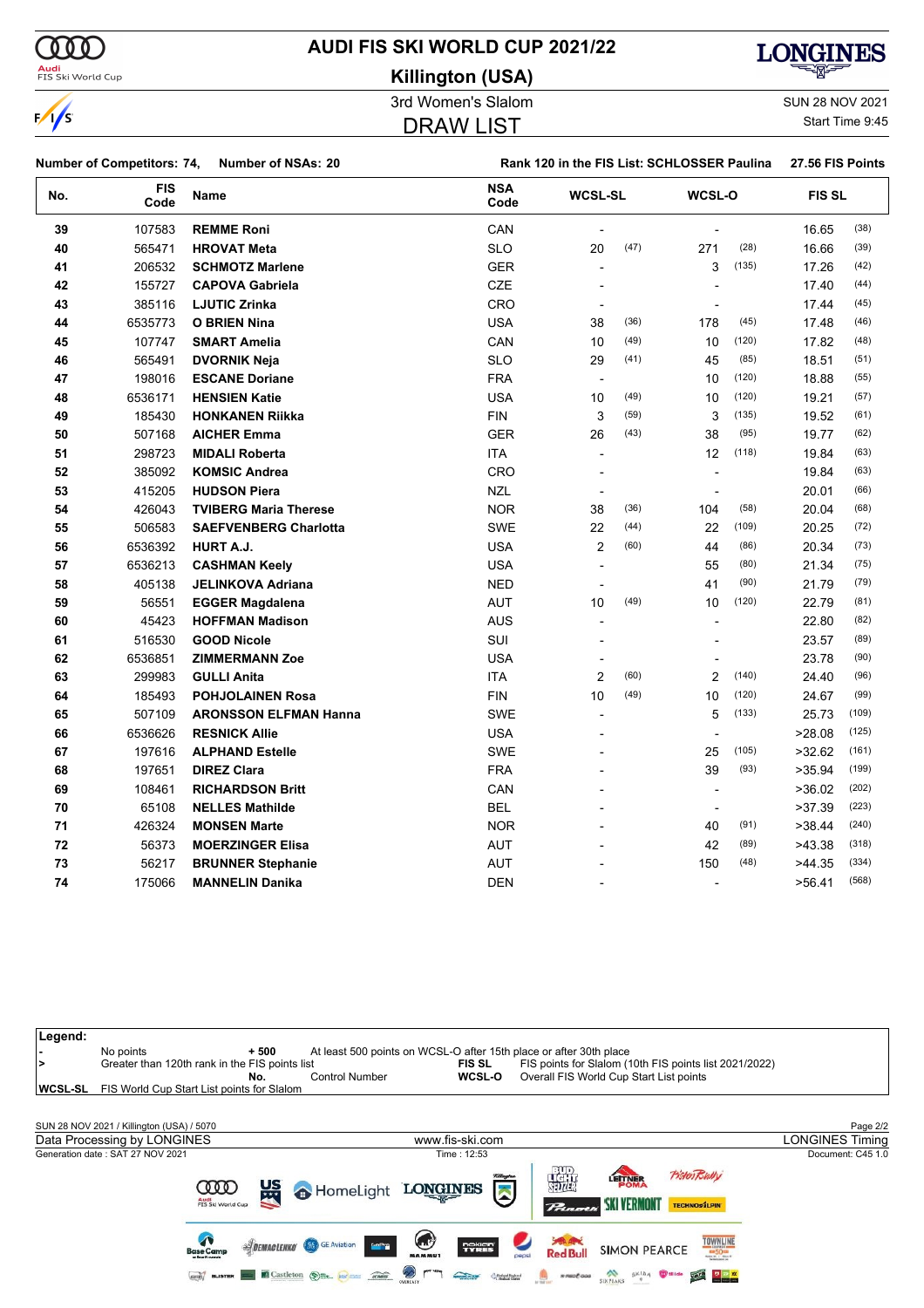HomeLight

### **MOO Audi**<br>FIS Ski World Cup

 $\sqrt{s}$ 

### **AUDI FIS SKI WORLD CUP 2021/22**



**Killington (USA)**

3rd Women's Slalom Sun 28 NOV 2021 START LIST RUN 1

Start Time 9:45

| Number of Competitors: 63, Number of NSAs: |  | 18 |
|--------------------------------------------|--|----|
|                                            |  |    |

| <b>Bib</b>     | <b>FIS</b> | Name                           | Year of             | NSA        |      | Ski       |
|----------------|------------|--------------------------------|---------------------|------------|------|-----------|
|                | Code       |                                | <b>Birth</b>        | Code       | Time |           |
| 1              |            | 705423 VLHOVA Petra            | 1995                | <b>SVK</b> |      | Rossignol |
| $\overline{2}$ |            | 516284 GISIN Michelle          | 1993                | SUI        |      | Rossignol |
| 3              |            | 516280 HOLDENER Wendy          | 1993                | SUI        |      | Head      |
| 4              |            | 506146 SWENN LARSSON Anna      | 1991                | <b>SWE</b> |      | Head      |
| 5              |            | 6535237 SHIFFRIN Mikaela       | 1995 USA            |            |      | Atomic    |
| 6              |            | 206355 DUERR Lena              |                     | 1991 GER   |      | Head      |
| 7              |            | 56388 LIENSBERGER Katharina    | 1997 AUT            |            |      | Rossignol |
| 8              |            | 506399 HECTOR Sara             |                     | 1992 SWE   |      | Head      |
| 9              |            | 565463 SLOKAR Andreja          | 1997 SLO            |            |      | Nordica   |
| 10             |            | 565401 <b>BUCIK Ana</b>        | 1993 SLO            |            |      | Salomon   |
| 11             |            | 107427 ST-GERMAIN Laurence     | 1994 CAN            |            |      | Rossignol |
| 12             |            | 426187 LYSDAHL Kristin         |                     | 1996 NOR   |      | Rossignol |
| 13             |            | 56333 <b>MAIR Chiara</b>       | 1996 AUT            |            |      | Voelkl    |
| 14             |            | 155728 DUBOVSKA Martina        | 1992 CZE            |            |      | Voelkl    |
| 15             |            | 539909 MOLTZAN Paula           | 1994 USA            |            |      | Rossignol |
| 16             |            | 56315 TRUPPE Katharina         | ∵ break<br>1996 AUT |            |      | Fischer   |
| 17             |            | 56253 HUBER Katharina          | 1995 AUT            |            |      | Fischer   |
| 18             |            | 106961 MIELZYNSKI Erin         | 1990 CAN            |            |      | Atomic    |
| 19             |            | 516562 RAST Camille            | 1999 SUI            |            |      | Head      |
| 20             |            | 196806 NOENS Nastasia          | 1988 FRA            |            |      | Salomon   |
| 21             |            | 426193 STJERNESUND Thea Louise |                     | 1996 NOR   |      | Rossignol |
| 22             |            | 56367 GALLHUBER Katharina      | 1997 AUT            |            |      | Atomic    |
|                |            |                                |                     |            |      |           |
| 23             |            | 299699 PETERLINI Martina       | 1997 ITA            |            |      | Rossignol |
| 24             |            | 426100 HOLTMANN Mina Fuerst    |                     | 1995 NOR   |      | Voelkl    |
| 25             |            | 385096 POPOVIC Leona           |                     | 1997 CRO   |      | Voelkl    |
| 26             |            | 107798 NULLMEYER Ali           | 1998 CAN            |            |      | Atomic    |
| 27             |            | 506664 FJAELLSTROEM Magdalena  |                     | 1995 SWE   |      | Atomic    |
| 28             |            | 516528 MEILLARD Melanie        | 1998 SUI            |            |      | Rossignol |
| 29             |            | 225518 GUEST Charlie           |                     | 1993 GBR   |      | Fischer   |
| 30             |            | 6535773 O BRIEN Nina           | 1997 USA            |            |      | Rossignol |
| 31             |            | 426043 TVIBERG Maria Therese   | ------- break --    | 1994 NOR   |      | Head      |
| 32             |            | 297601 BRIGNONE Federica       | 1990 ITA            |            |      | Rossignol |
| 33             |            | 6295075 DELLA MEA Lara         | 1999                | <b>ITA</b> |      | Salomon   |
| 34             |            | 6295165 ROSSETTI Marta         | 1999 ITA            |            |      | Head      |
| 35             |            | 516426 STOFFEL Elena           | 1996 SUI            |            |      | Dynastar  |
| 36             |            | 206497 FILSER Andrea           |                     | 1993 GER   |      | Voelkl    |
| 37             |            | 56344 SPORER Marie-Therese     | 1996 AUT            |            |      | Atomic    |
| 38             |            | 107583 REMME Roni              |                     | 1996 CAN   |      | Head      |
| 39             |            | 565471 HROVAT Meta             | 1998 SLO            |            |      | Salomon   |
| 40             |            | 206532 SCHMOTZ Marlene         |                     | 1994 GER   |      | Fischer   |
| 41             |            | 155727 CAPOVA Gabriela         | 1993 CZE            |            |      | Kaestle   |
| 42             |            | 385116 <b>LJUTIC Zrinka</b>    | 2004 CRO            |            |      | Rossignol |

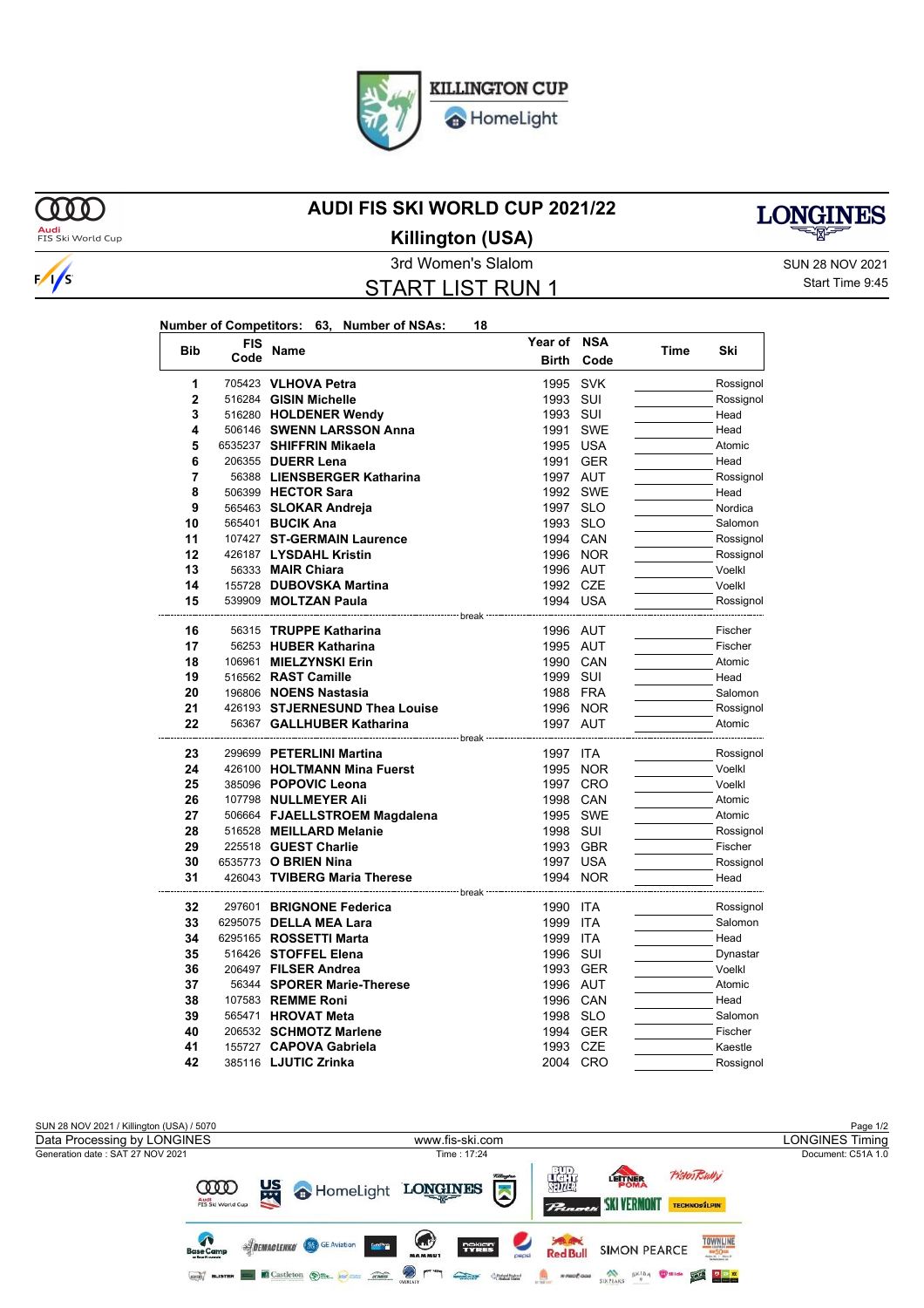

### **AUDI FIS SKI WORLD CUP 2021/22**

**Killington (USA)**



3rd Women's Slalom Sun 28 NOV 2021

Start Time 9:45

START LIST RUN 1

| <b>Bib</b> | <b>FIS</b> |                              | Year of NSA           |            |      | Ski       |
|------------|------------|------------------------------|-----------------------|------------|------|-----------|
|            | Code       | Name                         | <b>Birth</b>          | Code       | Time |           |
| 43         | 107747     | <b>SMART Amelia</b>          | 1998                  | CAN        |      | Atomic    |
| 44         | 565491     | <b>DVORNIK Neja</b>          | 2001                  | <b>SLO</b> |      | Fischer   |
| 45         | 198016     | <b>ESCANE Doriane</b>        | 1999                  | <b>FRA</b> |      | Rossignol |
| 46         | 6536171    | <b>HENSIEN Katie</b>         | 1999                  | <b>USA</b> |      | Rossignol |
| 47         | 185430     | <b>HONKANEN Riikka</b>       | 1998                  | <b>FIN</b> |      | Atomic    |
| 48         |            | 507168 AICHER Emma           | 2003                  | <b>GER</b> |      | Head      |
| 49         | 298723     | <b>MIDALI Roberta</b>        | 1994                  | <b>ITA</b> |      | Rossignol |
| 50         | 385092     | <b>KOMSIC Andrea</b>         | 1996                  | <b>CRO</b> |      | Atomic    |
| 51         | 415205     | <b>HUDSON Piera</b>          | 1996                  | <b>NZL</b> |      | Dynastar  |
| 52         |            | 506583 SAEFVENBERG Charlotta | 1994                  | <b>SWE</b> |      | Rossignol |
| 53         |            | 6536392 HURT A.J.            | 2000                  | <b>USA</b> |      | Head      |
| 54         | 56551      | <b>EGGER Magdalena</b>       | 2001                  | <b>AUT</b> |      | Head      |
| 55         | 45423      | <b>HOFFMAN Madison</b>       | 2000                  | <b>AUS</b> |      | Rossignol |
| 56         | 516530     | <b>GOOD Nicole</b>           | 1998                  | SUI        |      | Stoeckli  |
| 57         | 6536851    | <b>ZIMMERMANN Zoe</b>        | 2002                  | <b>USA</b> |      |           |
| 58         | 299983     | <b>GULLI Anita</b>           | 1998                  | <b>ITA</b> |      | Voelkl    |
| 59         | 185493     | <b>POHJOLAINEN Rosa</b>      | 2003                  | <b>FIN</b> |      | Atomic    |
| 60         | 507109     | <b>ARONSSON ELFMAN Hanna</b> | 2002                  | <b>SWE</b> |      | Rossignol |
| 61         | 6536626    | <b>RESNICK Allie</b>         | 2001                  | <b>USA</b> |      |           |
| 62         | 65108      | <b>NELLES Mathilde</b>       | 1997                  | <b>BEL</b> |      |           |
| 63         | 56217      | <b>BRUNNER Stephanie</b>     | 1994                  | AUT        |      | Atomic    |
|            |            |                              | <b>Technical Data</b> |            |      |           |

| <b>Assistant Referee</b><br><b>Chief of Race</b> | <b>MAYR Markus</b><br><b>HUGHES Charles</b> | <b>FIS</b> | USA                         | <b>Finish Altitude</b><br><b>Vertical Drop</b><br><b>Homologation Number</b> |                 | 780m<br>200 <sub>m</sub><br>12011/02/16 |
|--------------------------------------------------|---------------------------------------------|------------|-----------------------------|------------------------------------------------------------------------------|-----------------|-----------------------------------------|
| <b>Race Information Run 1</b>                    |                                             |            |                             | <b>Race Information Run 2</b>                                                |                 |                                         |
| <b>Course Setter</b>                             | <b>GFELLER Tim</b>                          |            | <b>NOR</b>                  | <b>GEMZA Matei</b><br><b>Course Setter</b>                                   |                 | <b>SVK</b>                              |
| <b>Gates/Turning Gates</b>                       | 60/59                                       |            | <b>Gates/Turning Gates</b>  |                                                                              |                 |                                         |
| <b>Start Time</b>                                | 9:45                                        |            | <b>Start Time</b>           |                                                                              | 12:45           |                                         |
| Forerunners:                                     |                                             |            |                             |                                                                              |                 |                                         |
| Run 1:                                           | F1 - MORITZ Kjersti                         | USA        | F <sub>2</sub> - MORITZ Liv | USA                                                                          | F3 - AUST Chloe | <b>USA</b>                              |
| <b>Run 2:</b>                                    | F1 - MORITZ Kiersti                         | USA        | F <sub>2</sub> - MORITZ Liv | USA                                                                          | F3 - AUST Chloe | USA                                     |

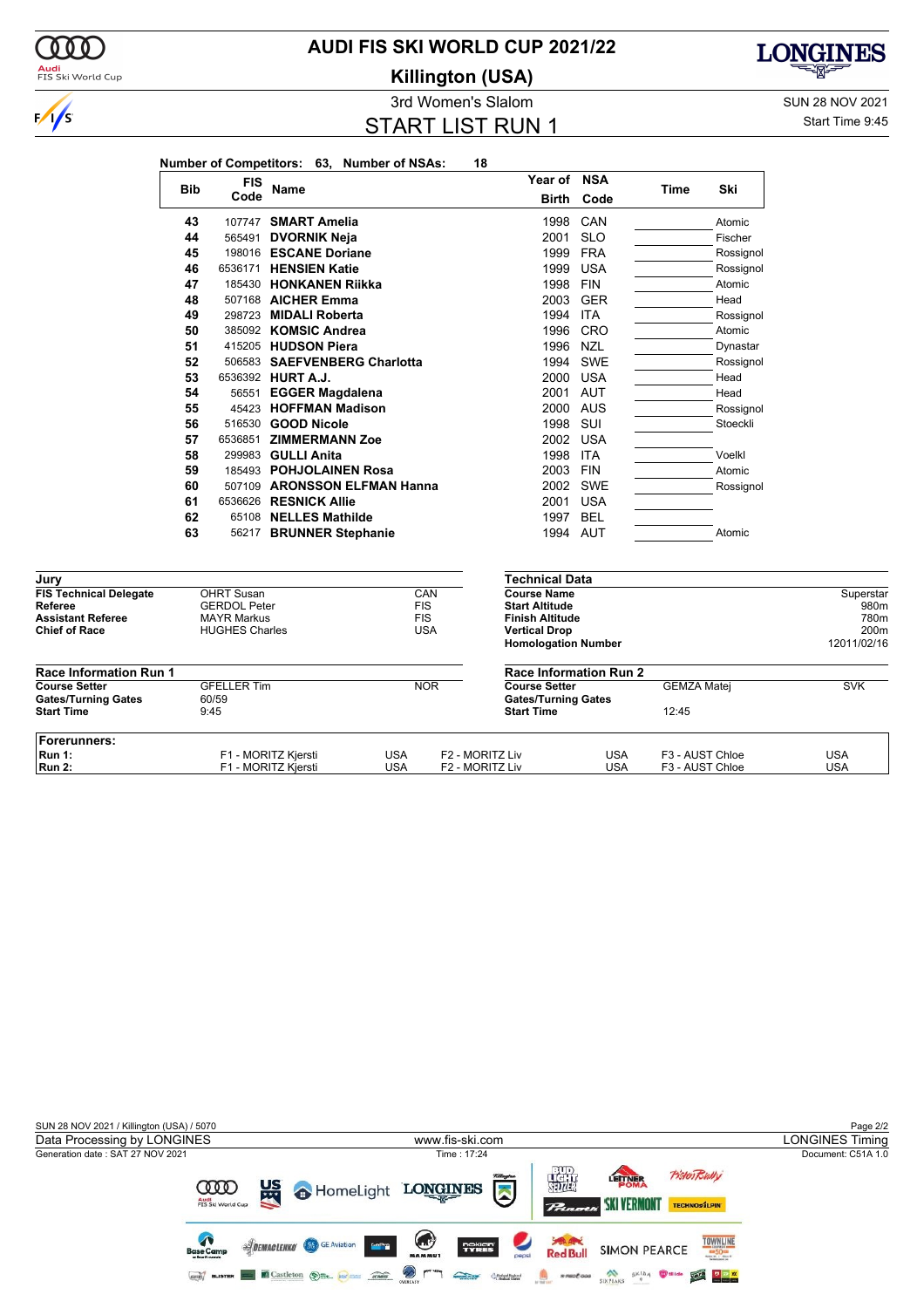

HomeLight

**MM** 

 $\frac{1}{s}$ 

### **AUDI FIS SKI WORLD CUP 2021/22**



**Audi**<br>FIS Ski World Cup

**Killington (USA)**

OFFICIAL RESULTS RUN 1

3rd Women's Slalom Sun 28 NOV 2021 Start Time 9:45

**Number of Competitors: 63, Number of NSAs: 18**

|      |                | <b>FIS</b> |                                           | YB   | <b>NSA</b> |       |                   |           |
|------|----------------|------------|-------------------------------------------|------|------------|-------|-------------------|-----------|
| Rank | <b>Bib</b>     | Code       | Name                                      |      | Code       | Time  | <b>Difference</b> | Ski       |
| 1    | 1              | 705423     | <b>VLHOVA Petra</b>                       | 1995 | <b>SVK</b> | 49.87 |                   | Rossignol |
| 2    | 5              | 6535237    | <b>SHIFFRIN Mikaela</b>                   | 1995 | <b>USA</b> | 50.07 | 0.20              | Atomic    |
| 3    | 3              | 516280     | <b>HOLDENER Wendy</b>                     | 1993 | SUI        | 50.45 | 0.58              | Head      |
| 4    | 6              | 206355     | <b>DUERR Lena</b>                         | 1991 | <b>GER</b> | 50.93 | 1.06              | Head      |
| 5    | 7              | 56388      | <b>LIENSBERGER Katharina</b>              | 1997 | AUT        | 51.11 | 1.24              | Rossignol |
| 6    | 15             | 539909     | <b>MOLTZAN Paula</b>                      | 1994 | <b>USA</b> | 51.27 | 1.40              | Rossignol |
| 7    | 12             | 426187     | <b>LYSDAHL Kristin</b>                    | 1996 | <b>NOR</b> | 51.34 | 1.47              | Rossignol |
| 8    | 8              | 506399     | <b>HECTOR Sara</b>                        | 1992 | <b>SWE</b> | 51.40 | 1.53              | Head      |
| 9    | 9              | 565463     | <b>SLOKAR Andreja</b>                     | 1997 | <b>SLO</b> | 51.43 | 1.56              | Nordica   |
| 10   | $\overline{2}$ | 516284     | <b>GISIN Michelle</b>                     | 1993 | SUI        | 51.53 | 1.66              | Rossignol |
| 11   | 11             | 107427     | <b>ST-GERMAIN Laurence</b>                | 1994 | CAN        | 51.70 | 1.83              | Rossignol |
| 12   | 31             | 426043     | <b>TVIBERG Maria Therese</b>              | 1994 | <b>NOR</b> | 51.76 | 1.89              | Head      |
| 13   | 10             | 565401     | <b>BUCIK Ana</b>                          | 1993 | <b>SLO</b> | 51.82 | 1.95              | Salomon   |
| 14   | 16             | 56315      | <b>TRUPPE Katharina</b>                   | 1996 | AUT        | 52.04 | 2.17              | Fischer   |
| 15   | 20             | 196806     | <b>NOENS Nastasia</b>                     | 1988 | <b>FRA</b> | 52.07 | 2.20              | Salomon   |
| 16   | 14             | 155728     | <b>DUBOVSKA Martina</b>                   | 1992 | <b>CZE</b> | 52.14 | 2.27              | Voelkl    |
| 17   | 4              | 506146     | <b>SWENN LARSSON Anna</b>                 | 1991 | <b>SWE</b> | 52.17 | 2.30              | Head      |
| 18   | 19             | 516562     | <b>RAST Camille</b>                       | 1999 | SUI        | 52.25 | 2.38              | Head      |
| 19   | 17             | 56253      | <b>HUBER Katharina</b>                    | 1995 | <b>AUT</b> | 52.27 | 2.40              | Fischer   |
| 20   | 35             | 516426     | <b>STOFFEL Elena</b>                      | 1996 | SUI        | 52.61 | 2.74              | Dynastar  |
| 21   | 21             | 426193     | <b>STJERNESUND Thea Louise</b>            | 1996 | <b>NOR</b> | 52.71 | 2.84              | Rossignol |
| 22   | 18             | 106961     | <b>MIELZYNSKI Erin</b>                    | 1990 | CAN        | 52.75 | 2.88              | Atomic    |
| 23   | 37             | 56344      | <b>SPORER Marie-Therese</b>               | 1996 | <b>AUT</b> | 52.77 | 2.90              | Atomic    |
| 24   | 29             | 225518     | <b>GUEST Charlie</b>                      | 1993 | <b>GBR</b> | 52.81 | 2.94              | Fischer   |
| 25   | 39             | 565471     | <b>HROVAT Meta</b>                        | 1998 | <b>SLO</b> | 52.89 | 3.02              | Salomon   |
| 26   | 32             | 297601     | <b>BRIGNONE Federica</b>                  | 1990 | ITA        | 52.95 | 3.08              | Rossignol |
| 27   | 25             | 385096     | <b>POPOVIC Leona</b>                      | 1997 | <b>CRO</b> | 53.01 | 3.14              | Voelkl    |
| 28   | 60             | 507109     | <b>ARONSSON ELFMAN Hanna</b>              | 2002 | SWE        | 53.02 | 3.15              | Rossignol |
| 29   | 24             | 426100     | <b>HOLTMANN Mina Fuerst</b>               | 1995 | <b>NOR</b> | 53.15 | 3.28              | Voelkl    |
| 30   | 13             | 56333      | <b>MAIR Chiara</b>                        | 1996 | <b>AUT</b> | 53.18 | 3.31              | Voelkl    |
|      |                |            | DID NOT QUALIFY FOR RUN 2: 28 competitors |      |            |       |                   |           |
| 31   | 23             | 299699     | <b>PETERLINI Martina</b>                  | 1997 | ITA        | 53.19 | 3.32              | Rossignol |
| 32   | 43             | 107747     | <b>SMART Amelia</b>                       | 1998 | CAN        | 53.25 | 3.38              | Atomic    |
| 33   | 28             | 516528     | <b>MEILLARD Melanie</b>                   | 1998 | SUI        | 53.27 | 3.40              | Rossignol |
| 34   | 45             | 198016     | <b>ESCANE Doriane</b>                     | 1999 | <b>FRA</b> | 53.30 | 3.43              | Rossignol |
| 35   | 33             | 6295075    | <b>DELLA MEA Lara</b>                     | 1999 | ITA        | 53.32 | 3.45              | Salomon   |
| 36   | 36             | 206497     | <b>FILSER Andrea</b>                      | 1993 | <b>GER</b> | 53.33 | 3.46              | Voelkl    |
| 37   | 42             | 385116     | <b>LJUTIC Zrinka</b>                      | 2004 | <b>CRO</b> | 53.34 | 3.47              | Rossignol |
| 38   | 48             | 507168     | <b>AICHER Emma</b>                        | 2003 | <b>GER</b> | 53.44 | 3.57              | Head      |
| 39   | 22             | 56367      | <b>GALLHUBER Katharina</b>                | 1997 | <b>AUT</b> | 53.52 | 3.65              | Atomic    |
| 40   | 26             | 107798     | <b>NULLMEYER Ali</b>                      | 1998 | CAN        | 53.57 | 3.70              | Atomic    |
| 41   | 63             | 56217      | <b>BRUNNER Stephanie</b>                  | 1994 | AUT        | 53.63 | 3.76              | Atomic    |
| 42   | 46             | 6536171    | <b>HENSIEN Katie</b>                      | 1999 | <b>USA</b> | 53.75 | 3.88              | Rossignol |
| 43   | 54             | 56551      | <b>EGGER Magdalena</b>                    | 2001 | <b>AUT</b> | 53.81 | 3.94              | Head      |
| 44   | 52             | 506583     | <b>SAEFVENBERG Charlotta</b>              | 1994 | <b>SWE</b> | 53.85 | 3.98              | Rossianol |

SUN 28 NOV 2021 / Killington (USA) / 5070<br>
Data Processing by LONGINES<br>
Page 1/2 Data Processing by LONGINES www.fis-ski.com Generation date : SUN 28 NOV 2021 Time : 11:15 Document: C73B 1.0 擺 PistenRully LETTNER 뗣 **COOD A** HomeLight LONGINES  $\sum_{i=1}^{n}$ Audi<br>FIS Ski World ( **SKI VERMONT** TECHNOSILPIN  $P_{\text{max}}$  $\sqrt{2}$ **Saved**<br>Red Bull **TOWNLINE SIDEMACLENKO & GE Aviation Septe** nokian'<br>TYRES **SIMON PEARCE**  $\begin{array}{|c|c|c|c|c|} \hline \textbf{0} & \textbf{0} & \textbf{0} & \textbf{0} & \textbf{0} \\ \hline \textbf{0} & \textbf{0} & \textbf{0} & \textbf{0} & \textbf{0} & \textbf{0} \\ \hline \textbf{0} & \textbf{0} & \textbf{0} & \textbf{0} & \textbf{0} & \textbf{0} & \textbf{0} \\ \hline \textbf{0} & \textbf{0} & \textbf{0} & \textbf{0} & \textbf{0} & \textbf{0} & \textbf{0} & \textbf{0} & \textbf{0} \\ \h$ SIXPEAKS OF SKIDA THE STATE OF THE SEARCH **GEO BLISTER CASTLETON OF AN AREA**  $\odot$  r ٦  $\begin{array}{c}\n\overbrace{\text{number}} \\
\overbrace{\text{number}} \\
\end{array}$ Calledge Region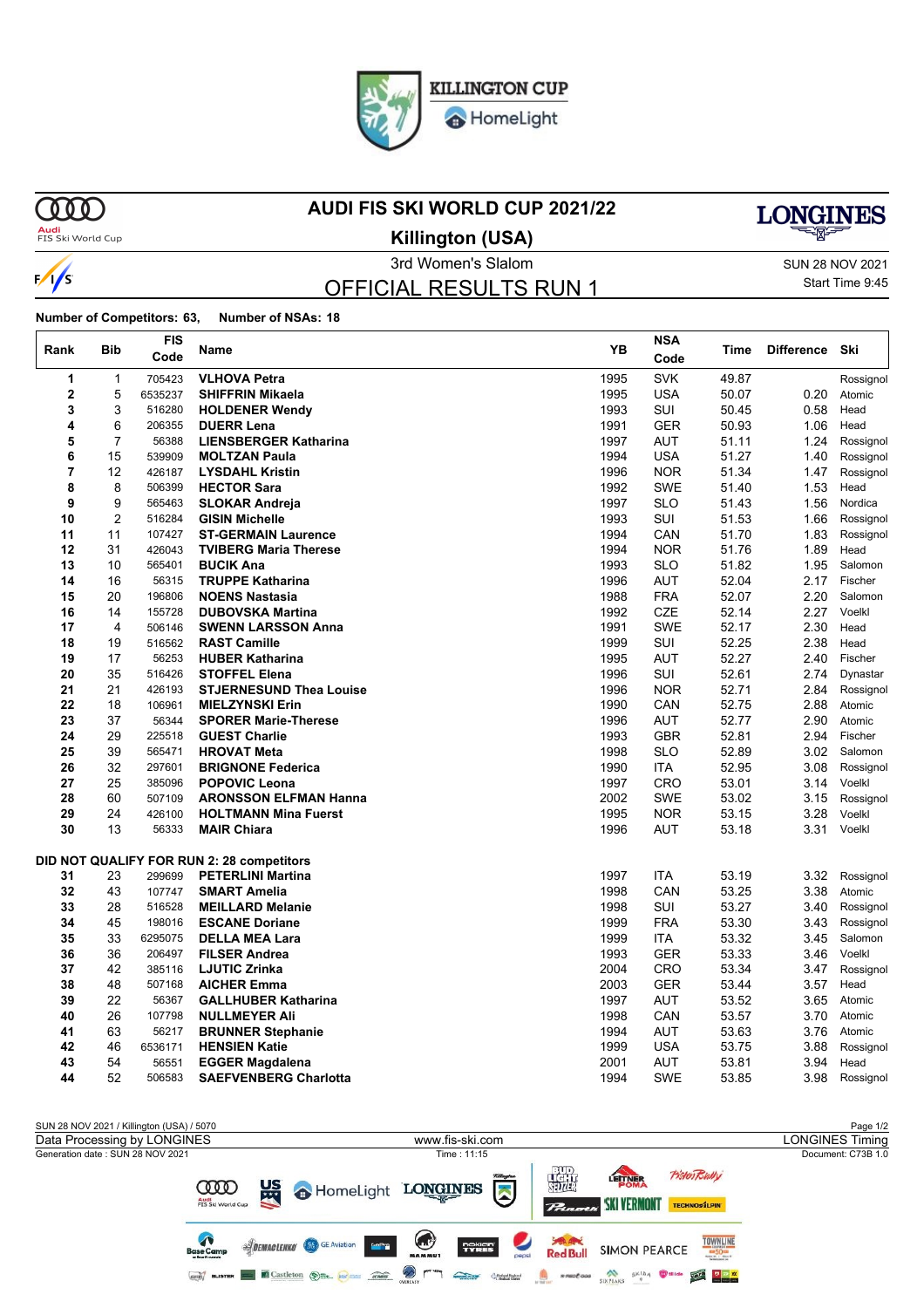

**Audi**<br>FIS Ski World Cup

### **AUDI FIS SKI WORLD CUP 2021/22**

**Killington (USA)**

### OFFICIAL RESULTS RUN 1

3rd Women's Slalom Sun 28 NOV 2021 Start Time 9:45

#### **Number of Competitors: 63, Number of NSAs: 18**

| Rank                                            | <b>Bib</b> | <b>FIS</b>                              | Name                                         |                          |                          |                                                 | YB                       | <b>NSA</b> | Time                               | <b>Difference</b> | Ski                      |
|-------------------------------------------------|------------|-----------------------------------------|----------------------------------------------|--------------------------|--------------------------|-------------------------------------------------|--------------------------|------------|------------------------------------|-------------------|--------------------------|
|                                                 |            | Code                                    |                                              |                          |                          |                                                 |                          | Code       |                                    |                   |                          |
| 45                                              | 27         | 506664                                  | <b>FJAELLSTROEM Magdalena</b>                |                          |                          |                                                 | 1995                     | <b>SWE</b> | 53.98                              | 4.11              | Atomic                   |
| 46                                              | 53         | 6536392                                 | HURT A.J.                                    |                          |                          |                                                 | 2000                     | <b>USA</b> | 54.03                              | 4.16              | Head                     |
| 47                                              | 49         | 298723                                  | <b>MIDALI Roberta</b>                        |                          |                          |                                                 | 1994                     | <b>ITA</b> | 54.11                              | 4.24              | Rossignol                |
| 48                                              | 30         | 6535773                                 | <b>O BRIEN Nina</b>                          |                          |                          |                                                 | 1997                     | <b>USA</b> | 54.28                              | 4.41              | Rossignol                |
| 49                                              | 44         | 565491                                  | <b>DVORNIK Neja</b>                          |                          |                          |                                                 | 2001                     | <b>SLO</b> | 54.43                              | 4.56              | Fischer                  |
| 50                                              | 56         | 516530                                  | <b>GOOD Nicole</b>                           |                          |                          |                                                 | 1998                     | SUI        | 54.56                              | 4.69              | Stoeckli                 |
| 51                                              | 41         | 155727                                  | <b>CAPOVA Gabriela</b>                       |                          |                          |                                                 | 1993                     | <b>CZE</b> | 55.10                              | 5.23              | Kaestle                  |
| 52                                              | 50         | 385092                                  | <b>KOMSIC Andrea</b>                         |                          |                          |                                                 | 1996                     | CRO        | 55.16                              | 5.29              | Atomic                   |
| 53                                              | 47         | 185430                                  | <b>HONKANEN Riikka</b>                       |                          |                          |                                                 | 1998                     | <b>FIN</b> | 55.21                              | 5.34              | Atomic                   |
| 54                                              | 58         | 299983                                  | <b>GULLI Anita</b>                           |                          |                          |                                                 | 1998                     | <b>ITA</b> | 55.50                              | 5.63              | Voelkl                   |
| 55                                              | 61         | 6536626                                 | <b>RESNICK Allie</b>                         |                          |                          |                                                 | 2001                     | <b>USA</b> | 55.61                              | 5.74              |                          |
| 56                                              | 62         | 65108                                   | <b>NELLES Mathilde</b>                       |                          |                          |                                                 | 1997                     | <b>BEL</b> | 55.86                              | 5.99              |                          |
| 57                                              | 59         | 185493                                  | <b>POHJOLAINEN Rosa</b>                      |                          |                          |                                                 | 2003                     | <b>FIN</b> | 55.99                              | 6.12              | Atomic                   |
| 58                                              | 55         | 45423                                   | <b>HOFFMAN Madison</b>                       |                          |                          |                                                 | 2000                     | <b>AUS</b> | 57.91                              | 8.04              | Rossignol                |
|                                                 |            |                                         | <b>DID NOT FINISH RUN 1: 4 competitors</b>   |                          |                          |                                                 |                          |            |                                    |                   |                          |
|                                                 | 34         | 6295165                                 | <b>ROSSETTI Marta</b>                        |                          |                          |                                                 | 1999                     | <b>ITA</b> |                                    |                   | Head                     |
|                                                 | 40         | 206532                                  | <b>SCHMOTZ Marlene</b>                       |                          |                          |                                                 | 1994                     | <b>GER</b> |                                    |                   | Fischer                  |
|                                                 | 51         | 415205                                  | <b>HUDSON Piera</b>                          |                          |                          |                                                 | 1996                     | <b>NZL</b> |                                    |                   | Dynastar                 |
|                                                 | 57         | 6536851                                 | <b>ZIMMERMANN Zoe</b>                        |                          |                          |                                                 | 2002                     | <b>USA</b> |                                    |                   |                          |
|                                                 |            | <b>DISQUALIFIED RUN 1: 1 competitor</b> |                                              |                          |                          |                                                 |                          |            |                                    |                   |                          |
|                                                 | 38         | 107583                                  | <b>REMME Roni</b>                            |                          |                          |                                                 | 1996                     | CAN        | Gate 55                            | Rule 629.3        | Head                     |
|                                                 |            | Reason for disqualification:            |                                              |                          |                          |                                                 |                          |            |                                    |                   |                          |
|                                                 |            |                                         | 629.3 Does not pass through a gate correctly |                          |                          |                                                 |                          |            |                                    |                   |                          |
| Jury                                            |            |                                         |                                              |                          |                          | <b>Technical Data</b>                           |                          |            |                                    |                   |                          |
| <b>FIS Technical Delegate</b>                   |            |                                         | <b>OHRT Susan</b>                            |                          | CAN                      | <b>Course Name</b>                              |                          |            |                                    |                   | Superstar                |
| Referee<br><b>Assistant Referee</b>             |            |                                         | <b>GERDOL Peter</b><br><b>MAYR Markus</b>    |                          | <b>FIS</b><br><b>FIS</b> | <b>Start Altitude</b><br><b>Finish Altitude</b> |                          |            |                                    |                   | 980m<br>780m             |
| <b>Chief of Race</b>                            |            |                                         | <b>HUGHES Charles</b>                        |                          | <b>USA</b>               | <b>Vertical Drop</b>                            |                          |            |                                    |                   | 200m                     |
|                                                 |            |                                         |                                              |                          |                          | <b>Homologation Number</b>                      |                          |            |                                    |                   | 12011/02/16              |
| <b>Race Information Run 1</b>                   |            |                                         |                                              |                          |                          | <b>Race Information Run 2</b>                   |                          |            |                                    |                   |                          |
| <b>Course Setter</b>                            |            |                                         | <b>GFELLER Tim</b>                           |                          | <b>NOR</b>               | <b>Course Setter</b>                            |                          |            | <b>GEMZA Matei</b>                 |                   | <b>SVK</b>               |
| <b>Gates/Turning Gates</b><br><b>Start Time</b> |            |                                         | 60/59<br>9:45                                |                          |                          | <b>Gates/Turning Gates</b><br><b>Start Time</b> |                          | 12:45      |                                    |                   |                          |
|                                                 |            |                                         |                                              |                          |                          |                                                 |                          |            |                                    |                   |                          |
| Forerunners:                                    |            |                                         |                                              |                          |                          |                                                 |                          |            |                                    |                   |                          |
| <b>Run 1:</b><br><b>Run 2:</b>                  |            |                                         | F1 - MORITZ Kjersti<br>F1 - MORITZ Kjersti   | <b>USA</b><br><b>USA</b> |                          | F2 - MORITZ Liv<br>F2 - MORITZ Liv              | <b>USA</b><br><b>USA</b> |            | F3 - AUST Chloe<br>F3 - AUST Chloe |                   | <b>USA</b><br><b>USA</b> |
|                                                 |            |                                         |                                              |                          |                          |                                                 |                          |            |                                    |                   |                          |
| <b>Conditions on course:</b>                    |            |                                         |                                              |                          |                          |                                                 |                          |            |                                    |                   |                          |
| Run 1                                           |            | PARTLY CLOUDY                           | Snow:<br><b>COMPACT</b>                      |                          | Temperature - Start:     | $-12^{\circ}$ C                                 |                          |            | Temperature - Finish: -10°C        |                   |                          |

Legend:<br>YB Year of Birth SUN 28 NOV 2021 / Killington (USA) / 5070<br>
Data Processing by LONGINES<br>
Page 2/2 Data Processing by LONGINES www.fis-ski.com Generation date : SUN 28 NOV 2021 Time : 11:15 Document: C73B 1.0 羅 **Pisten Bully** LETTNER 监 **COOD** HomeLight LONGINES  $\sum$ Audi<br>FIS Ski World Cu **SKI VERMONT** TECHNOSILPIN  $P_{tan}$  $\bullet$  $\left( \begin{array}{c} \end{array} \right)$ **Saved**<br>Red Bull **TOWNLINE SUEMACLENKO & GE Aviation Serie TYRES SIMON PEARCE GEO BLISTER CASTLETON OF AN AREA**  $\odot$  r **Contact Contact Contact Contact Contact Contact Contact Contact Contact Contact Contact Contact Contact Contact Contact Contact Contact Contact Contact Contact Contact Contact Contact Contact Contact Contact Contact Conta A** *amaze* SIXPEAKS SKID4 WHICH YOU A REPORT ግ

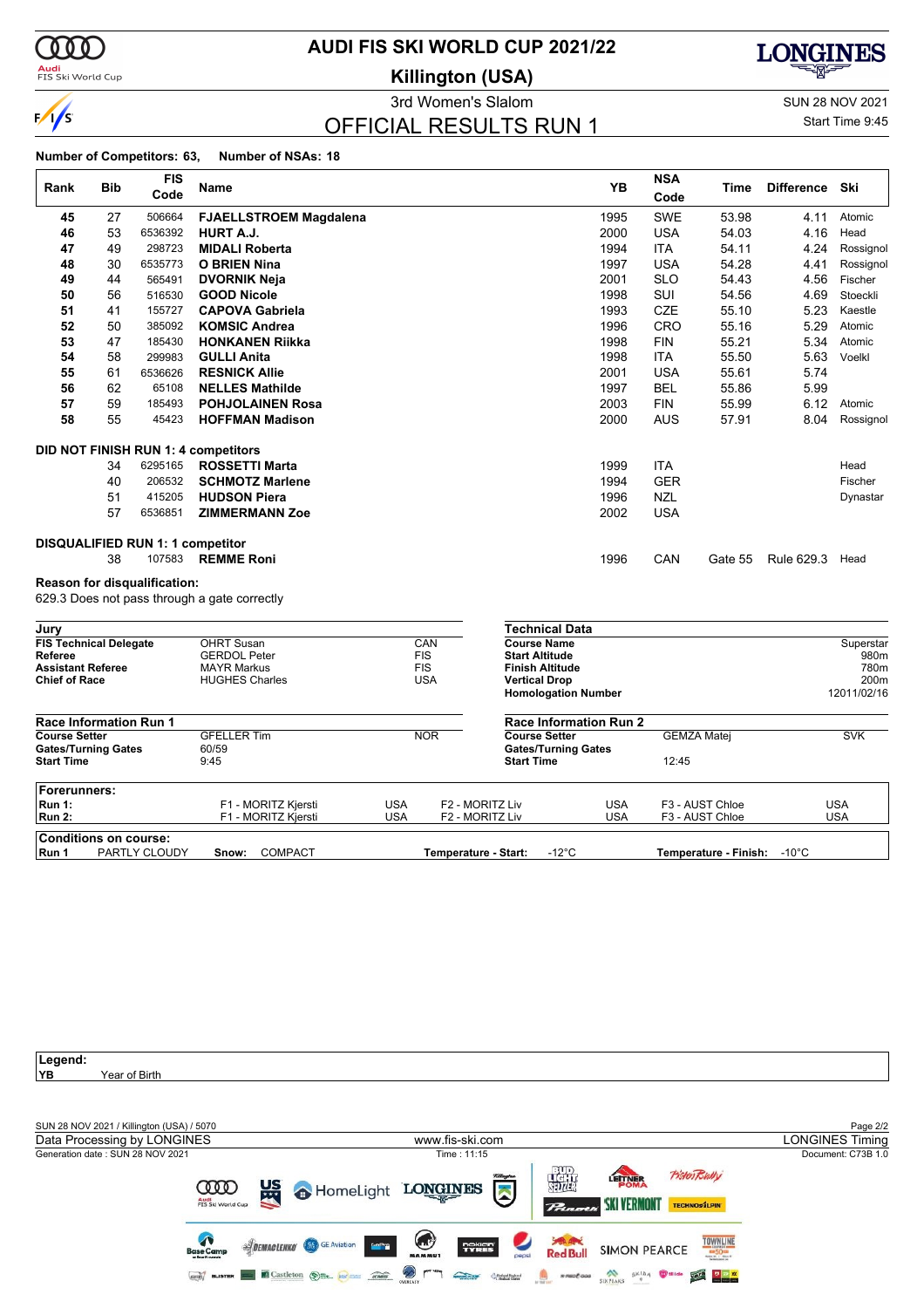

HomeLight

**OOO** 

 $\sqrt{s}$ 

### **AUDI FIS SKI WORLD CUP 2021/22**



**Audi**<br>FIS Ski World Cup

### 3rd Women's Slalom SUN 28 NOV 2021 START LIST RUN 2 **Killington (USA)**

# Start Time 12:45

### **Number of Competitors: 30, Number of NSAs: 14**

| <b>Start</b>                                    |              | <b>FIS</b> |                                                   |                    | Year of NSA     |                        |                               |                     |                     |                                                                                                   |       |                                    |
|-------------------------------------------------|--------------|------------|---------------------------------------------------|--------------------|-----------------|------------------------|-------------------------------|---------------------|---------------------|---------------------------------------------------------------------------------------------------|-------|------------------------------------|
| Order                                           | <b>Bib</b>   | Code       | Name                                              |                    |                 | <b>Birth Code</b>      | Run 1                         | Diff.               | Rank                | Run 2                                                                                             | Total | Ski                                |
| 1                                               | 13           |            | 56333 MAIR Chiara                                 |                    | 1996 AUT        |                        | 53.18                         | 3.31                | 30                  |                                                                                                   |       | Voelkl                             |
| $\mathbf{2}$                                    | 24           |            | 426100 HOLTMANN Mina Fuerst                       |                    |                 | 1995 NOR               | 53.15                         | 3.28                | 29                  |                                                                                                   |       | Voelkl                             |
| 3                                               | 60           |            | 507109 ARONSSON ELFMAN Hanna                      |                    |                 | 2002 SWE               | 53.02                         | 3.15                | 28                  |                                                                                                   |       | Rossignol                          |
| 4                                               | 25           |            | 385096 POPOVIC Leona                              |                    |                 | 1997 CRO               | 53.01                         | 3.14                | 27                  |                                                                                                   |       | Voelkl                             |
| 5                                               | 32           |            | 297601 BRIGNONE Federica                          |                    | 1990 ITA        |                        | 52.95                         | 3.08                | 26                  |                                                                                                   |       | Rossignol                          |
| 6                                               | 39           |            | 565471 HROVAT Meta                                |                    | 1998 SLO        |                        | 52.89                         | 3.02                | 25                  |                                                                                                   |       | Salomon                            |
| 7                                               | 29           |            | 225518 GUEST Charlie                              |                    |                 | 1993 GBR               | 52.81                         | 2.94                | 24                  |                                                                                                   |       | Fischer                            |
| 8                                               | 37           |            | 56344 SPORER Marie-Therese                        |                    | 1996 AUT        |                        | 52.77                         | 2.90                | 23                  |                                                                                                   |       | Atomic                             |
| 9                                               | 18           |            | 106961 MIELZYNSKI Erin                            |                    | 1990 CAN        |                        | 52.75                         | 2.88                | 22                  |                                                                                                   |       | Atomic                             |
| 10                                              | 21           |            | 426193 STJERNESUND Thea Louise                    |                    |                 | 1996 NOR               | 52.71                         | 2.84                | 21                  |                                                                                                   |       | Rossignol                          |
| 11                                              | 35           |            | 516426 STOFFEL Elena                              |                    | 1996 SUI        |                        | 52.61                         | 2.74                | 20                  |                                                                                                   |       | Dynastar                           |
| 12                                              | 17           |            | 56253 HUBER Katharina                             |                    | 1995 AUT        |                        | 52.27                         | 2.40                | 19                  |                                                                                                   |       | Fischer                            |
| 13                                              | 19           |            | 516562 RAST Camille                               |                    | 1999 SUI        |                        | 52.25                         | 2.38                | 18                  |                                                                                                   |       | Head                               |
| 14                                              | 4            |            | 506146 SWENN LARSSON Anna                         |                    |                 | 1991 SWE               | 52.17                         | 2.30                | 17                  |                                                                                                   |       | Head                               |
| 15                                              | 14           |            | 155728 DUBOVSKA Martina                           |                    | 1992 CZE        |                        | 52.14                         | 2.27                | 16                  |                                                                                                   |       | Voelkl                             |
| 16                                              | 20           |            | 196806 <b>NOENS Nastasia</b>                      |                    |                 | 1988 FRA               | 52.07                         | 2.20                | 15                  |                                                                                                   |       | Salomon                            |
| 17                                              | 16           |            | 56315 TRUPPE Katharina                            |                    | 1996 AUT        |                        | 52.04                         | 2.17                | 14                  | <u> 1999 - Jan James James III, primeirant politik (</u><br><u> 1999 - Jan Barnett, politik e</u> |       | Fischer                            |
| 18                                              | 10           |            | 565401 BUCIK Ana                                  |                    | 1993 SLO        |                        | 51.82                         | 1.95                | 13                  |                                                                                                   |       | Salomon                            |
| 19                                              | 31           |            | 426043 TVIBERG Maria Therese                      |                    |                 | 1994 NOR               | 51.76                         | 1.89                | 12                  |                                                                                                   |       | Head                               |
| 20                                              | 11           |            | 107427 ST-GERMAIN Laurence                        |                    | 1994 CAN        |                        | 51.70                         | 1.83                | 11                  |                                                                                                   |       | Rossignol                          |
| 21                                              | 2            |            | 516284 GISIN Michelle                             |                    | 1993 SUI        |                        | 51.53                         | 1.66                | 10                  |                                                                                                   |       | Rossignol                          |
| 22                                              | 9            |            | 565463 SLOKAR Andreja                             |                    | 1997 SLO        |                        | 51.43                         | 1.56                | 9                   |                                                                                                   |       | Nordica                            |
|                                                 |              |            |                                                   |                    |                 | 1992 SWE               |                               |                     |                     |                                                                                                   |       |                                    |
| 23                                              | 8            |            | 506399 HECTOR Sara                                |                    |                 |                        | 51.40                         | 1.53                | 8<br>7              |                                                                                                   |       | Head                               |
| 24                                              | 12           |            | 426187 LYSDAHL Kristin                            |                    |                 | 1996 NOR<br>1994 USA   | 51.34                         | 1.47                |                     |                                                                                                   |       | Rossignol                          |
| 25                                              | 15           |            | 539909 MOLTZAN Paula                              |                    |                 |                        | 51.27                         | 1.40                | 6                   |                                                                                                   |       | Rossignol                          |
| 26                                              | 7            |            | 56388 LIENSBERGER Katharina                       |                    | 1997 AUT        |                        | 51.11                         | 1.24                | 5                   |                                                                                                   |       | Rossignol                          |
| 27                                              | 6            |            | 206355 DUERR Lena                                 |                    |                 | 1991 GER               | 50.93                         | 1.06                | 4                   |                                                                                                   |       | Head                               |
| 28                                              | 3            |            | 516280 HOLDENER Wendy                             |                    | 1993 SUI        |                        | 50.45                         | 0.58                | 3                   | the company of the company                                                                        |       | Head<br>Atomic                     |
| 29<br>30                                        | $\mathbf{1}$ |            | 5 6535237 SHIFFRIN Mikaela<br>705423 VLHOVA Petra |                    | 1995 SVK        | 1995 USA               | 50.07<br>49.87                | 0.20                | 2                   |                                                                                                   |       | Rossignol                          |
|                                                 |              |            |                                                   |                    |                 |                        |                               |                     |                     |                                                                                                   |       |                                    |
|                                                 |              |            |                                                   |                    |                 |                        |                               |                     |                     |                                                                                                   |       |                                    |
| Jury<br><b>FIS Technical Delegate</b>           |              |            | <b>OHRT Susan</b>                                 | CAN                |                 | <b>Course Name</b>     | <b>Technical Data</b>         |                     |                     |                                                                                                   |       | Superstar                          |
| Referee                                         |              |            | <b>GERDOL Peter</b>                               | <b>FIS</b>         |                 | <b>Start Altitude</b>  |                               |                     |                     |                                                                                                   |       | 980m                               |
| <b>Assistant Referee</b>                        |              |            | <b>MAYR Markus</b>                                | <b>FIS</b>         |                 | <b>Finish Altitude</b> |                               |                     |                     |                                                                                                   |       | 780m                               |
| <b>Chief of Race</b>                            |              |            | <b>HUGHES Charles</b>                             | USA                |                 | <b>Vertical Drop</b>   |                               |                     |                     |                                                                                                   |       | 200m                               |
|                                                 |              |            |                                                   |                    |                 |                        | <b>Homologation Number</b>    |                     |                     |                                                                                                   |       | 12011/02/16                        |
| <b>Race Information Run 1</b>                   |              |            |                                                   |                    |                 |                        | <b>Race Information Run 2</b> |                     |                     |                                                                                                   |       |                                    |
| <b>Course Setter</b>                            |              |            | <b>GFELLER Tim</b>                                | <b>NOR</b>         |                 | <b>Course Setter</b>   |                               |                     | <b>GEMZA Matej</b>  |                                                                                                   |       | <b>SVK</b>                         |
| <b>Gates/Turning Gates</b><br><b>Start Time</b> |              |            | 60/59<br>9:45                                     |                    |                 | <b>Start Time</b>      | <b>Gates/Turning Gates</b>    |                     | 12:45               |                                                                                                   |       |                                    |
|                                                 |              |            |                                                   |                    |                 |                        |                               |                     |                     |                                                                                                   |       |                                    |
| Forerunners:<br><b>Run 1:</b>                   |              |            | F1 - MORITZ Kjersti                               | <b>USA</b>         | F2 - MORITZ Liv |                        |                               | <b>USA</b>          |                     | F3 - AUST Chloe                                                                                   |       | <b>USA</b>                         |
| <b>Run 2:</b>                                   |              |            | F1 - MORITZ Kjersti                               | <b>USA</b>         | F2 - MORITZ Liv |                        |                               | <b>USA</b>          |                     | F3 - AUST Chloe                                                                                   |       | <b>USA</b>                         |
|                                                 |              |            |                                                   |                    |                 |                        |                               |                     |                     |                                                                                                   |       |                                    |
| Data Processing by LONGINES                     |              |            | SUN 28 NOV 2021 / Killington (USA) / 5070         | www.fis-ski.com    |                 |                        |                               |                     |                     |                                                                                                   |       | Page 1/1<br><b>LONGINES Timing</b> |
| Generation date: SUN 28 NOV 2021                |              |            |                                                   |                    | Time: 11:20     |                        |                               |                     |                     |                                                                                                   |       | Document: C51B 1.0                 |
|                                                 |              |            |                                                   |                    |                 |                        |                               |                     | PistenBully         |                                                                                                   |       |                                    |
|                                                 |              |            | <b>COOC</b>                                       | HomeLight LONGINES |                 |                        | <b>Shirt</b>                  | LEITNER             |                     |                                                                                                   |       |                                    |
|                                                 |              |            | Audi<br>FIS Ski World Cup                         |                    |                 |                        |                               | <b>SKI VERMONT</b>  | <b>TECHNOSILPIN</b> |                                                                                                   |       |                                    |
|                                                 |              |            |                                                   |                    |                 |                        | Primarki                      |                     |                     |                                                                                                   |       |                                    |
|                                                 |              |            |                                                   |                    |                 |                        |                               |                     |                     |                                                                                                   |       |                                    |
|                                                 |              |            | Æ<br><b>SE Aviation</b><br><b>Base Camp</b>       |                    | <b>TYRES</b>    |                        | <b>Red Bul</b>                | <b>SIMON PEARCE</b> |                     | <b>TOWNLINE</b><br>mm50mm                                                                         |       |                                    |

Good BLISTER E E Castleton State for the company of the Castleton Company of the survey of the State of the Castleton State of the Castleton State of the Castleton State of the Castleton State of the Castleton State of the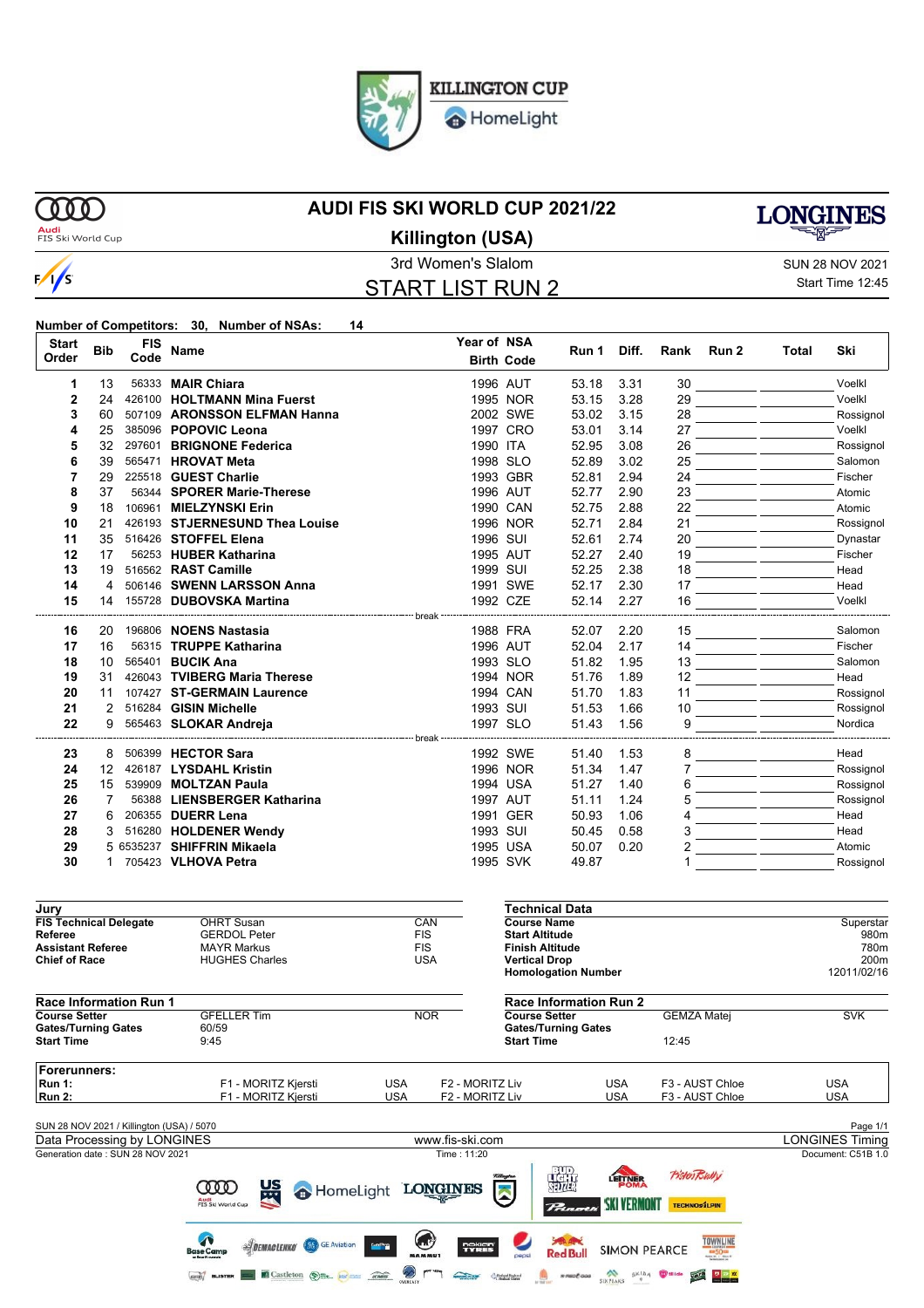

HomeLight

**MD** 

 $\frac{1}{s}$ 

### **AUDI FIS SKI WORLD CUP 2021/22**

# **LONGINES**

**Audi**<br>FIS Ski World Cup

3rd Women's Slalom Sun 28 NOV 2021 OFFICIAL RESULTS **Killington (USA)**

Start Time 12:45

### **Number of Competitors: 63, Number of NSAs: <sup>18</sup> Penalty applied: 0.00**

| <b>Bib</b><br>Rank                                                   |                | <b>FIS</b>                                | Name                                             | YB                  | <b>NSA</b>        | Run 1                          | Run 2                    |                     | Diff.        | Race           | Ski                    |
|----------------------------------------------------------------------|----------------|-------------------------------------------|--------------------------------------------------|---------------------|-------------------|--------------------------------|--------------------------|---------------------|--------------|----------------|------------------------|
|                                                                      |                | Code                                      |                                                  |                     | Code              | <b>Time Rank</b>               | <b>Time Rank</b>         | Total               |              | <b>Points</b>  |                        |
| 1                                                                    | 5              | 6535237                                   | <b>SHIFFRIN Mikaela</b>                          | 1995                | <b>USA</b>        | 50.07<br>(2)                   | 48.26<br>(1)             | 1:38.33             |              | 0.00           | Atomic                 |
| 2                                                                    | 1              | 705423                                    | <b>VLHOVA Petra</b>                              | 1995                | <b>SVK</b>        | 49.87<br>(1)                   | 49.21<br>(14)            | 1:39.08             | 0.75         | 5.57           | Rossignol              |
| 3                                                                    | 3              | 516280                                    | <b>HOLDENER Wendy</b>                            | 1993                | SUI               | 50.45<br>(3)                   | 48.71<br>(5)             | 1:39.16             | 0.83         | 6.16           | Head                   |
| 4                                                                    | 7              | 56388                                     | <b>LIENSBERGER Katharina</b>                     | 1997                | <b>AUT</b>        | (5)<br>51.11                   | 48.63<br>(4)             | 1:39.74             | 1.41         | 10.47          | Rossignol              |
| 5                                                                    | 6              | 206355                                    | <b>DUERR Lena</b>                                | 1991                | <b>GER</b>        | 50.93<br>(4)                   | 48.95<br>(9)             | 1:39.88             | 1.55         | 11.51          | Head                   |
| 6                                                                    | 8              | 506399                                    | <b>HECTOR Sara</b>                               | 1992                | <b>SWE</b>        | 51.40<br>(8)                   | 48.78<br>(7)             | 1:40.18             | 1.85         | 13.73          | Head                   |
| 7                                                                    | 15             | 539909                                    | <b>MOLTZAN Paula</b>                             | 1994                | <b>USA</b>        | 51.27<br>(6)                   | 49.19<br>(13)            | 1:40.46             | 2.13         | 15.81          | Rossignol              |
| 8                                                                    | 31             | 426043                                    | <b>TVIBERG Maria Therese</b>                     | 1994                | <b>NOR</b>        | 51.76<br>(12)                  | 48.72<br>(6)             | 1:40.48             | 2.15         | 15.96          | Head                   |
| 9                                                                    | 4              | 506146                                    | <b>SWENN LARSSON Anna</b>                        | 1991                | <b>SWE</b>        | 52.17<br>(17)                  | 48.55<br>(3)             | 1:40.72             | 2.39         | 17.74          | Head                   |
| 10                                                                   | 9              | 565463                                    | <b>SLOKAR Andreja</b>                            | 1997                | <b>SLO</b>        | 51.43<br>(9)                   | 49.45 (20)               | 1:40.88             | 2.55         | 18.93          | Nordica                |
| 11                                                                   | $\overline{2}$ | 516284                                    | <b>GISIN Michelle</b>                            | 1993                | SUI               | 51.53<br>(10)                  | 49.39 (17)               | 1:40.92             | 2.59         | 19.23          | Rossignol              |
| 12                                                                   | 10             | 565401                                    | <b>BUCIK Ana</b>                                 | 1993                | <b>SLO</b>        | 51.82 (13)                     | 49.15 (12)               | 1:40.97             | 2.64         | 19.60          | Salomon                |
| 13                                                                   | 11             | 107427                                    | <b>ST-GERMAIN Laurence</b>                       | 1994                | CAN               | 51.70<br>(11)                  | 49.41 (18)               | 1:41.11             | 2.78         | 20.64          | Rossignol              |
| 14                                                                   | 16             | 56315                                     | <b>TRUPPE Katharina</b>                          | 1996                | <b>AUT</b>        | 52.04<br>(14)                  | 49.42 (19)               | 1:41.46             | 3.13         | 23.24          | Fischer                |
| 15                                                                   | 60             | 507109                                    | <b>ARONSSON ELFMAN Hanna</b>                     | 2002                | <b>SWE</b>        | 53.02<br>(28)                  | 48.53<br>(2)             | 1:41.55             | 3.22         | 23.91          | Rossignol              |
| 16                                                                   | 37             | 56344                                     | <b>SPORER Marie-Therese</b>                      | 1996                | <b>AUT</b>        | 52.77<br>(23)                  | 48.79<br>(8)             | 1:41.56             | 3.23         | 23.98          | Atomic                 |
| 16                                                                   | 19             | 516562                                    | <b>RAST Camille</b>                              | 1999                | SUI               | 52.25<br>(18)                  | 49.31 (15)               | 1:41.56             | 3.23         | 23.98          | Head                   |
| 18                                                                   | 14             | 155728                                    | <b>DUBOVSKA Martina</b>                          | 1992                | <b>CZE</b>        | 52.14 (16)                     | 49.56 (22)               | 1:41.70             | 3.37         | 25.02          | Voelkl                 |
| 19                                                                   | 20             | 196806                                    | <b>NOENS Nastasia</b>                            | 1988                | <b>FRA</b>        | 52.07 (15)                     | 49.66 (24)               | 1:41.73             | 3.40         | 25.24          | Salomon                |
| 20                                                                   | 18             | 106961                                    | <b>MIELZYNSKI Erin</b>                           | 1990                | CAN               | 52.75<br>(22)                  | 49.09 (10)               | 1:41.84             | 3.51         | 26.06          | Atomic                 |
| 21                                                                   | 25<br>32       | 385096                                    | <b>POPOVIC Leona</b>                             | 1997                | CRO<br><b>ITA</b> | 53.01<br>(27)                  | 49.14 (11)               | 1:42.15             | 3.82         | 28.36          | Voelkl                 |
| 22<br>23                                                             | 29             | 297601<br>225518                          | <b>BRIGNONE Federica</b><br><b>GUEST Charlie</b> | 1990<br>1993        | <b>GBR</b>        | 52.95<br>(26)                  | 49.36 (16)               | 1:42.31<br>1:42.37  | 3.98<br>4.04 | 29.55<br>29.99 | Rossignol<br>Fischer   |
| 24                                                                   | 39             | 565471                                    | <b>HROVAT Meta</b>                               | 1998                | <b>SLO</b>        | 52.81<br>(24)<br>52.89<br>(25) | 49.56 (22)<br>49.52 (21) | 1:42.41             | 4.08         | 30.29          | Salomon                |
| 25                                                                   | 35             | 516426                                    | <b>STOFFEL Elena</b>                             | 1996                | SUI               | 52.61<br>(20)                  | 50.47 (26)               | 1:43.08             | 4.75         | 35.26          | Dynastar               |
| 25                                                                   | 13             | 56333                                     | <b>MAIR Chiara</b>                               | 1996                | AUT               | 53.18<br>(30)                  | 49.90 (25)               | 1:43.08             | 4.75         | 35.26          | Voelkl                 |
| 27                                                                   | 21             | 426193                                    | <b>STJERNESUND Thea Louise</b>                   | 1996                | <b>NOR</b>        | 52.71<br>(21)                  | 50.70 (27)               | 1.43.41             | 5.08         | 37.71          | Rossignol              |
| 28                                                                   | 24             | 426100                                    | <b>HOLTMANN Mina Fuerst</b>                      | 1995                | <b>NOR</b>        | 53.15 (29)                     | 50.74 (28)               | 1:43.89             | 5.56         | 41.28          | Voelkl                 |
|                                                                      |                |                                           |                                                  |                     |                   |                                |                          |                     |              |                |                        |
|                                                                      |                |                                           | DID NOT FINISH RUN 2: 1 competitor               |                     |                   |                                |                          |                     |              |                |                        |
|                                                                      | 12             | 426187                                    | <b>LYSDAHL Kristin</b>                           | 1996                | <b>NOR</b>        |                                |                          |                     |              |                | Rossignol              |
|                                                                      |                | DISQUALIFIED RUN 2: 1 competitor          |                                                  |                     |                   |                                |                          |                     |              |                |                        |
|                                                                      | 17             | 56253                                     | <b>HUBER Katharina</b>                           | 1995                | AUT               |                                | Gate 57                  |                     | Rule 629.3   |                | Fischer                |
|                                                                      |                |                                           |                                                  |                     |                   |                                |                          |                     |              |                |                        |
|                                                                      |                |                                           | DID NOT QUALIFY FOR RUN 2: 28 competitors        |                     |                   |                                |                          |                     |              |                |                        |
|                                                                      | 23             | 299699                                    | <b>PETERLINI Martina</b>                         | 1997                | ITA               | 53.19<br>(31)                  |                          |                     |              |                | Rossignol              |
|                                                                      | 43             | 107747                                    | <b>SMART Amelia</b>                              | 1998                | CAN               | 53.25 (32)                     |                          |                     |              |                | Atomic                 |
|                                                                      | 28             | 516528                                    | <b>MEILLARD Melanie</b>                          | 1998                | SUI               | 53.27 (33)                     |                          |                     |              |                | Rossignol              |
|                                                                      | 45             | 198016                                    | <b>ESCANE Doriane</b>                            | 1999                | <b>FRA</b>        | 53.30 (34)                     |                          |                     |              |                | Rossignol              |
|                                                                      | 33             | 6295075                                   | <b>DELLA MEA Lara</b>                            | 1999                | <b>ITA</b>        | 53.32<br>(35)                  |                          |                     |              |                | Salomon                |
|                                                                      | 36             | 206497                                    | <b>FILSER Andrea</b>                             | 1993                | <b>GER</b>        | 53.33 (36)                     |                          |                     |              |                | Voelkl                 |
|                                                                      | 42             | 385116                                    | <b>LJUTIC Zrinka</b>                             | 2004                | CRO               | 53.34 (37)                     |                          |                     |              |                | Rossignol              |
|                                                                      | 48             | 507168                                    | <b>AICHER Emma</b>                               | 2003                | <b>GER</b>        | 53.44 (38)                     |                          |                     |              |                | Head                   |
|                                                                      | 22             | 56367                                     | <b>GALLHUBER Katharina</b>                       | 1997                | AUT               | 53.52 (39)                     |                          |                     |              |                | Atomic                 |
|                                                                      | 26             | 107798                                    | <b>NULLMEYER Ali</b>                             | 1998                | CAN               | 53.57 (40)                     |                          |                     |              |                | Atomic                 |
| 63<br>56217<br><b>BRUNNER Stephanie</b><br>1994<br>AUT<br>53.63 (41) |                |                                           |                                                  |                     |                   |                                |                          |                     |              | Atomic         |                        |
|                                                                      |                | SUN 28 NOV 2021 / Killington (USA) / 5070 |                                                  |                     |                   |                                |                          |                     |              |                | Page 1/2               |
|                                                                      |                | Data Processing by LONGINES               |                                                  |                     | www.fis-ski.com   |                                |                          |                     |              |                | <b>LONGINES Timing</b> |
|                                                                      |                | Generation date: SUN 28 NOV 2021          |                                                  |                     | Time: 13:50       |                                |                          |                     |              |                | Document: C73C 1.0     |
|                                                                      |                |                                           | $US_2$<br>$\infty$                               | <b>T ONIGTNITIO</b> |                   | ₩                              | LETTNER                  | <b>Fisten Bully</b> |              |                |                        |

**STATE COOD** 监 HomeLight LONGINES  $\blacksquare$ Audi<br>FIS Ski World C  $P_{tan}$ SKI VERMONT TECHNOSILPIN  $\bigodot$ **Saved**<br>Red Bull **SIDEMACLENKO** GE Aviation **Serie** TYRES **SIMON PEARCE** Gen BLISTER **CONTROLLED BELLEVILLE STATE**  $\begin{picture}(20,10) \put(0,0){\line(1,0){10}} \put(0,0){\line(1,0){10}} \put(0,0){\line(1,0){10}} \put(0,0){\line(1,0){10}} \put(0,0){\line(1,0){10}} \put(0,0){\line(1,0){10}} \put(0,0){\line(1,0){10}} \put(0,0){\line(1,0){10}} \put(0,0){\line(1,0){10}} \put(0,0){\line(1,0){10}} \put(0,0){\line(1,0){10}} \put(0,0){\line(1,0){10}} \put(0,$ SIXPEAKS OF SKIDA THE STATE OF THE SEARCH  $\otimes$  r ٦ Children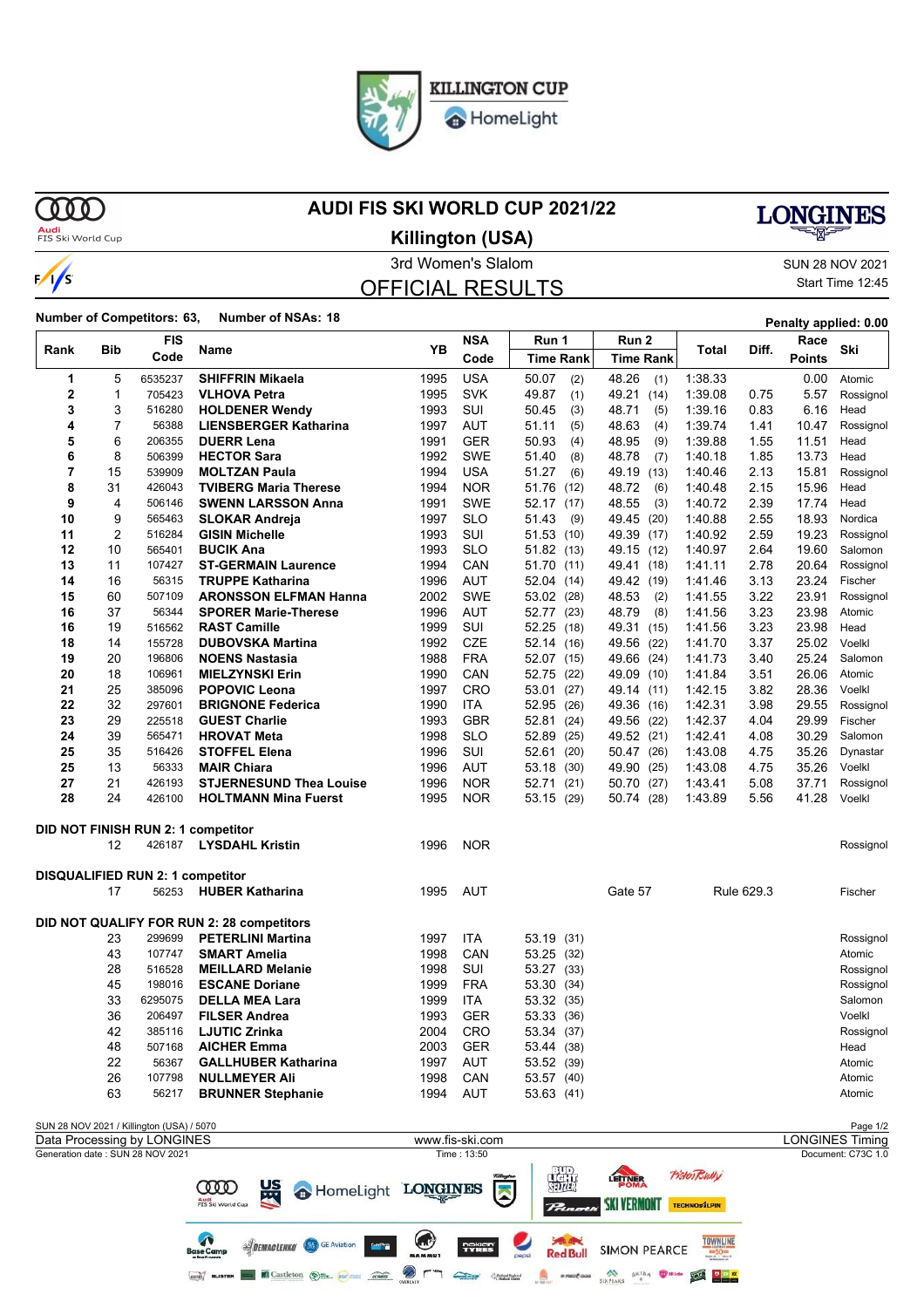

**Audi**<br>FIS Ski World Cup

### **AUDI FIS SKI WORLD CUP 2021/22**

**Killington (USA)**



3rd Women's Slalom Sun 28 NOV 2021 Start Time 12:45

### OFFICIAL RESULTS

### **Number of Competitors: 63, Number of NSAs: <sup>18</sup> Penalty applied: 0.00**

| Rank                                            |     | <b>FIS</b>                            | Name                                               |                   | <b>YB</b> | <b>NSA</b>                                   | Run 1                                           | Run 2            |                | Diff.                                                | Race           | Ski               |
|-------------------------------------------------|-----|---------------------------------------|----------------------------------------------------|-------------------|-----------|----------------------------------------------|-------------------------------------------------|------------------|----------------|------------------------------------------------------|----------------|-------------------|
|                                                 | Bib | Code                                  |                                                    |                   |           | Code                                         | <b>Time Rank</b>                                | <b>Time Rank</b> |                | <b>Total</b>                                         | <b>Points</b>  |                   |
|                                                 | 46  | 6536171                               | <b>HENSIEN Katie</b>                               |                   | 1999      | <b>USA</b>                                   | 53.75 (42)                                      |                  |                |                                                      |                | Rossignol         |
|                                                 | 54  | 56551                                 | <b>EGGER Magdalena</b>                             |                   | 2001      | <b>AUT</b>                                   | 53.81 (43)                                      |                  |                |                                                      |                | Head              |
|                                                 | 52  | 506583                                | <b>SAEFVENBERG Charlotta</b>                       |                   | 1994      | <b>SWE</b>                                   | 53.85 (44)                                      |                  |                |                                                      |                | Rossignol         |
|                                                 | 27  | 506664                                | <b>FJAELLSTROEM Magdalena</b>                      |                   | 1995      | <b>SWE</b>                                   | 53.98 (45)                                      |                  |                |                                                      |                | Atomic            |
|                                                 | 53  | 6536392                               | HURT A.J.                                          |                   | 2000      | <b>USA</b>                                   | 54.03 (46)                                      |                  |                |                                                      |                | Head              |
|                                                 | 49  | 298723                                | <b>MIDALI Roberta</b>                              |                   | 1994      | <b>ITA</b>                                   | 54.11 (47)                                      |                  |                |                                                      |                | Rossignol         |
|                                                 | 30  | 6535773                               | <b>O BRIEN Nina</b>                                |                   | 1997      | <b>USA</b>                                   | 54.28 (48)                                      |                  |                |                                                      |                | Rossignol         |
|                                                 | 44  | 565491                                | <b>DVORNIK Neja</b>                                |                   | 2001      | <b>SLO</b>                                   | 54.43 (49)                                      |                  |                |                                                      |                | Fischer           |
|                                                 | 56  | 516530                                | <b>GOOD Nicole</b>                                 |                   | 1998      | <b>SUI</b>                                   | 54.56 (50)                                      |                  |                |                                                      |                | Stoeckli          |
|                                                 | 41  | 155727                                | <b>CAPOVA Gabriela</b>                             |                   | 1993      | CZE                                          | 55.10 (51)                                      |                  |                |                                                      |                | Kaestle           |
|                                                 | 50  | 385092                                | <b>KOMSIC Andrea</b>                               |                   | 1996      | <b>CRO</b>                                   | 55.16 (52)                                      |                  |                |                                                      |                | Atomic            |
|                                                 | 47  | 185430                                | <b>HONKANEN Rijkka</b>                             |                   | 1998      | <b>FIN</b>                                   | 55.21 (53)                                      |                  |                |                                                      |                | Atomic            |
|                                                 | 58  | 299983                                | <b>GULLI Anita</b>                                 |                   | 1998      | <b>ITA</b>                                   | 55.50 (54)                                      |                  |                |                                                      |                | Voelkl            |
|                                                 | 61  | 6536626                               | <b>RESNICK Allie</b>                               |                   | 2001      | <b>USA</b>                                   | 55.61 (55)                                      |                  |                |                                                      |                |                   |
|                                                 | 62  | 65108                                 | <b>NELLES Mathilde</b>                             |                   | 1997      | <b>BEL</b>                                   | 55.86 (56)                                      |                  |                |                                                      |                |                   |
|                                                 | 59  | 185493                                | <b>POHJOLAINEN Rosa</b>                            |                   | 2003      | <b>FIN</b>                                   | 55.99 (57)                                      |                  |                |                                                      |                | Atomic            |
|                                                 | 55  | 45423                                 | <b>HOFFMAN Madison</b>                             |                   | 2000      | <b>AUS</b>                                   | 57.91 (58)                                      |                  |                |                                                      |                | Rossignol         |
|                                                 |     |                                       | DID NOT FINISH RUN 1: 4 competitors                |                   |           |                                              |                                                 |                  |                |                                                      |                |                   |
|                                                 | 34  | 6295165                               | <b>ROSSETTI Marta</b>                              |                   | 1999      | <b>ITA</b>                                   |                                                 |                  |                |                                                      |                | Head              |
|                                                 | 40  | 206532                                | <b>SCHMOTZ Marlene</b>                             |                   | 1994      | <b>GER</b>                                   |                                                 |                  |                |                                                      |                | Fischer           |
|                                                 | 51  | 415205                                | <b>HUDSON Piera</b>                                |                   | 1996      | NZL                                          |                                                 |                  |                |                                                      |                | Dynastar          |
|                                                 | 57  | 6536851                               | <b>ZIMMERMANN Zoe</b>                              |                   | 2002      | <b>USA</b>                                   |                                                 |                  |                |                                                      |                |                   |
|                                                 |     | DISQUALIFIED RUN 1: 1 competitor      |                                                    |                   |           |                                              |                                                 |                  |                |                                                      |                |                   |
|                                                 | 38  | 107583                                | <b>REMME Roni</b>                                  |                   | 1996      | CAN                                          | Gate 55                                         |                  |                | Rule 629.3                                           |                | Head              |
|                                                 |     | <b>Reason for disqualification:</b>   |                                                    |                   |           |                                              |                                                 |                  |                |                                                      |                |                   |
|                                                 |     |                                       | 629.3 Does not pass through a gate correctly       |                   |           |                                              |                                                 |                  |                |                                                      |                |                   |
| Jury                                            |     |                                       |                                                    |                   |           |                                              | Technical Data                                  |                  |                |                                                      |                |                   |
| <b>FIS Technical Delegate</b><br><b>Referee</b> |     |                                       | <b>OHRT Susan</b><br><b>GERDOL Peter</b>           | CAN<br><b>FIS</b> |           |                                              | <b>Course Name</b><br><b>Start Altitude</b>     |                  |                |                                                      |                | Superstar<br>980m |
| <b>Assistant Referee</b>                        |     |                                       | <b>MAYR Markus</b>                                 | <b>FIS</b>        |           |                                              | <b>Finish Altitude</b>                          |                  |                |                                                      |                | 780m              |
| <b>Chief of Race</b>                            |     |                                       | <b>HUGHES Charles</b>                              | <b>USA</b>        |           |                                              | <b>Vertical Drop</b>                            |                  |                |                                                      |                | 200m              |
|                                                 |     |                                       |                                                    |                   |           |                                              | <b>Homologation Number</b>                      |                  |                |                                                      |                | 12011/02/16       |
| <b>Race Information Run 1</b>                   |     |                                       |                                                    |                   |           |                                              | <b>Race Information Run 2</b>                   |                  |                |                                                      |                |                   |
| <b>Course Setter</b>                            |     |                                       | <b>GFELLER Tim</b>                                 | <b>NOR</b>        |           |                                              | <b>Course Setter</b>                            |                  |                | <b>GEMZA Matej</b>                                   |                | <b>SVK</b>        |
| <b>Gates/Turning Gates</b><br><b>Start Time</b> |     |                                       | 60/59<br>9:45                                      |                   |           |                                              | <b>Gates/Turning Gates</b><br><b>Start Time</b> |                  | 59/58<br>12:45 |                                                      |                |                   |
| Forerunners:                                    |     |                                       |                                                    |                   |           |                                              |                                                 |                  |                |                                                      |                |                   |
| <b>Run 1:</b>                                   |     |                                       | F1 - MORITZ Kjersti                                | <b>USA</b>        |           | F <sub>2</sub> - MORITZ Liv                  |                                                 | <b>USA</b>       |                | F3 - AUST Chloe                                      |                | <b>USA</b>        |
| <b>Run 2:</b>                                   |     |                                       | F1 - MORITZ Kjersti                                | <b>USA</b>        |           | F2 - MORITZ Liv                              |                                                 | <b>USA</b>       |                | F3 - AUST Chloe                                      |                | <b>USA</b>        |
| <b>Conditions on course:</b>                    |     |                                       |                                                    |                   |           |                                              |                                                 |                  |                |                                                      |                |                   |
| Run 1<br>Run 2                                  |     | PARTLY CLOUDY<br><b>MOSTLY CLOUDY</b> | <b>COMPACT</b><br>Snow:<br><b>COMPACT</b><br>Snow: |                   |           | Temperature - Start:<br>Temperature - Start: | $-12^{\circ}$ C<br>-8°C                         |                  |                | Temperature - Finish: -10°C<br>Temperature - Finish: | $-6^{\circ}$ C |                   |

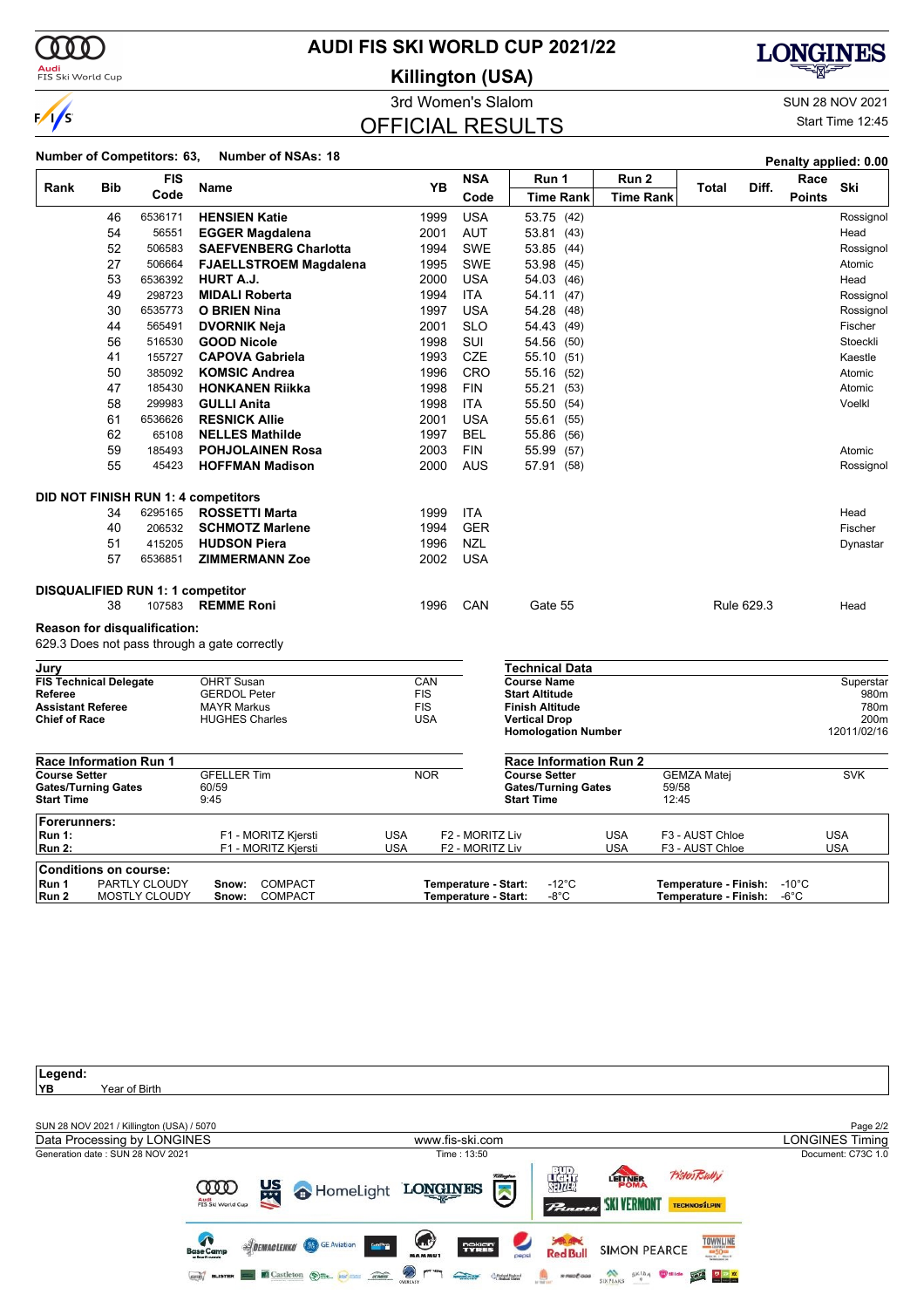HomeLight

**MM Audi**<br>FIS Ski World Cup **AUDI FIS SKI WORLD CUP 2021/22**



3rd Women's Slalom Sun 28 NOV 2021 **Killington (USA)**

PENALTY CALCULATION

Start Time 9:45

### **Best 10 at Finish F-factor:** 730

|              |            | FIS  | <b>NSA</b><br><b>Name</b>    | <b>FIS</b> |               | Racel  |               |
|--------------|------------|------|------------------------------|------------|---------------|--------|---------------|
| Rank         | <b>Bib</b> | Code |                              | Code       | <b>Points</b> | Best 5 | <b>Points</b> |
|              |            |      | 5 6535237 SHIFFRIN Mikaela   | USA        | 0.00          | 0.00   | 0.00          |
| $\mathbf{2}$ |            |      | 705423 VLHOVA Petra          | <b>SVK</b> | 0.00          | 0.00   | 5.57          |
| 3            |            |      | 516280 HOLDENER Wendy        | SUI        | 2.27          | 2.27   | 6.16          |
| 4            |            |      | 56388 LIENSBERGER Katharina  | AUT        | 0.00          | 0.00   | 10.47         |
| 5            | 6.         |      | 206355 DUERR Lena            | <b>GER</b> | 5.59          | 5.59   | 11.51         |
| 6            | 8          |      | 506399 HECTOR Sara           | <b>SWE</b> | 14.48         |        |               |
| 7            | 15         |      | 539909 MOLTZAN Paula         | USA        | 14.51         |        |               |
| 8            | 31         |      | 426043 TVIBERG Maria Therese | <b>NOR</b> | 20.04         |        |               |
| 9            | 4          |      | 506146 SWENN LARSSON Anna    | <b>SWE</b> | 11.62         |        |               |
| 10           | 9          |      | 565463 SLOKAR Andreja        | <b>SLO</b> | 12.46         |        |               |
|              |            |      |                              |            |               |        |               |

### **Best 5 FIS Points Started**

| Rank | <b>Bib</b> | <b>FIS</b> | <b>Name</b>                 | <b>NSA</b> | <b>FIS</b>    |
|------|------------|------------|-----------------------------|------------|---------------|
|      |            | Code       |                             | Code       | <b>Points</b> |
|      |            |            | 5 6535237 SHIFFRIN Mikaela  | USA        | 0.00          |
| 2    |            |            | 705423 VLHOVA Petra         | <b>SVK</b> | 0.00          |
| 4    |            |            | 56388 LIENSBERGER Katharina | AUT        | 0.00          |
| 11   |            |            | 516284 GISIN Michelle       | SUI        | 0.68          |
| 3    | 3          |            | 516280 HOLDENER Wendy       | SUI        | 2.27          |

|       |      |          | <b>TOTALS:</b>                               |
|-------|------|----------|----------------------------------------------|
|       |      | 2.95     | FIS Points of Best 5 Started (B)             |
|       | 7.86 |          | FIS Points of Best 5 at Finish in Top 10 (A) |
| 33.71 |      |          | Race Points of Corresponding Competitors (C) |
|       |      | $-2.290$ | Calculated Penalty (A+B-C):10 =>             |
|       |      | $-2.29$  | Rounded                                      |
|       |      | 0.00     | <b>Category Adder</b>                        |
|       |      | 0.00     | <b>Correction Value (Z)</b>                  |
|       |      | $-2.29$  | <b>Calculated Penalty</b>                    |
|       |      | 0.00     | <b>Penalty Applied</b>                       |



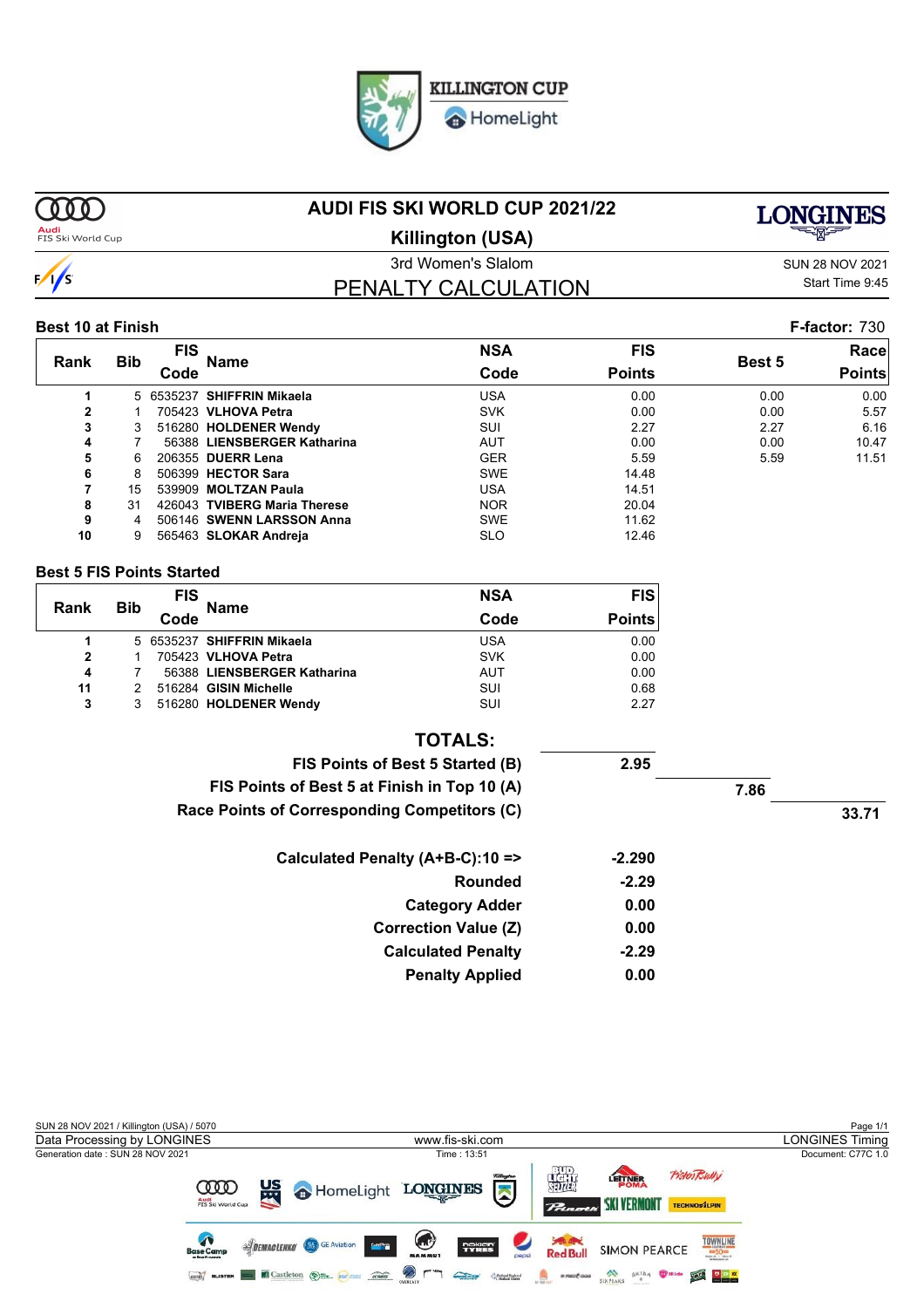

 $000$ 

 $\frac{1}{s}$ 

### **AUDI FIS SKI WORLD CUP 2021/22**



**Audi**<br>FIS Ski World Cup

# **Killington (USA)**

3rd Women's Slalom Sun 28 NOV 2021 Start Time 12:45

# PERFORMANCE ANALYSIS BY RANK

|                |                      | <b>NSA</b> |               |          | <b>Positions</b> |                      |               | <b>Partials</b> |                  | <b>Difference</b> |
|----------------|----------------------|------------|---------------|----------|------------------|----------------------|---------------|-----------------|------------------|-------------------|
|                | Rank Bib Name<br>Ski | Code       |               | Pos      |                  | <b>Time Rank Pos</b> |               |                 | <b>Time Rank</b> | <b>Time</b>       |
| 1              | 5 SHIFFRIN Mikaela   | <b>USA</b> | <b>Run 1:</b> | Int1:    | 12.33            |                      | $(3)$ 11-12:  | 11.83           | (2)              | 0.08              |
|                | Atomic               |            |               | $Int2$ : | 24.16            | (2)                  | $12-13:$      | 14.00           | (6)              | 0.21              |
|                |                      |            |               | Int3:    | 38.16            |                      | $(3)$ 13-Fin: | 11.91           | (1)              | 0.49              |
|                |                      |            |               | Fin:     | 50.07            | (2)                  |               |                 |                  | 0.20              |
|                |                      |            | <b>Run 2:</b> | Int1:    | 11.57            | (14)                 | $11 - 12$ :   | 11.43           | (4)              | 0.29              |
|                |                      |            |               | Int2:    | 23.00            | (5)                  | $12 - 13$ :   | 13.18           | (1)              | 0.23              |
|                |                      |            |               | Int3:    | 36.18            | (1)                  | I3-Fin:       | 12.08           | (4)              | 0.00              |
|                |                      |            |               | Fin:     | 48.26            | (1)                  |               |                 |                  | 0.00              |
|                |                      |            | Total:        | Int1:    | 1:01.64          | (2)                  |               |                 |                  | 0.24              |
|                |                      |            |               | $Int2$ : | 1:13.07          | (1)                  |               |                 |                  | 0.00              |
|                |                      |            |               | Int3:    | 1:26.25          | (1)                  |               |                 |                  | 0.00              |
|                |                      |            |               | Fin:     | 1:38.33          | (1)                  |               |                 |                  | 0.00              |
| $\overline{2}$ | 1 VLHOVA Petra       | SVK        | <b>Run 1:</b> | Int1:    | 12.25            | (1)                  | $11 - 12$ :   | 11.70           | (1)              | 0.00              |
|                | Rossignol            |            |               | Int2:    | 23.95            | (1)                  | $12-13:$      | 13.72           | (1)              | 0.00              |
|                |                      |            |               | Int3:    | 37.67            | (1)                  | I3-Fin:       | 12.20           | (2)              | 0.00              |
|                |                      |            |               | Fin:     | 49.87            | (1)                  |               |                 |                  | 0.00              |
|                |                      |            | <b>Run 2:</b> | Int1:    | 11.53            | (10)                 | $11 - 12$ :   | 12.50           | (28)             | 0.25              |
|                |                      |            |               | Int2:    | 24.03            | (28)                 | $12-13:$      | 13.32           | (4)              | 1.26              |
|                |                      |            |               | Int3:    | 37.35            | (24)                 | I3-Fin:       | 11.86           | (1)              | 1.17              |
|                |                      |            |               | Fin:     | 49.21            | (14)                 |               |                 |                  | 0.95              |
|                |                      |            | Total:        | Int1:    | 1:01.40          | (1)                  |               |                 |                  | 0.00              |
|                |                      |            |               | $Int2$ : | 1:13.90          | (3)                  |               |                 |                  | 0.83              |
|                |                      |            |               | Int3:    | 1:27.22          | (3)                  |               |                 |                  | 0.97              |
|                |                      |            |               | Fin:     | 1:39.08          | (2)                  |               |                 |                  | 0.75              |
| $\mathbf{3}$   | 3 HOLDENER Wendy     | SUI        | <b>Run 1:</b> | Int1:    | 12.27            | (2)                  | $11 - 12$ :   | 11.98           | (3)              | 0.02              |
|                | Head                 |            |               | Int2:    | 24.25            | (3)                  | $12-13:$      | 13.80           | (2)              | 0.30              |
|                |                      |            |               | Int3:    | 38.05            | (2)                  | I3-Fin:       | 12.40           | (5)              | 0.38              |
|                |                      |            |               | Fin:     | 50.45            | (3)                  |               |                 |                  | 0.58              |
|                |                      |            | <b>Run 2:</b> | Int1:    | 11.28            |                      | $(1)$ 11-12:  | 11.65           | (18)             | 0.00              |
|                |                      |            |               | $Int2$ : | 22.93            | (3)                  | $12-13:$      | 13.58           | (11)             | 0.16              |
|                |                      |            |               | Int3:    | 36.51            | (6)                  | 13-Fin:       | 12.20           | (6)              | 0.33              |
|                |                      |            |               | Fin:     | 48.71            | (5)                  |               |                 |                  | 0.45              |
|                |                      |            | Total:        | Int1:    | 1:01.73          | (3)                  |               |                 |                  | 0.33              |
|                |                      |            |               | Int2:    | 1:13.38          | (2)                  |               |                 |                  | 0.31              |
|                |                      |            |               | Int3:    | 1:26.96          | (2)                  |               |                 |                  | 0.71              |
|                |                      |            |               | Fin:     | 1:39.16          | (3)                  |               |                 |                  | 0.83              |

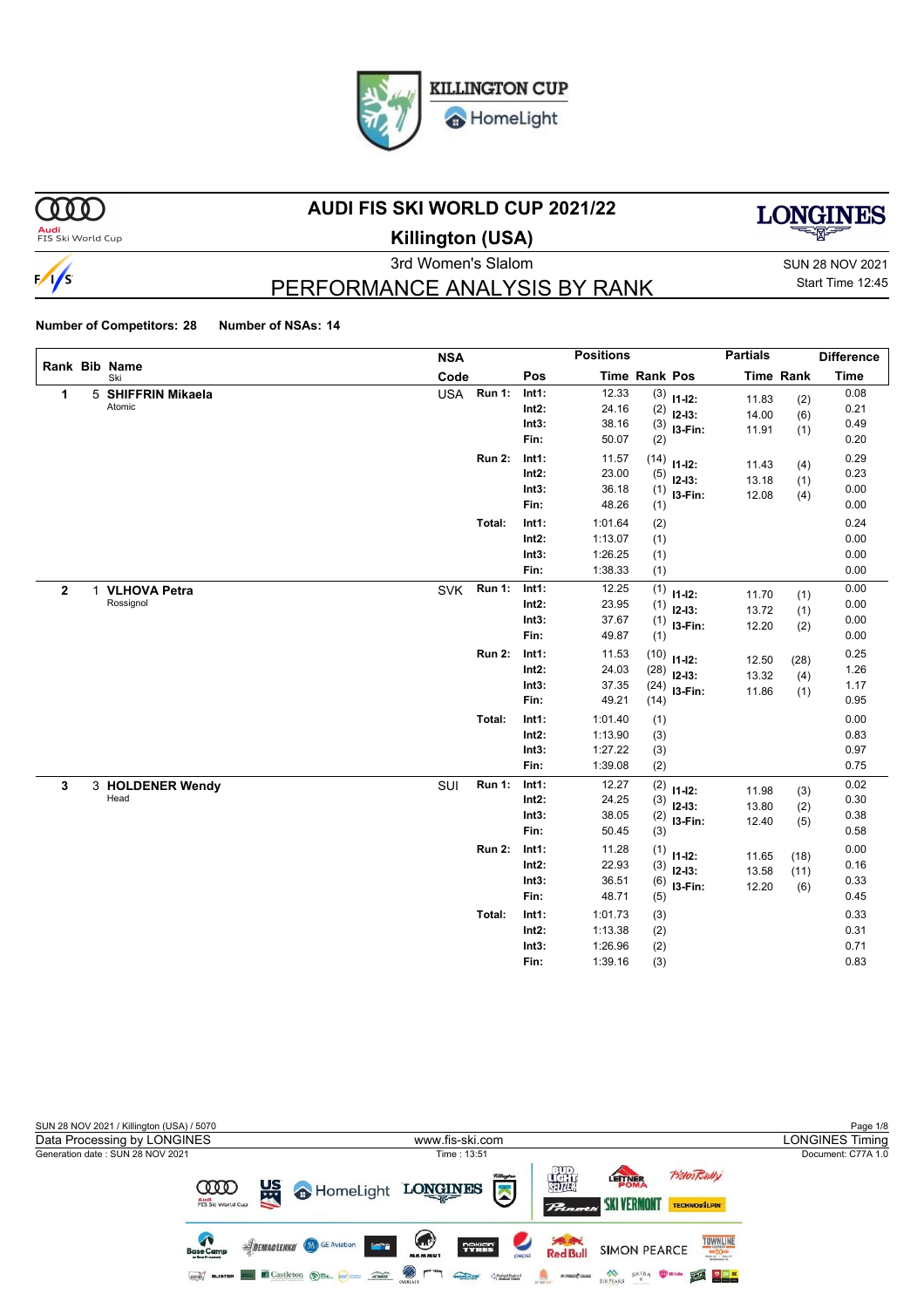

#### **Audi**<br>FIS Ski World Cup

# **AUDI FIS SKI WORLD CUP 2021/22**

**Killington (USA)**



3rd Women's Slalom Sun 28 NOV 2021

# Start Time 12:45

### PERFORMANCE ANALYSIS BY RANK

|   |                         | <b>NSA</b> |               |          | <b>Positions</b> |                      |                | <b>Partials</b> |                  | <b>Difference</b> |
|---|-------------------------|------------|---------------|----------|------------------|----------------------|----------------|-----------------|------------------|-------------------|
|   | Rank Bib Name<br>Ski    | Code       |               | Pos      |                  | <b>Time Rank Pos</b> |                |                 | <b>Time Rank</b> | <b>Time</b>       |
| 4 | 7 LIENSBERGER Katharina | AUT        | <b>Run 1:</b> | Int1:    | 12.50            | (10)                 | $11 - 12$ :    | 12.15           | (5)              | 0.25              |
|   | Rossignol               |            |               | $Int2$ : | 24.65            | (6)                  | $12-13:$       | 14.08           | (11)             | 0.70              |
|   |                         |            |               | Int3:    | 38.73            | (5)                  | I3-Fin:        | 12.38           | (4)              | 1.06              |
|   |                         |            |               | Fin:     | 51.11            | (5)                  |                |                 |                  | 1.24              |
|   |                         |            | <b>Run 2:</b> | Int1:    | 11.39            | (2)                  | $11 - 12$ :    | 11.66           | (19)             | 0.11              |
|   |                         |            |               | $Int2$ : | 23.05            | (6)                  | $12-13:$       | 13.37           | (5)              | 0.28              |
|   |                         |            |               | Int3:    | 36.42            | (3)                  | I3-Fin:        | 12.21           | (7)              | 0.24              |
|   |                         |            |               | Fin:     | 48.63            | (4)                  |                |                 |                  | 0.37              |
|   |                         |            | Total:        | Int1:    | 1:02.50          | (4)                  |                |                 |                  | 1.10              |
|   |                         |            |               | $Int2$ : | 1:14.16          | (5)                  |                |                 |                  | 1.09              |
|   |                         |            |               | Int3:    | 1:27.53          | (4)                  |                |                 |                  | 1.28              |
|   |                         |            |               | Fin:     | 1:39.74          | (4)                  |                |                 |                  | 1.41              |
| 5 | 6 DUERR Lena            | <b>GER</b> | <b>Run 1:</b> | Int1:    | 12.38            | (4)                  | $11 - 12$ :    | 12.22           | (10)             | 0.13              |
|   | Head                    |            |               | $Int2$ : | 24.60            | (5)                  | $12-13:$       | 13.96           | (3)              | 0.65              |
|   |                         |            |               | Int3:    | 38.56            | (4)                  | I3-Fin:        | 12.37           | (3)              | 0.89              |
|   |                         |            |               | Fin:     | 50.93            | (4)                  |                |                 |                  | 1.06              |
|   |                         |            | <b>Run 2:</b> | Int1:    | 11.58            | (15)                 | $11 - 12$ :    | 11.63           | (15)             | 0.30              |
|   |                         |            |               | $Int2$ : | 23.21            | (13)                 | $12-13:$       | 13.50           | (10)             | 0.44              |
|   |                         |            |               | Int3:    | 36.71            | (9)                  | I3-Fin:        | 12.24           | (9)              | 0.53              |
|   |                         |            |               | Fin:     | 48.95            | (9)                  |                |                 |                  | 0.69              |
|   |                         |            | Total:        | Int1:    | 1:02.51          | (5)                  |                |                 |                  | 1.11              |
|   |                         |            |               | $Int2$ : | 1:14.14          | (4)                  |                |                 |                  | 1.07              |
|   |                         |            |               | Int3:    | 1:27.64          | (5)                  |                |                 |                  | 1.39              |
|   |                         |            |               | Fin:     | 1:39.88          | (5)                  |                |                 |                  | 1.55              |
| 6 | 8 HECTOR Sara           |            | SWE Run 1:    | Int1:    | 12.70            | (18)                 | $11 - 12$ :    | 12.28           | (15)             | 0.45              |
|   | Head                    |            |               | $Int2$ : | 24.98            | (15)                 | $12-13:$       | 13.99           | (4)              | 1.03              |
|   |                         |            |               | Int3:    | 38.97            | (10)                 | I3-Fin:        | 12.43           | (6)              | 1.30              |
|   |                         |            |               | Fin:     | 51.40            | (8)                  |                |                 |                  | 1.53              |
|   |                         |            | <b>Run 2:</b> | Int1:    | 11.74            | (23)                 | $11 - 12$ :    | 11.56           | (11)             | 0.46              |
|   |                         |            |               | $Int2$ : | 23.30            | (19)                 | $12-13:$       | 13.41           | (7)              | 0.53              |
|   |                         |            |               | Int3:    | 36.71            | (9)                  | I3-Fin:        | 12.07           | (3)              | 0.53              |
|   |                         |            |               | Fin:     | 48.78            | (7)                  |                |                 |                  | 0.52              |
|   |                         |            | Total:        | Int1:    | 1:03.14          | (8)                  |                |                 |                  | 1.74              |
|   |                         |            |               | $Int2$ : | 1:14.70          | (8)                  |                |                 |                  | 1.63              |
|   |                         |            |               | Int3:    | 1:28.11          | (6)                  |                |                 |                  | 1.86              |
|   |                         |            |               | Fin:     | 1:40.18          | (6)                  |                |                 |                  | 1.85              |
| 7 | 15 MOLTZAN Paula        | <b>USA</b> | <b>Run 1:</b> | Int1:    | 12.49            | (8)                  | $11 - 12$ :    | 12.01           | (4)              | 0.24              |
|   | Rossignol               |            |               | Int2:    | 24.50            | (4)                  | $12-13:$       | 14.24           | (16)             | 0.55              |
|   |                         |            |               | Int3:    | 38.74            | (6)                  | I3-Fin:        | 12.53           | (9)              | 1.07              |
|   |                         |            |               | Fin:     | 51.27            | (6)                  |                |                 |                  | 1.40              |
|   |                         |            | <b>Run 2:</b> | Int1:    | 11.54            |                      | $(11)$ 11-12:  | 11.54           | (10)             | 0.26              |
|   |                         |            |               | $Int2$ : | 23.08            | (8)                  | $12-13:$       | 13.82           | (19)             | 0.31              |
|   |                         |            |               | Int3:    | 36.90            |                      | $(13)$ 13-Fin: | 12.29           | (12)             | 0.72              |
|   |                         |            |               | Fin:     | 49.19            | (13)                 |                |                 |                  | 0.93              |
|   |                         |            | Total:        | Int1:    | 1:02.81          | (6)                  |                |                 |                  | 1.41              |
|   |                         |            |               | $Int2$ : | 1:14.35          | (6)                  |                |                 |                  | 1.28              |
|   |                         |            |               | Int3:    | 1:28.17          | (7)                  |                |                 |                  | 1.92              |
|   |                         |            |               | Fin:     | 1:40.46          | (7)                  |                |                 |                  | 2.13              |

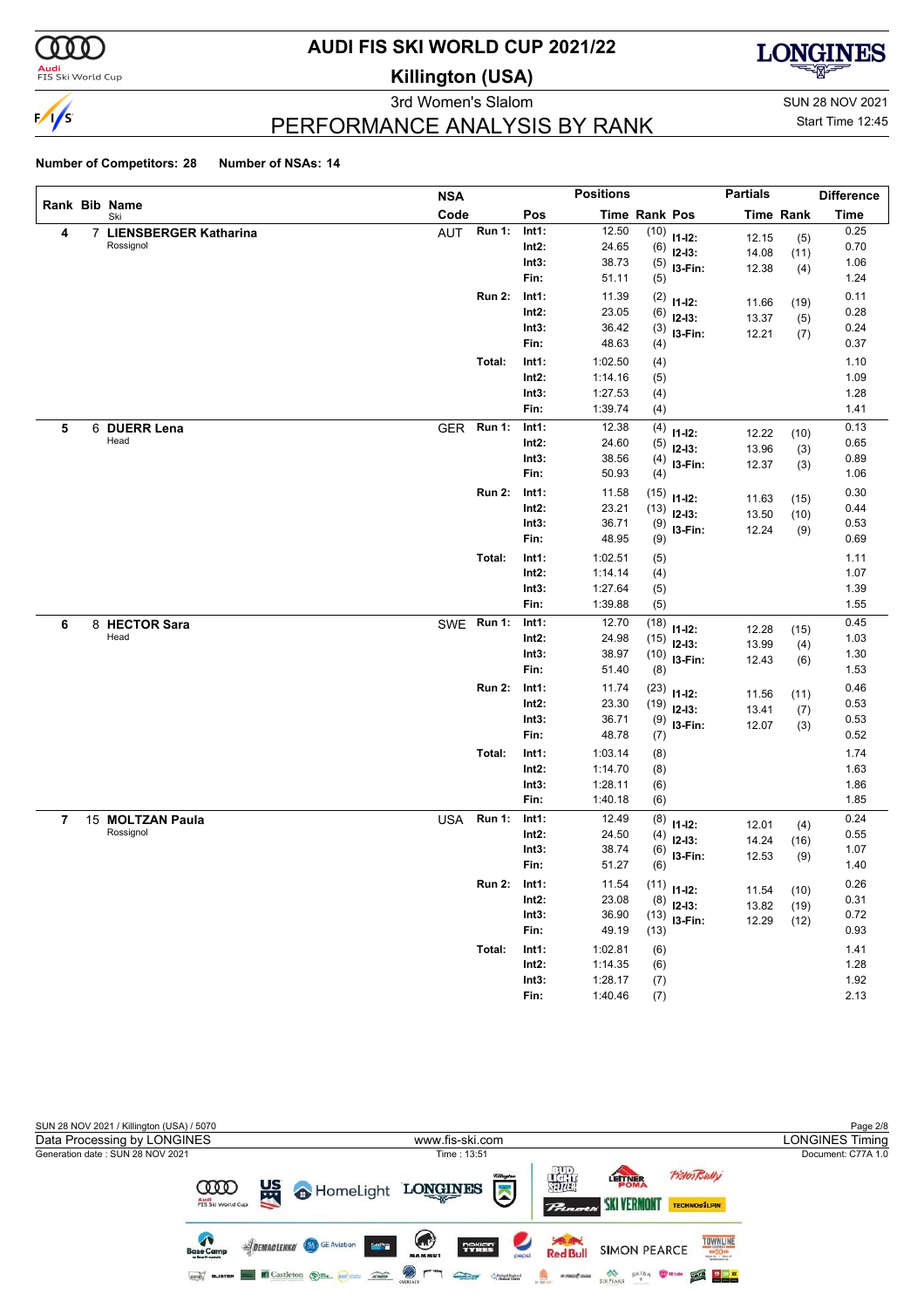

#### **Audi**<br>FIS Ski World Cup

# **AUDI FIS SKI WORLD CUP 2021/22**

**Killington (USA)**



3rd Women's Slalom Sun 28 NOV 2021

Start Time 12:45

### PERFORMANCE ANALYSIS BY RANK

|    |                          | <b>NSA</b> |               |          | <b>Positions</b> |               |                | <b>Partials</b> |                  | <b>Difference</b> |
|----|--------------------------|------------|---------------|----------|------------------|---------------|----------------|-----------------|------------------|-------------------|
|    | Rank Bib Name<br>Ski     | Code       |               | Pos      |                  | Time Rank Pos |                |                 | <b>Time Rank</b> | <b>Time</b>       |
| 8  | 31 TVIBERG Maria Therese |            | NOR Run 1:    | Int1:    | 12.62            | (12)          | $11 - 12$ :    | 12.23           | (12)             | 0.37              |
|    | Head                     |            |               | $Int2$ : | 24.85            | (10)          | $12-13:$       | 14.22           | (15)             | 0.90              |
|    |                          |            |               | Int3:    | 39.07            | (12)          | I3-Fin:        | 12.69           | (15)             | 1.40              |
|    |                          |            |               | Fin:     | 51.76            | (12)          |                |                 |                  | 1.89              |
|    |                          |            | <b>Run 2:</b> | Int1:    | 11.60            | (18)          | $11 - 12$ :    | 11.51           | (5)              | 0.32              |
|    |                          |            |               | $Int2$ : | 23.11            | (10)          | $12-13:$       | 13.40           | (6)              | 0.34              |
|    |                          |            |               | Int3:    | 36.51            | (6)           | I3-Fin:        | 12.21           | (7)              | 0.33              |
|    |                          |            |               | Fin:     | 48.72            | (6)           |                |                 |                  | 0.46              |
|    |                          |            | Total:        | Int1:    | 1:03.36          | (11)          |                |                 |                  | 1.96              |
|    |                          |            |               | $Int2$ : | 1:14.87          | (11)          |                |                 |                  | 1.80              |
|    |                          |            |               | Int3:    | 1:28.27          | (8)           |                |                 |                  | 2.02              |
|    |                          |            |               | Fin:     | 1:40.48          | (8)           |                |                 |                  | 2.15              |
| 9  | 4 SWENN LARSSON Anna     |            | SWE Run 1:    | Int1:    | 12.45            | (6)           | $11 - 12$ :    | 12.41           | (20)             | 0.20              |
|    | Head                     |            |               | Int2:    | 24.86            | (11)          | $12-13:$       | 14.71           | (32)             | 0.91              |
|    |                          |            |               | Int3:    | 39.57            | (19)          | I3-Fin:        | 12.60           | (10)             | 1.90              |
|    |                          |            |               | Fin:     | 52.17            | (17)          |                |                 |                  | 2.30              |
|    |                          |            | <b>Run 2:</b> | Int1:    | 11.50            | (7)           | $11 - 12$ :    | 11.27           | (1)              | 0.22              |
|    |                          |            |               | $Int2$ : | 22.77            | (1)           | $12-13:$       | 13.42           | (8)              | 0.00              |
|    |                          |            |               | Int3:    | 36.19            | (2)           | I3-Fin:        | 12.36           | (16)             | 0.01              |
|    |                          |            |               | Fin:     | 48.55            | (3)           |                |                 |                  | 0.29              |
|    |                          |            | Total:        | Int1:    | 1:03.67          | (14)          |                |                 |                  | 2.27              |
|    |                          |            |               | $Int2$ : | 1:14.94          | (12)          |                |                 |                  | 1.87              |
|    |                          |            |               | Int3:    | 1:28.36          | (10)          |                |                 |                  | 2.11              |
|    |                          |            |               | Fin:     | 1:40.72          | (9)           |                |                 |                  | 2.39              |
| 10 | 9 SLOKAR Andreja         | <b>SLO</b> | Run 1:        | Int1:    | 12.41            | (5)           | $11 - 12$ :    | 12.36           | (18)             | 0.16              |
|    | Nordica                  |            |               | $Int2$ : | 24.77            | (8)           | $12-13:$       | 14.06           | (9)              | 0.82              |
|    |                          |            |               | Int3:    | 38.83            | (7)           | I3-Fin:        | 12.60           | (10)             | 1.16              |
|    |                          |            |               | Fin:     | 51.43            | (9)           |                |                 |                  | 1.56              |
|    |                          |            | <b>Run 2:</b> | Int1:    | 11.48            | (4)           | $11 - 12$ :    | 11.71           | (21)             | 0.20              |
|    |                          |            |               | $Int2$ : | 23.19            | (12)          | $12-13:$       | 13.72           | (16)             | 0.42              |
|    |                          |            |               | Int3:    | 36.91            | (15)          | I3-Fin:        | 12.54           | (21)             | 0.73              |
|    |                          |            |               | Fin:     | 49.45            | (20)          |                |                 |                  | 1.19              |
|    |                          |            | Total:        | Int1:    | 1:02.91          | (7)           |                |                 |                  | 1.51              |
|    |                          |            |               | $Int2$ : | 1:14.62          | (7)           |                |                 |                  | 1.55              |
|    |                          |            |               | Int3:    | 1:28.34          | (9)           |                |                 |                  | 2.09              |
|    |                          |            |               | Fin:     | 1:40.88          | (10)          |                |                 |                  | 2.55              |
| 11 | 2 GISIN Michelle         | SUI        | <b>Run 1:</b> | Int1:    | 12.61            | (11)          | $11 - 12$ :    | 12.22           | (10)             | 0.36              |
|    | Rossignol                |            |               | Int2:    | 24.83            | (9)           | $12-13:$       | 14.02           | (7)              | 0.88              |
|    |                          |            |               | Int3:    | 38.85            | (8)           | I3-Fin:        | 12.68           | (14)             | 1.18              |
|    |                          |            |               | Fin:     | 51.53            | (10)          |                |                 |                  | 1.66              |
|    |                          |            | <b>Run 2:</b> | Int1:    | 11.76            |               | $(24)$ 11-12:  | 11.42           |                  | 0.48              |
|    |                          |            |               | Int2:    | 23.18            |               | $(11)$ 12-13:  | 13.92           | (3)<br>(23)      | 0.41              |
|    |                          |            |               | Int3:    | 37.10            |               | $(21)$ 13-Fin: | 12.29           | (12)             | 0.92              |
|    |                          |            |               | Fin:     | 49.39            | (17)          |                |                 |                  | 1.13              |
|    |                          |            | Total:        | Int1:    | 1:03.29          | (10)          |                |                 |                  | 1.89              |
|    |                          |            |               | $Int2$ : | 1:14.71          | (9)           |                |                 |                  | 1.64              |
|    |                          |            |               | Int3:    | 1:28.63          | (12)          |                |                 |                  | 2.38              |
|    |                          |            |               | Fin:     | 1:40.92          | (11)          |                |                 |                  | 2.59              |

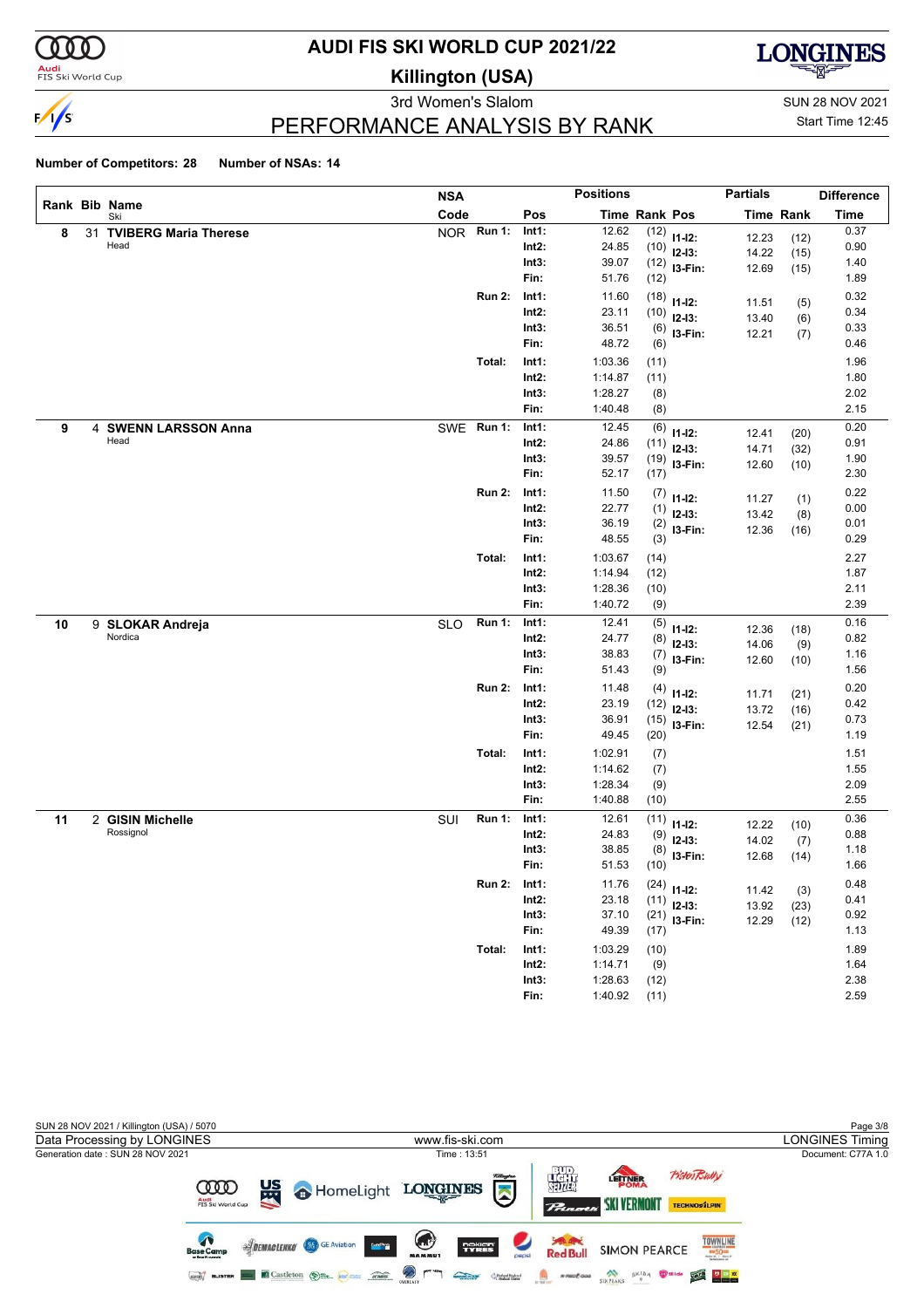

#### **Audi**<br>FIS Ski World Cup

# **AUDI FIS SKI WORLD CUP 2021/22**

**Killington (USA)**



3rd Women's Slalom Sun 28 NOV 2021

Start Time 12:45

### PERFORMANCE ANALYSIS BY RANK

|    |                                     | <b>NSA</b> |               |                   | <b>Positions</b>     |              |                         | <b>Partials</b> |                  | <b>Difference</b> |
|----|-------------------------------------|------------|---------------|-------------------|----------------------|--------------|-------------------------|-----------------|------------------|-------------------|
|    | Rank Bib Name<br>Ski                | Code       |               | Pos               | <b>Time Rank Pos</b> |              |                         |                 | <b>Time Rank</b> | <b>Time</b>       |
| 12 | 10 BUCIK Ana                        | <b>SLO</b> | <b>Run 1:</b> | Int1:             | 12.48                |              | $(7)$ 11-12:            | 12.42           | (21)             | 0.23              |
|    | Salomon                             |            |               | $Int2$ :          | 24.90                | (13)         | $12-13:$                | 14.10           | (12)             | 0.95              |
|    |                                     |            |               | Int3:             | 39.00                |              | $(11)$ 13-Fin:          | 12.82           | (18)             | 1.33              |
|    |                                     |            |               | Fin:              | 51.82                | (13)         |                         |                 |                  | 1.95              |
|    |                                     |            | <b>Run 2:</b> | Int1:             | 11.45                | (3)          | $11 - 12$ :             | 11.53           | (9)              | 0.17              |
|    |                                     |            |               | $Int2$ :          | 22.98                | (4)          | $12 - 13$ :             | 13.82           | (19)             | 0.21              |
|    |                                     |            |               | Int3:             | 36.80                | (11)         | I3-Fin:                 | 12.35           | (15)             | 0.62              |
|    |                                     |            |               | Fin:              | 49.15                | (12)         |                         |                 |                  | 0.89              |
|    |                                     |            | Total:        | Int1:             | 1:03.27              | (9)          |                         |                 |                  | 1.87              |
|    |                                     |            |               | $Int2$ :          | 1:14.80              | (10)         |                         |                 |                  | 1.73              |
|    |                                     |            |               | Int3:             | 1:28.62              | (11)         |                         |                 |                  | 2.37              |
|    |                                     |            |               | Fin:              | 1:40.97              | (12)         |                         |                 |                  | 2.64              |
| 13 | 11 ST-GERMAIN Laurence<br>Rossignol | CAN        | <b>Run 1:</b> | Int1:             | 12.72                | (22)         | $11 - 12$ :             | 12.47           | (24)             | 0.47              |
|    |                                     |            |               | $Int2$ :          | 25.19                | (23)         | $12 - 13$ :             | 14.05           | (8)              | 1.24              |
|    |                                     |            |               | Int3:<br>Fin:     | 39.24<br>51.70       | (14)<br>(11) | I3-Fin:                 | 12.46           | (7)              | 1.57<br>1.83      |
|    |                                     |            |               |                   |                      |              |                         |                 |                  |                   |
|    |                                     |            | <b>Run 2:</b> | Int1:             | 11.67                | (20)         | $11 - 12$ :             | 11.64           | (17)             | 0.39              |
|    |                                     |            |               | Int2:             | 23.31                | (20)         | $12-13:$                | 13.83           | (21)             | 0.54              |
|    |                                     |            |               | Int3:<br>Fin:     | 37.14<br>49.41       | (22)<br>(18) | I3-Fin:                 | 12.27           | (10)             | 0.96<br>1.15      |
|    |                                     |            |               |                   |                      |              |                         |                 |                  |                   |
|    |                                     |            | Total:        | Int1:<br>$Int2$ : | 1:03.37<br>1:15.01   | (12)         |                         |                 |                  | 1.97<br>1.94      |
|    |                                     |            |               | Int3:             | 1:28.84              | (13)<br>(14) |                         |                 |                  | 2.59              |
|    |                                     |            |               | Fin:              | 1:41.11              | (13)         |                         |                 |                  | 2.78              |
| 14 | 16 TRUPPE Katharina                 | <b>AUT</b> | <b>Run 1:</b> | Int1:             | 12.68                | (17)         |                         |                 |                  | 0.43              |
|    | Fischer                             |            |               | $Int2$ :          | 24.86                | (11)         | $11 - 12$ :             | 12.18           | (8)              | 0.91              |
|    |                                     |            |               | Int3:             | 39.37                | (18)         | $12 - 13$ :             | 14.51           | (20)             | 1.70              |
|    |                                     |            |               | Fin:              | 52.04                | (14)         | I3-Fin:                 | 12.67           | (13)             | 2.17              |
|    |                                     |            | <b>Run 2:</b> | Int1:             | 11.82                | (27)         |                         |                 |                  | 0.54              |
|    |                                     |            |               | $Int2$ :          | 23.33                | (21)         | $11 - 12$ :<br>$12-13:$ | 11.51           | (5)              | 0.56              |
|    |                                     |            |               | Int3:             | 36.99                | (17)         | I3-Fin:                 | 13.66<br>12.43  | (14)             | 0.81              |
|    |                                     |            |               | Fin:              | 49.42                | (19)         |                         |                 | (18)             | 1.16              |
|    |                                     |            | Total:        | Int1:             | 1:03.86              | (17)         |                         |                 |                  | 2.46              |
|    |                                     |            |               | $Int2$ :          | 1:15.37              | (16)         |                         |                 |                  | 2.30              |
|    |                                     |            |               | Int3:             | 1:29.03              | (15)         |                         |                 |                  | 2.78              |
|    |                                     |            |               | Fin:              | 1:41.46              | (14)         |                         |                 |                  | 3.13              |
| 15 | 60 ARONSSON ELFMAN Hanna            |            | SWE Run 1:    | Int1:             | 12.86                | (32)         | $11 - 12$ :             | 12.60           | (33)             | 0.61              |
|    | Rossignol                           |            |               | Int2:             | 25.46                | (34)         | $12 - 13$ :             | 14.81           | (37)             | 1.51              |
|    |                                     |            |               | Int3:             | 40.27                | (35)         | I3-Fin:                 | 12.75           | (16)             | 2.60              |
|    |                                     |            |               | Fin:              | 53.02                | (28)         |                         |                 |                  | 3.15              |
|    |                                     |            | <b>Run 2:</b> | Int1:             | 11.50                |              | $(7)$ 11-12:            | 11.38           | (2)              | 0.22              |
|    |                                     |            |               | $Int2$ :          | 22.88                | (2)          | $12-13:$                | 13.77           | (18)             | 0.11              |
|    |                                     |            |               | Int3:             | 36.65                | (8)          | $13-Fin:$               | 11.88           | (2)              | 0.47              |
|    |                                     |            |               | Fin:              | 48.53                | (2)          |                         |                 |                  | 0.27              |
|    |                                     |            | Total:        | Int1:             | 1:04.52              | (23)         |                         |                 |                  | 3.12              |
|    |                                     |            |               | $Int2$ :          | 1:15.90              | (20)         |                         |                 |                  | 2.83              |
|    |                                     |            |               | Int3:             | 1:29.67              | (20)         |                         |                 |                  | 3.42              |
|    |                                     |            |               | Fin:              | 1:41.55              | (15)         |                         |                 |                  | 3.22              |

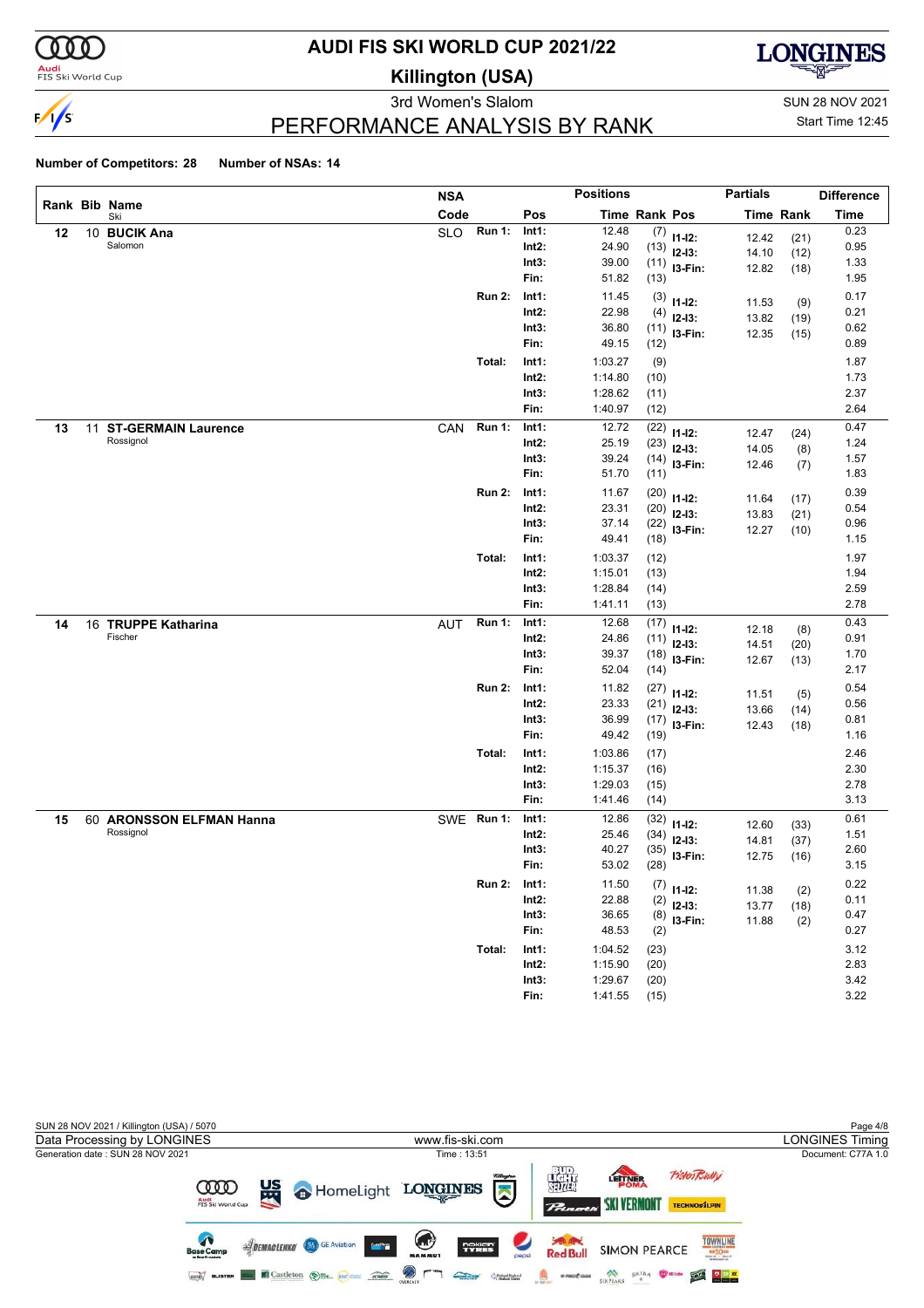

#### **Audi**<br>FIS Ski World Cup

# **AUDI FIS SKI WORLD CUP 2021/22**

**Killington (USA)**



3rd Women's Slalom Sun 28 NOV 2021

Start Time 12:45

### PERFORMANCE ANALYSIS BY RANK

|    |                               | <b>NSA</b> |               |                   | <b>Positions</b>   |              |                            | <b>Partials</b> |                  | <b>Difference</b> |
|----|-------------------------------|------------|---------------|-------------------|--------------------|--------------|----------------------------|-----------------|------------------|-------------------|
|    | Rank Bib Name<br>Ski          | Code       |               | Pos               | Time Rank Pos      |              |                            |                 | <b>Time Rank</b> | <b>Time</b>       |
| 16 | 37 SPORER Marie-Therese       | AUT        | <b>Run 1:</b> | Int1:             | 12.90              | (38)         | $11-12:$                   | 12.47           | (24)             | 0.65              |
|    | Atomic                        |            |               | $Int2$ :          | 25.37              | (31)         | $12-13:$                   | 14.48           | (19)             | 1.42              |
|    |                               |            |               | Int3:             | 39.85              |              | $(24)$ 13-Fin:             | 12.92           | (23)             | 2.18              |
|    |                               |            |               | Fin:              | 52.77              | (23)         |                            |                 |                  | 2.90              |
|    |                               |            | <b>Run 2:</b> | Int1:             | 11.73              | (22)         | $11 - 12$ :                | 11.52           | (8)              | 0.45              |
|    |                               |            |               | $Int2$ :          | 23.25              | (16)         | $12-13:$                   | 13.24           | (3)              | 0.48              |
|    |                               |            |               | Int3:             | 36.49              |              | $(5)$ 13-Fin:              | 12.30           | (14)             | 0.31              |
|    |                               |            |               | Fin:              | 48.79              | (8)          |                            |                 |                  | 0.53              |
|    |                               |            | Total:        | Int1:             | 1:04.50            | (22)         |                            |                 |                  | 3.10              |
|    |                               |            |               | $Int2$ :          | 1:16.02            | (21)         |                            |                 |                  | 2.95              |
|    |                               |            |               | Int3:             | 1:29.26            | (17)         |                            |                 |                  | 3.01              |
|    |                               |            |               | Fin:              | 1:41.56            | (16)         |                            |                 |                  | 3.23              |
| 16 | 19 RAST Camille<br>Head       | SUI        | <b>Run 1:</b> | Int1:             | 12.65              | (13)         | $11 - 12$ :                | 12.68           | (38)             | 0.40              |
|    |                               |            |               | $Int2$ :          | 25.33              | (28)         | $12 - 13$ :                | 13.99           | (4)              | 1.38              |
|    |                               |            |               | Int3:<br>Fin:     | 39.32<br>52.25     | (17)         | I3-Fin:                    | 12.93           | (24)             | 1.65<br>2.38      |
|    |                               |            |               |                   |                    | (18)         |                            |                 |                  |                   |
|    |                               |            | <b>Run 2:</b> | Int1:             | 11.58              | (15)         | $11 - 12$ :                | 11.67           | (20)             | 0.30              |
|    |                               |            |               | Int2:             | 23.25              | (16)         | $12-13:$                   | 13.18           | (1)              | 0.48              |
|    |                               |            |               | Int3:<br>Fin:     | 36.43<br>49.31     | (15)         | $(4)$ 13-Fin:              | 12.88           | (27)             | 0.25<br>1.05      |
|    |                               |            |               |                   |                    |              |                            |                 |                  |                   |
|    |                               |            | Total:        | Int1:             | 1:03.83            | (16)         |                            |                 |                  | 2.43<br>2.43      |
|    |                               |            |               | $Int2$ :<br>Int3: | 1:15.50<br>1:28.68 | (17)         |                            |                 |                  | 2.43              |
|    |                               |            |               | Fin:              | 1:41.56            | (13)<br>(16) |                            |                 |                  | 3.23              |
|    |                               | CZE        | <b>Run 1:</b> | Int1:             | 12.87              | (34)         |                            |                 |                  | 0.62              |
| 18 | 14 DUBOVSKA Martina<br>Voelkl |            |               | Int2:             | 25.18              | (22)         | $11-12:$                   | 12.31           | (16)             | 1.23              |
|    |                               |            |               | Int3:             | 39.24              | (14)         | $12 - 13$ :                | 14.06           | (9)              | 1.57              |
|    |                               |            |               | Fin:              | 52.14              | (16)         | I3-Fin:                    | 12.90           | (21)             | 2.27              |
|    |                               |            | <b>Run 2:</b> | Int1:             | 11.59              | (17)         |                            |                 |                  | 0.31              |
|    |                               |            |               | $Int2$ :          | 23.22              | (15)         | $11-12:$                   | 11.63           | (15)             | 0.45              |
|    |                               |            |               | Int3:             | 37.19              |              | $12-13:$<br>$(23)$ 13-Fin: | 13.97           | (25)             | 1.01              |
|    |                               |            |               | Fin:              | 49.56              | (22)         |                            | 12.37           | (17)             | 1.30              |
|    |                               |            | Total:        | Int1:             | 1:03.73            | (15)         |                            |                 |                  | 2.33              |
|    |                               |            |               | $Int2$ :          | 1:15.36            | (15)         |                            |                 |                  | 2.29              |
|    |                               |            |               | Int3:             | 1:29.33            | (18)         |                            |                 |                  | 3.08              |
|    |                               |            |               | Fin:              | 1:41.70            | (18)         |                            |                 |                  | 3.37              |
| 19 | 20 NOENS Nastasia             | FRA        | <b>Run 1:</b> | Int1:             | 12.66              | (15)         | $11 - 12$ :                | 12.25           | (14)             | 0.41              |
|    | Salomon                       |            |               | Int2:             | 24.91              | (14)         | $12 - 13$ :                | 14.21           | (14)             | 0.96              |
|    |                               |            |               | Int3:             | 39.12              | (13)         | I3-Fin:                    | 12.95           | (28)             | 1.45              |
|    |                               |            |               | Fin:              | 52.07              | (15)         |                            |                 |                  | 2.20              |
|    |                               |            | <b>Run 2:</b> | Int1:             | 11.48              |              | $(4)$ 11-12:               | 11.73           | (22)             | 0.20              |
|    |                               |            |               | $Int2$ :          | 23.21              | (13)         | $12-13:$                   | 13.86           | (22)             | 0.44              |
|    |                               |            |               | Int3:             | 37.07              |              | $(20)$ 13-Fin:             | 12.59           | (24)             | 0.89              |
|    |                               |            |               | Fin:              | 49.66              | (24)         |                            |                 |                  | 1.40              |
|    |                               |            | Total:        | Int1:             | 1:03.55            | (13)         |                            |                 |                  | 2.15              |
|    |                               |            |               | $Int2$ :          | 1:15.28            | (14)         |                            |                 |                  | 2.21              |
|    |                               |            |               | Int3:             | 1:29.14            | (16)         |                            |                 |                  | 2.89              |
|    |                               |            |               | Fin:              | 1:41.73            | (19)         |                            |                 |                  | 3.40              |

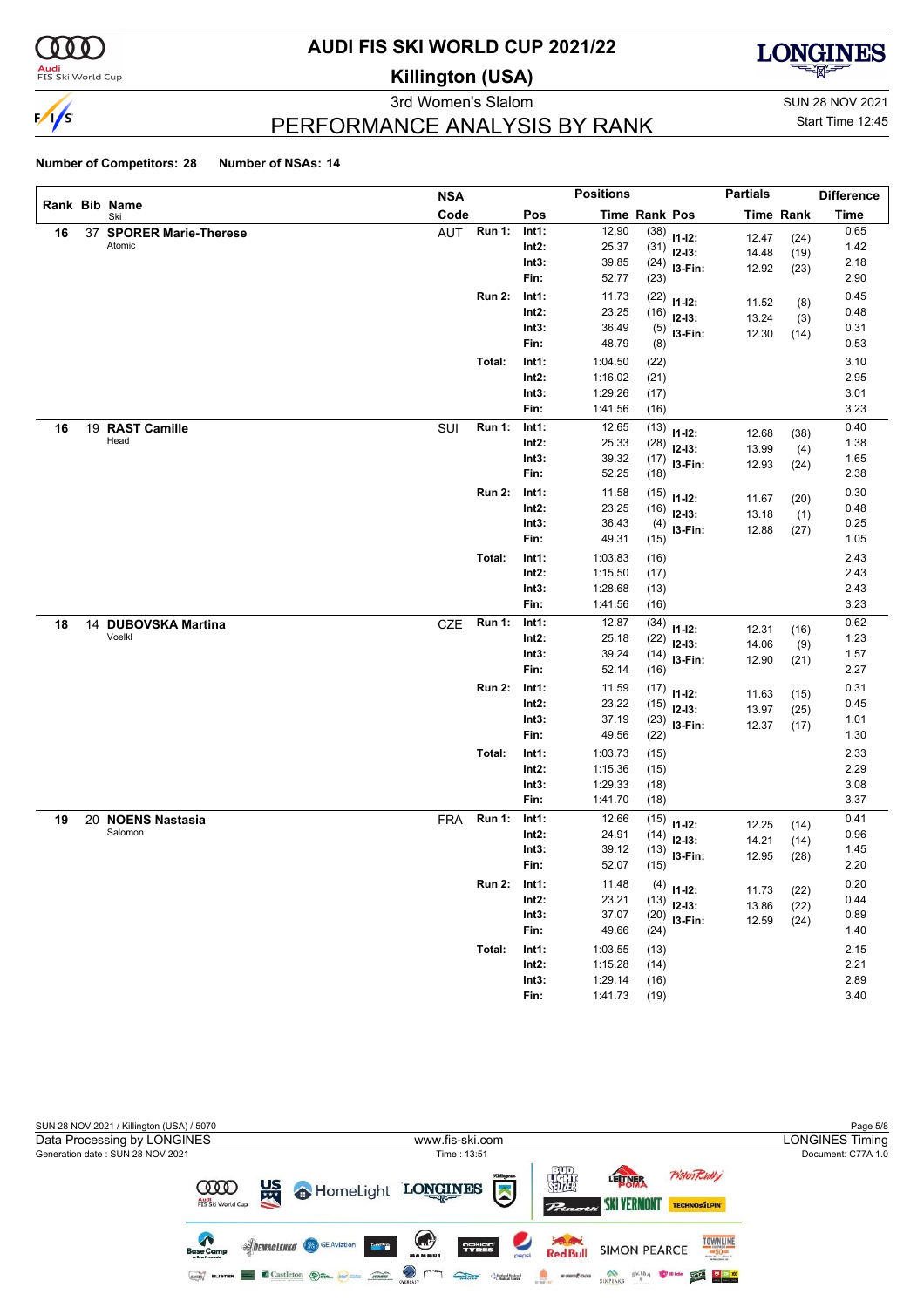

#### **Audi**<br>FIS Ski World Cup

# **AUDI FIS SKI WORLD CUP 2021/22**

**Killington (USA)**



3rd Women's Slalom Sun 28 NOV 2021

Start Time 12:45

### PERFORMANCE ANALYSIS BY RANK

|    |                      | <b>NSA</b> |               |          | <b>Positions</b>     |      |                | <b>Partials</b> |                  | <b>Difference</b> |
|----|----------------------|------------|---------------|----------|----------------------|------|----------------|-----------------|------------------|-------------------|
|    | Rank Bib Name<br>Ski | Code       |               | Pos      | <b>Time Rank Pos</b> |      |                |                 | <b>Time Rank</b> | <b>Time</b>       |
| 20 | 18 MIELZYNSKI Erin   | CAN        | <b>Run 1:</b> | Int1:    | 12.83                | (28) | $11 - 12$ :    | 12.23           | (12)             | 0.58              |
|    | Atomic               |            |               | $Int2$ : | 25.06                | (17) | $12-13:$       | 14.60           | (27)             | 1.11              |
|    |                      |            |               | Int3:    | 39.66                |      | $(20)$ 13-Fin: | 13.09           | (36)             | 1.99              |
|    |                      |            |               | Fin:     | 52.75                | (22) |                |                 |                  | 2.88              |
|    |                      |            | <b>Run 2:</b> | Int1:    | 11.52                | (9)  | $11 - 12$ :    | 11.56           | (11)             | 0.24              |
|    |                      |            |               | $Int2$ : | 23.08                | (8)  | $12-13:$       | 13.73           | (17)             | 0.31              |
|    |                      |            |               | Int3:    | 36.81                | (12) | I3-Fin:        | 12.28           | (11)             | 0.63              |
|    |                      |            |               | Fin:     | 49.09                | (10) |                |                 |                  | 0.83              |
|    |                      |            | Total:        | Int1:    | 1:04.27              | (19) |                |                 |                  | 2.87              |
|    |                      |            |               | $Int2$ : | 1:15.83              | (18) |                |                 |                  | 2.76              |
|    |                      |            |               | Int3:    | 1:29.56              | (19) |                |                 |                  | 3.31              |
|    |                      |            |               | Fin:     | 1:41.84              | (20) |                |                 |                  | 3.51              |
| 21 | 25 POPOVIC Leona     | CRO        | <b>Run 1:</b> | Int1:    | 12.65                | (13) | $11 - 12$ :    | 12.58           | (32)             | 0.40              |
|    | Voelkl               |            |               | $Int2$ : | 25.23                | (24) | $12-13:$       | 14.98           | (46)             | 1.28              |
|    |                      |            |               | Int3:    | 40.21                | (32) | I3-Fin:        | 12.80           | (17)             | 2.54              |
|    |                      |            |               | Fin:     | 53.01                | (27) |                |                 |                  | 3.14              |
|    |                      |            | <b>Run 2:</b> | Int1:    | 11.85                | (28) | $11 - 12$ :    | 11.56           | (11)             | 0.57              |
|    |                      |            |               | $Int2$ : | 23.41                | (23) | $12-13:$       | 13.60           | (12)             | 0.64              |
|    |                      |            |               | Int3:    | 37.01                | (19) | I3-Fin:        | 12.13           | (5)              | 0.83              |
|    |                      |            |               | Fin:     | 49.14                | (11) |                |                 |                  | 0.88              |
|    |                      |            | Total:        | Int1:    | 1:04.86              | (27) |                |                 |                  | 3.46              |
|    |                      |            |               | $Int2$ : | 1:16.42              | (24) |                |                 |                  | 3.35              |
|    |                      |            |               | Int3:    | 1:30.02              | (24) |                |                 |                  | 3.77              |
|    |                      |            |               | Fin:     | 1:42.15              | (21) |                |                 |                  | 3.82              |
| 22 | 32 BRIGNONE Federica | <b>ITA</b> | <b>Run 1:</b> | Int1:    | 12.77                | (24) | $11 - 12$ :    | 12.54           | (29)             | 0.52              |
|    | Rossignol            |            |               | $Int2$ : | 25.31                | (25) | $12-13:$       | 14.57           | (22)             | 1.36              |
|    |                      |            |               | Int3:    | 39.88                | (25) | I3-Fin:        | 13.07           | (35)             | 2.21              |
|    |                      |            |               | Fin:     | 52.95                | (26) |                |                 |                  | 3.08              |
|    |                      |            | <b>Run 2:</b> | Int1:    | 11.61                | (19) | $11 - 12$ :    | 11.85           | (24)             | 0.33              |
|    |                      |            |               | $Int2$ : | 23.46                | (24) | $12-13:$       | 13.44           | (9)              | 0.69              |
|    |                      |            |               | Int3:    | 36.90                | (13) | I3-Fin:        | 12.46           | (19)             | 0.72              |
|    |                      |            |               | Fin:     | 49.36                | (16) |                |                 |                  | 1.10              |
|    |                      |            | Total:        | Int1:    | 1:04.56              | (24) |                |                 |                  | 3.16              |
|    |                      |            |               | $Int2$ : | 1:16.41              | (23) |                |                 |                  | 3.34              |
|    |                      |            |               | Int3:    | 1:29.85              | (22) |                |                 |                  | 3.60              |
|    |                      |            |               | Fin:     | 1:42.31              | (22) |                |                 |                  | 3.98              |
| 23 | 29 GUEST Charlie     |            | GBR Run 1:    | Int1:    | 12.80                | (25) | $11 - 12$ :    | 12.32           | (17)             | 0.55              |
|    | Fischer              |            |               | Int2:    | 25.12                | (21) | $12-13:$       | 14.54           | (21)             | 1.17              |
|    |                      |            |               | Int3:    | 39.66                | (20) | I3-Fin:        | 13.15           | (37)             | 1.99              |
|    |                      |            |               | Fin:     | 52.81                | (24) |                |                 |                  | 2.94              |
|    |                      |            | <b>Run 2:</b> | Int1:    | 11.55                |      | $(13)$ 11-12:  | 11.51           | (5)              | 0.27              |
|    |                      |            |               | $Int2$ : | 23.06                | (7)  | $12-13:$       | 13.93           | (24)             | 0.29              |
|    |                      |            |               | Int3:    | 36.99                |      | $(17)$ 13-Fin: | 12.57           | (23)             | 0.81              |
|    |                      |            |               | Fin:     | 49.56                | (22) |                |                 |                  | 1.30              |
|    |                      |            | Total:        | Int1:    | 1:04.36              | (20) |                |                 |                  | 2.96              |
|    |                      |            |               | $Int2$ : | 1:15.87              | (19) |                |                 |                  | 2.80              |
|    |                      |            |               | Int3:    | 1:29.80              | (21) |                |                 |                  | 3.55              |
|    |                      |            |               | Fin:     | 1:42.37              | (23) |                |                 |                  | 4.04              |

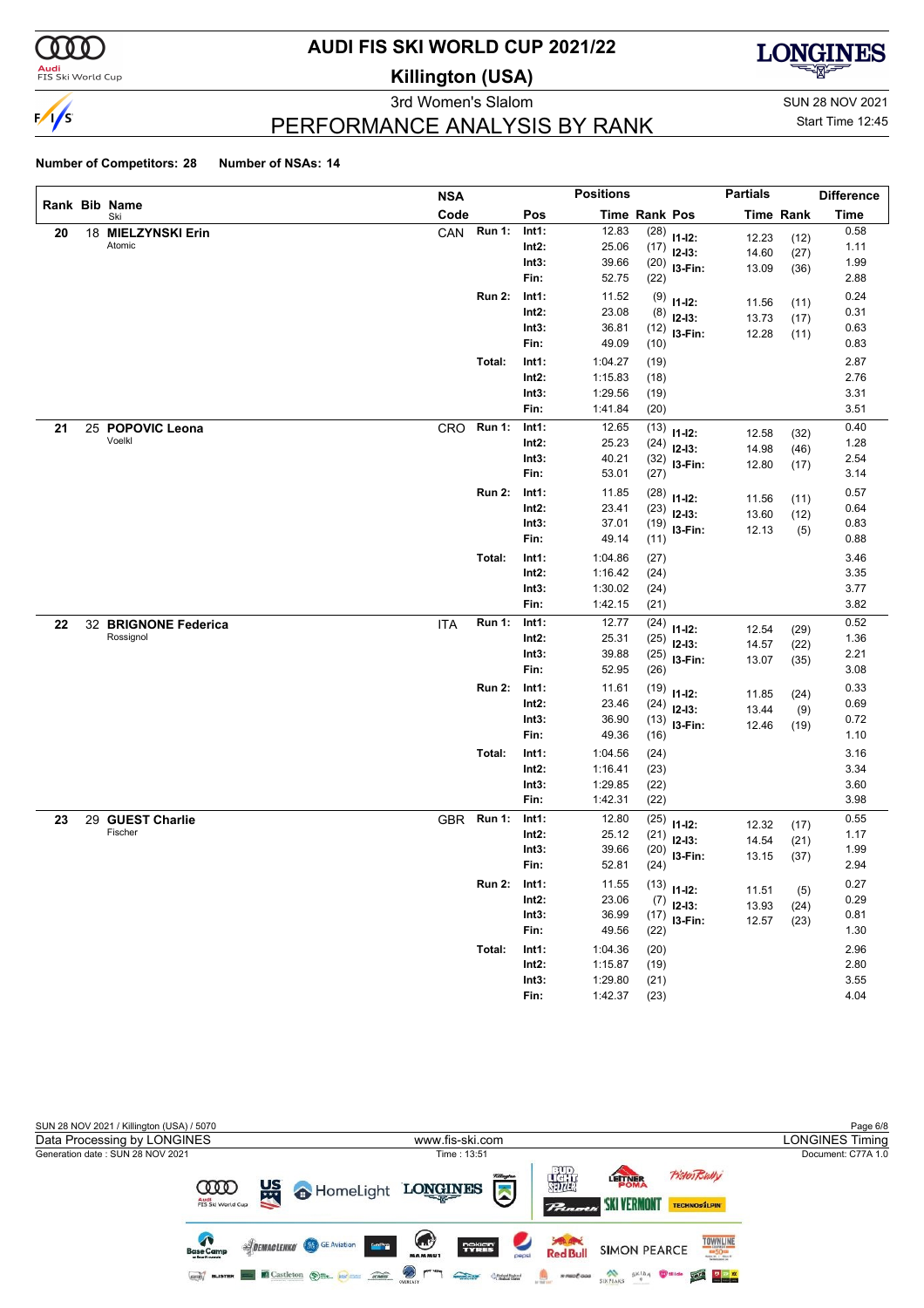

#### **Audi**<br>FIS Ski World Cup

# **AUDI FIS SKI WORLD CUP 2021/22**

**Killington (USA)**



3rd Women's Slalom Sun 28 NOV 2021

# Start Time 12:45

### PERFORMANCE ANALYSIS BY RANK

|    |    |                                             | <b>NSA</b> |               |                   | <b>Positions</b>   |                      |              | <b>Partials</b> |                  | <b>Difference</b> |
|----|----|---------------------------------------------|------------|---------------|-------------------|--------------------|----------------------|--------------|-----------------|------------------|-------------------|
|    |    | Rank Bib Name<br>Ski                        | Code       |               | Pos               |                    | <b>Time Rank Pos</b> |              |                 | <b>Time Rank</b> | <b>Time</b>       |
| 24 | 39 | <b>HROVAT Meta</b>                          | <b>SLO</b> | <b>Run 1:</b> | Int1:             | 12.84              | (30)                 | $11 - 12$ :  | 12.48           | (26)             | 0.59              |
|    |    | Salomon                                     |            |               | $Int2$ :          | 25.32              | (27)                 | $12-13:$     | 14.57           | (22)             | 1.37              |
|    |    |                                             |            |               | Int3:             | 39.89              | (26)                 | I3-Fin:      | 13.00           | (29)             | 2.22              |
|    |    |                                             |            |               | Fin:              | 52.89              | (25)                 |              |                 |                  | 3.02              |
|    |    |                                             |            | <b>Run 2:</b> | Int1:             | 11.68              | (21)                 | $11 - 12$ :  | 11.59           | (14)             | 0.40              |
|    |    |                                             |            |               | $Int2$ :          | 23.27              | (18)                 | $12-13:$     | 13.70           | (15)             | 0.50              |
|    |    |                                             |            |               | Int3:             | 36.97              | (16)                 | I3-Fin:      | 12.55           | (22)             | 0.79              |
|    |    |                                             |            |               | Fin:              | 49.52              | (21)                 |              |                 |                  | 1.26              |
|    |    |                                             |            | Total:        | Int1:             | 1:04.57            | (25)                 |              |                 |                  | 3.17              |
|    |    |                                             |            |               | $Int2$ :          | 1:16.16            | (22)                 |              |                 |                  | 3.09              |
|    |    |                                             |            |               | Int3:             | 1:29.86            | (23)                 |              |                 |                  | 3.61              |
|    |    |                                             |            |               | Fin:              | 1:42.41            | (24)                 |              |                 |                  | 4.08              |
| 25 |    | 35 STOFFEL Elena                            | SUI        | <b>Run 1:</b> | Int1:             | 13.03              | (46)                 | $11 - 12$ :  | 12.51           | (27)             | 0.78              |
|    |    | Dynastar                                    |            |               | $Int2$ :          | 25.54              | (37)                 | $12-13:$     | 14.44           | (18)             | 1.59              |
|    |    |                                             |            |               | Int3:             | 39.98              | (27)                 | I3-Fin:      | 12.63           | (12)             | 2.31              |
|    |    |                                             |            |               | Fin:              | 52.61              | (20)                 |              |                 |                  | 2.74              |
|    |    |                                             |            | <b>Run 2:</b> | Int1:             | 11.81              | (26)                 | $11 - 12$ :  | 12.05           | (26)             | 0.53              |
|    |    |                                             |            |               | $Int2$ :          | 23.86              | (27)                 | $12-13:$     | 13.63           | (13)             | 1.09              |
|    |    |                                             |            |               | Int3:             | 37.49              | (26)                 | I3-Fin:      | 12.98           | (28)             | 1.31              |
|    |    |                                             |            |               | Fin:              | 50.47              | (26)                 |              |                 |                  | 2.21              |
|    |    |                                             |            | Total:        | Int1:             | 1:04.42            | (21)                 |              |                 |                  | 3.02              |
|    |    |                                             |            |               | $Int2$ :          | 1:16.47            | (25)                 |              |                 |                  | 3.40              |
|    |    |                                             |            |               | Int3:             | 1:30.10            | (25)                 |              |                 |                  | 3.85              |
|    |    |                                             |            |               | Fin:              | 1:43.08            | (25)                 |              |                 |                  | 4.75              |
| 25 |    | 13 MAIR Chiara                              | <b>AUT</b> | <b>Run 1:</b> | Int1:             | 12.88              | (36)                 | $11 - 12$ :  | 12.69           | (39)             | 0.63              |
|    |    | Voelkl                                      |            |               | $Int2$ :          | 25.57              | (40)                 | $12-13:$     | 14.67           | (29)             | 1.62              |
|    |    |                                             |            |               | Int3:             | 40.24              | (34)                 | I3-Fin:      | 12.94           | (26)             | 2.57              |
|    |    |                                             |            |               | Fin:              | 53.18              | (30)                 |              |                 |                  | 3.31              |
|    |    |                                             |            | <b>Run 2:</b> | Int1:             | 11.54              | (11)                 | $11 - 12$ :  | 11.81           | (23)             | 0.26              |
|    |    |                                             |            |               | $Int2$ :          | 23.35              | (22)                 | $12 - 13:$   | 14.05           | (27)             | 0.58              |
|    |    |                                             |            |               | Int3:             | 37.40              | (25)                 | I3-Fin:      | 12.50           | (20)             | 1.22              |
|    |    |                                             |            |               | Fin:              | 49.90              | (25)                 |              |                 |                  | 1.64              |
|    |    |                                             |            | Total:        | Int1:             | 1:04.72            | (26)                 |              |                 |                  | 3.32              |
|    |    |                                             |            |               | $Int2$ :          | 1:16.53            | (26)                 |              |                 |                  | 3.46              |
|    |    |                                             |            |               | Int3:<br>Fin:     | 1:30.58<br>1:43.08 | (27)<br>(25)         |              |                 |                  | 4.33<br>4.75      |
|    |    |                                             |            |               |                   |                    |                      |              |                 |                  |                   |
| 27 | 21 | <b>STJERNESUND Thea Louise</b><br>Rossignol |            | NOR Run 1:    | Int1:<br>Int2:    | 12.66<br>25.09     | (15)                 | $11 - 12$ :  | 12.43           | (22)             | 0.41<br>1.14      |
|    |    |                                             |            |               | Int3:             | 39.67              | (19)<br>(22)         | $12-13:$     | 14.58           | (25)             | 2.00              |
|    |    |                                             |            |               | Fin:              | 52.71              | (21)                 | I3-Fin:      | 13.04           | (33)             | 2.84              |
|    |    |                                             |            |               |                   |                    |                      |              |                 |                  |                   |
|    |    |                                             |            | Run 2:        | Int1:<br>$Int2$ : | 11.49<br>23.84     | (26)                 | $(6)$ 11-12: | 12.35           | (27)             | 0.21<br>1.07      |
|    |    |                                             |            |               | Int3:             | 37.85              |                      | $12-13:$     | 14.01           | (26)             | 1.67              |
|    |    |                                             |            |               | Fin:              | 50.70              | (27)<br>(27)         | $13-Fin:$    | 12.85           | (25)             | 2.44              |
|    |    |                                             |            | Total:        | Int1:             | 1:04.20            |                      |              |                 |                  | 2.80              |
|    |    |                                             |            |               | $Int2$ :          | 1:16.55            | (18)<br>(27)         |              |                 |                  | 3.48              |
|    |    |                                             |            |               | Int3:             | 1:30.56            | (26)                 |              |                 |                  | 4.31              |
|    |    |                                             |            |               | Fin:              | 1:43.41            | (27)                 |              |                 |                  | 5.08              |

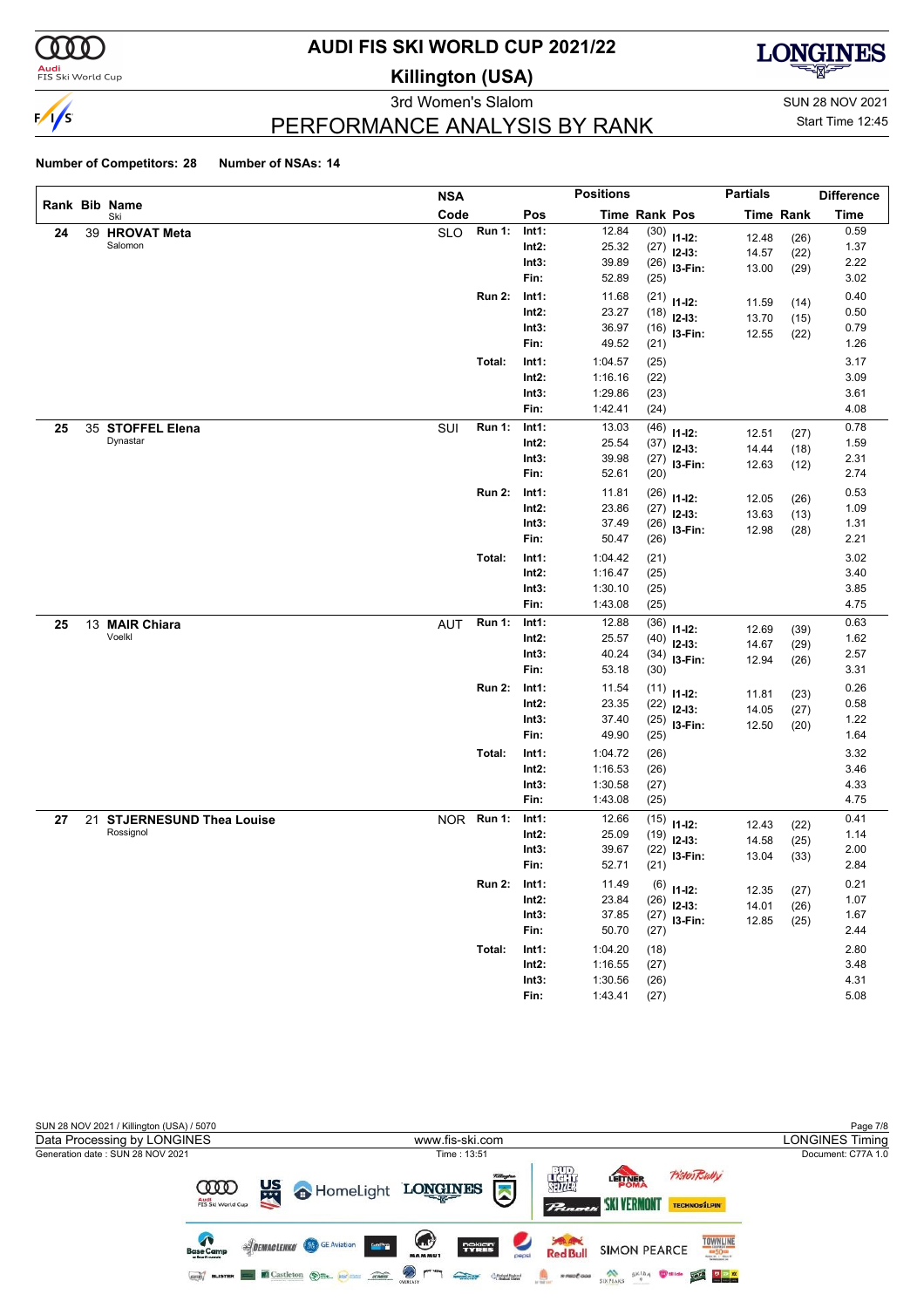

**Audi**<br>FIS Ski World Cup

# **AUDI FIS SKI WORLD CUP 2021/22**

**Killington (USA)**



PERFORMANCE ANALYSIS BY RANK

3rd Women's Slalom Sun 28 NOV 2021 Start Time 12:45

### **Number of Competitors: 28 Number of NSAs: 14**

|    | Rank Bib Name                     | <b>NSA</b>                  |                                 | <b>Positions</b>                                                           | <b>Partials</b>                                         |                      | <b>Difference</b>            |
|----|-----------------------------------|-----------------------------|---------------------------------|----------------------------------------------------------------------------|---------------------------------------------------------|----------------------|------------------------------|
|    | Ski                               | Code                        | <b>Pos</b>                      | <b>Time Rank Pos</b>                                                       |                                                         | <b>Time Rank</b>     | Time                         |
| 28 | 24 HOLTMANN Mina Fuerst<br>Voelkl | <b>Run 1:</b><br><b>NOR</b> | Int1:<br>Int2:<br>Int3:<br>Fin: | 12.71<br>$(21)$ 11-12:<br>25.08<br>$(18)$ 12-13:<br>39.77<br>53.15<br>(29) | 12.37<br>14.69<br>$(23)$ 13-Fin:<br>13.38               | (19)<br>(30)<br>(44) | 0.46<br>1.13<br>2.10<br>3.28 |
|    |                                   | <b>Run 2:</b>               | Int1:<br>Int2:<br>Int3:<br>Fin: | 11.76<br>$(24)$ 11-12:<br>23.71<br>(25)<br>37.89<br>(28)<br>50.74          | 11.95<br>$12 - 13:$<br>14.18<br>$(28)$ 13-Fin:<br>12.85 | (25)<br>(28)<br>(25) | 0.48<br>0.94<br>1.71<br>2.48 |
|    |                                   | Total:                      | Int1:<br>Int2:<br>Int3:<br>Fin: | 1:04.91<br>(28)<br>1:16.86<br>(28)<br>1:31.04<br>(28)<br>1:43.89<br>(28)   |                                                         |                      | 3.51<br>3.79<br>4.79<br>5.56 |



Children

 $\odot$  r ٦

**GEO BLISTER CASTLETON OF AN AREA** 

 $\begin{picture}(20,10) \put(0,0){\line(1,0){10}} \put(0,0){\line(1,0){10}} \put(0,0){\line(1,0){10}} \put(0,0){\line(1,0){10}} \put(0,0){\line(1,0){10}} \put(0,0){\line(1,0){10}} \put(0,0){\line(1,0){10}} \put(0,0){\line(1,0){10}} \put(0,0){\line(1,0){10}} \put(0,0){\line(1,0){10}} \put(0,0){\line(1,0){10}} \put(0,0){\line(1,0){10}} \put(0,$ 

SIXPAKS SKIDA WHICH SEE REEL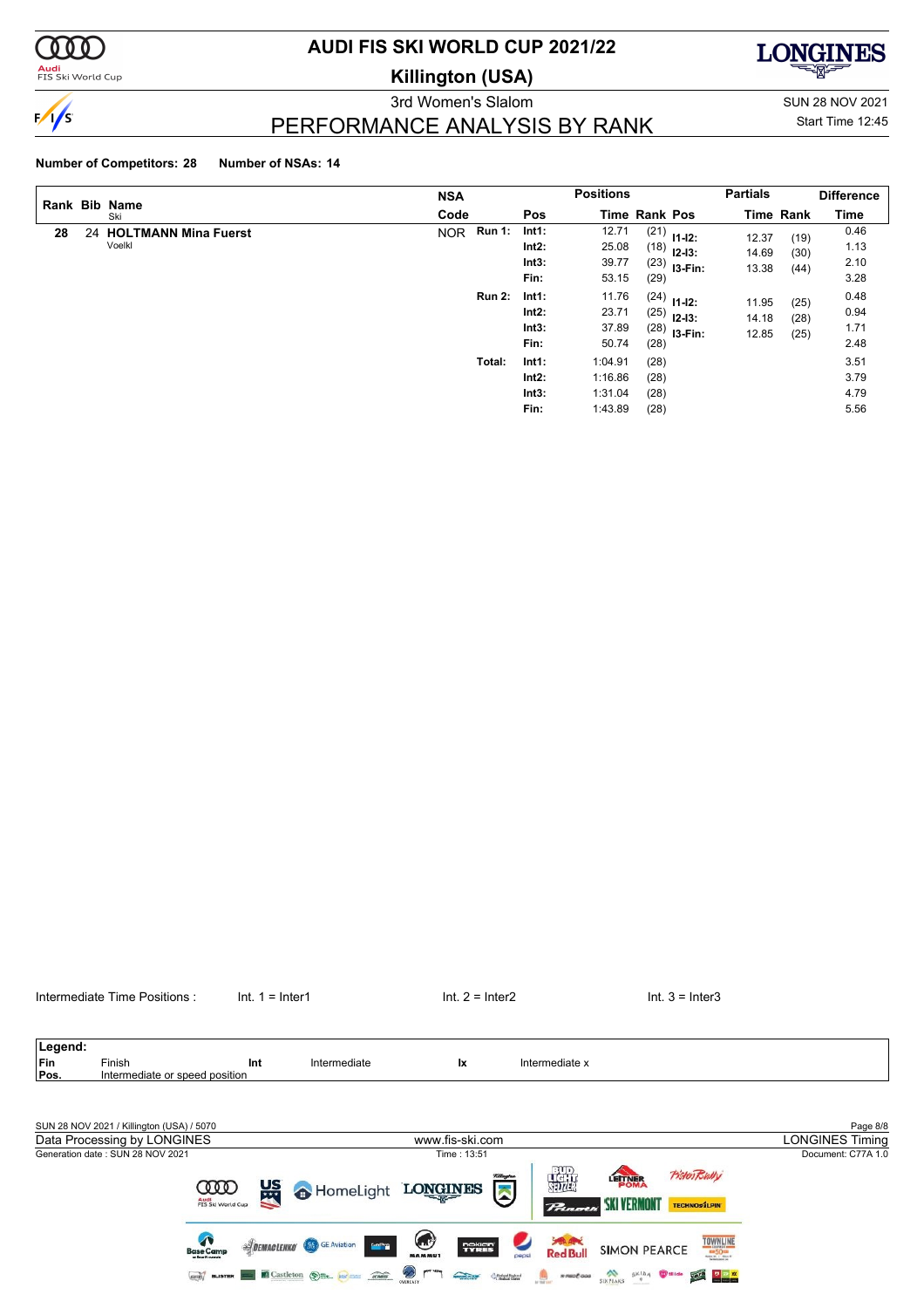

HomeLight

# $000$

### **AUDI FIS SKI WORLD CUP 2021/22**

**Audi**<br>FIS Ski World Cup



**Killington (USA)**



# PERFORMANCE ANALYSIS BY BIB

3rd Women's Slalom Sun 28 NOV 2021 Start Time 12:45

|                |                       | <b>NSA</b>                  |          | <b>Positions</b>             | <b>Partials</b>  |           | <b>Difference</b> |
|----------------|-----------------------|-----------------------------|----------|------------------------------|------------------|-----------|-------------------|
| <b>Bib</b>     | Name<br>Ski           | Code                        | Pos      | Time Rank Pos                |                  | Time Rank | <b>Time</b>       |
| $\mathbf{1}$   | <b>VLHOVA Petra</b>   | <b>SVK</b><br><b>Run 1:</b> | Int1:    | 12.25<br>(1)<br>$11 - 12$ :  | 11.70            | (1)       | 0.00              |
|                | Rossignol             |                             | $Int2$ : | 23.95<br>(1)<br>$12-13:$     | 13.72            | (1)       | 0.00              |
|                |                       |                             | Int3:    | 37.67<br>(1)                 | I3-Fin:<br>12.20 | (2)       | 0.00              |
|                |                       |                             | Fin:     | 49.87<br>(1)                 |                  |           | 0.00              |
|                |                       | <b>Run 2:</b>               | Int1:    | 11.53<br>(11)<br>$11 - 12$ : | 12.50            | (30)      | 0.25              |
|                |                       |                             | Int2:    | 24.03<br>(30)<br>$12 - 13$ : | 13.32            | (4)       | 1.26              |
|                |                       |                             | Int3:    | 37.35<br>(26)                | I3-Fin:<br>11.86 | (1)       | 1.17              |
|                |                       |                             | Fin:     | 49.21<br>(14)                |                  |           | 0.95              |
|                |                       | Total:                      | Int1:    | 1:01.40<br>(1)               |                  |           | 0.00              |
|                |                       |                             | Int2:    | 1:13.90<br>(3)               |                  |           | 0.83              |
|                |                       |                             | Int3:    | 1:27.22<br>(3)               |                  |           | 0.97              |
|                |                       |                             | Fin:     | 1:39.08<br>(2)               |                  |           | 0.75              |
| $\overline{2}$ | <b>GISIN Michelle</b> | Run 1:<br>SUI               | Int1:    | 12.61<br>(12)<br>$11 - 12$ : | 12.22            | (10)      | 0.36              |
|                | Rossignol             |                             | $Int2$ : | 24.83<br>(9)<br>$12 - 13:$   | 14.02            | (7)       | 0.88              |
|                |                       |                             | Int3:    | 38.85<br>(8)                 | I3-Fin:<br>12.68 | (14)      | 1.18              |
|                |                       |                             | Fin:     | 51.53<br>(10)                |                  |           | 1.66              |
|                |                       | <b>Run 2:</b>               | Int1:    | 11.76<br>(26)<br>$11 - 12$ : | 11.42            | (3)       | 0.48              |
|                |                       |                             | Int2:    | 23.18<br>(12)<br>$12-13:$    | 13.92            | (25)      | 0.41              |
|                |                       |                             | Int3:    | 37.10<br>(22)                | I3-Fin:<br>12.29 | (12)      | 0.92              |
|                |                       |                             | Fin:     | 49.39<br>(17)                |                  |           | 1.13              |
|                |                       | Total:                      | Int1:    | 1:03.29<br>(11)              |                  |           | 1.89              |
|                |                       |                             | $Int2$ : | 1:14.71<br>(9)               |                  |           | 1.64              |
|                |                       |                             | Int3:    | 1:28.63<br>(12)              |                  |           | 2.38              |
|                |                       |                             | Fin:     | 1:40.92<br>(11)              |                  |           | 2.59              |
| 3              | <b>HOLDENER Wendy</b> | Run 1:<br>SUI               | Int1:    | 12.27<br>(2)<br>$11-12:$     | 11.98            | (3)       | 0.02              |
|                | Head                  |                             | Int2:    | 24.25<br>(3)<br>$12 - 13:$   | 13.80            | (2)       | 0.30              |
|                |                       |                             | Int3:    | 38.05<br>(2)                 | I3-Fin:<br>12.40 | (5)       | 0.38              |
|                |                       |                             | Fin:     | 50.45<br>(3)                 |                  |           | 0.58              |
|                |                       | <b>Run 2:</b>               | Int1:    | 11.28<br>(1)<br>$11 - 12$ :  | 11.65            | (19)      | 0.00              |
|                |                       |                             | $Int2$ : | 22.93<br>(3)<br>$12 - 13:$   | 13.58            | (12)      | 0.16              |
|                |                       |                             | Int3:    | 36.51<br>(6)                 | I3-Fin:<br>12.20 | (6)       | 0.33              |
|                |                       |                             | Fin:     | 48.71<br>(5)                 |                  |           | 0.45              |
|                |                       | Total:                      | Int1:    | 1:01.73<br>(3)               |                  |           | 0.33              |
|                |                       |                             | $Int2$ : | 1:13.38<br>(2)               |                  |           | 0.31              |
|                |                       |                             | Int3:    | 1:26.96<br>(2)               |                  |           | 0.71              |
|                |                       |                             | Fin:     | 1:39.16<br>(3)               |                  |           | 0.83              |

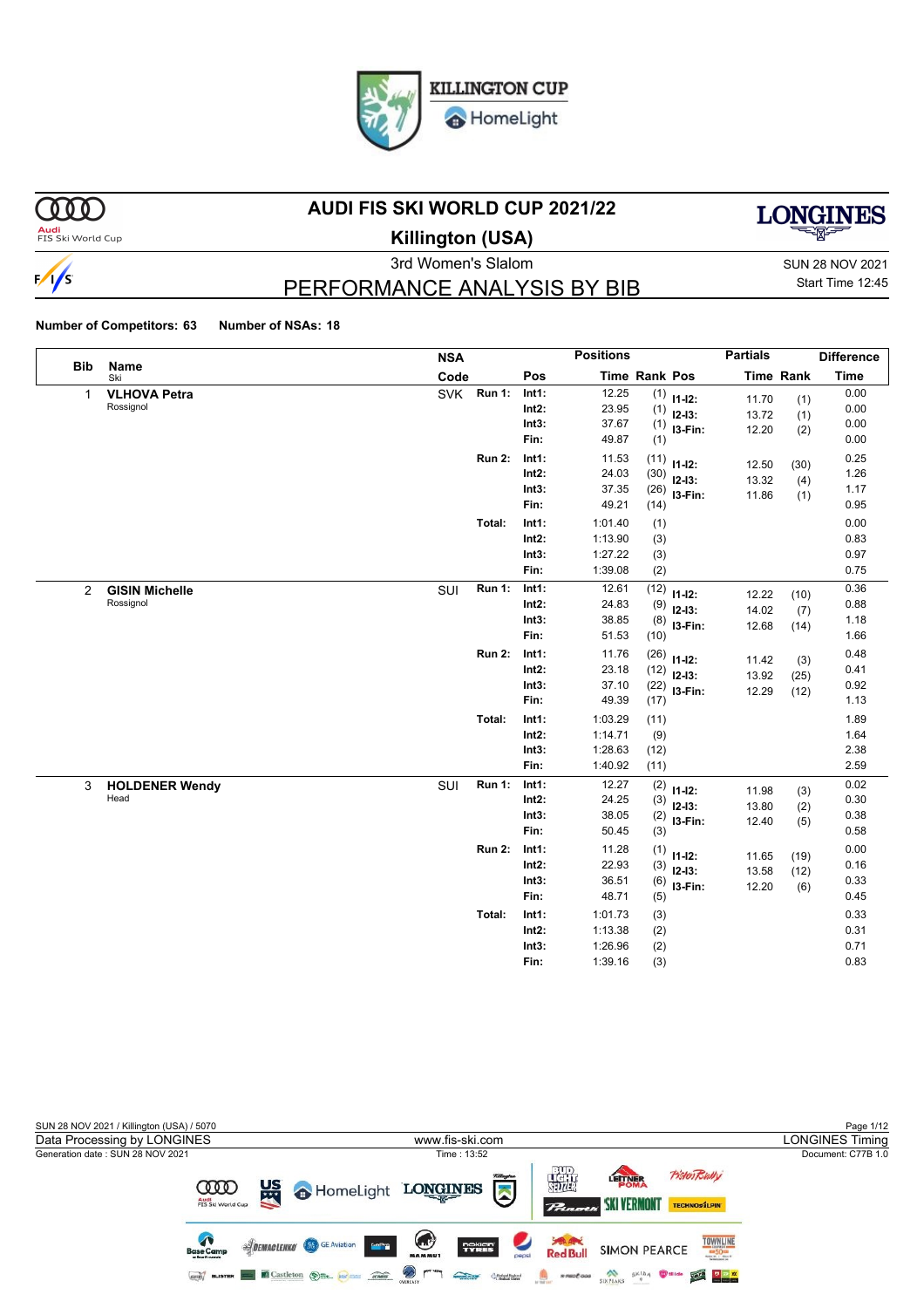

**Audi**<br>FIS Ski World Cup

# **AUDI FIS SKI WORLD CUP 2021/22**

**Killington (USA)**



3rd Women's Slalom Sun 28 NOV 2021 PERFORMANCE ANALYSIS BY BIB

Start Time 12:45

|                |                              | <b>NSA</b> |               |          | <b>Positions</b> |      |             | <b>Partials</b> |                  | <b>Difference</b> |
|----------------|------------------------------|------------|---------------|----------|------------------|------|-------------|-----------------|------------------|-------------------|
| Bib            | Name<br>Ski                  | Code       |               | Pos      | Time Rank Pos    |      |             |                 | <b>Time Rank</b> | <b>Time</b>       |
| 4              | <b>SWENN LARSSON Anna</b>    |            | SWE Run 1:    | Int1:    | 12.45            | (7)  | $11 - 12$ : | 12.41           | (20)             | 0.20              |
|                | Head                         |            |               | $Int2$ : | 24.86            | (11) | $12-13:$    | 14.71           | (33)             | 0.91              |
|                |                              |            |               | Int3:    | 39.57            | (19) | I3-Fin:     | 12.60           | (10)             | 1.90              |
|                |                              |            |               | Fin:     | 52.17            | (17) |             |                 |                  | 2.30              |
|                |                              |            | <b>Run 2:</b> | Int1:    | 11.50            | (7)  | $11 - 12$ : | 11.27           | (1)              | 0.22              |
|                |                              |            |               | Int2:    | 22.77            | (1)  | $12-13:$    | 13.42           | (8)              | 0.00              |
|                |                              |            |               | Int3:    | 36.19            | (2)  | I3-Fin:     | 12.36           | (16)             | 0.01              |
|                |                              |            |               | Fin:     | 48.55            | (3)  |             |                 |                  | 0.29              |
|                |                              |            | Total:        | Int1:    | 1:03.67          | (15) |             |                 |                  | 2.27              |
|                |                              |            |               | Int2:    | 1:14.94          | (12) |             |                 |                  | 1.87              |
|                |                              |            |               | Int3:    | 1:28.36          | (10) |             |                 |                  | 2.11              |
|                |                              |            |               | Fin:     | 1:40.72          | (9)  |             |                 |                  | 2.39              |
| 5              | <b>SHIFFRIN Mikaela</b>      | <b>USA</b> | <b>Run 1:</b> | Int1:    | 12.33            | (3)  | $11 - 12$ : | 11.83           | (2)              | 0.08              |
|                | Atomic                       |            |               | $Int2$ : | 24.16            | (2)  | $12-13:$    | 14.00           | (6)              | 0.21              |
|                |                              |            |               | Int3:    | 38.16            | (3)  | I3-Fin:     | 11.91           | (1)              | 0.49              |
|                |                              |            |               | Fin:     | 50.07            | (2)  |             |                 |                  | 0.20              |
|                |                              |            | <b>Run 2:</b> | Int1:    | 11.57            | (15) | $11 - 12$ : | 11.43           | (4)              | 0.29              |
|                |                              |            |               | Int2:    | 23.00            | (5)  | $12-13:$    | 13.18           | (1)              | 0.23              |
|                |                              |            |               | Int3:    | 36.18            | (1)  | I3-Fin:     | 12.08           | (4)              | 0.00              |
|                |                              |            |               | Fin:     | 48.26            | (1)  |             |                 |                  | 0.00              |
|                |                              |            | Total:        | Int1:    | 1:01.64          | (2)  |             |                 |                  | 0.24              |
|                |                              |            |               | $Int2$ : | 1:13.07          | (1)  |             |                 |                  | 0.00              |
|                |                              |            |               | Int3:    | 1:26.25          | (1)  |             |                 |                  | 0.00              |
|                |                              |            |               | Fin:     | 1:38.33          | (1)  |             |                 |                  | 0.00              |
| 6              | <b>DUERR Lena</b>            | <b>GER</b> | <b>Run 1:</b> | Int1:    | 12.38            | (4)  | $11 - 12$ : | 12.22           | (10)             | 0.13              |
|                | Head                         |            |               | $Int2$ : | 24.60            | (5)  | $12-13:$    | 13.96           | (3)              | 0.65              |
|                |                              |            |               | Int3:    | 38.56            | (4)  | I3-Fin:     | 12.37           | (3)              | 0.89              |
|                |                              |            |               | Fin:     | 50.93            | (4)  |             |                 |                  | 1.06              |
|                |                              |            | <b>Run 2:</b> | Int1:    | 11.58            | (16) | $11 - 12$ : | 11.63           | (16)             | 0.30              |
|                |                              |            |               | $Int2$ : | 23.21            | (14) | $12-13:$    | 13.50           | (11)             | 0.44              |
|                |                              |            |               | Int3:    | 36.71            | (9)  | I3-Fin:     | 12.24           | (9)              | 0.53              |
|                |                              |            |               | Fin:     | 48.95            | (9)  |             |                 |                  | 0.69              |
|                |                              |            | Total:        | Int1:    | 1:02.51          | (5)  |             |                 |                  | 1.11              |
|                |                              |            |               | $Int2$ : | 1:14.14          | (4)  |             |                 |                  | 1.07              |
|                |                              |            |               | Int3:    | 1:27.64          | (5)  |             |                 |                  | 1.39              |
|                |                              |            |               | Fin:     | 1:39.88          | (5)  |             |                 |                  | 1.55              |
| $\overline{7}$ | <b>LIENSBERGER Katharina</b> | <b>AUT</b> | <b>Run 1:</b> | Int1:    | 12.50            | (11) | $11 - 12$ : | 12.15           | (5)              | 0.25              |
|                | Rossignol                    |            |               | Int2:    | 24.65            | (6)  | $12-13:$    | 14.08           | (11)             | 0.70              |
|                |                              |            |               | Int3:    | 38.73            | (5)  | I3-Fin:     | 12.38           | (4)              | 1.06              |
|                |                              |            |               | Fin:     | 51.11            | (5)  |             |                 |                  | 1.24              |
|                |                              |            | Run 2:        | Int1:    | 11.39            | (2)  | $11 - 12$ : | 11.66           | (20)             | 0.11              |
|                |                              |            |               | $Int2$ : | 23.05            | (6)  | $12-13:$    | 13.37           | (5)              | 0.28              |
|                |                              |            |               | Int3:    | 36.42            | (3)  | $13-Fin:$   | 12.21           | (7)              | 0.24              |
|                |                              |            |               | Fin:     | 48.63            | (4)  |             |                 |                  | 0.37              |
|                |                              |            | Total:        | Int1:    | 1:02.50          | (4)  |             |                 |                  | 1.10              |
|                |                              |            |               | $Int2$ : | 1:14.16          | (5)  |             |                 |                  | 1.09              |
|                |                              |            |               | Int3:    | 1:27.53          | (4)  |             |                 |                  | 1.28              |
|                |                              |            |               | Fin:     | 1:39.74          | (4)  |             |                 |                  | 1.41              |

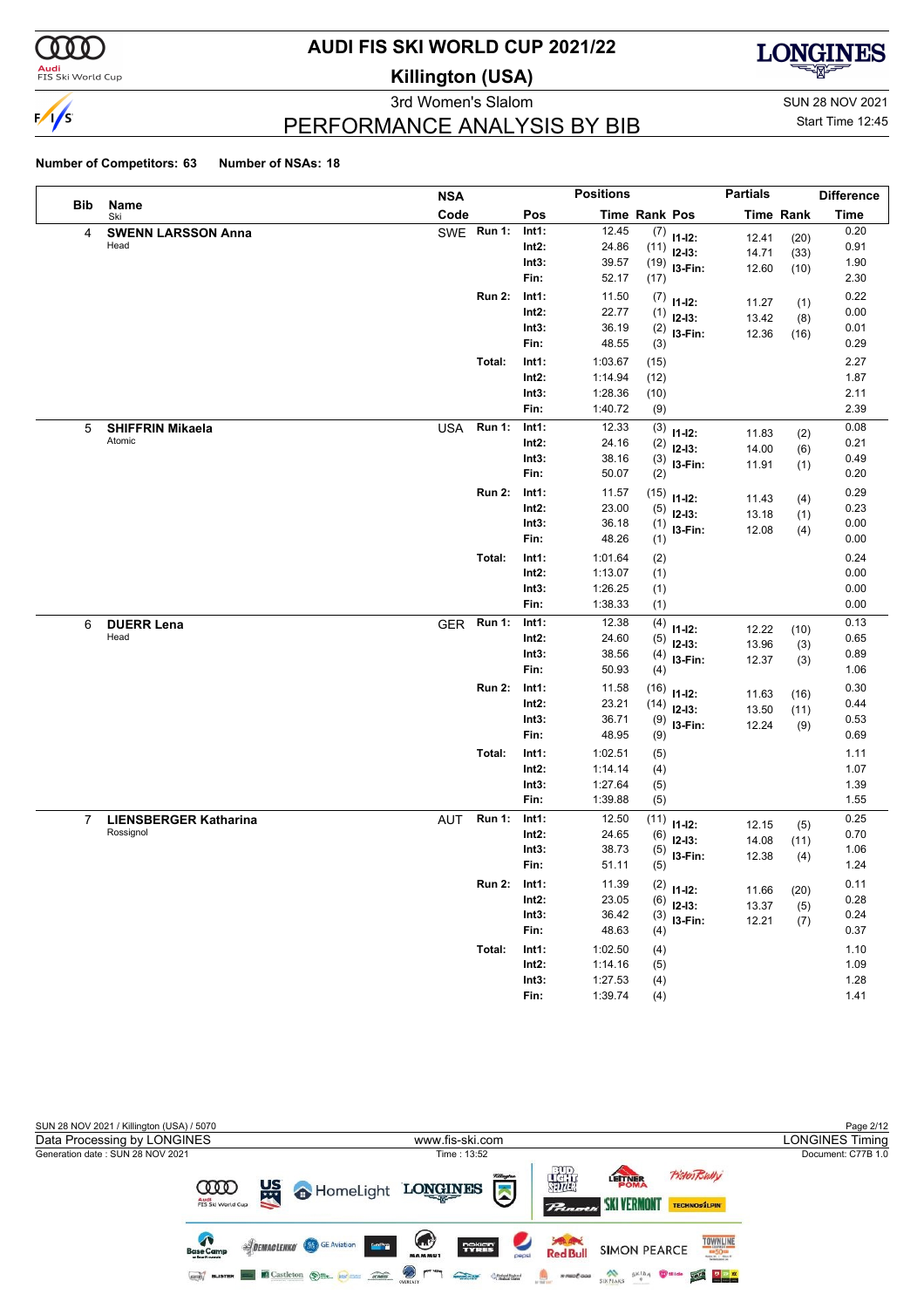

**Audi**<br>FIS Ski World Cup

# **AUDI FIS SKI WORLD CUP 2021/22**

**Killington (USA)**



PERFORMANCE ANALYSIS BY BIB

3rd Women's Slalom Sun 28 NOV 2021 Start Time 12:45

|     |                                  | <b>NSA</b> |               |                   | <b>Positions</b>   |               |                | <b>Partials</b> |                  | Difference   |
|-----|----------------------------------|------------|---------------|-------------------|--------------------|---------------|----------------|-----------------|------------------|--------------|
| Bib | Name<br>Ski                      | Code       |               | Pos               |                    | Time Rank Pos |                |                 | <b>Time Rank</b> | <b>Time</b>  |
| 8   | <b>HECTOR Sara</b>               |            | SWE Run 1:    | Int1:             | 12.70              | (19)          | $11 - 12$ :    | 12.28           | (15)             | 0.45         |
|     | Head                             |            |               | $Int2$ :          | 24.98              | (15)          | $12-13:$       | 13.99           | (4)              | 1.03         |
|     |                                  |            |               | Int3:             | 38.97              | (10)          | I3-Fin:        | 12.43           | (6)              | 1.30         |
|     |                                  |            |               | Fin:              | 51.40              | (8)           |                |                 |                  | 1.53         |
|     |                                  |            | <b>Run 2:</b> | Int1:             | 11.74              | (25)          | $11 - 12$ :    | 11.56           | (12)             | 0.46         |
|     |                                  |            |               | $Int2$ :          | 23.30              | (20)          | $12-13:$       | 13.41           | (7)              | 0.53         |
|     |                                  |            |               | Int3:             | 36.71              | (9)           | I3-Fin:        | 12.07           | (3)              | 0.53         |
|     |                                  |            |               | Fin:              | 48.78              | (7)           |                |                 |                  | 0.52         |
|     |                                  |            | Total:        | Int1:             | 1:03.14            | (9)           |                |                 |                  | 1.74         |
|     |                                  |            |               | $Int2$ :<br>Int3: | 1:14.70<br>1:28.11 | (8)           |                |                 |                  | 1.63<br>1.86 |
|     |                                  |            |               | Fin:              | 1:40.18            | (6)<br>(6)    |                |                 |                  | 1.85         |
|     |                                  |            | <b>Run 1:</b> | Int1:             | 12.41              |               |                |                 |                  | 0.16         |
| 9   | <b>SLOKAR Andreja</b><br>Nordica | <b>SLO</b> |               | $Int2$ :          | 24.77              | (5)           | $11 - 12$ :    | 12.36           | (18)             | 0.82         |
|     |                                  |            |               | Int3:             | 38.83              | (8)<br>(7)    | $12-13:$       | 14.06           | (9)              | 1.16         |
|     |                                  |            |               | Fin:              | 51.43              | (9)           | I3-Fin:        | 12.60           | (10)             | 1.56         |
|     |                                  |            | <b>Run 2:</b> | Int1:             | 11.48              | (4)           |                |                 |                  | 0.20         |
|     |                                  |            |               | $Int2$ :          | 23.19              | (13)          | $11 - 12$ :    | 11.71           | (22)             | 0.42         |
|     |                                  |            |               | Int3:             | 36.91              | (15)          | $12-13:$       | 13.72           | (17)             | 0.73         |
|     |                                  |            |               | Fin:              | 49.45              | (20)          | I3-Fin:        | 12.54           | (21)             | 1.19         |
|     |                                  |            | Total:        | Int1:             | 1:02.91            | (8)           |                |                 |                  | 1.51         |
|     |                                  |            |               | $Int2$ :          | 1:14.62            | (7)           |                |                 |                  | 1.55         |
|     |                                  |            |               | Int3:             | 1:28.34            | (9)           |                |                 |                  | 2.09         |
|     |                                  |            |               | Fin:              | 1:40.88            | (10)          |                |                 |                  | 2.55         |
| 10  | <b>BUCIK Ana</b>                 | <b>SLO</b> | <b>Run 1:</b> | Int1:             | 12.48              | (8)           | $11 - 12$ :    | 12.42           |                  | 0.23         |
|     | Salomon                          |            |               | $Int2$ :          | 24.90              | (13)          | $12-13:$       | 14.10           | (21)<br>(12)     | 0.95         |
|     |                                  |            |               | Int3:             | 39.00              | (11)          | I3-Fin:        | 12.82           | (18)             | 1.33         |
|     |                                  |            |               | Fin:              | 51.82              | (13)          |                |                 |                  | 1.95         |
|     |                                  |            | <b>Run 2:</b> | Int1:             | 11.45              | (3)           | $11 - 12$ :    | 11.53           | (10)             | 0.17         |
|     |                                  |            |               | $Int2$ :          | 22.98              | (4)           | $12-13:$       | 13.82           | (21)             | 0.21         |
|     |                                  |            |               | Int3:             | 36.80              | (11)          | I3-Fin:        | 12.35           | (15)             | 0.62         |
|     |                                  |            |               | Fin:              | 49.15              | (12)          |                |                 |                  | 0.89         |
|     |                                  |            | Total:        | Int1:             | 1:03.27            | (10)          |                |                 |                  | 1.87         |
|     |                                  |            |               | $Int2$ :          | 1:14.80            | (10)          |                |                 |                  | 1.73         |
|     |                                  |            |               | Int3:             | 1:28.62            | (11)          |                |                 |                  | 2.37         |
|     |                                  |            |               | Fin:              | 1:40.97            | (12)          |                |                 |                  | 2.64         |
| 11  | <b>ST-GERMAIN Laurence</b>       | CAN        | <b>Run 1:</b> | Int1:             | 12.72              | (23)          | $11 - 12$ :    | 12.47           | (24)             | 0.47         |
|     | Rossignol                        |            |               | $Int2$ :          | 25.19              | (23)          | $12-13:$       | 14.05           | (8)              | 1.24         |
|     |                                  |            |               | Int3:<br>Fin:     | 39.24<br>51.70     | (14)          | I3-Fin:        | 12.46           | (7)              | 1.57<br>1.83 |
|     |                                  |            |               |                   |                    | (11)          |                |                 |                  |              |
|     |                                  |            | <b>Run 2:</b> | Int1:<br>$Int2$ : | 11.67<br>23.31     |               | $(22)$ 11-12:  | 11.64           | (18)             | 0.39<br>0.54 |
|     |                                  |            |               | Int3:             | 37.14              | (21)          | $12-13:$       | 13.83           | (23)             | 0.96         |
|     |                                  |            |               | Fin:              | 49.41              | (18)          | $(23)$ 13-Fin: | 12.27           | (10)             | 1.15         |
|     |                                  |            | Total:        | Int1:             | 1:03.37            |               |                |                 |                  | 1.97         |
|     |                                  |            |               | $Int2$ :          | 1:15.01            | (13)<br>(13)  |                |                 |                  | 1.94         |
|     |                                  |            |               | Int3:             | 1:28.84            | (15)          |                |                 |                  | 2.59         |
|     |                                  |            |               | Fin:              | 1:41.11            | (13)          |                |                 |                  | 2.78         |
|     |                                  |            |               |                   |                    |               |                |                 |                  |              |

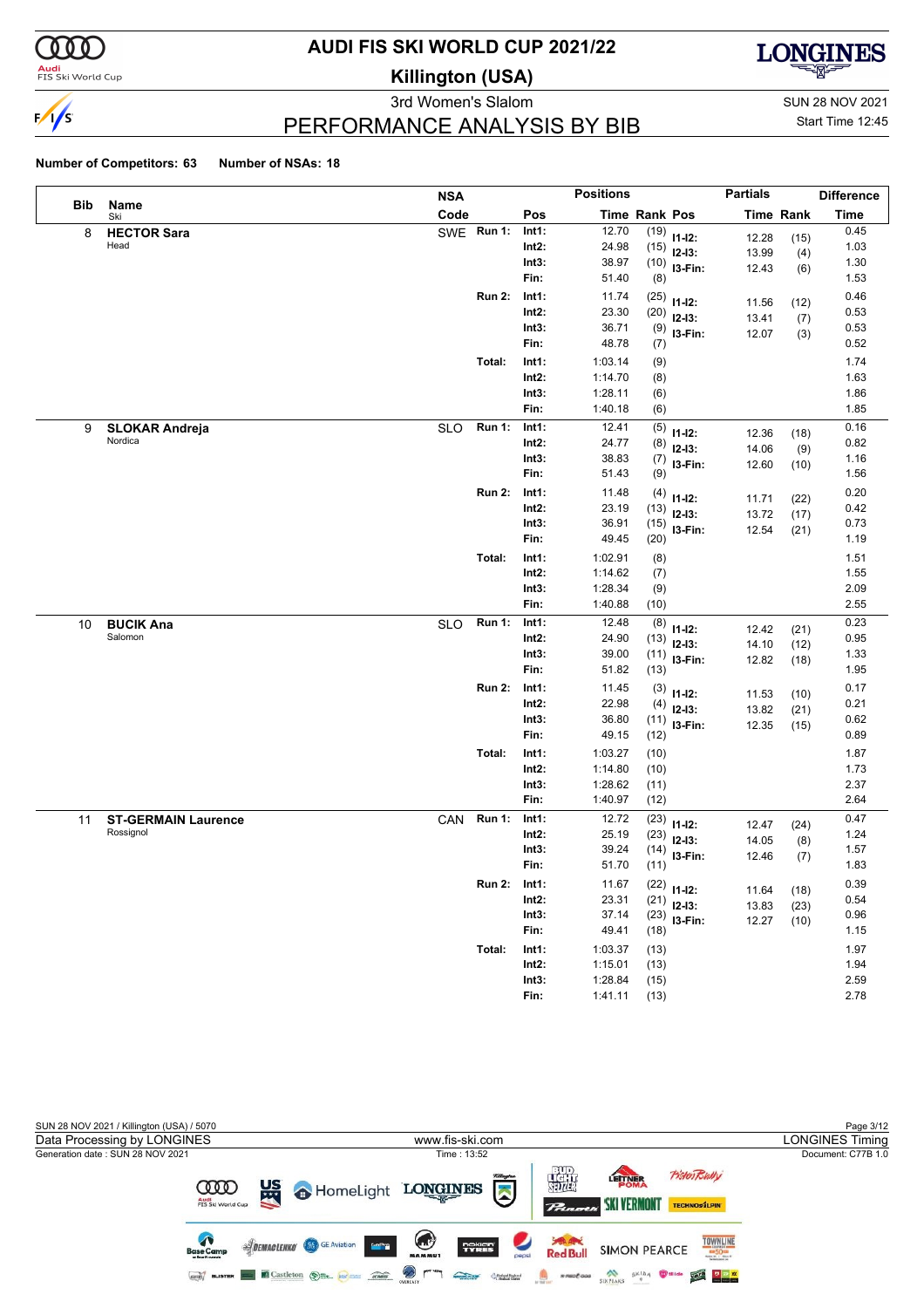

**Audi**<br>FIS Ski World Cup

# **AUDI FIS SKI WORLD CUP 2021/22**

**Killington (USA)**



3rd Women's Slalom Sun 28 NOV 2021 PERFORMANCE ANALYSIS BY BIB

Start Time 12:45

|            |                         | <b>NSA</b> |               |          | <b>Positions</b> |               |                | <b>Partials</b> |                  | <b>Difference</b> |
|------------|-------------------------|------------|---------------|----------|------------------|---------------|----------------|-----------------|------------------|-------------------|
| <b>Bib</b> | Name<br>Ski             | Code       |               | Pos      |                  | Time Rank Pos |                |                 | <b>Time Rank</b> | <b>Time</b>       |
| 12         | <b>LYSDAHL Kristin</b>  | <b>NOR</b> | <b>Run 1:</b> | Int1:    | 12.49            |               | $(9)$ 11-12:   | 12.21           | (9)              | 0.24              |
|            | Rossignol               |            |               | $Int2$ : | 24.70            | (7)           | $12-13:$       | 14.18           | (13)             | 0.75              |
|            |                         |            |               | Int3:    | 38.88            | (9)           | I3-Fin:        | 12.46           | (7)              | 1.21              |
|            |                         |            |               | Fin:     | 51.34            | (7)           |                |                 |                  | 1.47              |
|            |                         |            | <b>Run 2:</b> | Int1:    | 11.51            | (9)           | $11 - 12$ :    | 12.29           | (28)             | 0.23              |
|            |                         |            |               | Int2:    | 23.80            | (27)          | $12-13:$       | 13.49           | (10)             | 1.03              |
|            |                         |            |               | Int3:    | 37.29            | (25)          | I3-Fin:        |                 |                  | 1.11              |
|            |                         |            |               | Fin:     | <b>DNF</b>       |               |                |                 |                  |                   |
|            |                         |            | Total:        | Int1:    | 1:02.85          | (7)           |                |                 |                  | 1.45              |
|            |                         |            |               | Int2:    | 1:15.14          | (14)          |                |                 |                  | 2.07              |
|            |                         |            |               | Int3:    | 1:28.63          | (12)          |                |                 |                  | 2.38              |
|            |                         |            |               | Fin:     | <b>DNF</b>       |               |                |                 |                  |                   |
| 13         | <b>MAIR Chiara</b>      | <b>AUT</b> | <b>Run 1:</b> | Int1:    | 12.88            | (39)          | $11 - 12$ :    | 12.69           | (41)             | 0.63              |
|            | Voelkl                  |            |               | Int2:    | 25.57            | (42)          | $12-13:$       | 14.67           | (30)             | 1.62              |
|            |                         |            |               | Int3:    | 40.24            | (35)          | I3-Fin:        | 12.94           | (26)             | 2.57              |
|            |                         |            |               | Fin:     | 53.18            | (30)          |                |                 |                  | 3.31              |
|            |                         |            | <b>Run 2:</b> | Int1:    | 11.54            | (12)          | $11 - 12$ :    | 11.81           | (24)             | 0.26              |
|            |                         |            |               | Int2:    | 23.35            | (23)          | $12-13:$       | 14.05           | (29)             | 0.58              |
|            |                         |            |               | Int3:    | 37.40            | (27)          | I3-Fin:        | 12.50           | (20)             | 1.22              |
|            |                         |            |               | Fin:     | 49.90            | (25)          |                |                 |                  | 1.64              |
|            |                         |            | Total:        | Int1:    | 1:04.72          | (28)          |                |                 |                  | 3.32              |
|            |                         |            |               | Int2:    | 1:16.53          | (28)          |                |                 |                  | 3.46              |
|            |                         |            |               | Int3:    | 1:30.58          | (29)          |                |                 |                  | 4.33              |
|            |                         |            |               | Fin:     | 1:43.08          | (25)          |                |                 |                  | 4.75              |
| 14         | <b>DUBOVSKA Martina</b> | CZE        | Run 1:        | Int1:    | 12.87            | (37)          | $11 - 12$ :    | 12.31           | (16)             | 0.62              |
|            | Voelkl                  |            |               | Int2:    | 25.18            | (22)          | $12-13:$       | 14.06           | (9)              | 1.23              |
|            |                         |            |               | Int3:    | 39.24            | (14)          | I3-Fin:        | 12.90           | (21)             | 1.57              |
|            |                         |            |               | Fin:     | 52.14            | (16)          |                |                 |                  | 2.27              |
|            |                         |            | <b>Run 2:</b> | Int1:    | 11.59            | (18)          | $11 - 12$ :    | 11.63           | (16)             | 0.31              |
|            |                         |            |               | Int2:    | 23.22            | (16)          | $12-13:$       | 13.97           | (27)             | 0.45              |
|            |                         |            |               | Int3:    | 37.19            | (24)          | I3-Fin:        | 12.37           | (17)             | 1.01              |
|            |                         |            |               | Fin:     | 49.56            | (22)          |                |                 |                  | 1.30              |
|            |                         |            | Total:        | Int1:    | 1:03.73          | (16)          |                |                 |                  | 2.33              |
|            |                         |            |               | Int2:    | 1:15.36          | (16)          |                |                 |                  | 2.29              |
|            |                         |            |               | Int3:    | 1:29.33          | (20)          |                |                 |                  | 3.08              |
|            |                         |            |               | Fin:     | 1:41.70          | (18)          |                |                 |                  | 3.37              |
| 15         | <b>MOLTZAN Paula</b>    | USA        | <b>Run 1:</b> | Int1:    | 12.49            | (9)           | $11 - 12$ :    | 12.01           | (4)              | 0.24              |
|            | Rossignol               |            |               | Int2:    | 24.50            | (4)           | $12-13:$       | 14.24           | (16)             | 0.55              |
|            |                         |            |               | Int3:    | 38.74            | (6)           | I3-Fin:        | 12.53           | (9)              | 1.07              |
|            |                         |            |               | Fin:     | 51.27            | (6)           |                |                 |                  | 1.40              |
|            |                         |            | <b>Run 2:</b> | Int1:    | 11.54            |               | $(12)$ 11-12:  | 11.54           | (11)             | 0.26              |
|            |                         |            |               | $Int2$ : | 23.08            | (8)           | $12-13:$       | 13.82           | (21)             | 0.31              |
|            |                         |            |               | Int3:    | 36.90            |               | $(13)$ 13-Fin: | 12.29           | (12)             | 0.72              |
|            |                         |            |               | Fin:     | 49.19            | (13)          |                |                 |                  | 0.93              |
|            |                         |            | Total:        | Int1:    | 1:02.81          | (6)           |                |                 |                  | 1.41              |
|            |                         |            |               | $Int2$ : | 1:14.35          | (6)           |                |                 |                  | 1.28              |
|            |                         |            |               | Int3:    | 1:28.17          | (7)           |                |                 |                  | 1.92              |
|            |                         |            |               | Fin:     | 1:40.46          | (7)           |                |                 |                  | 2.13              |

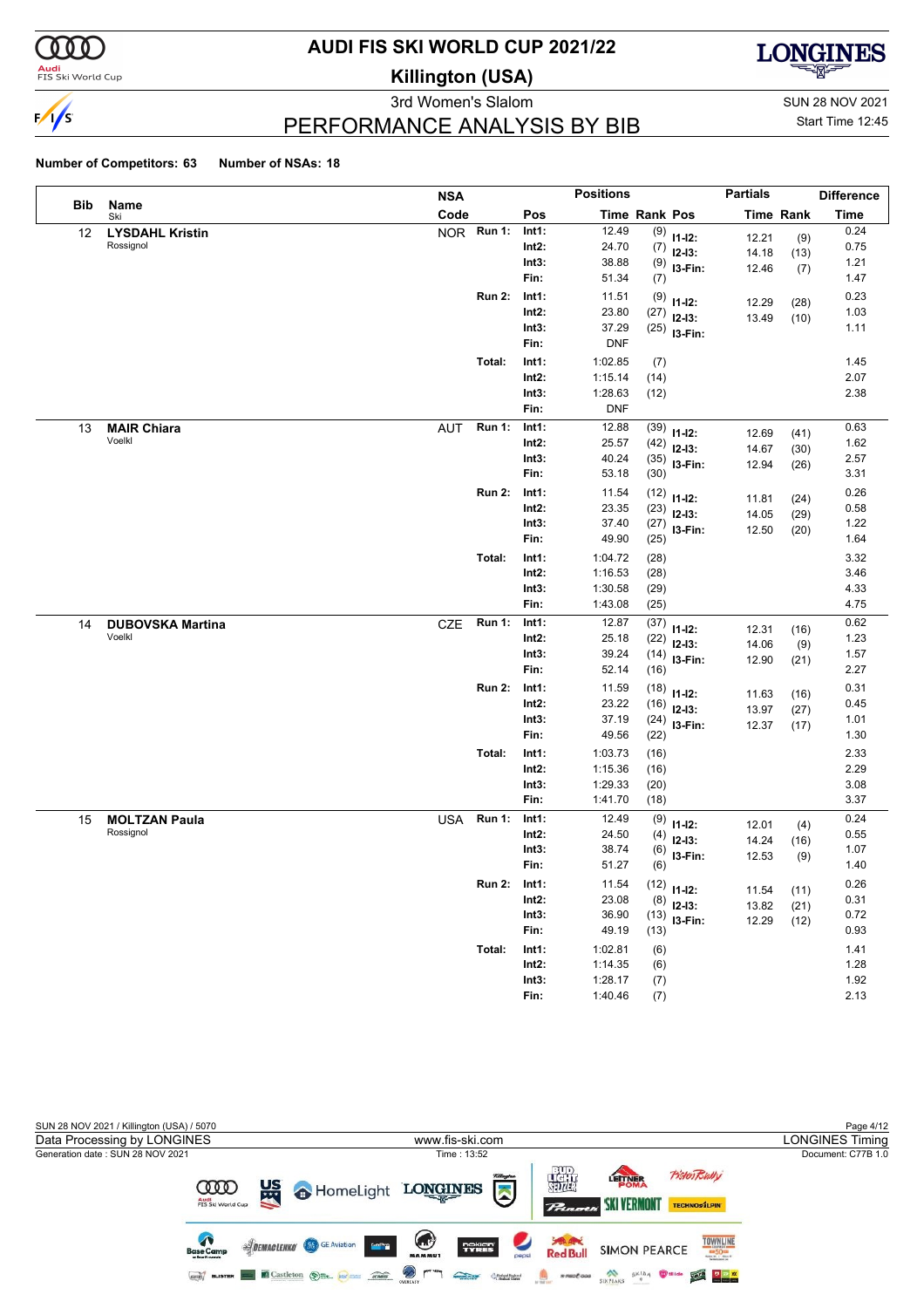

#### **Audi**<br>FIS Ski World Cup

# **AUDI FIS SKI WORLD CUP 2021/22**

**Killington (USA)**



PERFORMANCE ANALYSIS BY BIB

3rd Women's Slalom Sun 28 NOV 2021 Start Time 12:45

|     |                                   | <b>NSA</b>                  |                   | <b>Positions</b>                   |                            | <b>Partials</b> |                  | <b>Difference</b> |
|-----|-----------------------------------|-----------------------------|-------------------|------------------------------------|----------------------------|-----------------|------------------|-------------------|
| Bib | Name<br>Ski                       | Code                        | Pos               | <b>Time Rank Pos</b>               |                            |                 | <b>Time Rank</b> | <b>Time</b>       |
| 16  | <b>TRUPPE Katharina</b>           | <b>Run 1:</b><br>AUT        | Int1:             | 12.68<br>(18)                      | $11-12:$                   | 12.18           | (8)              | 0.43              |
|     | Fischer                           |                             | $Int2$ :          | 24.86                              | $(11)$ 12-13:              | 14.51           | (21)             | 0.91              |
|     |                                   |                             | Int3:             | 39.37                              | $(18)$ 13-Fin:             | 12.67           | (13)             | 1.70              |
|     |                                   |                             | Fin:              | 52.04<br>(14)                      |                            |                 |                  | 2.17              |
|     |                                   | <b>Run 2:</b>               | Int1:             | 11.82<br>(29)                      | $11 - 12$ :                | 11.51           | (6)              | 0.54              |
|     |                                   |                             | $Int2$ :          | 23.33<br>(22)                      | $12-13:$                   | 13.66           | (15)             | 0.56              |
|     |                                   |                             | Int3:<br>Fin:     | 36.99<br>49.42                     | $(18)$ 13-Fin:             | 12.43           | (18)             | 0.81              |
|     |                                   |                             |                   | (19)                               |                            |                 |                  | 1.16              |
|     |                                   | Total:                      | Int1:             | 1:03.86<br>(18)                    |                            |                 |                  | 2.46              |
|     |                                   |                             | $Int2$ :          | 1:15.37<br>(17)                    |                            |                 |                  | 2.30              |
|     |                                   |                             | Int3:<br>Fin:     | 1:29.03<br>(16)<br>1:41.46         |                            |                 |                  | 2.78<br>3.13      |
|     |                                   |                             |                   | (14)                               |                            |                 |                  |                   |
| 17  | <b>HUBER Katharina</b><br>Fischer | <b>Run 1:</b><br><b>AUT</b> | Int1:<br>$Int2$ : | 12.86<br>(35)<br>25.01             | $11 - 12$ :                | 12.15           | (5)              | 0.61<br>1.06      |
|     |                                   |                             | Int3:             | (16)<br>39.25                      | $12-13:$                   | 14.24           | (16)             | 1.58              |
|     |                                   |                             | Fin:              | 52.27<br>(19)                      | $(16)$ 13-Fin:             | 13.02           | (30)             | 2.40              |
|     |                                   |                             |                   |                                    |                            |                 |                  |                   |
|     |                                   | <b>Run 2:</b>               | Int1:<br>$Int2$ : | 11.63<br>23.12                     | $(21)$ 11-12:              | 11.49           | (5)              | 0.35<br>0.35      |
|     |                                   |                             | Int3:             | (11)<br>36.93                      | $12-13:$                   | 13.81           | (20)             | 0.75              |
|     |                                   |                             | Fin:              | <b>DSQ</b>                         | $(16)$ 13-Fin:             |                 |                  |                   |
|     |                                   |                             |                   |                                    |                            |                 |                  | 2.50              |
|     |                                   | Total:                      | Int1:<br>$Int2$ : | 1:03.90<br>(19)<br>1:15.39<br>(18) |                            |                 |                  | 2.32              |
|     |                                   |                             | Int3:             | 1:29.20<br>(18)                    |                            |                 |                  | 2.95              |
|     |                                   |                             | Fin:              | <b>DSQ</b>                         |                            |                 |                  |                   |
| 18  | <b>MIELZYNSKI Erin</b>            | <b>Run 1:</b><br>CAN        | Int1:             | 12.83<br>(31)                      |                            |                 |                  | 0.58              |
|     | Atomic                            |                             | $Int2$ :          | 25.06<br>(17)                      | $11 - 12$ :                | 12.23           | (12)             | 1.11              |
|     |                                   |                             | Int3:             | 39.66                              | $12-13:$<br>$(20)$ 13-Fin: | 14.60           | (28)             | 1.99              |
|     |                                   |                             | Fin:              | 52.75<br>(22)                      |                            | 13.09           | (36)             | 2.88              |
|     |                                   | <b>Run 2:</b>               | Int1:             | 11.52<br>(10)                      |                            |                 |                  | 0.24              |
|     |                                   |                             | $Int2$ :          | 23.08<br>(8)                       | $11-12:$<br>$12-13:$       | 11.56           | (12)             | 0.31              |
|     |                                   |                             | Int3:             | 36.81                              | $(12)$ 13-Fin:             | 13.73<br>12.28  | (18)<br>(11)     | 0.63              |
|     |                                   |                             | Fin:              | 49.09<br>(10)                      |                            |                 |                  | 0.83              |
|     |                                   | Total:                      | Int1:             | 1:04.27<br>(21)                    |                            |                 |                  | 2.87              |
|     |                                   |                             | $Int2$ :          | 1:15.83<br>(20)                    |                            |                 |                  | 2.76              |
|     |                                   |                             | Int3:             | 1:29.56<br>(21)                    |                            |                 |                  | 3.31              |
|     |                                   |                             | Fin:              | 1:41.84<br>(20)                    |                            |                 |                  | 3.51              |
| 19  | <b>RAST Camille</b>               | <b>Run 1:</b><br>SUI        | Int1:             | 12.65<br>(14)                      | $11 - 12$ :                | 12.68           | (40)             | 0.40              |
|     | Head                              |                             | Int2:             | 25.33<br>(29)                      | $12-13:$                   | 13.99           | (4)              | 1.38              |
|     |                                   |                             | Int3:             | 39.32                              | $(17)$ 13-Fin:             | 12.93           | (24)             | 1.65              |
|     |                                   |                             | Fin:              | 52.25<br>(18)                      |                            |                 |                  | 2.38              |
|     |                                   | <b>Run 2:</b>               | Int1:             | 11.58                              | $(16)$ 11-12:              | 11.67           | (21)             | 0.30              |
|     |                                   |                             | $Int2$ :          | 23.25<br>(17)                      | $12-13:$                   | 13.18           | (1)              | 0.48              |
|     |                                   |                             | Int3:             | 36.43                              | $(4)$ 13-Fin:              | 12.88           | (27)             | 0.25              |
|     |                                   |                             | Fin:              | 49.31<br>(15)                      |                            |                 |                  | 1.05              |
|     |                                   | Total:                      | Int1:             | 1:03.83<br>(17)                    |                            |                 |                  | 2.43              |
|     |                                   |                             | $Int2$ :          | 1:15.50<br>(19)                    |                            |                 |                  | 2.43              |
|     |                                   |                             | Int3:             | 1:28.68<br>(14)                    |                            |                 |                  | 2.43              |
|     |                                   |                             | Fin:              | 1:41.56<br>(16)                    |                            |                 |                  | 3.23              |

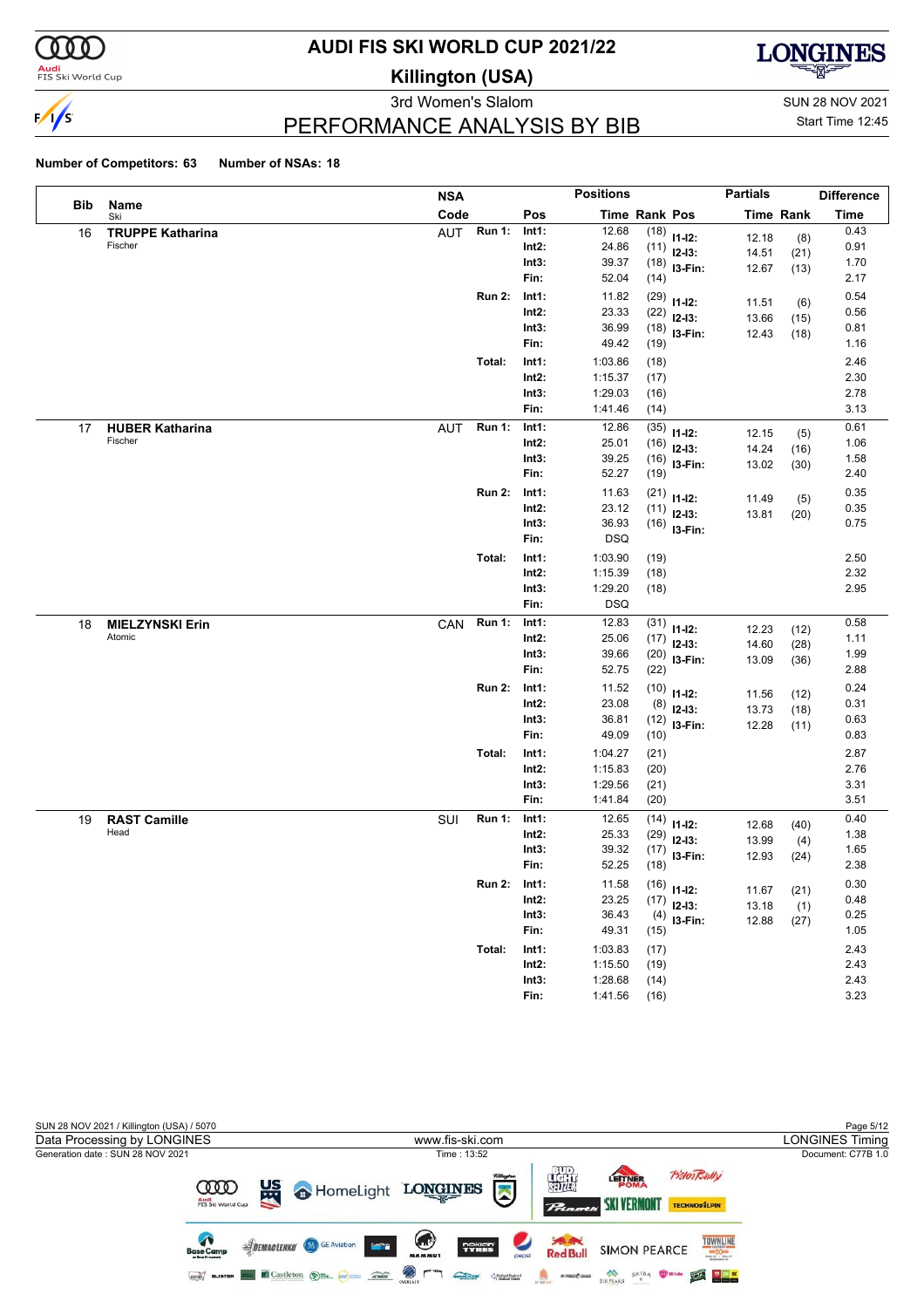

**Audi**<br>FIS Ski World Cup

# **AUDI FIS SKI WORLD CUP 2021/22**

**Killington (USA)**



3rd Women's Slalom Sun 28 NOV 2021

Start Time 12:45

### PERFORMANCE ANALYSIS BY BIB

|     |                                | <b>NSA</b> |               |          | <b>Positions</b> |               |             | <b>Partials</b> |                  | <b>Difference</b> |
|-----|--------------------------------|------------|---------------|----------|------------------|---------------|-------------|-----------------|------------------|-------------------|
| Bib | Name<br>Ski                    | Code       |               | Pos      |                  | Time Rank Pos |             |                 | <b>Time Rank</b> | Time              |
| 20  | <b>NOENS Nastasia</b>          | <b>FRA</b> | <b>Run 1:</b> | Int1:    | 12.66            | (16)          | $11 - 12$ : | 12.25           | (14)             | 0.41              |
|     | Salomon                        |            |               | Int2:    | 24.91            | (14)          | $12-13:$    | 14.21           | (14)             | 0.96              |
|     |                                |            |               | Int3:    | 39.12            | (13)          | $13-Fin:$   | 12.95           | (28)             | 1.45              |
|     |                                |            |               | Fin:     | 52.07            | (15)          |             |                 |                  | 2.20              |
|     |                                |            | <b>Run 2:</b> | Int1:    | 11.48            | (4)           | $11 - 12$ : | 11.73           | (23)             | 0.20              |
|     |                                |            |               | Int2:    | 23.21            | (14)          | $12-13:$    | 13.86           | (24)             | 0.44              |
|     |                                |            |               | Int3:    | 37.07            | (21)          | I3-Fin:     | 12.59           | (24)             | 0.89              |
|     |                                |            |               | Fin:     | 49.66            | (24)          |             |                 |                  | 1.40              |
|     |                                |            | Total:        | Int1:    | 1:03.55          | (14)          |             |                 |                  | 2.15              |
|     |                                |            |               | Int2:    | 1:15.28          | (15)          |             |                 |                  | 2.21              |
|     |                                |            |               | Int3:    | 1:29.14          | (17)          |             |                 |                  | 2.89              |
|     |                                |            |               | Fin:     | 1:41.73          | (19)          |             |                 |                  | 3.40              |
| 21  | <b>STJERNESUND Thea Louise</b> | <b>NOR</b> | <b>Run 1:</b> | Int1:    | 12.66            | (16)          | $11 - 12$ : | 12.43           | (22)             | 0.41              |
|     | Rossignol                      |            |               | Int2:    | 25.09            | (19)          | $12 - 13:$  | 14.58           | (26)             | 1.14              |
|     |                                |            |               | Int3:    | 39.67            | (22)          | I3-Fin:     | 13.04           | (33)             | 2.00              |
|     |                                |            |               | Fin:     | 52.71            | (21)          |             |                 |                  | 2.84              |
|     |                                |            | <b>Run 2:</b> | Int1:    | 11.49            | (6)           | $11 - 12$ : | 12.35           | (29)             | 0.21              |
|     |                                |            |               | Int2:    | 23.84            | (28)          | $12-13:$    | 14.01           | (28)             | 1.07              |
|     |                                |            |               | Int3:    | 37.85            | (29)          | I3-Fin:     | 12.85           | (25)             | 1.67              |
|     |                                |            |               | Fin:     | 50.70            | (27)          |             |                 |                  | 2.44              |
|     |                                |            | Total:        | Int1:    | 1:04.20          | (20)          |             |                 |                  | 2.80              |
|     |                                |            |               | Int2:    | 1:16.55          | (29)          |             |                 |                  | 3.48              |
|     |                                |            |               | Int3:    | 1:30.56          | (28)          |             |                 |                  | 4.31              |
|     |                                |            |               | Fin:     | 1:43.41          | (27)          |             |                 |                  | 5.08              |
| 22  | <b>GALLHUBER Katharina</b>     | <b>AUT</b> | <b>Run 1:</b> | Int1:    | 12.91            | (43)          | $11 - 12$ : | 12.55           | (32)             | 0.66              |
|     | Atomic                         |            |               | Int2:    | 25.46            | (36)          | $12 - 13:$  | 14.89           | (42)             | 1.51              |
|     |                                |            |               | Int3:    | 40.35            | (39)          | I3-Fin:     | 13.17           | (39)             | 2.68              |
|     |                                |            |               | Fin:     | 53.52            | (39)          |             |                 |                  | 3.65              |
|     |                                |            | Total:        |          | <b>DNQ</b>       |               |             |                 |                  |                   |
| 23  | <b>PETERLINI Martina</b>       | <b>ITA</b> | <b>Run 1:</b> | Int1:    | 12.88            | (39)          | $11 - 12$ : | 12.43           | (22)             | 0.63              |
|     | Rossignol                      |            |               | $Int2$ : | 25.31            | (26)          | $12-13:$    | 14.84           | (39)             | 1.36              |
|     |                                |            |               | Int3:    | 40.15            | (31)          | I3-Fin:     | 13.04           | (33)             | 2.48              |
|     |                                |            |               | Fin:     | 53.19            | (31)          |             |                 |                  | 3.32              |
|     |                                |            | Total:        |          | <b>DNQ</b>       |               |             |                 |                  |                   |
| 24  | <b>HOLTMANN Mina Fuerst</b>    | <b>NOR</b> | <b>Run 1:</b> | Int1:    | 12.71            | (22)          | $11-12:$    | 12.37           | (19)             | 0.46              |
|     | Voelkl                         |            |               | Int2:    | 25.08            | (18)          | $12-13:$    | 14.69           | (31)             | 1.13              |
|     |                                |            |               | Int3:    | 39.77            | (24)          | I3-Fin:     | 13.38           | (44)             | 2.10              |
|     |                                |            |               | Fin:     | 53.15            | (29)          |             |                 |                  | 3.28              |
|     |                                |            | <b>Run 2:</b> | Int1:    | 11.76            | (26)          | $11-12:$    | 11.95           | (26)             | 0.48              |
|     |                                |            |               | Int2:    | 23.71            | (26)          | $12-13:$    | 14.18           | (30)             | 0.94              |
|     |                                |            |               | Int3:    | 37.89            | (30)          | I3-Fin:     | 12.85           | (25)             | 1.71              |
|     |                                |            |               | Fin:     | 50.74            | (28)          |             |                 |                  | 2.48              |
|     |                                |            | Total:        | Int1:    | 1:04.91          | (30)          |             |                 |                  | 3.51              |
|     |                                |            |               | Int2:    | 1:16.86          | (30)          |             |                 |                  | 3.79              |
|     |                                |            |               | Int3:    | 1:31.04          | (30)          |             |                 |                  | 4.79              |
|     |                                |            |               | Fin:     | 1:43.89          | (28)          |             |                 |                  | 5.56              |

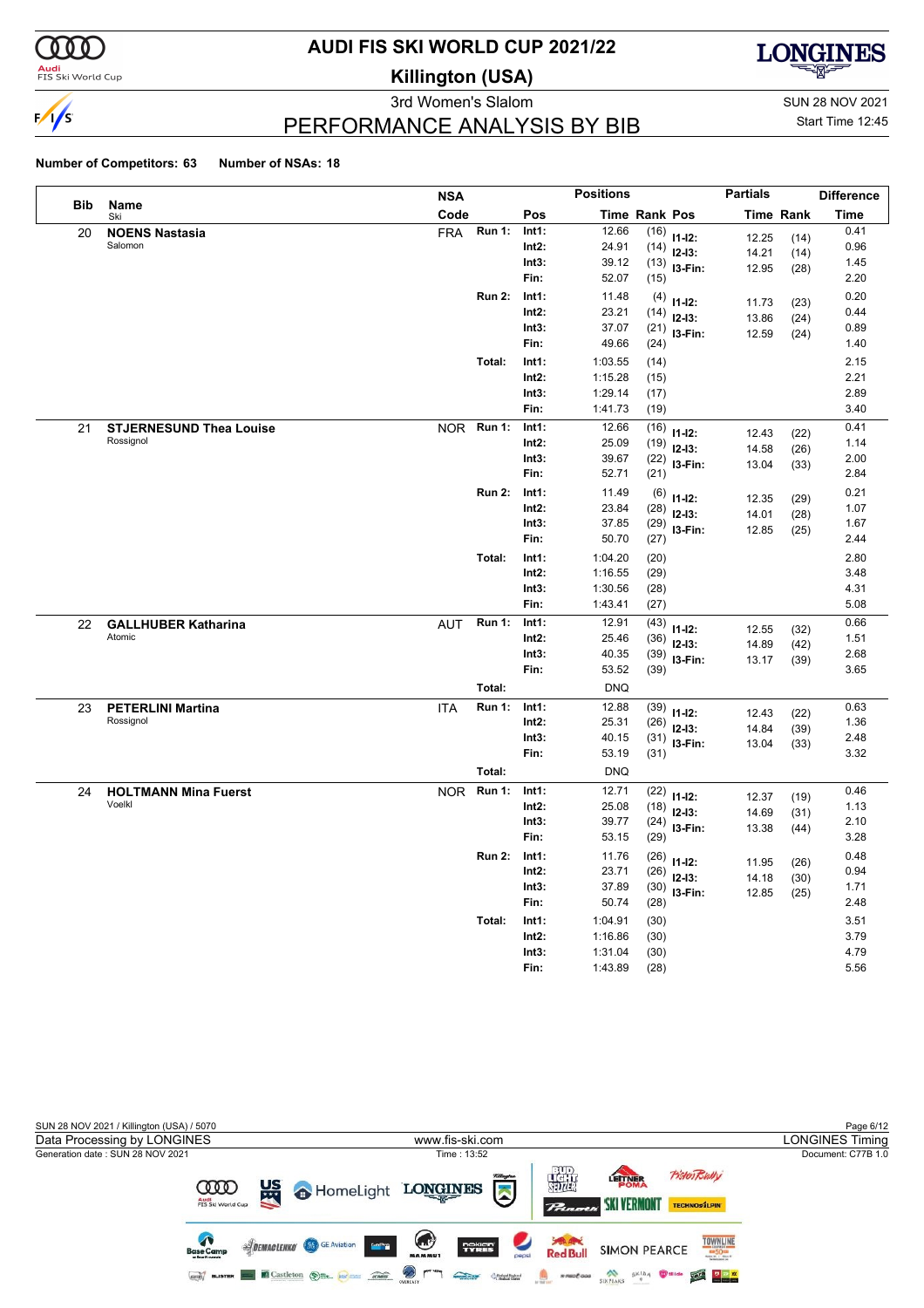

**Audi**<br>FIS Ski World Cup

# **AUDI FIS SKI WORLD CUP 2021/22**

**Killington (USA)**



3rd Women's Slalom Sun 28 NOV 2021

Start Time 12:45

### PERFORMANCE ANALYSIS BY BIB

|            |                               | <b>NSA</b> |               |               | <b>Positions</b> |                      |                         | <b>Partials</b> |                  | <b>Difference</b> |
|------------|-------------------------------|------------|---------------|---------------|------------------|----------------------|-------------------------|-----------------|------------------|-------------------|
| <b>Bib</b> | Name<br>Ski                   | Code       |               | Pos           |                  | <b>Time Rank Pos</b> |                         |                 | <b>Time Rank</b> | <b>Time</b>       |
| 25         | <b>POPOVIC Leona</b>          |            | CRO Run 1:    | Int1:         | 12.65            | (14)                 | $11 - 12$ :             | 12.58           | (34)             | 0.40              |
|            | Voelkl                        |            |               | $Int2$ :      | 25.23            | (24)                 | $12-13:$                | 14.98           | (48)             | 1.28              |
|            |                               |            |               | Int3:         | 40.21            | (33)                 | I3-Fin:                 | 12.80           | (17)             | 2.54              |
|            |                               |            |               | Fin:          | 53.01            | (27)                 |                         |                 |                  | 3.14              |
|            |                               |            | <b>Run 2:</b> | Int1:         | 11.85            | (30)                 | $11 - 12$ :             | 11.56           | (12)             | 0.57              |
|            |                               |            |               | $Int2$ :      | 23.41            | (24)                 | $12-13:$                | 13.60           | (13)             | 0.64              |
|            |                               |            |               | Int3:<br>Fin: | 37.01<br>49.14   | (20)                 | I3-Fin:                 | 12.13           | (5)              | 0.83<br>0.88      |
|            |                               |            | Total:        | Int1:         | 1:04.86          | (11)                 |                         |                 |                  | 3.46              |
|            |                               |            |               | Int2:         | 1:16.42          | (29)<br>(26)         |                         |                 |                  | 3.35              |
|            |                               |            |               | Int3:         | 1:30.02          | (26)                 |                         |                 |                  | 3.77              |
|            |                               |            |               | Fin:          | 1:42.15          | (21)                 |                         |                 |                  | 3.82              |
| 26         | <b>NULLMEYER Ali</b>          | <b>CAN</b> | <b>Run 1:</b> | Int1:         | 12.70            | (19)                 |                         |                 |                  | 0.45              |
|            | Atomic                        |            |               | $Int2$ :      | 25.41            | (34)                 | $11 - 12$ :<br>$12-13:$ | 12.71           | (44)             | 1.46              |
|            |                               |            |               | Int3:         | 40.17            | (32)                 | $13-Fin:$               | 14.76<br>13.40  | (37)<br>(46)     | 2.50              |
|            |                               |            |               | Fin:          | 53.57            | (40)                 |                         |                 |                  | 3.70              |
|            |                               |            | Total:        |               | <b>DNQ</b>       |                      |                         |                 |                  |                   |
| 27         | <b>FJAELLSTROEM Magdalena</b> |            | SWE Run 1:    | Int1:         | 13.01            | (49)                 | $11 - 12$ :             | 12.80           | (50)             | 0.76              |
|            | Atomic                        |            |               | $Int2$ :      | 25.81            | (46)                 | $12 - 13:$              | 15.01           | (50)             | 1.86              |
|            |                               |            |               | Int3:         | 40.82            | (48)                 | I3-Fin:                 | 13.16           | (38)             | 3.15              |
|            |                               |            |               | Fin:          | 53.98            | (45)                 |                         |                 |                  | 4.11              |
|            |                               |            | Total:        |               | <b>DNQ</b>       |                      |                         |                 |                  |                   |
| 28         | <b>MEILLARD Melanie</b>       | SUI        | <b>Run 1:</b> | Int1:         | 12.91            | (43)                 | $11 - 12$ :             | 12.62           | (36)             | 0.66              |
|            | Rossignol                     |            |               | Int2:         | 25.53            | (38)                 | $12-13:$                | 14.89           | (42)             | 1.58              |
|            |                               |            |               | Int3:         | 40.42            | (42)                 | I3-Fin:                 | 12.85           | (19)             | 2.75              |
|            |                               |            |               | Fin:          | 53.27            | (33)                 |                         |                 |                  | 3.40              |
|            |                               |            | Total:        |               | <b>DNQ</b>       |                      |                         |                 |                  |                   |
| 29         | <b>GUEST Charlie</b>          | <b>GBR</b> | <b>Run 1:</b> | Int1:         | 12.80            | (27)                 | $11 - 12$ :             | 12.32           | (17)             | 0.55              |
|            | Fischer                       |            |               | $Int2$ :      | 25.12            | (21)                 | $12-13:$                | 14.54           | (22)             | 1.17              |
|            |                               |            |               | Int3:<br>Fin: | 39.66<br>52.81   | (20)                 | I3-Fin:                 | 13.15           | (37)             | 1.99<br>2.94      |
|            |                               |            | <b>Run 2:</b> | Int1:         | 11.55            | (24)                 |                         |                 |                  | 0.27              |
|            |                               |            |               | $Int2$ :      | 23.06            | (14)<br>(7)          | $11 - 12$ :             | 11.51           | (6)              | 0.29              |
|            |                               |            |               | Int3:         | 36.99            | (18)                 | $12-13:$                | 13.93           | (26)             | 0.81              |
|            |                               |            |               | Fin:          | 49.56            | (22)                 | I3-Fin:                 | 12.57           | (23)             | 1.30              |
|            |                               |            | Total:        | Int1:         | 1:04.36          | (22)                 |                         |                 |                  | 2.96              |
|            |                               |            |               | Int2:         | 1:15.87          | (21)                 |                         |                 |                  | 2.80              |
|            |                               |            |               | Int3:         | 1:29.80          | (23)                 |                         |                 |                  | 3.55              |
|            |                               |            |               | Fin:          | 1:42.37          | (23)                 |                         |                 |                  | 4.04              |
| 30         | <b>O BRIEN Nina</b>           | USA        | <b>Run 1:</b> | Int1:         | 12.80            | (27)                 | $11 - 12$ :             | 12.99           | (53)             | 0.55              |
|            | Rossignol                     |            |               | $Int2$ :      | 25.79            | (45)                 | $12-13:$                | 14.73           | (34)             | 1.84              |
|            |                               |            |               | Int3:         | 40.52            | (44)                 | I3-Fin:                 | 13.76           | (53)             | 2.85              |
|            |                               |            |               | Fin:          | 54.28            | (48)                 |                         |                 |                  | 4.41              |
|            |                               |            | Total:        |               | <b>DNQ</b>       |                      |                         |                 |                  |                   |

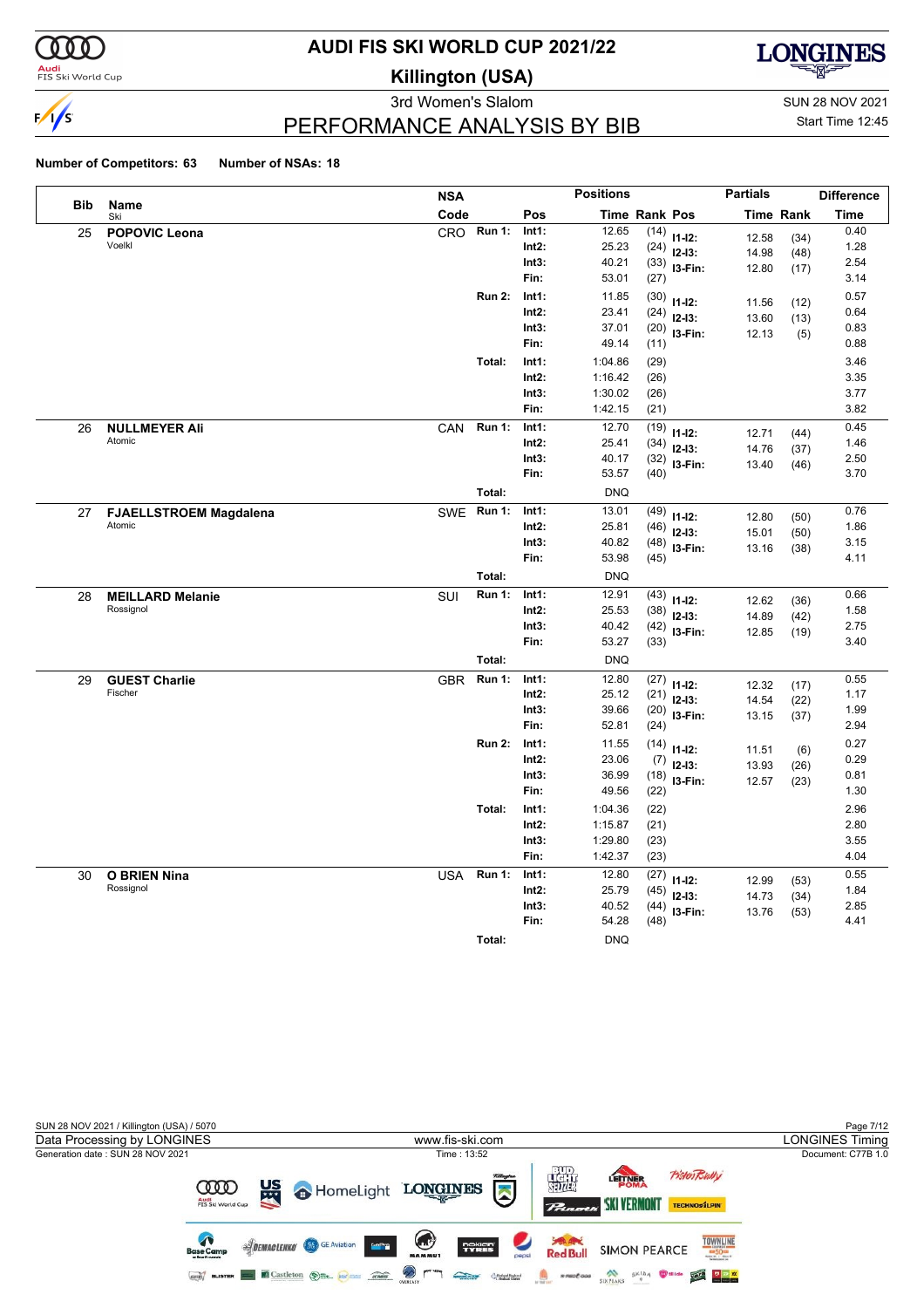

**Audi**<br>FIS Ski World Cup

# **AUDI FIS SKI WORLD CUP 2021/22**

**Killington (USA)**



3rd Women's Slalom Sun 28 NOV 2021 PERFORMANCE ANALYSIS BY BIB

Start Time 12:45

|     |                                  | <b>NSA</b> |               |                | <b>Positions</b>    |               |                     | <b>Partials</b>  |             | <b>Difference</b> |
|-----|----------------------------------|------------|---------------|----------------|---------------------|---------------|---------------------|------------------|-------------|-------------------|
| Bib | Name<br>Ski                      | Code       |               | Pos            |                     | Time Rank Pos |                     | <b>Time Rank</b> |             | <b>Time</b>       |
| 31  | <b>TVIBERG Maria Therese</b>     |            | NOR Run 1:    | Int1:          | 12.62               | (13)          | $11 - 12$ :         | 12.23            | (12)        | 0.37              |
|     | Head                             |            |               | Int2:          | 24.85               | (10)          | $12-13:$            | 14.22            | (15)        | 0.90              |
|     |                                  |            |               | Int3:          | 39.07               | (12)          | I3-Fin:             | 12.69            | (15)        | 1.40              |
|     |                                  |            |               | Fin:           | 51.76               | (12)          |                     |                  |             | 1.89              |
|     |                                  |            | <b>Run 2:</b> | Int1:          | 11.60               | (19)          | $11 - 12$ :         | 11.51            | (6)         | 0.32              |
|     |                                  |            |               | $Int2$ :       | 23.11               | (10)          | $12-13:$            | 13.40            | (6)         | 0.34              |
|     |                                  |            |               | Int3:<br>Fin:  | 36.51<br>48.72      | (6)           | I3-Fin:             | 12.21            | (7)         | 0.33<br>0.46      |
|     |                                  |            |               |                |                     | (6)           |                     |                  |             |                   |
|     |                                  |            | Total:        | Int1:<br>Int2: | 1:03.36<br>1:14.87  | (12)<br>(11)  |                     |                  |             | 1.96<br>1.80      |
|     |                                  |            |               | Int3:          | 1:28.27             | (8)           |                     |                  |             | 2.02              |
|     |                                  |            |               | Fin:           | 1:40.48             | (8)           |                     |                  |             | 2.15              |
| 32  | <b>BRIGNONE Federica</b>         | <b>ITA</b> | <b>Run 1:</b> | Int1:          | 12.77               | (25)          |                     |                  |             | 0.52              |
|     | Rossignol                        |            |               | Int2:          | 25.31               | (26)          | $11 - 12$ :         | 12.54            | (31)        | 1.36              |
|     |                                  |            |               | Int3:          | 39.88               | (26)          | $12-13:$<br>I3-Fin: | 14.57            | (23)        | 2.21              |
|     |                                  |            |               | Fin:           | 52.95               | (26)          |                     | 13.07            | (35)        | 3.08              |
|     |                                  |            | <b>Run 2:</b> | Int1:          | 11.61               | (20)          | $11 - 12$ :         |                  |             | 0.33              |
|     |                                  |            |               | Int2:          | 23.46               | (25)          | $12-13:$            | 11.85<br>13.44   | (25)<br>(9) | 0.69              |
|     |                                  |            |               | Int3:          | 36.90               | (13)          | I3-Fin:             | 12.46            | (19)        | 0.72              |
|     |                                  |            |               | Fin:           | 49.36               | (16)          |                     |                  |             | 1.10              |
|     |                                  |            | Total:        | Int1:          | 1:04.56             | (26)          |                     |                  |             | 3.16              |
|     |                                  |            |               | $Int2$ :       | 1:16.41             | (25)          |                     |                  |             | 3.34              |
|     |                                  |            |               | Int3:          | 1:29.85             | (24)          |                     |                  |             | 3.60              |
|     |                                  |            |               | Fin:           | 1:42.31             | (22)          |                     |                  |             | 3.98              |
| 33  | <b>DELLA MEA Lara</b>            | <b>ITA</b> | <b>Run 1:</b> | Int1:          | 12.84               | (33)          | $11 - 12$ :         | 12.70            | (42)        | 0.59              |
|     | Salomon                          |            |               | Int2:          | 25.54               | (39)          | $12-13:$            | 14.85            | (41)        | 1.59              |
|     |                                  |            |               | Int3:          | 40.39               | (40)          | I3-Fin:             | 12.93            | (24)        | 2.72              |
|     |                                  |            |               | Fin:           | 53.32               | (35)          |                     |                  |             | 3.45              |
|     |                                  |            | Total:        |                | <b>DNQ</b>          |               |                     |                  |             |                   |
| 34  | <b>ROSSETTI Marta</b>            | <b>ITA</b> | <b>Run 1:</b> | Int1:          | 12.90               | (41)          | $11 - 12$ :         | 12.50            | (28)        | 0.65              |
|     | Head                             |            |               | Int2:          | 25.40               | (33)          | $12-13:$            | 14.84            | (39)        | 1.45              |
|     |                                  |            |               | Int3:<br>Fin:  | 40.24<br><b>DNF</b> | (35)          | I3-Fin:             |                  |             | 2.57              |
|     |                                  |            |               |                |                     |               |                     |                  |             |                   |
|     |                                  |            | Total:        |                | <b>DNF</b>          |               |                     |                  |             |                   |
| 35  | <b>STOFFEL Elena</b><br>Dynastar | SUI        | <b>Run 1:</b> | Int1:<br>Int2: | 13.03<br>25.54      | (50)          | $11 - 12$ :         | 12.51            | (29)        | 0.78<br>1.59      |
|     |                                  |            |               | Int3:          | 39.98               | (39)<br>(28)  | $12-13:$            | 14.44            | (19)        | 2.31              |
|     |                                  |            |               | Fin:           | 52.61               | (20)          | I3-Fin:             | 12.63            | (12)        | 2.74              |
|     |                                  |            | <b>Run 2:</b> | Int1:          | 11.81               | (28)          |                     |                  |             | 0.53              |
|     |                                  |            |               | Int2:          | 23.86               |               | $11 - 12$ :         | 12.05            | (27)        | 1.09              |
|     |                                  |            |               | Int3:          | 37.49               | (28)          | $(29)$ 12-13:       | 13.63            | (14)        | 1.31              |
|     |                                  |            |               | Fin:           | 50.47               | (26)          | I3-Fin:             | 12.98            | (28)        | 2.21              |
|     |                                  |            | Total:        | Int1:          | 1:04.42             | (23)          |                     |                  |             | 3.02              |
|     |                                  |            |               | Int2:          | 1:16.47             | (27)          |                     |                  |             | 3.40              |
|     |                                  |            |               | Int3:          | 1:30.10             | (27)          |                     |                  |             | 3.85              |
|     |                                  |            |               | Fin:           | 1:43.08             | (25)          |                     |                  |             | 4.75              |
| 36  | <b>FILSER Andrea</b>             | <b>GER</b> | <b>Run 1:</b> | Int1:          | 12.92               | (45)          | $11 - 12$ :         | 12.17            | (7)         | 0.67              |
|     | Voelkl                           |            |               | $Int2$ :       | 25.09               | (19)          | $12-13:$            | 15.30            | (53)        | 1.14              |
|     |                                  |            |               | Int3:          | 40.39               | (40)          | I3-Fin:             | 12.94            | (26)        | 2.72              |
|     |                                  |            |               | Fin:           | 53.33               | (36)          |                     |                  |             | 3.46              |
|     |                                  |            | Total:        |                | <b>DNQ</b>          |               |                     |                  |             |                   |

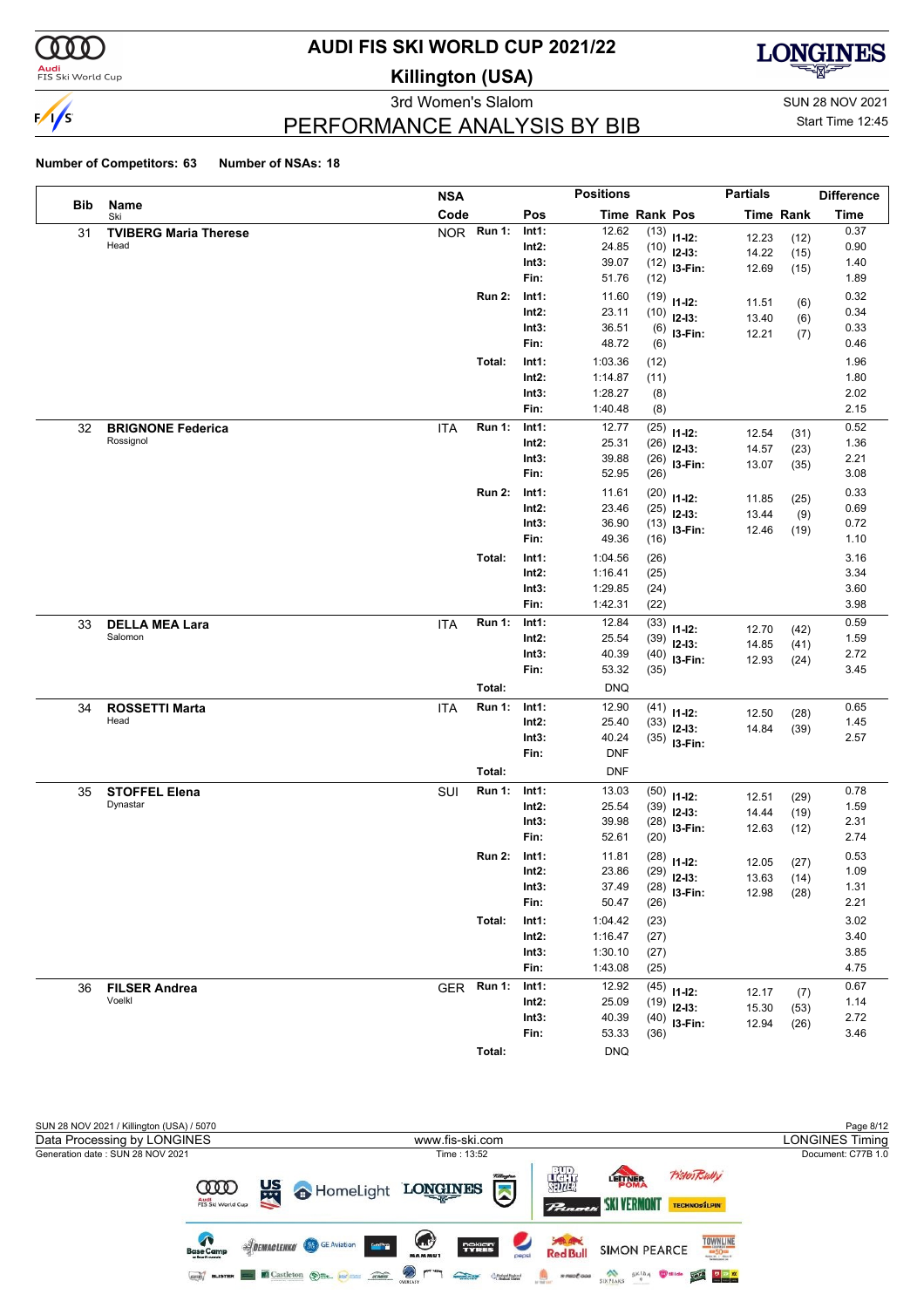

**Audi**<br>FIS Ski World Cup

# **AUDI FIS SKI WORLD CUP 2021/22**

**Killington (USA)**



3rd Women's Slalom Sun 28 NOV 2021

Start Time 12:45

### PERFORMANCE ANALYSIS BY BIB

#### **Number of Competitors: 63 Number of NSAs: 18**

|     |                               | <b>NSA</b> |               |          | <b>Positions</b>     |      |                | <b>Partials</b> |                  | <b>Difference</b> |
|-----|-------------------------------|------------|---------------|----------|----------------------|------|----------------|-----------------|------------------|-------------------|
| Bib | Name<br>Ski                   | Code       |               | Pos      | <b>Time Rank Pos</b> |      |                |                 | <b>Time Rank</b> | <b>Time</b>       |
| 37  | <b>SPORER Marie-Therese</b>   | AUT        | <b>Run 1:</b> | Int1:    | 12.90                |      | $(41)$ 11-12:  | 12.47           | (24)             | 0.65              |
|     | Atomic                        |            |               | $Int2$ : | 25.37                |      | $(32)$ 12-13:  | 14.48           | (20)             | 1.42              |
|     |                               |            |               | Int3:    | 39.85                |      | $(25)$ 13-Fin: | 12.92           | (23)             | 2.18              |
|     |                               |            |               | Fin:     | 52.77                | (23) |                |                 |                  | 2.90              |
|     |                               |            | <b>Run 2:</b> | Int1:    | 11.73                |      | $(24)$ 11-12:  | 11.52           | (9)              | 0.45              |
|     |                               |            |               | $Int2$ : | 23.25                |      | $(17)$ 12-13:  | 13.24           | (3)              | 0.48              |
|     |                               |            |               | Int3:    | 36.49                |      | $(5)$ 13-Fin:  | 12.30           | (14)             | 0.31              |
|     |                               |            |               | Fin:     | 48.79                | (8)  |                |                 |                  | 0.53              |
|     |                               |            | Total:        | Int1:    | 1:04.50              | (24) |                |                 |                  | 3.10              |
|     |                               |            |               | $Int2$ : | 1:16.02              | (23) |                |                 |                  | 2.95              |
|     |                               |            |               | Int3:    | 1:29.26              | (19) |                |                 |                  | 3.01              |
|     |                               |            |               | Fin:     | 1:41.56              | (16) |                |                 |                  | 3.23              |
| 38  | <b>REMME Roni</b>             | CAN        | <b>Run 1:</b> | Int1:    | 12.80                | (27) | $11 - 12$ :    | 12.49           | (27)             | 0.55              |
|     | Head                          |            |               | Int2:    | 25.29                | (25) | $12-13:$       | 14.43           | (18)             | 1.34              |
|     |                               |            |               | Int3:    | 39.72                |      | $(23)$ 13-Fin: |                 |                  | 2.05              |
|     |                               |            |               | Fin:     | <b>DSQ</b>           |      |                |                 |                  |                   |
|     |                               |            | Total:        |          | <b>DSQ</b>           |      |                |                 |                  |                   |
| 39  | <b>HROVAT Meta</b>            | <b>SLO</b> | Run 1:        | Int1:    | 12.84                |      | $(33)$ 11-12:  |                 |                  | 0.59              |
|     | Salomon                       |            |               | Int2:    | 25.32                |      | $(28)$ 12-13:  | 12.48           | (26)             | 1.37              |
|     |                               |            |               | Int3:    | 39.89                |      | $(27)$ 13-Fin: | 14.57<br>13.00  | (23)<br>(29)     | 2.22              |
|     |                               |            |               | Fin:     | 52.89                | (25) |                |                 |                  | 3.02              |
|     |                               |            | <b>Run 2:</b> | Int1:    | 11.68                |      | $(23)$ 11-12:  |                 |                  | 0.40              |
|     |                               |            |               | Int2:    | 23.27                |      | $(19)$ 12-13:  | 11.59           | (15)             | 0.50              |
|     |                               |            |               | Int3:    | 36.97                |      | $(17)$ 13-Fin: | 13.70<br>12.55  | (16)<br>(22)     | 0.79              |
|     |                               |            |               | Fin:     | 49.52                | (21) |                |                 |                  | 1.26              |
|     |                               |            | Total:        | Int1:    | 1:04.57              | (27) |                |                 |                  | 3.17              |
|     |                               |            |               | $Int2$ : | 1:16.16              | (24) |                |                 |                  | 3.09              |
|     |                               |            |               | Int3:    | 1:29.86              | (25) |                |                 |                  | 3.61              |
|     |                               |            |               | Fin:     | 1:42.41              | (24) |                |                 |                  | 4.08              |
| 40  | <b>SCHMOTZ Marlene</b>        | GER Run 1: |               | Int1:    | 12.41                | (5)  | $11 - 12$ :    |                 |                  | 0.16              |
|     | Fischer                       |            |               | Int2:    |                      |      | $12 - 13:$     |                 |                  |                   |
|     |                               |            |               | Int3:    |                      |      | I3-Fin:        |                 |                  |                   |
|     |                               |            |               | Fin:     | <b>DNF</b>           |      |                |                 |                  |                   |
|     |                               |            | Total:        |          | <b>DNF</b>           |      |                |                 |                  |                   |
| 41  | <b>CAPOVA Gabriela</b>        | <b>CZE</b> | <b>Run 1:</b> | Int1:    | 13.04                |      | $(51)$ 11-12:  |                 |                  | 0.79              |
|     | Kaestle                       |            |               | $Int2$ : | 26.04                |      | $(54)$ 12-13:  | 13.00           | (55)             | 2.09              |
|     |                               |            |               | Int3:    | 41.43                |      | $(55)$ 13-Fin: | 15.39           | (56)             | 3.76              |
|     |                               |            |               | Fin:     | 55.10                | (51) |                | 13.67           | (50)             | 5.23              |
|     |                               |            | Total:        |          | <b>DNQ</b>           |      |                |                 |                  |                   |
| 42  | <b>LJUTIC Zrinka</b>          | CRO        | Run 1:        | Int1:    | 13.06                |      |                |                 |                  | 0.81              |
|     | Rossignol                     |            |               | Int2:    | 25.70                |      | $(53)$ 11-12:  | 12.64           | (37)             | 1.75              |
|     |                               |            |               | Int3:    | 40.43                |      | $(44)$ 12-13:  | 14.73           | (34)             | 2.76              |
|     |                               |            |               | Fin:     | 53.34                | (37) | $(43)$ 13-Fin: | 12.91           | (22)             | 3.47              |
|     |                               |            | Total:        |          | <b>DNQ</b>           |      |                |                 |                  |                   |
|     |                               |            |               |          |                      |      |                |                 |                  |                   |
| 43  | <b>SMART Amelia</b><br>Atomic | CAN        | <b>Run 1:</b> | Int1:    | 13.12                |      | $(55)$ 11-12:  | 12.52           | (30)             | 0.87              |
|     |                               |            |               | Int2:    | 25.64                |      | $(43)$ 12-13:  | 14.58           | (26)             | 1.69<br>2.55      |
|     |                               |            |               | Int3:    | 40.22                |      | $(34)$ 13-Fin: | 13.03           | (32)             | 3.38              |
|     |                               |            |               | Fin:     | 53.25                | (32) |                |                 |                  |                   |

**Total:** DNQ

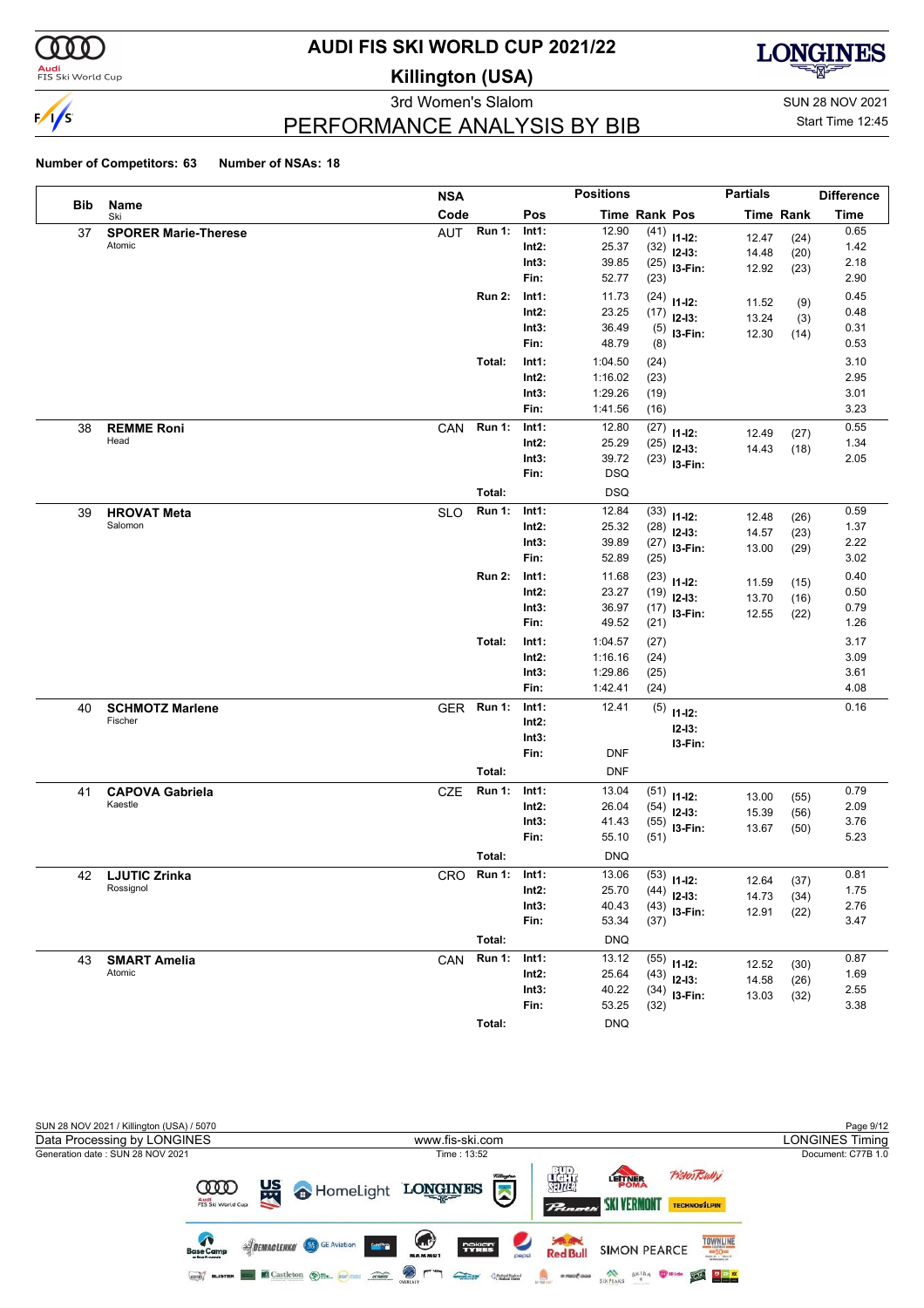

#### **Audi**<br>FIS Ski World Cup

# **AUDI FIS SKI WORLD CUP 2021/22**

**Killington (USA)**



3rd Women's Slalom Sun 28 NOV 2021

Start Time 12:45

### PERFORMANCE ANALYSIS BY BIB

#### **Number of Competitors: 63 Number of NSAs: 18**

|            |                                  | <b>NSA</b>                  |                | <b>Positions</b> |                      |                            | <b>Partials</b> |                  | <b>Difference</b> |
|------------|----------------------------------|-----------------------------|----------------|------------------|----------------------|----------------------------|-----------------|------------------|-------------------|
| <b>Bib</b> | Name<br>Ski                      | Code                        | Pos            |                  | <b>Time Rank Pos</b> |                            |                 | <b>Time Rank</b> | <b>Time</b>       |
| 44         | <b>DVORNIK Neja</b>              | <b>Run 1:</b><br><b>SLO</b> | Int1:          | 13.31            | (59)                 | $11 - 12$ :                | 12.70           | (42)             | 1.06              |
|            | Fischer                          |                             | $Int2$ :       | 26.01            | (53)                 | $12-13:$                   | 14.97           | (47)             | 2.06              |
|            |                                  |                             | Int3:          | 40.98            |                      | $(52)$ 13-Fin:             | 13.45           | (47)             | 3.31              |
|            |                                  |                             | Fin:           | 54.43            | (49)                 |                            |                 |                  | 4.56              |
|            |                                  | Total:                      |                | <b>DNQ</b>       |                      |                            |                 |                  |                   |
| 45         | <b>ESCANE Doriane</b>            | Run 1:<br><b>FRA</b>        | Int1:          | 12.70            | (19)                 | $11-12:$                   | 12.65           | (38)             | 0.45              |
|            | Rossignol                        |                             | Int2:          | 25.35            | (30)                 | $12 - 13:$                 | 14.93           | (46)             | 1.40              |
|            |                                  |                             | Int3:          | 40.28            | (38)                 | $13-Fin:$                  | 13.02           | (30)             | 2.61              |
|            |                                  |                             | Fin:           | 53.30            | (34)                 |                            |                 |                  | 3.43              |
|            |                                  | Total:                      |                | <b>DNQ</b>       |                      |                            |                 |                  |                   |
| 46         | <b>HENSIEN Katie</b>             | <b>Run 1:</b><br><b>USA</b> | Int1:          | 12.83            | (31)                 | $11-12:$                   | 13.15           | (57)             | 0.58              |
|            | Rossignol                        |                             | $Int2$ :       | 25.98            | (52)                 | $12 - 13$ :                | 14.92           | (44)             | 2.03              |
|            |                                  |                             | Int3:<br>Fin:  | 40.90<br>53.75   | (51)<br>(42)         | I3-Fin:                    | 12.85           | (19)             | 3.23<br>3.88      |
|            |                                  | Total:                      |                |                  |                      |                            |                 |                  |                   |
|            |                                  |                             |                | <b>DNQ</b>       |                      |                            |                 |                  |                   |
| 47         | <b>HONKANEN Riikka</b><br>Atomic | <b>Run 1:</b><br><b>FIN</b> | Int1:<br>Int2: | 13.18            | (57)                 | $11 - 12$ :                | 12.79           | (48)             | 0.93              |
|            |                                  |                             | Int3:          | 25.97<br>41.41   | (51)                 | $12 - 13:$                 | 15.44           | (57)             | 2.02<br>3.74      |
|            |                                  |                             | Fin:           | 55.21            | (54)<br>(53)         | $13-Fin:$                  | 13.80           | (55)             | 5.34              |
|            |                                  | Total:                      |                | <b>DNQ</b>       |                      |                            |                 |                  |                   |
|            |                                  | <b>Run 1:</b>               | Int1:          | 12.81            |                      |                            |                 |                  | 0.56              |
| 48         | <b>AICHER Emma</b><br>Head       | <b>GER</b>                  | Int2:          | 25.36            | (30)<br>(31)         | $11 - 12$ :                | 12.55           | (32)             | 1.41              |
|            |                                  |                             | Int3:          | 40.06            |                      | $12-13:$<br>$(30)$ 13-Fin: | 14.70           | (32)             | 2.39              |
|            |                                  |                             | Fin:           | 53.44            | (38)                 |                            | 13.38           | (44)             | 3.57              |
|            |                                  | Total:                      |                | <b>DNQ</b>       |                      |                            |                 |                  |                   |
| 49         | <b>MIDALI Roberta</b>            | <b>Run 1:</b><br><b>ITA</b> | Int1:          | 12.95            | (48)                 |                            |                 |                  | 0.70              |
|            | Rossignol                        |                             | Int2:          | 25.83            | (47)                 | $11 - 12$ :<br>$12 - 13$ : | 12.88           | (51)             | 1.88              |
|            |                                  |                             | Int3:          | 40.82            |                      | $(48)$ 13-Fin:             | 14.99           | (49)             | 3.15              |
|            |                                  |                             | Fin:           | 54.11            | (47)                 |                            | 13.29           | (43)             | 4.24              |
|            |                                  | Total:                      |                | <b>DNQ</b>       |                      |                            |                 |                  |                   |
| 50         | <b>KOMSIC Andrea</b>             | <b>Run 1:</b><br>CRO        | Int1:          | 13.20            | (58)                 | $11 - 12$ :                | 13.07           |                  | 0.95              |
|            | Atomic                           |                             | Int2:          | 26.27            | (57)                 | $12 - 13$ :                | 15.13           | (56)<br>(51)     | 2.32              |
|            |                                  |                             | Int3:          | 41.40            | (53)                 | I3-Fin:                    | 13.76           | (53)             | 3.73              |
|            |                                  |                             | Fin:           | 55.16            | (52)                 |                            |                 |                  | 5.29              |
|            |                                  | Total:                      |                | <b>DNQ</b>       |                      |                            |                 |                  |                   |
| 51         | <b>HUDSON Piera</b>              | <b>NZL</b><br><b>Run 1:</b> | Int1:          | 12.79            | (26)                 | $11 - 12$ :                |                 |                  | 0.54              |
|            | Dynastar                         |                             | Int2:          |                  |                      | $12 - 13:$                 |                 |                  |                   |
|            |                                  |                             | Int3:          |                  |                      | I3-Fin:                    |                 |                  |                   |
|            |                                  |                             | Fin:           | <b>DNF</b>       |                      |                            |                 |                  |                   |
|            |                                  | Total:                      |                | <b>DNF</b>       |                      |                            |                 |                  |                   |
| 52         | <b>SAEFVENBERG Charlotta</b>     | SWE Run 1:                  | Int1:          | 13.07            | (54)                 | $11 - 12$ :                | 12.79           | (48)             | 0.82              |
|            | Rossignol                        |                             | $Int2$ :       | 25.86            | (48)                 | $12-13:$                   | 14.74           | (36)             | 1.91              |
|            |                                  |                             | Int3:          | 40.60            | (46)                 | I3-Fin:                    | 13.25           | (40)             | 2.93              |
|            |                                  |                             | Fin:           | 53.85            | (44)                 |                            |                 |                  | 3.98              |
|            |                                  | Total:                      |                | <b>DNQ</b>       |                      |                            |                 |                  |                   |
| 53         | <b>HURT A J</b>                  | <b>Run 1:</b><br><b>USA</b> | Int1:          | 12.87            | (37)                 | $11 - 12$ :                | 12.67           | (39)             | 0.62              |
|            | Head                             |                             | $Int2$ :       | 25.54            | (39)                 | $12-13:$                   | 15.23           | (52)             | 1.59              |
|            |                                  |                             | Int3:          | 40.77            | (47)                 | I3-Fin:                    | 13.26           | (41)             | 3.10              |
|            |                                  |                             | Fin:           | 54.03            | (46)                 |                            |                 |                  | 4.16              |
|            |                                  | Total:                      |                | <b>DNQ</b>       |                      |                            |                 |                  |                   |

SUN 28 NOV 2021 / Killington (USA) / 5070 Page 10/12<br>
Data Processing by LONGINES CONSINES And Data Processing by LONGINES Timing Data Processing by LONGINES www.fis-ski.com Generation date : SUN 28 NOV 2021 Time : 13:52 Document: C77B 1.0 擺 PistenRully LETTNER 监 **COOD** HomeLight LONGINES  $\sum_{i=1}^{n}$ Audi<br>FIS Ski World Cup **SKI VERMONT** TECHNOSILPIN  $P_{\text{min}}$  $\bullet$  $\bigodot$ **Saved**<br>Red Bull **TOWNLINE** SUEMACLENKO & GE Aviation **Serie** TYRES **SIMON PEARCE Geof** BLISTER **Execution** Sex Action Castle 19 **Children**  $\begin{picture}(20,10) \put(0,0){\line(1,0){10}} \put(0,0){\line(1,0){10}} \put(0,0){\line(1,0){10}} \put(0,0){\line(1,0){10}} \put(0,0){\line(1,0){10}} \put(0,0){\line(1,0){10}} \put(0,0){\line(1,0){10}} \put(0,0){\line(1,0){10}} \put(0,0){\line(1,0){10}} \put(0,0){\line(1,0){10}} \put(0,0){\line(1,0){10}} \put(0,0){\line(1,0){10}} \put(0,$ SIXPLAKS SKIDA WHICH YOU REAL 7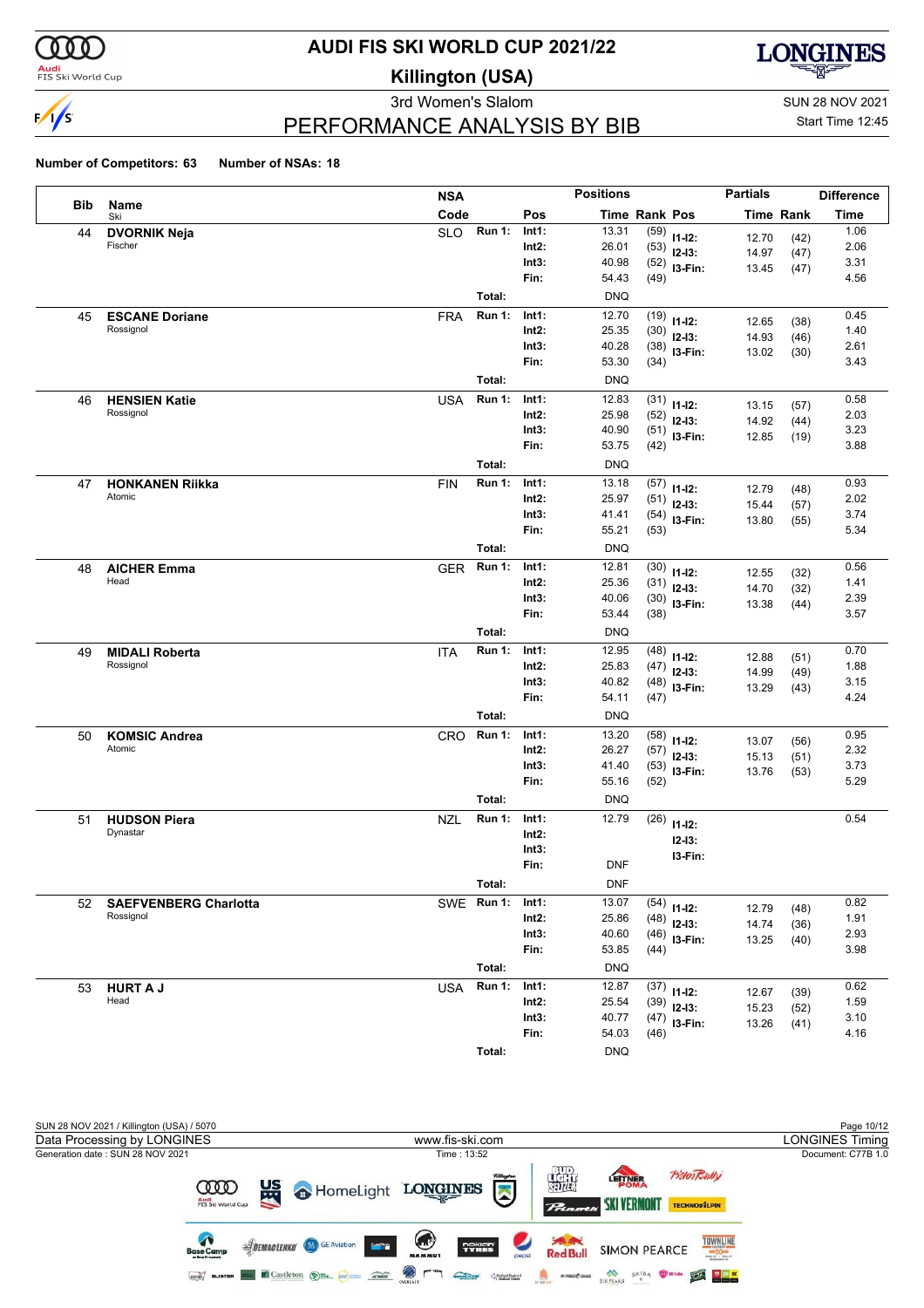

#### **Audi**<br>FIS Ski World Cup

# **AUDI FIS SKI WORLD CUP 2021/22**

**Killington (USA)**



3rd Women's Slalom Sun 28 NOV 2021 PERFORMANCE ANALYSIS BY BIB

Start Time 12:45

|            |                              | <b>NSA</b> |               |                | <b>Positions</b>   |               |                         | <b>Partials</b> |                  | <b>Difference</b> |
|------------|------------------------------|------------|---------------|----------------|--------------------|---------------|-------------------------|-----------------|------------------|-------------------|
| <b>Bib</b> | Name<br>Ski                  | Code       |               | Pos            |                    | Time Rank Pos |                         |                 | <b>Time Rank</b> | <b>Time</b>       |
| 54         | <b>EGGER Magdalena</b>       | <b>AUT</b> | <b>Run 1:</b> | Int1:          | 13.14              | (56)          | $11 - 12$ :             | 12.77           | (47)             | 0.89              |
|            | Head                         |            |               | Int2:          | 25.91              | (49)          | $12-13:$                | 14.64           | (29)             | 1.96              |
|            |                              |            |               | Int3:          | 40.55              | (45)          | I3-Fin:                 | 13.26           | (41)             | 2.88              |
|            |                              |            |               | Fin:           | 53.81              | (43)          |                         |                 |                  | 3.94              |
|            |                              |            | Total:        |                | <b>DNQ</b>         |               |                         |                 |                  |                   |
| 55         | <b>HOFFMAN Madison</b>       | <b>AUS</b> | <b>Run 1:</b> | Int1:          | 12.94              | (47)          | $11 - 12$ :             | 13.31           | (59)             | 0.69              |
|            | Rossignol                    |            |               | Int2:          | 26.25              | (56)          | $12-13:$                | 15.32           | (54)             | 2.30              |
|            |                              |            |               | Int3:          | 41.57              | (56)          | I3-Fin:                 | 16.34           | (58)             | 3.90              |
|            |                              |            |               | Fin:           | 57.91              | (58)          |                         |                 |                  | 8.04              |
|            |                              |            | Total:        |                | <b>DNQ</b>         |               |                         |                 |                  |                   |
| 56         | <b>GOOD Nicole</b>           | SUI        | <b>Run 1:</b> | Int1:          | 12.93              | (46)          | $11 - 12$ :             | 12.99           | (53)             | 0.68              |
|            | Stoeckli                     |            |               | Int2:          | 25.92              | (50)          | $12-13:$                | 14.92           | (44)             | 1.97              |
|            |                              |            |               | Int3:<br>Fin:  | 40.84<br>54.56     | (50)          | I3-Fin:                 | 13.72           | (51)             | 3.17<br>4.69      |
|            |                              |            |               |                |                    | (50)          |                         |                 |                  |                   |
|            |                              |            | Total:        |                | <b>DNQ</b>         |               |                         |                 |                  |                   |
| 57         | <b>ZIMMERMANN Zoe</b>        | <b>USA</b> | <b>Run 1:</b> | Int1:          | 13.05              | (52)          | $11 - 12$ :             |                 |                  | 0.80              |
|            |                              |            |               | Int2:<br>Int3: |                    |               | $12 - 13:$              |                 |                  |                   |
|            |                              |            |               | Fin:           | <b>DNF</b>         |               | I3-Fin:                 |                 |                  |                   |
|            |                              |            | Total:        |                | <b>DNF</b>         |               |                         |                 |                  |                   |
|            |                              |            | <b>Run 1:</b> | Int1:          | 13.34              |               |                         |                 |                  | 1.09              |
| 58         | <b>GULLI Anita</b><br>Voelkl | <b>ITA</b> |               | Int2:          | 26.10              | (60)<br>(55)  | $11 - 12$ :             | 12.76           | (46)             | 2.15              |
|            |                              |            |               | Int3:          | 41.58              | (57)          | $12-13:$                | 15.48           | (58)             | 3.91              |
|            |                              |            |               | Fin:           | 55.50              | (54)          | I3-Fin:                 | 13.92           | (56)             | 5.63              |
|            |                              |            | Total:        |                | <b>DNQ</b>         |               |                         |                 |                  |                   |
| 59         | <b>POHJOLAINEN Rosa</b>      | <b>FIN</b> | <b>Run 1:</b> | Int1:          | 13.35              | (61)          |                         |                 |                  | 1.10              |
|            | Atomic                       |            |               | Int2:          | 26.54              | (59)          | $11 - 12$ :<br>$12-13:$ | 13.19           | (58)             | 2.59              |
|            |                              |            |               | Int3:          | 42.02              | (58)          | I3-Fin:                 | 15.48<br>13.97  | (58)<br>(57)     | 4.35              |
|            |                              |            |               | Fin:           | 55.99              | (57)          |                         |                 |                  | 6.12              |
|            |                              |            | Total:        |                | <b>DNQ</b>         |               |                         |                 |                  |                   |
| 60         | <b>ARONSSON ELFMAN Hanna</b> | <b>SWE</b> | <b>Run 1:</b> | Int1:          | 12.86              | (35)          | $11 - 12$ :             | 12.60           | (35)             | 0.61              |
|            | Rossignol                    |            |               | Int2:          | 25.46              | (36)          | $12-13:$                | 14.81           | (38)             | 1.51              |
|            |                              |            |               | Int3:          | 40.27              | (37)          | I3-Fin:                 | 12.75           | (16)             | 2.60              |
|            |                              |            |               | Fin:           | 53.02              | (28)          |                         |                 |                  | 3.15              |
|            |                              |            | <b>Run 2:</b> | Int1:          | 11.50              | (7)           | $11 - 12$ :             | 11.38           | (2)              | 0.22              |
|            |                              |            |               | Int2:          | 22.88              | (2)           | $12 - 13:$              | 13.77           | (19)             | 0.11              |
|            |                              |            |               | Int3:          | 36.65              | (8)           | I3-Fin:                 | 11.88           | (2)              | 0.47              |
|            |                              |            |               | Fin:           | 48.53              | (2)           |                         |                 |                  | 0.27              |
|            |                              |            | Total:        | Int1:          | 1:04.52            | (25)          |                         |                 |                  | 3.12              |
|            |                              |            |               | Int2:          | 1:15.90            | (22)          |                         |                 |                  | 2.83              |
|            |                              |            |               | Int3:<br>Fin:  | 1:29.67<br>1:41.55 | (22)<br>(15)  |                         |                 |                  | 3.42<br>3.22      |
|            |                              |            | Run 1:        | Int1:          | 13.55              |               |                         |                 |                  | 1.30              |
| 61         | <b>RESNICK Allie</b>         | USA        |               | Int2:          | 26.53              | (63)          | $11 - 12$ :             | 12.98           | (52)             | 2.58              |
|            |                              |            |               | Int3:          | 42.09              | (58)<br>(59)  | $12-13:$                | 15.56           | (60)             | 4.42              |
|            |                              |            |               | Fin:           | 55.61              | (55)          | I3-Fin:                 | 13.52           | (48)             | 5.74              |
|            |                              |            | Total:        |                | <b>DNQ</b>         |               |                         |                 |                  |                   |
|            |                              |            |               |                |                    |               |                         |                 |                  |                   |

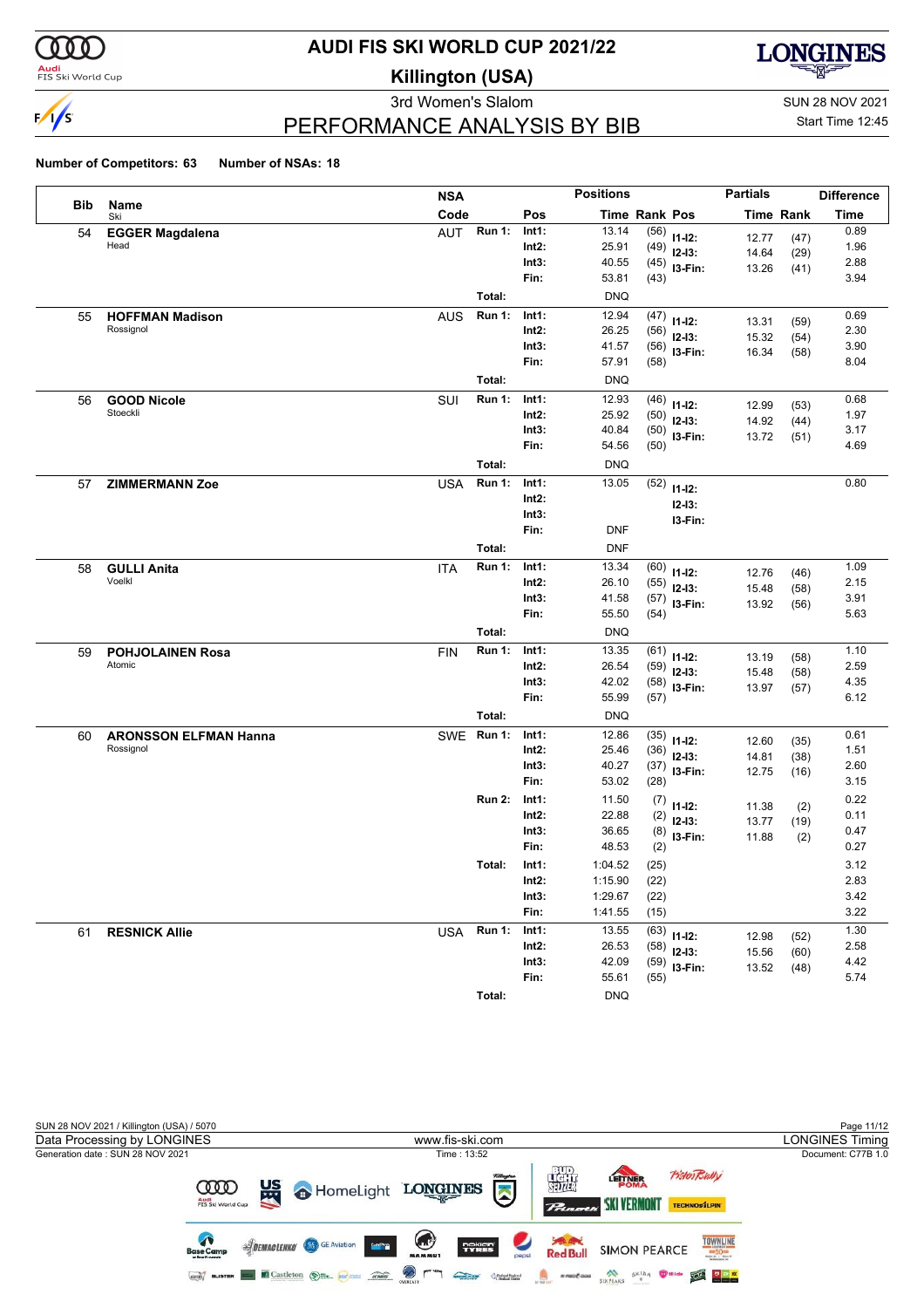

<mark>Audi</mark><br>FIS Ski World Cup

# **AUDI FIS SKI WORLD CUP 2021/22**

**Killington (USA)**



3rd Women's Slalom Sun 28 NOV 2021 PERFORMANCE ANALYSIS BY BIB

# Start Time 12:45

## **Number of Competitors: 63 Number of NSAs: 18**

| <b>Bib</b> | Name                               | <b>NSA</b>                  |                                 | <b>Positions</b>                 |                      |                                               | <b>Partials</b>         |                      | <b>Difference</b>            |
|------------|------------------------------------|-----------------------------|---------------------------------|----------------------------------|----------------------|-----------------------------------------------|-------------------------|----------------------|------------------------------|
|            | Ski                                | Code                        | <b>Pos</b>                      | <b>Time Rank Pos</b>             |                      |                                               |                         | <b>Time Rank</b>     | <b>Time</b>                  |
| 62         | <b>NELLES Mathilde</b>             | <b>Run 1:</b><br><b>BEL</b> | Int1:<br>Int2:<br>Int3:<br>Fin: | 13.42<br>26.75<br>42.13<br>55.86 | (60)<br>(56)         | $(62)$ 11-12:<br>$12 - 13:$<br>$(60)$ 13-Fin: | 13.33<br>15.38<br>13.73 | (60)<br>(55)<br>(52) | 1.17<br>2.80<br>4.46<br>5.99 |
|            |                                    | Total:                      |                                 | <b>DNQ</b>                       |                      |                                               |                         |                      |                              |
| 63         | <b>BRUNNER Stephanie</b><br>Atomic | <b>Run 1:</b><br><b>AUT</b> | Int1:<br>Int2:<br>Int3:<br>Fin: | 12.72<br>25.43<br>40.00<br>53.63 | (35)<br>(29)<br>(41) | $(23)$ 11-12:<br>$12 - 13:$<br>$13-Fin:$      | 12.71<br>14.57<br>13.63 | (44)<br>(23)<br>(49) | 0.47<br>1.48<br>2.33<br>3.76 |
|            |                                    | Total:                      |                                 | <b>DNQ</b>                       |                      |                                               |                         |                      |                              |



nokian'<br>TYRES

**Charles Charles** 

**SKI VERMONT** 

SIXPLAKS SKIDA WHICH YOU REAL

**SIMON PEARCE** 

**TOWNLINE** 

 $\mathcal{P}_{\text{in}}$ 

**Saved**<br>Red Bull

 $\begin{picture}(20,10) \put(0,0){\line(1,0){10}} \put(0,0){\line(1,0){10}} \put(0,0){\line(1,0){10}} \put(0,0){\line(1,0){10}} \put(0,0){\line(1,0){10}} \put(0,0){\line(1,0){10}} \put(0,0){\line(1,0){10}} \put(0,0){\line(1,0){10}} \put(0,0){\line(1,0){10}} \put(0,0){\line(1,0){10}} \put(0,0){\line(1,0){10}} \put(0,0){\line(1,0){10}} \put(0,$ 

Intermediate Time Positions : Int. 1 = Inter1 Internetiate Time Positions : Int. 1 = Inter1 Int. 2 = Inter2 Int. 3 = Inter3

**Septe** 

 $\odot$  r ጘ

Audi<br>FIS Ski World Cu

**SIDEMACLENKO & GE Aviation** 

**GEO BLISTER CASTLETON OF A ROCKET** 

 $\bullet$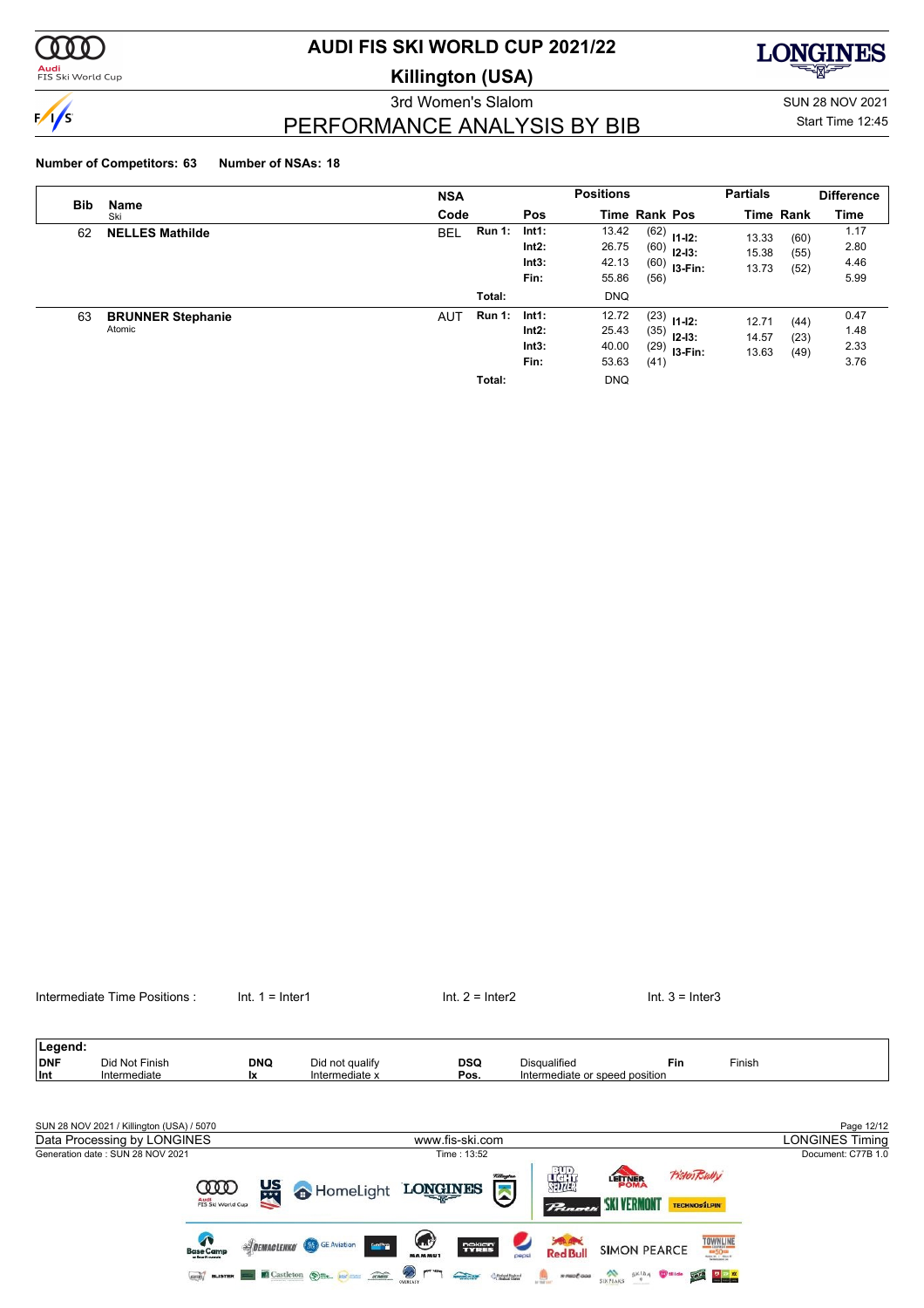

#### **Audi**<br>FIS Ski World Cup

**AUDI FIS SKI WORLD CUP 2021/22**

**Killington (USA)**



3rd Women's Slalom

### FIS WORLD CUP STANDINGS

20 NOV 2021 Levi (FIN)

#### **Number of Competitors: 40, Number of NSAs: 15** 21 NOV 2021 Levi (FIN) 28 NOV 2021 Killington (USA) **Rank FIS Code Name NSA Code WC** Diff. **Points <sup>2</sup> <sup>3</sup>** 705423 **VLHOVA Petra** SVK 100 100 80 280 6535237 **SHIFFRIN Mikaela** USA 80 80 100 260 **20** 206355 **DUERR Lena** GER 60 60 45 165 **115** 516280 **HOLDENER Wendy** SUI 36 50 60 146 **134** 56388 **LIENSBERGER Katharina** AUT 40 32 50 122 **158** 516284 **GISIN Michelle** SUI 32 45 24 101 **179** 506146 **SWENN LARSSON Anna** SWE 45 24 29 98 **182** 565463 **SLOKAR Andreja** SLO 50 16 26 92 **188** 506399 **HECTOR Sara** SWE 29 22 40 **189** 91 **189**  565401 **BUCIK Ana** SLO 24 36 22 82 **198** 155728 **DUBOVSKA Martina** CZE 20 40 13 73 **207** 56315 **TRUPPE Katharina** AUT 9 29 18 56 **224**  $426193$  **STJERNESUND Th.** NOR 26 22 4 52 **228**  56253 **HUBER Katharina** AUT 22 26 - 48 **232** 539909 **MOLTZAN Paula** USA - 7 36 43 **237** 385096 **POPOVIC Leona** CRO 13 18 10 41 **239** 107427 **ST-GERMAIN Laurence** CAN 14 - 20<br>**18** 426043 **TVIBERG Maria Therese** NOR - - 32 32 32 32 32 32 34 32 34 34 34 35 37 248 426043 **TVIBERG Maria Therese** NOR - - 32 32 **248** 106961 **MIELZYNSKI Erin** CAN 11 10 11 32 **248** 565491 **DVORNIK Neja** SLO 15 12 - 27 **253** 507168 **AICHER Emma** GER 18 8 - 26 **254** 299699 **PETERLINI Martina** ITA 10 15 - 25 **255** 565471 **HROVAT Meta** SLO - 14 7 21 **259** 196806 **NOENS Nastasia** FRA 5 4 12 21 **259** 516562 **RAST Camille** SUI - 5 15 20 **260** 225518 **GUEST Charlie** GBR - 11 8 19 **261** 107798 **NULLMEYER Ali** CAN 18 - - 18 **262** 56333 **MAIR Chiara** AUT 12 - 6 18 **262** 507109 **ARONSSON ELFMAN Hanna** SWE - - 16 16 **264** 56344 **SPORER Marie-Therese** AUT - - 15 15 **265** 355061 **HILZINGER Jessica** GER 6 9 - 15 **265** 206497 **FILSER Andrea** GER - 13 - 13 **267** 297601 **BRIGNONE Federica** ITA - - 9 9 **271** 506583 **SAEFVENBERG Charlotta** SWE 8 - - 8 **272** 185493 **POHJOLAINEN Rosa** FIN 7 - - 7 **273** 426187 **LYSDAHL Kristin** NOR - 6 - 6 **274** 516426 **STOFFEL Elena** SUI - - 6 6 **274** 56367 **GALLHUBER Katharina** AUT 4 - - 4 **276** 426100 **HOLTMANN Mina Fuerst** NOR - - 3 3 **277** 185430 **HONKANEN Riikka** FIN - 3 - 3 **277**

**Legend: -** No points **Diff.** Difference **WC** World Cup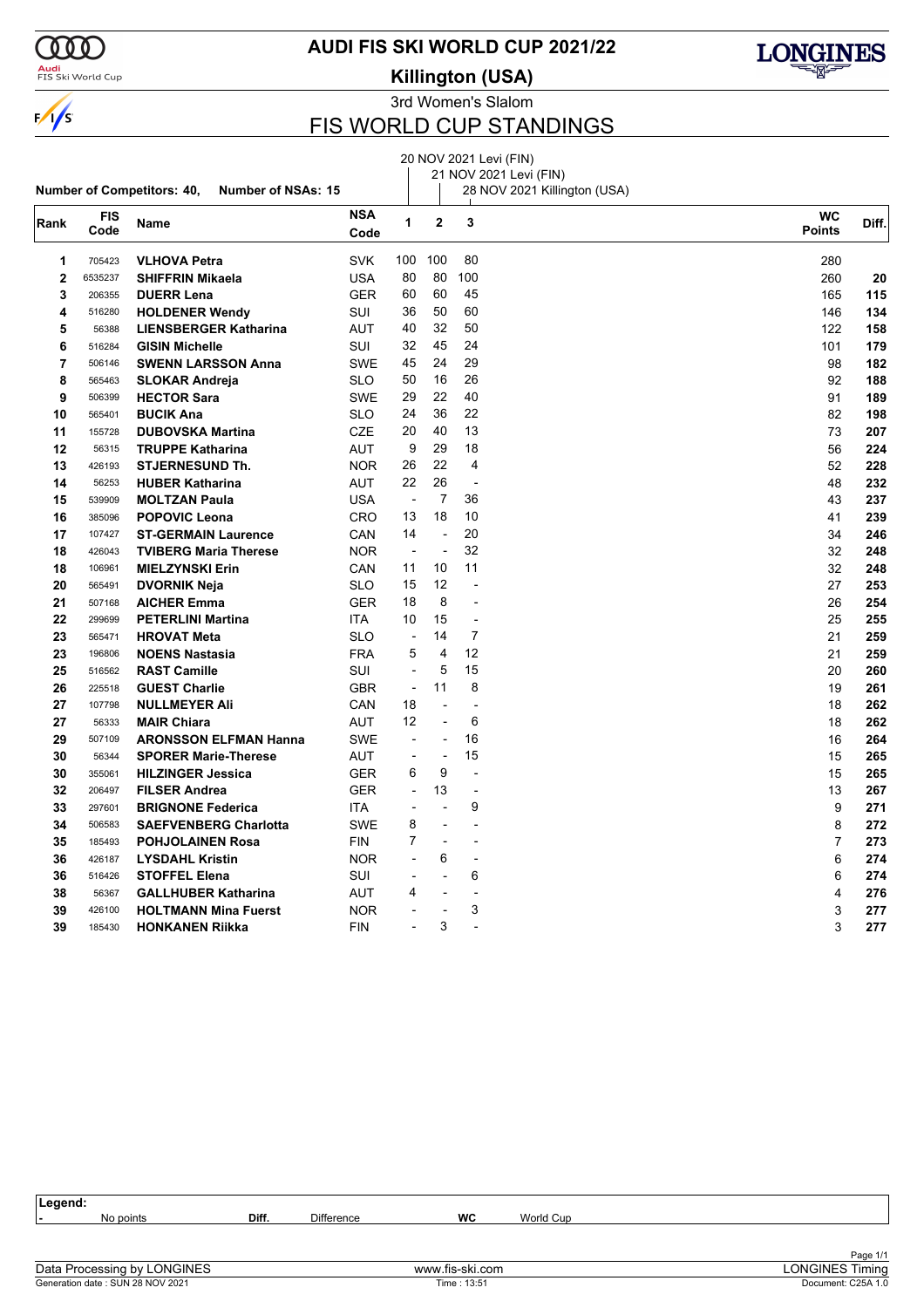

### <mark>Audi</mark><br>FIS Ski World Cup

# **AUDI FIS SKI WORLD CUP 2021/22**

**Killington (USA)**



### 3rd Women's Slalom OVERALL FIS WORLD CUP STANDINGS

| Rank     | <b>FIS</b>       | Name                                                  | <b>NSA</b>        | <b>WC</b>     | Diff.      | DH                                                   | <b>SL</b>                | GS                                    | SG                       | <b>AC</b>                | <b>PAR</b>                        |
|----------|------------------|-------------------------------------------------------|-------------------|---------------|------------|------------------------------------------------------|--------------------------|---------------------------------------|--------------------------|--------------------------|-----------------------------------|
|          | Code             |                                                       | Code              | <b>Points</b> |            | 0 races                                              | 3 races                  | 1 race                                | 0 races                  | 0 races                  | 1 race                            |
| 1        | 6535237          | <b>SHIFFRIN Mikaela</b>                               | <b>USA</b>        | 360           |            | $\overline{a}$                                       | (2)<br>260               | 100<br>(1)                            |                          |                          |                                   |
| 2        | 705423           | <b>VLHOVA Petra</b>                                   | <b>SVK</b>        | 340           | 20         | $\overline{\phantom{a}}$                             | 280<br>(1)               | (3)<br>60                             |                          |                          |                                   |
| 3        | 565463           | <b>SLOKAR Andreja</b>                                 | <b>SLO</b>        | 210           | 150        | $\overline{\phantom{0}}$                             | 92<br>(8)                | 18 (14)                               |                          |                          | 100<br>(1)                        |
| 4        | 206355           | <b>DUERR Lena</b>                                     | <b>GER</b>        | 201           | 159        | $\blacksquare$                                       | 165<br>(3)               | $\overline{\phantom{a}}$              |                          | $\overline{\phantom{0}}$ | 36<br>(7)                         |
| 5        | 56388            | <b>LIENSBERGER Katharina</b>                          | AUT<br><b>SWE</b> | 187           | 173        | $\overline{\phantom{a}}$                             | (5)<br>122               | 50<br>(4)                             |                          |                          | (16)<br>15                        |
| 6<br>7   | 506399<br>516280 | <b>HECTOR Sara</b>                                    | SUI               | 158<br>146    | 202<br>214 | $\overline{\phantom{a}}$<br>$\overline{\phantom{0}}$ | 91<br>(9)<br>146<br>(4)  | 22 (12)<br>$\overline{\phantom{a}}$   |                          |                          | (5)<br>45                         |
| 8        | 426193           | <b>HOLDENER Wendy</b><br><b>STJERNESUND Th.</b>       | <b>NOR</b>        | 144           | 216        | $\overline{\phantom{a}}$                             | 52 (13)                  | 12 (19)                               |                          |                          | 80<br>(2)                         |
| 9        | 516284           | <b>GISIN Michelle</b>                                 | SUI               | 107           | 253        | $\overline{\phantom{0}}$                             | 101<br>(6)               | (25)<br>6                             |                          |                          |                                   |
| 10       | 506146           | <b>SWENN LARSSON Anna</b>                             | <b>SWE</b>        | 98            | 262        | $\overline{\phantom{0}}$                             | 98<br>(7)                |                                       |                          |                          |                                   |
| 11       | 516138           | <b>GUT-BEHRAMI Lara</b>                               | SUI               | 96            | 264        | ٠                                                    | $\overline{\phantom{a}}$ | 80<br>(2)                             |                          |                          | 16<br>(15)                        |
| 12       | 426043           | <b>TVIBERG Maria Therese</b>                          | <b>NOR</b>        | 84            | 276        | $\overline{\phantom{a}}$                             | 32 (18)                  | (5)<br>45                             |                          |                          | 7(24)                             |
| 13       | 565401           | <b>BUCIK Ana</b>                                      | <b>SLO</b>        | 82            | 278        | $\overline{\phantom{a}}$                             | 82 (10)                  | $\overline{\phantom{a}}$              |                          |                          |                                   |
| 14       | 155728           | <b>DUBOVSKA Martina</b>                               | CZE               | 73            | 287        | $\overline{\phantom{a}}$                             | 73 (11)                  | $\overline{\phantom{a}}$              |                          |                          |                                   |
| 15       | 56315            | <b>TRUPPE Katharina</b>                               | <b>AUT</b>        | 71            | 289        | $\blacksquare$                                       | 56 (12)                  | (27)<br>4                             |                          |                          | 11(20)                            |
| 16       | 426187<br>565471 | <b>LYSDAHL Kristin</b>                                | <b>NOR</b>        | 66<br>61      | 294        | $\overline{\phantom{a}}$                             | 6(36)                    |                                       |                          | $\overline{a}$           | (3)<br>60                         |
| 17<br>18 | 539909           | <b>HROVAT Meta</b><br><b>MOLTZAN Paula</b>            | <b>SLO</b><br>USA | 51            | 299<br>309 | ٠<br>$\overline{\phantom{a}}$                        | 21 (23)<br>43 (15)       | 40<br>(6)<br>8<br>(23)                |                          |                          |                                   |
| 19       | 299276           | <b>BASSINO Marta</b>                                  | ITA               | 50            | 310        | $\overline{\phantom{0}}$                             |                          |                                       |                          |                          | 50<br>(4)                         |
| 20       | 56253            | <b>HUBER Katharina</b>                                | AUT               | 48            | 312        | $\overline{\phantom{a}}$                             | 48<br>(14)               | $\overline{a}$                        |                          |                          |                                   |
| 21       | 56217            | <b>BRUNNER Stephanie</b>                              | AUT               | 43            | 317        | $\blacksquare$                                       |                          | 14 (17)                               |                          |                          | 29<br>(9)                         |
| 22       | 565373           | <b>ROBNIK Tina</b>                                    | <b>SLO</b>        | 41            | 319        | $\blacksquare$                                       |                          | (22)<br>9                             |                          | $\overline{a}$           | 32<br>(8)                         |
| 22       | 385096           | <b>POPOVIC Leona</b>                                  | <b>CRO</b>        | 41            | 319        | $\overline{\phantom{a}}$                             | 41 (16)                  |                                       |                          |                          | $\overline{\phantom{a}}$          |
| 24       | 426324           | <b>MONSEN Marte</b>                                   | <b>NOR</b>        | 40            | 320        | $\overline{\phantom{a}}$                             |                          | -                                     |                          |                          | 40<br>(6)                         |
| 25       | 507168           | <b>AICHER Emma</b>                                    | <b>GER</b>        | 38            | 322        | $\overline{\phantom{0}}$                             | 26 (21)                  |                                       |                          |                          | 12 (19)                           |
| 26       | 107613           | <b>GRENIER Valerie</b>                                | CAN               | 36            | 324        | $\overline{\phantom{0}}$                             |                          | 36<br>(7)                             |                          |                          |                                   |
| 26       | 197124           | <b>FRASSE SOMBET Coralie</b>                          | <b>FRA</b>        | 36            | 324        | $\blacksquare$                                       |                          | 10(21)                                |                          |                          | 26 (10)                           |
| 28<br>29 | 107427<br>196928 | <b>ST-GERMAIN Laurence</b><br><b>WORLEY Tessa</b>     | CAN<br><b>FRA</b> | 34<br>32      | 326<br>328 | $\overline{\phantom{0}}$<br>$\overline{\phantom{a}}$ | 34 (17)                  | $\overline{\phantom{a}}$<br>32<br>(8) |                          |                          |                                   |
| 29       | 106961           | <b>MIELZYNSKI Erin</b>                                | CAN               | 32            | 328        | $\overline{\phantom{a}}$                             | 32 (18)                  | $\overline{\phantom{a}}$              |                          |                          |                                   |
| 31       | 6535773          | <b>O BRIEN Nina</b>                                   | <b>USA</b>        | 30            | 330        | $\overline{\phantom{0}}$                             | $\overline{\phantom{a}}$ | 29<br>(9)                             |                          |                          | 1(30)                             |
| 32       | 516283           | <b>ELLENBERGER Andrea</b>                             | SUI               | 29            | 331        |                                                      |                          | 7(24)                                 |                          |                          | 22 (12)                           |
| 33       | 565491           | <b>DVORNIK Neja</b>                                   | <b>SLO</b>        | 27            | 333        | $\overline{\phantom{a}}$                             | 27 (20)                  |                                       |                          |                          |                                   |
| 34       | 56087            | <b>SIEBENHOFER Ramona</b>                             | <b>AUT</b>        | 26            | 334        | $\overline{\phantom{0}}$                             | $\overline{\phantom{a}}$ | 26 (10)                               |                          |                          |                                   |
| 34       | 516562           | <b>RAST Camille</b>                                   | SUI               | 26            | 334        | $\overline{\phantom{a}}$                             | 20 (25)                  | $\overline{\phantom{0}}$              |                          |                          | 6<br>(25)                         |
| 34       | 206497           | <b>FILSER Andrea</b>                                  | GER               | 26            | 334        | $\overline{\phantom{a}}$                             | 13 (32)                  | -                                     |                          |                          | 13 (18)                           |
| 34       | 56333            | <b>MAIR Chiara</b>                                    | <b>AUT</b>        | 26            | 334        | $\overline{\phantom{0}}$                             | 18 (27)                  |                                       |                          |                          | 8(23)                             |
| 38<br>39 | 299699<br>435334 | <b>PETERLINI Martina</b><br><b>GASIENICA-DANI.</b>    | ITA<br>POL        | 25<br>24      | 335<br>336 | ٠                                                    | 25 (22)                  |                                       |                          |                          |                                   |
| 39       | 415232           | <b>ROBINSON Alice</b>                                 | NZL               | 24            | 336        | $\overline{a}$                                       |                          | 24 (11)                               |                          |                          | 24 (11)                           |
| 41       | 507109           | <b>ARONSSON ELFMAN Hanna</b>                          | <b>SWE</b>        | 21            | 339        | $\overline{\phantom{a}}$                             | 16 (29)                  | 5(26)                                 |                          |                          |                                   |
| 41       | 196806           | <b>NOENS Nastasia</b>                                 | <b>FRA</b>        | 21            | 339        | $\overline{a}$                                       | 21 (23)                  | $\blacksquare$                        |                          |                          |                                   |
| 43       | 56373            | <b>MOERZINGER Elisa</b>                               | AUT               | 20            | 340        | $\blacksquare$                                       | $\blacksquare$           | $\overline{\phantom{0}}$              |                          |                          | 20(13)                            |
| 43       | 225525           | <b>TILLEY Alex</b>                                    | <b>GBR</b>        | 20            | 340        | ٠                                                    |                          | 20(13)                                |                          |                          |                                   |
| 45       | 225518           | <b>GUEST Charlie</b>                                  | <b>GBR</b>        | 19            | 341        | $\overline{\phantom{0}}$                             | 19 (26)                  | -                                     |                          |                          | $\overline{\phantom{a}}$          |
| 46       | 516407           | <b>KASPER Vanessa</b>                                 | SUI               | 18            | 342        | $\qquad \qquad \blacksquare$                         | $\overline{\phantom{a}}$ |                                       |                          |                          | 18 (14)                           |
| 46       | 107798           | <b>NULLMEYER Ali</b>                                  | CAN               | 18            | 342        | $\overline{\phantom{0}}$                             | 18 (27)                  | $\overline{\phantom{0}}$              |                          | $\overline{a}$           |                                   |
| 48<br>48 | 56174<br>6536392 | <b>HAASER Ricarda</b><br><b>HURT A J</b>              | AUT<br><b>USA</b> | 16<br>16      | 344<br>344 | $\overline{\phantom{a}}$<br>$\overline{\phantom{0}}$ | $\overline{\phantom{0}}$ | 16 (15)<br>11(20)                     |                          | $\overline{\phantom{0}}$ | $\overline{\phantom{a}}$<br>5(26) |
| 50       | 298323           | <b>GOGGIA Sofia</b>                                   | ITA               | 15            | 345        | $\overline{\phantom{0}}$                             | $\overline{\phantom{0}}$ | 15 (16)                               |                          |                          |                                   |
| 50       | 56344            | <b>SPORER Marie-Therese</b>                           | AUT               | 15            | 345        | $\qquad \qquad \blacksquare$                         | 15 (30)                  | -                                     |                          |                          |                                   |
| 50       | 355061           | <b>HILZINGER Jessica</b>                              | <b>GER</b>        | 15            | 345        | $\overline{\phantom{a}}$                             | 15(30)                   |                                       |                          |                          |                                   |
| 53       | 516268           | <b>WILD Simone</b>                                    | SUI               | 14            | 346        | $\overline{\phantom{0}}$                             | $\overline{\phantom{0}}$ | $\overline{\phantom{0}}$              |                          |                          | 14 (17)                           |
| 54       | 425929           | <b>MOWINCKEL Ragnhild</b>                             | <b>NOR</b>        | 13            | 347        | $\overline{\phantom{a}}$                             | $\overline{\phantom{a}}$ | 13 (18)                               |                          |                          |                                   |
| 55       | 197616           | <b>ALPHAND Estelle</b>                                | <b>SWE</b>        | 10            | 350        | $\overline{\phantom{0}}$                             |                          | $\overline{a}$                        |                          | $\overline{\phantom{0}}$ | 10(21)                            |
| 56       | 297601           | <b>BRIGNONE Federica</b>                              | ITA               | 9             | 351        | $\overline{\phantom{0}}$                             | 9(33)                    |                                       |                          | $\overline{a}$           |                                   |
| 56       | 197651           | <b>DIREZ Clara</b>                                    | FRA               | 9             | 351        | $\qquad \qquad \blacksquare$                         | $\overline{\phantom{a}}$ | -                                     | $\overline{a}$           |                          | 9(22)                             |
| 58       | 506583           | <b>SAEFVENBERG Charlotta</b>                          | <b>SWE</b>        | 8<br>7        | 352        | $\overline{\phantom{0}}$                             | 8(34)                    |                                       |                          |                          |                                   |
| 59<br>59 | 185493<br>56367  | <b>POHJOLAINEN Rosa</b><br><b>GALLHUBER Katharina</b> | <b>FIN</b><br>AUT | 7             | 353<br>353 | $\overline{\phantom{0}}$<br>$\overline{\phantom{0}}$ | 7(35)<br>4 (38)          | -<br>-                                | $\overline{\phantom{0}}$ |                          | 3(28)                             |
| 61       | 516426           | <b>STOFFEL Elena</b>                                  | SUI               | 6             | 354        | $\overline{\phantom{0}}$                             | 6(36)                    | $\overline{\phantom{0}}$              |                          |                          |                                   |
| 62       | 426100           | <b>HOLTMANN Mina Fuerst</b>                           | <b>NOR</b>        | 5             | 355        | $\overline{\phantom{0}}$                             | 3(39)                    | (29)<br>2                             |                          |                          |                                   |
| 63       | 516394           | <b>SUTER Jasmina</b>                                  | SUI               | 4             | 356        | $\qquad \qquad \blacksquare$                         |                          | -                                     |                          |                          | 4(27)                             |
| 64       | 185430           | <b>HONKANEN Riikka</b>                                | <b>FIN</b>        | 3             | 357        | $\overline{\phantom{a}}$                             | 3(39)                    | -                                     |                          |                          |                                   |
|          |                  |                                                       |                   |               |            |                                                      |                          |                                       |                          |                          |                                   |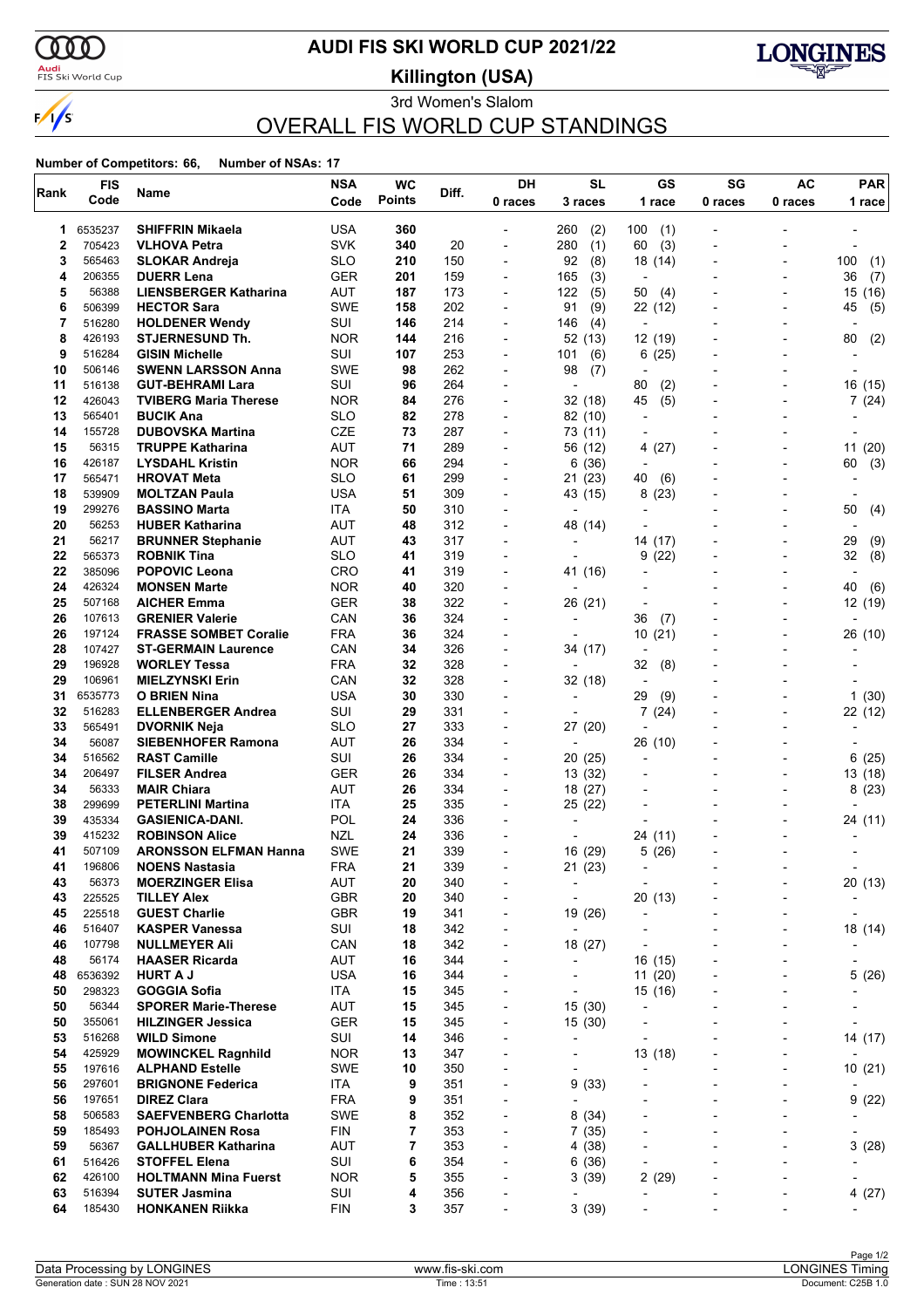

<mark>Audi</mark><br>FIS Ski World Cup

# **AUDI FIS SKI WORLD CUP 2021/22**

**Killington (USA)**



3rd Women's Slalom

# OVERALL FIS WORLD CUP STANDINGS

| Rank | FIS<br>Code | Name                     | <b>NSA</b><br>Code | <b>WC</b><br><b>Points</b> | Diff. | DH<br>0 races            | SL<br>3 races | GS<br>race               | SG<br>0 races            | AC<br>0 races            | <b>PAR</b><br>race l     |
|------|-------------|--------------------------|--------------------|----------------------------|-------|--------------------------|---------------|--------------------------|--------------------------|--------------------------|--------------------------|
| 64   | 206532      | <b>SCHMOTZ Marlene</b>   | GER                |                            | 357   | $\overline{\phantom{0}}$ | $\sim$        | 3(28)                    | $\overline{\phantom{0}}$ | $\overline{\phantom{0}}$ | $\overline{\phantom{0}}$ |
| 66   | 56392       | <b>GRITSCH Franziska</b> | <b>AUT</b>         |                            | 358   | $\overline{\phantom{a}}$ | $\sim$        | $\overline{\phantom{0}}$ | $\overline{\phantom{0}}$ | $\blacksquare$           | 2(29)                    |

| Legend:   |                     |            |                 |    |          |       |                   |  |
|-----------|---------------------|------------|-----------------|----|----------|-------|-------------------|--|
|           | No points           | AC         | Alpine Combined | DH | Downhill | Diff. | <b>Difference</b> |  |
| <b>GS</b> | <b>Giant Slalom</b> | <b>PAR</b> | Parallel        | SG | Super-G  | SL    | Slalom            |  |
| ∣wc       | World Cup           |            |                 |    |          |       |                   |  |
|           |                     |            |                 |    |          |       |                   |  |

| Data Processing by LONGINES      |  |
|----------------------------------|--|
| Generation date: SUN 28 NOV 2021 |  |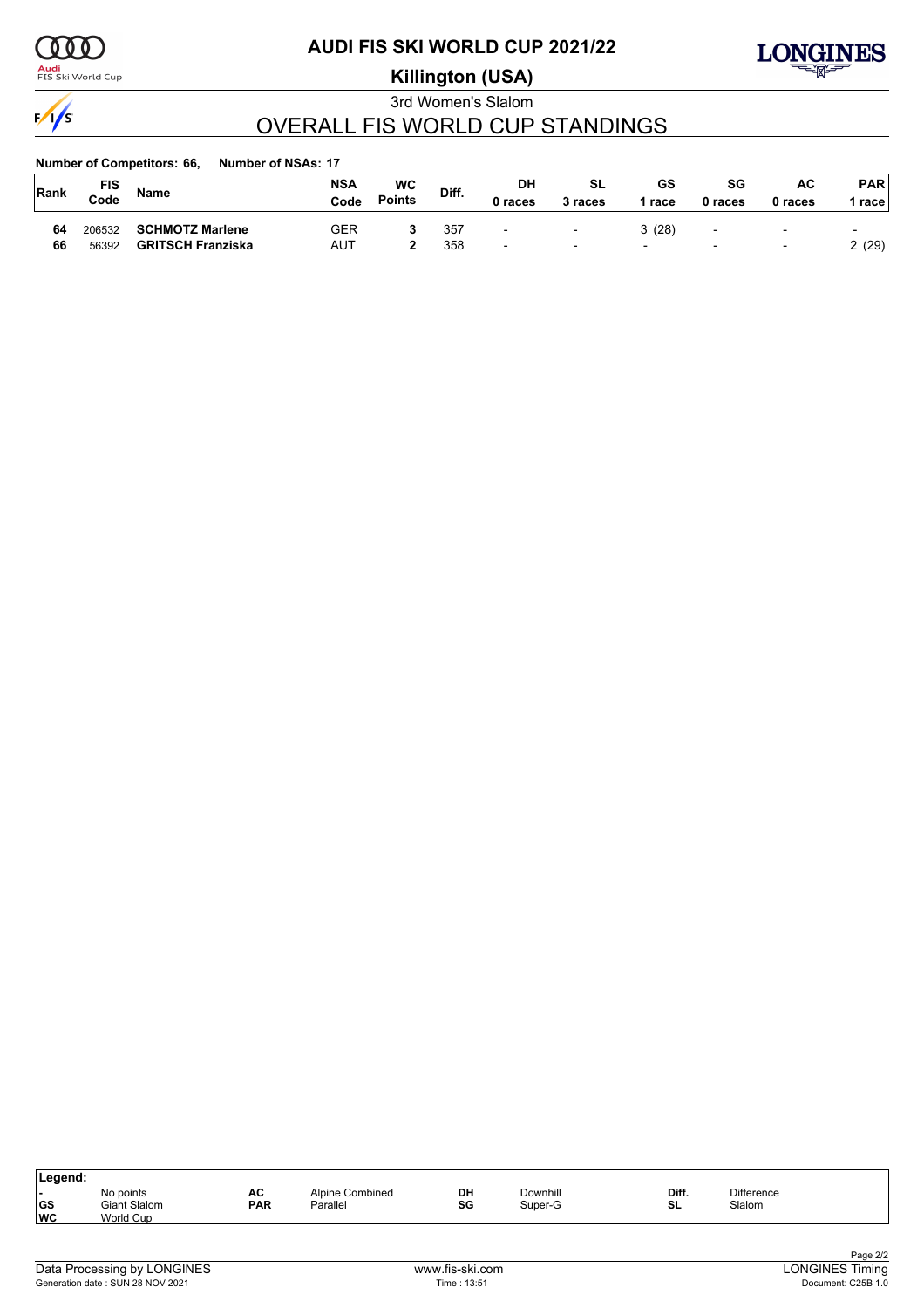

### **Audi**<br>FIS Ski World Cup

### **AUDI FIS SKI WORLD CUP 2021/22**





3rd Women's Slalom

FIS WCSL LIST

# 20 NOV 2021 Levi (FIN)

21 NOV 2021 Levi (FIN)  $\frac{28}{1}$  28 NOV 2021 Killington (USA)

|                |                    | <b>Number of Competitors: 63,</b><br>Number of NSAs: 16 |             |                          |                          | 28 NOV 2021 Killington (USA) |                  |                          |                          |                |
|----------------|--------------------|---------------------------------------------------------|-------------|--------------------------|--------------------------|------------------------------|------------------|--------------------------|--------------------------|----------------|
| Rank           | <b>FIS</b><br>Code | Name                                                    | NSA<br>Code | 1                        | 2                        | 3                            | Base - $X + Y =$ |                          |                          | <b>WCSL-SL</b> |
| 1              | 705423             | <b>VLHOVA Petra</b>                                     | <b>SVK</b>  | 100                      | 100                      | 80                           |                  | 732 220                  | 280                      | 792            |
| $\overline{2}$ | 6535237            | <b>SHIFFRIN Mikaela</b>                                 | USA         | 80                       | 80                       | 100                          |                  | 715 215                  | 260                      | 760            |
| 3              | 56388              | <b>LIENSBERGER Katharina</b>                            | <b>AUT</b>  | 40                       | 32                       | 50                           | 790              | 237                      | 122                      | 675            |
| 4              | 516280             | <b>HOLDENER Wendy</b>                                   | SUI         | 36                       | 50                       | 60                           | 465              | 140                      | 146                      | 471            |
| 5              | 516284             | <b>GISIN Michelle</b>                                   | SUI         | 32                       | 45                       | 24                           | 491              | 147                      | 101                      | 445            |
| 6              | 206355             | <b>DUERR Lena</b>                                       | <b>GER</b>  | 60                       | 60                       | 45                           | 253              | 76                       | 165                      | 342            |
| 7              | 506146             | <b>SWENN LARSSON Anna</b>                               | SWE         | 45                       | 24                       | 29                           | 224              | 67                       | 98                       | 255            |
| 8              | 155728             | <b>DUBOVSKA Martina</b>                                 | CZE         | 20                       | 40                       | 13                           | 188              | 56                       | 73                       | 205            |
| 9              | 506399             | <b>HECTOR Sara</b>                                      | SWE         | 29                       | 22                       | 40                           | 145              | 44                       | 91                       | 192            |
| 10             | 565463             | <b>SLOKAR Andreja</b>                                   | <b>SLO</b>  | 50                       | 16                       | 26                           | 142              | 43                       | 92                       | 191            |
| 10             | 107427             | <b>ST-GERMAIN Laurence</b>                              | CAN         | 14                       | $\overline{\phantom{a}}$ | 20                           | 224              | 67                       | 34                       | 191            |
| 12             | 565401             | <b>BUCIK Ana</b>                                        | SLO         | 24                       | 36                       | 22                           | 154              | 46                       | 82                       | 190            |
| 12             | 426187             | <b>LYSDAHL Kristin</b>                                  | <b>NOR</b>  | $\overline{\phantom{a}}$ | 6                        | $\overline{\phantom{a}}$     | 263              | 79                       | 6                        | 190            |
| 14             | 56333              | <b>MAIR Chiara</b>                                      | AUT         | 12                       |                          | 6                            | 233              | 70                       | 18                       | 181            |
|                |                    |                                                         |             | $\overline{\phantom{a}}$ | 7                        | 36                           |                  |                          |                          |                |
| 15             | 539909             | <b>MOLTZAN Paula</b>                                    | USA         | 9                        | 29                       | 18                           | 185<br>138       | 56<br>41                 | 43<br>56                 | 172            |
| 16             | 56315              | <b>TRUPPE Katharina</b>                                 | AUT         |                          |                          |                              |                  |                          |                          | 153            |
| 17             | 56253              | <b>HUBER Katharina</b>                                  | AUT         | 22                       | 26                       | $\overline{\phantom{a}}$     | 92               | 28                       | 48                       | 112            |
| 18             | 106961             | <b>MIELZYNSKI Erin</b>                                  | CAN         | 11                       | 10                       | 11                           | 108              | 32                       | 32                       | 108            |
| 19             | 516562             | <b>RAST Camille</b>                                     | SUI         | $\overline{a}$           | 5                        | 15                           | 125              | 38                       | 20                       | 107            |
| 20             | 196806             | <b>NOENS Nastasia</b>                                   | <b>FRA</b>  | 5                        | 4                        | 12                           | 113              | 34                       | 21                       | 100            |
| 21             | 56392              | <b>GRITSCH Franziska</b>                                | <b>AUT</b>  | $\overline{a}$           |                          | $\overline{\phantom{a}}$     | 140              | 42                       | $\overline{\phantom{a}}$ | 98             |
| 22             | 426193             | <b>STJERNESUND Th.</b>                                  | <b>NOR</b>  | 26                       | 22                       | 4                            | 58               | 17                       | 52                       | 93             |
| 23             | 56367              | <b>GALLHUBER Katharina</b>                              | AUT         | 4                        |                          | $\overline{a}$               | 108              | 32                       | 4                        | 80             |
| 24             | 516504             | <b>DANIOTH Aline</b>                                    | SUI         |                          |                          | $\overline{\phantom{a}}$     | 108              | 32                       | $\overline{\phantom{a}}$ | 76             |
| 25             | 425879             | <b>RIIS-JOHANNESS.</b>                                  | <b>NOR</b>  |                          |                          | $\overline{\phantom{a}}$     | 107              | 32                       | $\overline{\phantom{a}}$ | 75             |
| 26             | 426043             | <b>TVIBERG Maria Therese</b>                            | <b>NOR</b>  | $\overline{\phantom{a}}$ |                          | 32                           | 48               | 14                       | 32                       | 66             |
| 27             | 385096             | <b>POPOVIC Leona</b>                                    | CRO         | 13                       | 18                       | 10                           | 34               | 10                       | 41                       | 65             |
| 27             | 296509             | <b>CURTONI Irene</b>                                    | ITA         | ÷,                       |                          | $\overline{\phantom{a}}$     | 93               | 28                       | $\overline{\phantom{a}}$ | 65             |
| 29             | 299699             | <b>PETERLINI Martina</b>                                | ITA.        | 10                       | 15                       | $\overline{\phantom{a}}$     | 54               | 16                       | 25                       | 63             |
| 30             | 426100             | <b>HOLTMANN Mina Fuerst</b>                             | <b>NOR</b>  | $\overline{\phantom{a}}$ |                          | 3                            | 73               | 22                       | 3                        | 54             |
| 31             | 107798             | <b>NULLMEYER Ali</b>                                    | CAN         | 18                       | $\overline{\phantom{a}}$ | $\overline{\phantom{a}}$     | 49               | 15                       | 18                       | 52             |
| 32             | 506341             | <b>WIKSTROEM Emelie</b>                                 | SWE         |                          |                          |                              | 72               | 22                       | $\overline{a}$           | 50             |
| 33             | 225518             | <b>GUEST Charlie</b>                                    | <b>GBR</b>  |                          | 11                       | 8                            | 36               | 11                       | 19                       | 44             |
| 34             | 307493             | <b>ANDO Asa</b>                                         | <b>JPN</b>  |                          |                          |                              | 61               | 18                       | $\blacksquare$           | 43             |
| 34             | 506664             | <b>FJAELLSTROEM Magdalena</b>                           | SWE         |                          |                          |                              | 61               | 18                       | ÷                        | 43             |
| 36             | 516528             | <b>MEILLARD Melanie</b>                                 | SUI         |                          |                          |                              | 60               | 18                       | ÷,                       | 42             |
| 37             | 297601             | <b>BRIGNONE Federica</b>                                | ITA         |                          |                          | 9                            | 40               | 12                       | 9                        | 37             |
| 38             | 6535773            | <b>O BRIEN Nina</b>                                     | <b>USA</b>  |                          |                          | $\overline{\phantom{a}}$     | 47               | 14                       | $\overline{a}$           | 33             |
| 39             | 56344              | <b>SPORER Marie-Therese</b>                             | <b>AUT</b>  |                          |                          | 15                           | 23               | 7                        | 15                       | 31             |
| 39             | 355061             | <b>HILZINGER Jessica</b>                                | <b>GER</b>  | 6                        | 9                        | $\overline{a}$               | 23               | $\overline{7}$           | 15                       | 31             |
| 41             | 206497             | <b>FILSER Andrea</b>                                    | <b>GER</b>  | $\overline{\phantom{a}}$ | 13                       | $\overline{a}$               | 24               | $\overline{7}$           | 13                       | 30             |
| 42             | 565491             | <b>DVORNIK Neja</b>                                     | <b>SLO</b>  | 15                       | 12                       | $\overline{\phantom{a}}$     | 3                | $\mathbf{1}$             | 27                       | 29             |
| 43             | 565471             | <b>HROVAT Meta</b>                                      | <b>SLO</b>  | $\overline{a}$           | 14                       | 7                            | 8                | 2                        | 21                       | ${\bf 27}$     |
| 44             | 507168             | <b>AICHER Emma</b>                                      | <b>GER</b>  | 18                       | 8                        | $\blacksquare$               |                  | ÷,                       | 26                       | 26             |
| 44             | 516426             | <b>STOFFEL Elena</b>                                    | SUI         | ٠                        |                          | 6                            | 28               | 8                        | 6                        | 26             |
| 46             | 6295165            | <b>ROSSETTI Marta</b>                                   | <b>ITA</b>  |                          |                          |                              | 35               | 11                       | $\overline{\phantom{a}}$ | 24             |
| 47             | 506583             | <b>SAEFVENBERG Charlotta</b>                            | SWE         | 8                        |                          | $\blacksquare$               | 18               | 5                        | 8                        | 21             |
| 48             | 506867             | <b>FERMBAECK Elsa</b>                                   | <b>SWE</b>  |                          |                          | $\overline{\phantom{a}}$     | 28               | 8                        | $\overline{\phantom{a}}$ | 20             |
| 49             | 507109             | <b>ARONSSON ELFMAN Hanna</b>                            | SWE         |                          |                          | 16                           |                  | $\overline{\phantom{a}}$ | 16                       | 16             |
| 50             | 185493             | <b>POHJOLAINEN Rosa</b>                                 | <b>FIN</b>  | 7                        |                          |                              | 4                | 1                        | 7                        | 10             |
| 51             | 299276             | <b>BASSINO Marta</b>                                    | ITA         |                          |                          |                              | 13               | 4                        | $\overline{\phantom{0}}$ | 9              |
| 51             | 6536171            | <b>HENSIEN Katie</b>                                    | <b>USA</b>  |                          |                          |                              | 13               | 4                        | $\overline{\phantom{0}}$ | 9              |
| 53             | 426303             | <b>NORBYE Kaja</b>                                      | <b>NOR</b>  |                          |                          |                              | 11               | 3                        | $\overline{\phantom{a}}$ | 8              |
| 53             | 56551              | <b>EGGER Magdalena</b>                                  | <b>AUT</b>  |                          |                          |                              | 12               | 4                        | L,                       | 8              |
| 53             | 56032              | <b>SCHILD Bernadette</b>                                | <b>AUT</b>  |                          |                          |                              | 11               | 3                        | $\overline{a}$           | 8              |
| 53             | 107747             | <b>SMART Amelia</b>                                     | CAN         |                          |                          |                              | 12               | 4                        |                          | 8              |
|                |                    |                                                         |             |                          |                          |                              |                  |                          |                          |                |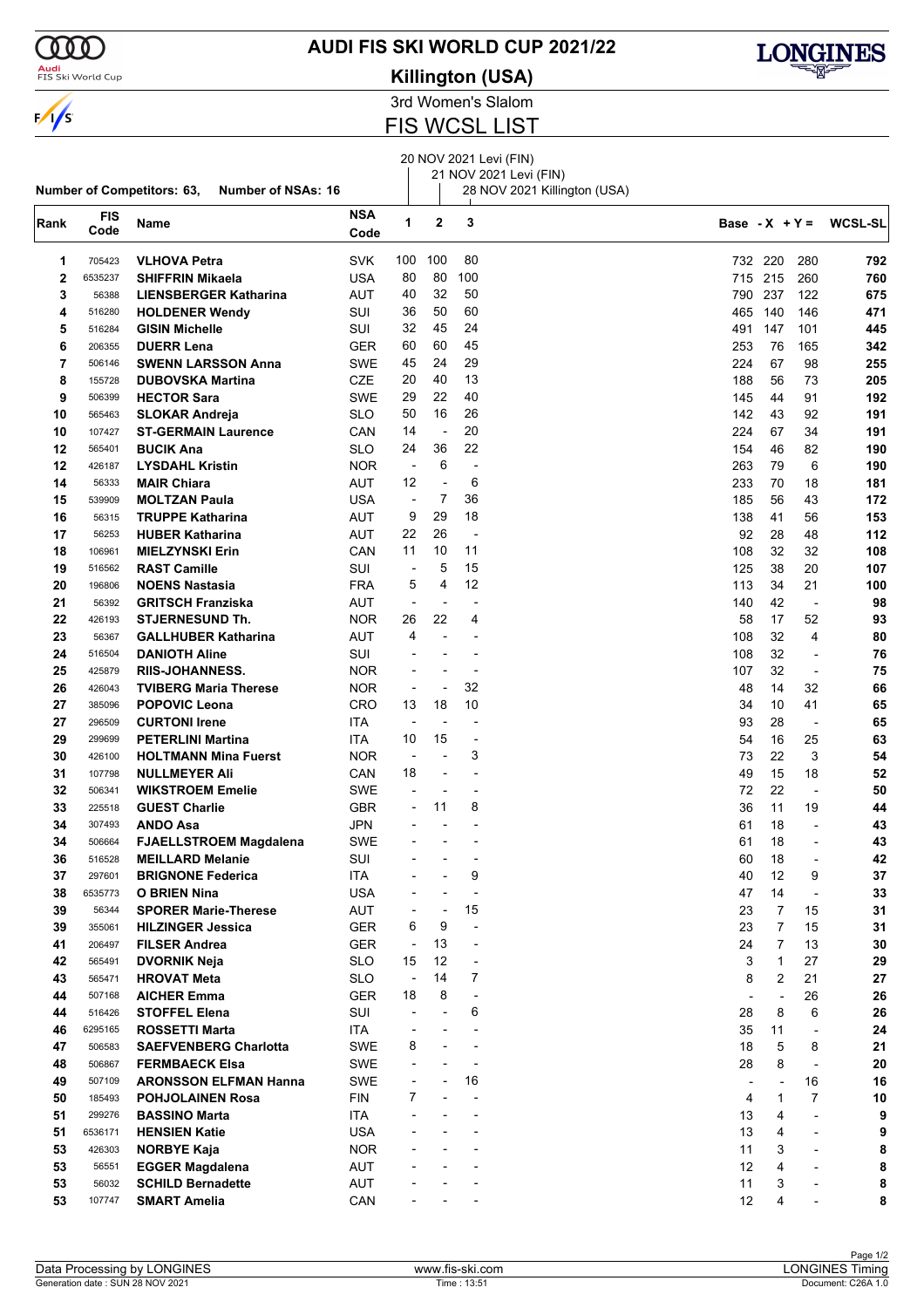

### <mark>Audi</mark><br>FIS Ski World Cup

## **AUDI FIS SKI WORLD CUP 2021/22**

**Killington (USA)**



3rd Women's Slalom

### FIS WCSL LIST

# 20 NOV 2021 Levi (FIN)

|      | <b>Number of NSAs: 16</b><br><b>Number of Competitors: 63,</b> |                                             |   |                    |                          |                | 21 NOV 2021 Levi (FIN) | 28 NOV 2021 Killington (USA) |      |                |                  |                          |                |
|------|----------------------------------------------------------------|---------------------------------------------|---|--------------------|--------------------------|----------------|------------------------|------------------------------|------|----------------|------------------|--------------------------|----------------|
| Rank | <b>FIS</b><br>Code                                             | <b>Name</b>                                 |   | <b>NSA</b><br>Code |                          | $\overline{2}$ | 3                      |                              |      |                | Base - $X + Y =$ |                          | <b>WCSL-SL</b> |
| 57   | 197540                                                         | <b>FORNI Josephine</b>                      |   | <b>FRA</b>         |                          |                |                        |                              |      | $\overline{7}$ | 2                | $\overline{\phantom{a}}$ | 5              |
| 57   | 206536                                                         | <b>WALLNER Marina</b>                       |   | <b>GER</b>         |                          |                |                        |                              |      |                | 2                | $\blacksquare$           | 5              |
| 59   | 539927                                                         | <b>LAPANJA Lila</b>                         |   | <b>USA</b>         |                          |                |                        |                              |      | 6              | 2                | $\overline{\phantom{a}}$ | 4              |
| 60   | 185430                                                         | <b>HONKANEN Riikka</b>                      |   | <b>FIN</b>         | $\overline{\phantom{a}}$ | 3              | $\blacksquare$         |                              |      |                |                  | 3                        | 3              |
| 61   | 299983                                                         | <b>GULLI Anita</b>                          |   | <b>ITA</b>         |                          |                |                        |                              |      | 3              |                  | $\overline{\phantom{a}}$ | $\mathbf{2}$   |
| 62   | 6536392                                                        | <b>HURT A J</b>                             |   | <b>USA</b>         | $\blacksquare$           |                |                        |                              |      | $\mathcal{P}$  |                  | ٠                        |                |
| 62   | 507018                                                         | <b>RASK Sara</b>                            |   | <b>SWE</b>         |                          |                |                        |                              |      |                | $\overline{a}$   | $\blacksquare$           | 1              |
|      |                                                                | Number of competitors per NSA in the top 60 |   |                    |                          |                |                        |                              |      |                |                  |                          |                |
| AUT: | 9                                                              | CAN:                                        | 4 | CRO:               |                          |                | CZE:                   | 1                            | FIN: | 2              |                  | FRA:                     | 2              |
| GBR: | $\mathbf{1}$                                                   | GER:                                        | 5 | ITA:               | 5                        |                | JPN:                   | 1                            | NOR: | 6              |                  | SLO:                     | 4              |
| SUI: | 6                                                              | SVK:                                        |   | SWE:               | 7                        |                | USA:                   | 5                            |      |                |                  |                          |                |

| ∣Legend:  |                                                                                                         |
|-----------|---------------------------------------------------------------------------------------------------------|
| No points | Last season FIS World Cup Start List points<br>Base                                                     |
|           | <b>WCSL-SL</b> FIS World Cup Start List points for Slalom                                               |
|           | (Base/number of planned races in the current season) *(number of completed races in the current season) |
| ١v        | FIS World Cup points won in the current season                                                          |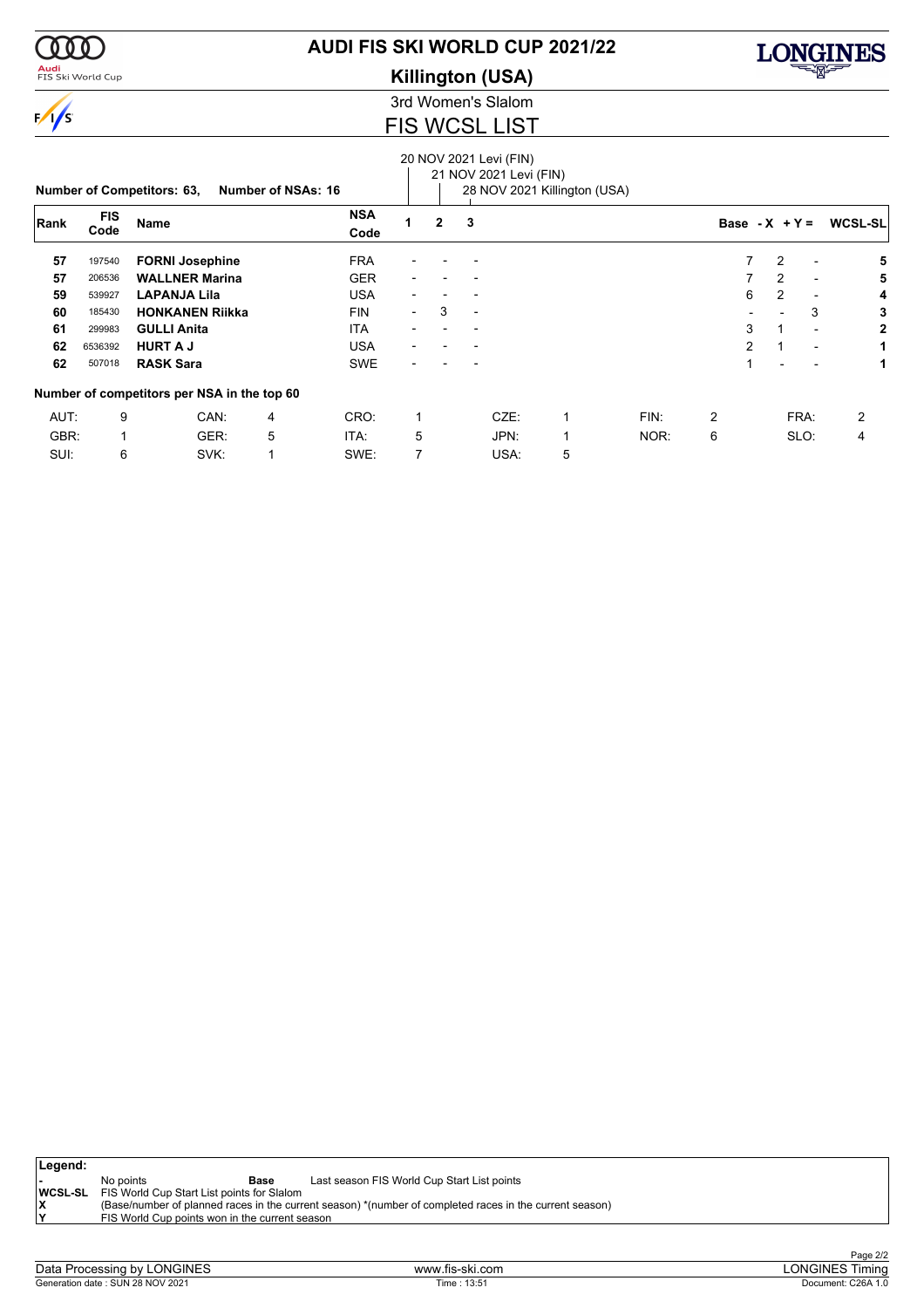$\alpha\alpha$ 

 $\sqrt{s}$ 

# **AUDI FIS SKI WORLD CUP 2021/22**

<mark>Audi</mark><br>FIS Ski World Cup

**Killington (USA)**



3rd Women's Slalom OVERALL FIS WCSL LIST

| Rank     | <b>FIS</b>       | Name                                             | <b>NSA</b>        | <b>WCSL</b> | Diff.        | DH                                     | <b>SL</b>                            | GS                       | SG                                  | <b>AC</b>                                      | <b>PAR</b>               |
|----------|------------------|--------------------------------------------------|-------------------|-------------|--------------|----------------------------------------|--------------------------------------|--------------------------|-------------------------------------|------------------------------------------------|--------------------------|
|          | Code             |                                                  | Code              |             |              | 0 races                                | 3 races                              | 1 race                   | 0 races                             | 0 races                                        | 1 race                   |
| 1        | 705423           | <b>VLHOVA Petra</b>                              | <b>SVK</b>        | 1611        |              | 164 (13)                               | 792<br>(1)                           | 388<br>(5)               | 187<br>(9)                          | 80<br>(2)                                      |                          |
| 2        | 516138           | <b>GUT-BEHRAMI Lara</b>                          | SUI               | 1513        | 98           | 443<br>(3)                             | ÷,                                   | 429<br>(3)               | 625<br>(1)                          | $\overline{\phantom{a}}$                       | 16 (15)                  |
| 3        | 6535237          | <b>SHIFFRIN Mikaela</b>                          | USA               | 1470        | 141          | $\overline{a}$                         | 760<br>(2)                           | 550<br>(1)               | 60 (24)                             | 100<br>(1)                                     |                          |
| 4        | 516284           | <b>GISIN Michelle</b>                            | SUI               | 1210        | 401          | 188(11)                                | 445<br>(5)                           | 378<br>(6)               | 139 (12)                            | (3)<br>60                                      |                          |
| 5        | 56388            | <b>LIENSBERGER Katharina</b>                     | <b>AUT</b>        | 972         | 639          | $\overline{\phantom{a}}$               | (3)<br>675                           | 282<br>(9)               | $\overline{\phantom{a}}$            |                                                | 15 (16)                  |
| 6        | 516319           | <b>SUTER Corinne</b>                             | SUI               | 930         | 681          | 510<br>(1)                             |                                      | 30<br>(33)               | 390<br>(2)                          |                                                |                          |
| 7        | 299276           | <b>BASSINO Marta</b>                             | ITA               | 904         | 707          | 44 (32)                                | (51)<br>9                            | 509<br>(2)               | 252<br>(6)                          | 40<br>(6)                                      | 50<br>(4)                |
| 8        | 297601           | <b>BRIGNONE Federica</b>                         | ITA               | 817         | 794          | 96 (22)                                | 37 (37)                              | 335<br>(7)               | (3)<br>349                          |                                                |                          |
| 9        | 298323           | GOGGIA Sofia                                     | <b>ITA</b>        | 734         | 877          | 480<br>(2)                             |                                      | 168 (13)                 | 86 (19)                             |                                                |                          |
| 10<br>11 | 516280<br>155763 | <b>HOLDENER Wendy</b>                            | SUI<br>CZE        | 603<br>584  | 1008<br>1027 | $\overline{\phantom{a}}$<br>256        | 471<br>(4)<br>$\overline{a}$         | 85 (20)                  | 47 (33)                             | 32                                             |                          |
| 12       | 56088            | <b>LEDECKA Ester</b><br><b>TIPPLER Tamara</b>    | AUT               | 555         | 1056         | (6)<br>247<br>(7)                      |                                      | 10(50)<br>$\overline{a}$ | 286<br>(5)<br>308<br>(4)            | (8)<br>$\overline{\phantom{a}}$                |                          |
| 13       | 196928           | <b>WORLEY Tessa</b>                              | <b>FRA</b>        | 524         | 1087         | $\overline{\phantom{a}}$               |                                      | 416<br>(4)               | 108 (17)                            |                                                |                          |
| 14       | 56087            | <b>SIEBENHOFER Ramona</b>                        | <b>AUT</b>        | 514         | 1097         | 239<br>(9)                             | $\overline{a}$                       | 222 (11)                 | 8(52)                               | 45<br>(5)                                      |                          |
| 15       | 297910           | <b>CURTONI Elena</b>                             | ITA               | 505         | 1106         | 238 (10)                               | $\overline{a}$                       | 81 (21)                  | 136 (13)                            | (4)<br>50                                      |                          |
| 16       | 506399           | <b>HECTOR Sara</b>                               | <b>SWE</b>        | 435         | 1176         | $\blacksquare$                         | (9)<br>192                           | 198 (12)                 |                                     |                                                | 45<br>(5)                |
| 17       | 6535455          | <b>JOHNSON Breezy</b>                            | <b>USA</b>        | 412         | 1199         | 359<br>(4)                             | $\overline{a}$                       |                          | 53 (26)                             |                                                |                          |
| 18       | 426257           | <b>LIE Kajsa Vickhoff</b>                        | <b>NOR</b>        | 406         | 1205         | 179 (12)                               |                                      | $\overline{a}$           | 227<br>(7)                          |                                                |                          |
| 19       | 206668           | <b>WEIDLE Kira</b>                               | <b>GER</b>        | 396         | 1215         | 345<br>(5)                             |                                      |                          | 51<br>(28)                          |                                                |                          |
| 20       | 55970            | <b>SCHMIDHOFER Nicole</b>                        | <b>AUT</b>        | 381         | 1230         | 154 (15)                               | $\overline{a}$                       | $\overline{\phantom{a}}$ | 227<br>(7)                          |                                                |                          |
| 21       | 206355           | <b>DUERR Lena</b>                                | <b>GER</b>        | 378         | 1233         | $\overline{\phantom{a}}$               | 342<br>(6)                           |                          |                                     |                                                | 36<br>(7)                |
| 22       | 415232           | <b>ROBINSON Alice</b>                            | <b>NZL</b>        | 355         | 1256         |                                        |                                      | 319<br>(8)               | 36 (36)                             |                                                |                          |
| 23       | 425929           | <b>MOWINCKEL Ragnhild</b>                        | <b>NOR</b>        | 338         | 1273         | 84 (23)                                |                                      | 111<br>(17)              | 114 (15)                            | 29<br>(9)                                      |                          |
| 24       | 565463           | <b>SLOKAR Andreja</b>                            | <b>SLO</b>        | 334         | 1277         | $\overline{\phantom{a}}$               | 191 (10)                             | 43 (28)                  |                                     | $\overline{\phantom{a}}$                       | 100<br>(1)               |
| 25       | 105269<br>299624 | <b>GAGNON Marie-Michele</b>                      | CAN               | 313         | 1298         | 148 (18)                               | $\overline{a}$                       |                          | 165 (10)                            |                                                |                          |
| 26<br>27 | 565471           | <b>PIROVANO Laura</b><br><b>HROVAT Meta</b>      | ITA<br><b>SLO</b> | 294<br>278  | 1317<br>1333 | 242<br>(8)<br>$\overline{\phantom{a}}$ | 27 (43)                              | 4(60)<br>251 (10)        | 48 (32)<br>$\overline{a}$           |                                                |                          |
| 28       | 426187           | <b>LYSDAHL Kristin</b>                           | <b>NOR</b>        | 268         | 1343         |                                        | 190 (12)                             | 18 (42)                  |                                     |                                                | 60<br>(3)                |
| 29       | 516219           | <b>NUFER Priska</b>                              | SUI               | 266         | 1345         | 125 (20)                               |                                      | 19 (41)                  | 122 (14)                            |                                                |                          |
| 30       | 565401           | <b>BUCIK Ana</b>                                 | <b>SLO</b>        | 259         | 1352         | $\overline{\phantom{a}}$               | 190 (12)                             | 69 (23)                  | -                                   |                                                |                          |
| 31       | 506146           | <b>SWENN LARSSON Anna</b>                        | <b>SWE</b>        | 255         | 1356         |                                        | 255<br>(7)                           |                          |                                     |                                                |                          |
| 32       | 56328            | <b>ORTLIEB Nina</b>                              | <b>AUT</b>        | 240         | 1371         | 154 (15)                               |                                      | $\overline{a}$           | 86 (19)                             |                                                |                          |
| 33       | 56315            | <b>TRUPPE Katharina</b>                          | AUT               | 238         | 1373         | $\overline{\phantom{a}}$               | 153 (16)                             | 74 (22)                  |                                     |                                                | 11 (20)                  |
| 34       | 56174            | <b>HAASER Ricarda</b>                            | AUT               | 216         | 1395         | 51 (29)                                |                                      | 68 (24)                  | 97 (18)                             |                                                |                          |
| 35       | 539909           | <b>MOLTZAN Paula</b>                             | <b>USA</b>        | 214         | 1397         | $\overline{\phantom{a}}$               | 172 (15)                             | 42 (29)                  |                                     |                                                |                          |
| 36       | 435334           | <b>GASIENICA-DANI.</b>                           | POL               | 207         | 1404         | $\overline{\phantom{a}}$               | ٠                                    | 157 (14)                 | 4 (59)                              | 22 (12)                                        | 24 (11)                  |
| 37       | 155728           | <b>DUBOVSKA Martina</b>                          | <b>CZE</b>        | 205         | 1406         | $\overline{a}$                         | 205<br>(8)                           |                          |                                     |                                                |                          |
| 38       | 297702           | <b>MARSAGLIA Francesca</b>                       | <b>ITA</b>        | 203         | 1408         | 57 (26)                                |                                      |                          | 146 (11)                            |                                                |                          |
| 39       | 107427           | <b>ST-GERMAIN Laurence</b>                       | CAN               | 191         | 1420         | $\overline{\phantom{a}}$               | 191 (10)                             | $\overline{\phantom{a}}$ |                                     |                                                |                          |
| 40       | 56333            | <b>MAIR Chiara</b>                               | <b>AUT</b>        | 189         | 1422         |                                        | 181 (14)                             |                          |                                     |                                                | 8(23)                    |
| 40<br>42 | 516248           | <b>FLURY Jasmine</b><br><b>PUCHNER Mirjam</b>    | SUI<br><b>AUT</b> | 189<br>186  | 1422<br>1425 | 154 (15)                               | -                                    | $\overline{\phantom{a}}$ | 35 (37)                             |                                                |                          |
| 43       | 56125<br>426193  | <b>STJERNESUND Th.</b>                           | <b>NOR</b>        | 185         | 1426         | 137 (19)<br>$\overline{\phantom{a}}$   | 93 (22)                              | 12 (47)                  | 49 (30)<br>$\overline{\phantom{a}}$ |                                                | 80<br>(2)                |
| 44       | 565360           | <b>STUHEC IIka</b>                               | <b>SLO</b>        | 179         | 1432         | 163 (14)                               | $\overline{\phantom{a}}$             | $\overline{\phantom{a}}$ | 16 (46)                             | $\overline{\phantom{a}}$                       | $\overline{\phantom{a}}$ |
| 45       | 6535773          | <b>O BRIEN Nina</b>                              | <b>USA</b>        | 173         | 1438         | $\blacksquare$                         | 33 (38)                              | 139 (15)                 | $\overline{\phantom{a}}$            | $\overline{\phantom{a}}$                       | 1(30)                    |
| 46       | 56392            | <b>GRITSCH Franziska</b>                         | <b>AUT</b>        | 164         | 1447         | $\overline{\phantom{a}}$               | 98 (21)                              | 40 (31)                  | $\overline{\phantom{a}}$            | 24 (11)                                        | 2(29)                    |
| 46       | 56198            | <b>SCHEYER Christine</b>                         | <b>AUT</b>        | 164         | 1447         | 52 (28)                                | $\overline{\phantom{a}}$             | $\blacksquare$           | 112 (16)                            |                                                |                          |
| 48       | 56217            | <b>BRUNNER Stephanie</b>                         | AUT               | 150         | 1461         | $\overline{\phantom{a}}$               | $\overline{\phantom{a}}$             | 121 (16)                 | $\overline{\phantom{a}}$            | $\overline{a}$                                 | 29<br>(9)                |
| 49       | 197497           | <b>MIRADOLI Romane</b>                           | <b>FRA</b>        | 147         | 1464         | 51 (29)                                | $\overline{\phantom{a}}$             | 18 (42)                  | 78 (21)                             |                                                |                          |
| 50       | 426100           | <b>HOLTMANN Mina Fuerst</b>                      | <b>NOR</b>        | 146         | 1465         | $\overline{\phantom{a}}$               | 54 (30)                              | 92 (18)                  | $\overline{\phantom{a}}$            | $\overline{\phantom{a}}$                       | -                        |
| 51       | 56177            | <b>VENIER Stephanie</b>                          | AUT               | 133         | 1478         | 80 (24)                                | $\overline{\phantom{a}}$             | $\overline{\phantom{a}}$ | 53 (26)                             | $\overline{a}$                                 | $\overline{\phantom{a}}$ |
| 52       | 426043           | <b>TVIBERG Maria Therese</b>                     | <b>NOR</b>        | 132         | 1479         | $\overline{\phantom{a}}$               | 66 (26)                              | 59 (25)                  | $\overline{\phantom{a}}$            |                                                | 7(24)                    |
| 52       | 56253            | <b>HUBER Katharina</b>                           | <b>AUT</b>        | 132         | 1479         | $\overline{\phantom{a}}$               | 112 (17)                             | -                        | $\overline{\phantom{a}}$            | 20 (13)                                        |                          |
| 54       | 516394           | <b>SUTER Jasmina</b>                             | SUI               | 126         | 1485         | 71 (25)                                | $\overline{\phantom{a}}$             | $\overline{\phantom{a}}$ | 51 (28)                             |                                                | 4(27)                    |
| 55       | 516562           | <b>RAST Camille</b>                              | SUI               | 122         | 1489         | $\overline{\phantom{a}}$               | 107 (19)                             | 9(52)                    | $\overline{\phantom{a}}$            |                                                | 6(25)                    |
| 56       | 516185           | <b>HAEHLEN Joana</b>                             | SUI               | 116         | 1495         | 56 (27)                                | $\overline{\phantom{a}}$             | $\overline{\phantom{a}}$ | 60 (24)                             | $\overline{a}$                                 |                          |
| 57       | 299630           | <b>DELAGO Nadia</b>                              | ITA               | 111         | 1500         | 111(21)                                | $\overline{\phantom{a}}$             | $\overline{a}$           | $\overline{\phantom{a}}$            | $\overline{a}$                                 |                          |
| 58<br>59 | 106961<br>197383 | <b>MIELZYNSKI Erin</b>                           | CAN<br><b>FRA</b> | 108         | 1503         | $\overline{\phantom{a}}$               | 108(18)                              |                          | $\overline{\phantom{a}}$            |                                                |                          |
| 60       | 196806           | <b>GAUTHIER Tiffany</b><br><b>NOENS Nastasia</b> | <b>FRA</b>        | 101<br>100  | 1510<br>1511 | 23 (38)<br>$\overline{\phantom{a}}$    | $\overline{\phantom{a}}$<br>100 (20) | $\overline{a}$<br>÷,     | 78 (21)<br>$\overline{\phantom{a}}$ | $\qquad \qquad \blacksquare$<br>$\blacksquare$ | -<br>-                   |
| 60       | 299466           | <b>DELAGO Nicol</b>                              | ITA               | 100         | 1511         | 51 (29)                                | $\overline{a}$                       | -                        | 49 (30)                             | $\overline{\phantom{a}}$                       |                          |
| 62       | 197641           | <b>GAUCHE Laura</b>                              | <b>FRA</b>        | 97          | 1514         | 17 (41)                                | -                                    | $\overline{a}$           | 44 (34)                             | (7)<br>36                                      | -                        |
| 63       | 56256            | <b>RAEDLER Ariane</b>                            | AUT               | 95          | 1516         | 33 (35)                                |                                      | $\overline{\phantom{0}}$ | 62 (23)                             | $\overline{\phantom{m}}$                       | -                        |
| 64       | 107613           | <b>GRENIER Valerie</b>                           | CAN               | 87          | 1524         | $\overline{\phantom{0}}$               |                                      | 87 (19)                  | $\overline{\phantom{a}}$            |                                                |                          |
|          |                  |                                                  |                   |             |              |                                        |                                      |                          |                                     |                                                |                          |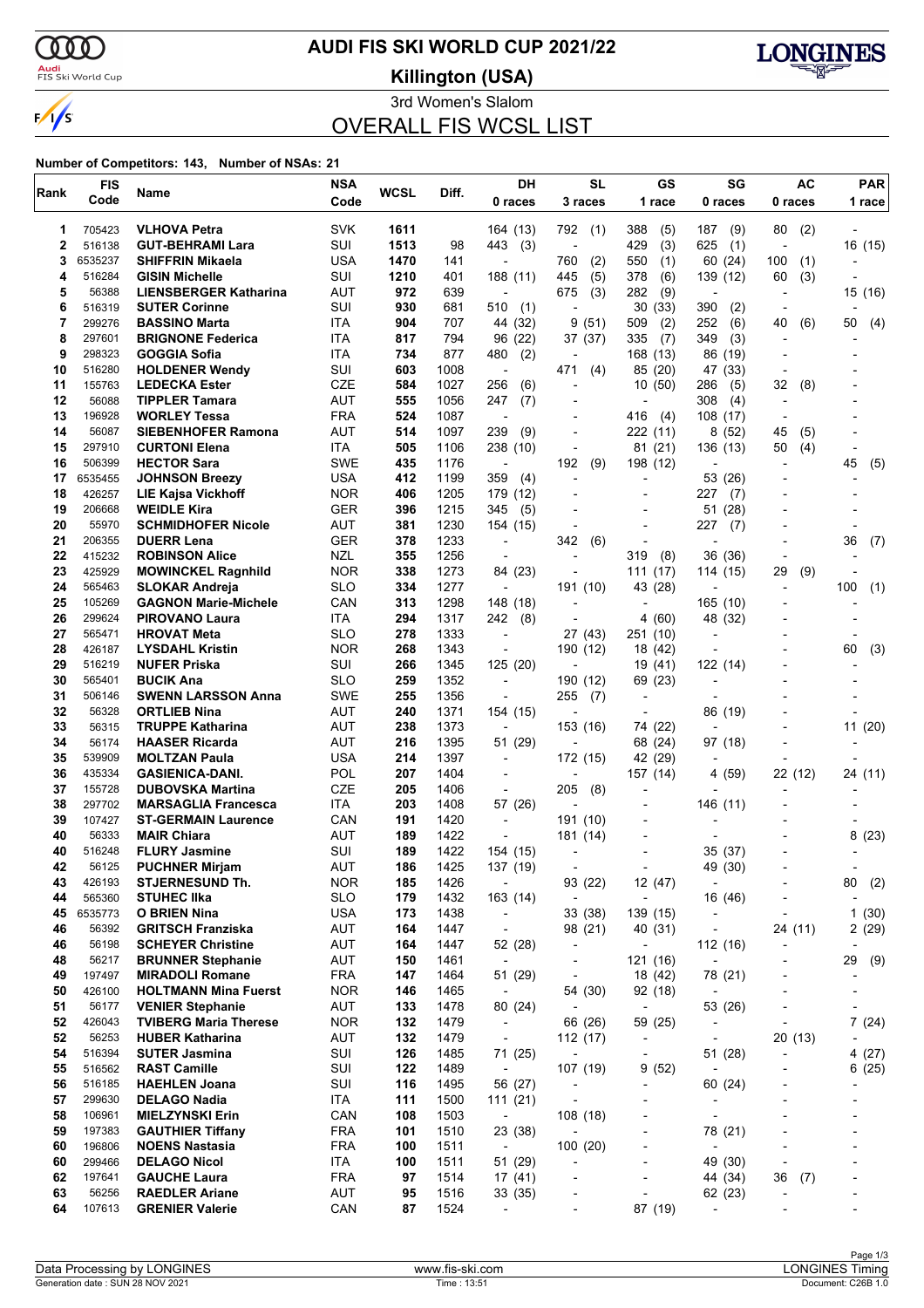

### <mark>Audi</mark><br>FIS Ski World Cup

# **AUDI FIS SKI WORLD CUP 2021/22**

**Killington (USA)**



3rd Women's Slalom

## OVERALL FIS WCSL LIST

| Rank       | <b>FIS</b>       |                                                 | <b>NSA</b>        | <b>WCSL</b> | Diff.        | DH                                         | <b>SL</b>                           | GS                                         | SG                                  | <b>AC</b>      | PAR            |
|------------|------------------|-------------------------------------------------|-------------------|-------------|--------------|--------------------------------------------|-------------------------------------|--------------------------------------------|-------------------------------------|----------------|----------------|
|            | Code             | Name                                            | Code              |             |              | 0 races                                    | 3 races                             | 1 race                                     | 0 races                             | 0 races        | 1 race         |
| 64         | 565373           | <b>ROBNIK Tina</b>                              | <b>SLO</b>        | 87          | 1524         |                                            |                                     | 55 (27)                                    |                                     |                | 32(8)          |
| 66         | 197124           | <b>FRASSE SOMBET Coralie</b>                    | <b>FRA</b>        | 84          | 1527         | $\blacksquare$                             |                                     | 58 (26)                                    |                                     |                | 26 (10)        |
| 67         | 56367            | <b>GALLHUBER Katharina</b>                      | AUT               | 83          | 1528         | $\overline{a}$                             | 80 (23)                             | $\overline{\phantom{a}}$                   |                                     |                | 3(28)          |
| 68         | 516504           | <b>DANIOTH Aline</b>                            | SUI               | 76          | 1535         | $\blacksquare$                             | 76 (24)                             |                                            |                                     |                |                |
| 69         | 425879           | <b>RIIS-JOHANNESS.</b>                          | <b>NOR</b>        | 75          | 1536         | ÷,                                         | 75 (25)                             | -                                          |                                     |                |                |
| 70         | 6535791          | WRIGHT Isabella                                 | USA               | 73          | 1538         | 39 (33)                                    | $\overline{a}$                      |                                            | 16 (46)                             | 18 (14)        |                |
| 71         | 565320           | <b>FERK Marusa</b>                              | <b>SLO</b>        | 69          | 1542         | 3(50)                                      |                                     |                                            | 40 (35)                             | 26 (10)        |                |
| 72         | 385096           | <b>POPOVIC Leona</b>                            | CRO               | 65          | 1546         | $\overline{\phantom{a}}$                   | 65 (27)                             | ٠                                          |                                     |                |                |
| 72         | 296509           | <b>CURTONI Irene</b>                            | <b>ITA</b>        | 65          | 1546         |                                            | 65 (27)                             | $\overline{a}$                             |                                     |                |                |
| 74<br>74   | 299699<br>516528 | <b>PETERLINI Martina</b>                        | ITA               | 63          | 1548         | $\blacksquare$                             | 63 (29)                             | $\blacksquare$                             |                                     |                |                |
| 76         | 206497           | <b>MEILLARD Melanie</b><br><b>FILSER Andrea</b> | SUI<br><b>GER</b> | 63<br>59    | 1548<br>1552 | $\overline{a}$<br>$\overline{\phantom{a}}$ | 42 (36)<br>30(41)                   | 21 (39)                                    |                                     |                | 13 (18)        |
| 77         | 6536213          | <b>CASHMAN Keely</b>                            | USA               | 55          | 1556         | 29 (36)                                    | $\overline{\phantom{a}}$            | 16 (44)<br>$\overline{\phantom{a}}$        | 26 (40)                             |                |                |
| 78         | 107798           | <b>NULLMEYER Ali</b>                            | CAN               | 52          | 1559         | $\overline{\phantom{a}}$                   | 52 (31)                             | $\overline{\phantom{0}}$                   |                                     |                |                |
| 79         | 516283           | <b>ELLENBERGER Andrea</b>                       | SUI               | 51          | 1560         |                                            | $\overline{a}$                      | 29<br>(35)                                 |                                     |                | 22 (12)        |
| 79         | 307493           | <b>ANDO Asa</b>                                 | JPN               | 51          | 1560         | $\overline{\phantom{0}}$                   | 43 (34)                             | 8 (54)                                     |                                     |                |                |
| 81         | 506341           | <b>WIKSTROEM Emelie</b>                         | <b>SWE</b>        | 50          | 1561         | $\overline{\phantom{a}}$                   | 50 (32)                             | $\overline{\phantom{0}}$                   |                                     |                |                |
| 82         | 506664           | <b>FJAELLSTROEM Magdalena</b>                   | <b>SWE</b>        | 49          | 1562         | $\overline{\phantom{a}}$                   | 43 (34)                             | 6(57)                                      |                                     |                |                |
| 82         | 56128            | <b>HUETTER Cornelia</b>                         | AUT               | 49          | 1562         | 39 (33)                                    | $\overline{\phantom{a}}$            | $\overline{\phantom{a}}$                   | 10(51)                              |                |                |
| 84         | 299383           | <b>MELESI Roberta</b>                           | ITA               | 47          | 1564         | 8(48)                                      | $\overline{a}$                      | 5(58)                                      | 34 (38)                             |                |                |
| 85         | 565491           | <b>DVORNIK Neja</b>                             | <b>SLO</b>        | 45          | 1566         | $\overline{\phantom{a}}$                   | 29 (42)                             | 16 (44)                                    |                                     |                |                |
| 86         | 225518           | <b>GUEST Charlie</b>                            | <b>GBR</b>        | 44          | 1567         | $\overline{\phantom{a}}$                   | 44 (33)                             | $\overline{a}$                             |                                     |                |                |
| 86         | 56268            | <b>HEIDER Michaela</b>                          | <b>AUT</b>        | 44          | 1567         | 11(47)                                     | $\overline{\phantom{a}}$            | $\blacksquare$                             | 33 (39)                             |                |                |
| 88         | 6536392          | <b>HURT A J</b>                                 | USA               | 43          | 1568         | $\overline{\phantom{a}}$                   | 1(62)                               | 31 (32)                                    | 6<br>(56)                           |                | 5(26)          |
| 88<br>90   | 56241<br>56373   | <b>SCHNEEBERGER Rosina</b>                      | AUT<br>AUT        | 43<br>42    | 1568<br>1569 | 13(43)                                     | $\blacksquare$                      | 4(60)                                      | 26 (40)                             |                |                |
| 91         | 405138           | <b>MOERZINGER Elisa</b><br>JELINKOVA Adriana    | NED               | 41          | 1570         | $\overline{\phantom{a}}$                   | $\overline{a}$                      | 22 (38)<br>41 (30)                         |                                     |                | 20(13)         |
| 92         | 426324           | <b>MONSEN Marte</b>                             | <b>NOR</b>        | 40          | 1571         | $\overline{\phantom{a}}$                   |                                     | $\overline{\phantom{0}}$                   |                                     | $\blacksquare$ | 40<br>(6)      |
| 93         | 197651           | <b>DIREZ Clara</b>                              | <b>FRA</b>        | 39          | 1572         | $\overline{\phantom{a}}$                   |                                     | 30(33)                                     |                                     |                | 9(22)          |
| 93         | 6535600          | <b>MERRYWEATHER Alice</b>                       | USA               | 39          | 1572         | 13 (43)                                    | $\overline{\phantom{a}}$            | $\overline{\phantom{a}}$                   | 26 (40)                             |                | $\overline{a}$ |
| 95         | 507168           | <b>AICHER Emma</b>                              | <b>GER</b>        | 38          | 1573         | $\overline{\phantom{a}}$                   | 26 (44)                             | $\blacksquare$                             | $\overline{\phantom{a}}$            |                | 12 (19)        |
| 96         | 516268           | <b>WILD Simone</b>                              | SUI               | 37          | 1574         | $\overline{\phantom{a}}$                   | $\overline{\phantom{a}}$            | 23 (37)                                    | $\overline{a}$                      |                | 14 (17)        |
| 96         | 485941           | <b>PLESHKOVA Julia</b>                          | <b>RUS</b>        | 37          | 1574         | 18 (40)                                    | ٠                                   | -                                          | 19 (45)                             |                |                |
| 98         | 56417            | <b>FEST Nadine</b>                              | AUT               | 35          | 1576         | 13 (43)                                    |                                     |                                            | 22 (43)                             |                |                |
| 98         | 516521           | <b>KOLLY Noemie</b>                             | SUI               | 35          | 1576         | 13 (43)                                    | $\overline{a}$                      | $\overline{\phantom{0}}$                   | 22 (43)                             |                |                |
| 100        | 56344            | <b>SPORER Marie-Therese</b>                     | AUT               | 31          | 1580         | $\overline{\phantom{a}}$                   | 31 (39)                             | $\overline{\phantom{0}}$                   | $\overline{a}$                      |                |                |
| 100        | 355061           | <b>HILZINGER Jessica</b>                        | <b>GER</b>        | 31          | 1580         |                                            | 31 (39)                             | $\overline{a}$                             |                                     |                |                |
| 102        | 516407           | <b>KASPER Vanessa</b>                           | SUI               | 27          | 1584         |                                            | $\overline{\phantom{a}}$            | 9<br>(52)                                  |                                     |                | 18 (14)        |
| 103<br>103 | 225525<br>516426 | <b>TILLEY Alex</b>                              | <b>GBR</b><br>SUI | 26<br>26    | 1585<br>1585 |                                            |                                     | 26 (36)                                    |                                     |                |                |
| 103        | 56224            | <b>STOFFEL Elena</b><br><b>MAIER Sabrina</b>    | AUT               | 26          | 1585         | $\overline{\phantom{a}}$<br>26 (37)        | 26 (44)<br>$\overline{\phantom{a}}$ | $\overline{a}$<br>$\overline{\phantom{a}}$ |                                     |                |                |
| 106        | 197616           | <b>ALPHAND Estelle</b>                          | <b>SWE</b>        | 25          | 1586         |                                            |                                     | 7(56)                                      | (52)<br>8                           |                | 10(21)         |
| 106        | 56311            | <b>REISINGER Elisabeth</b>                      | <b>AUT</b>        | 25          | 1586         | 17 (41)                                    | $\overline{\phantom{a}}$            | $\overline{\phantom{a}}$                   | 8(52)                               |                |                |
| 108        | 6295165          | ROSSETTI Marta                                  | ITA               | 24          | 1587         | $\overline{\phantom{a}}$                   | 24 (46)                             | $\overline{a}$                             | $\overline{a}$                      |                |                |
| 109        | 56416            | <b>SCHEIB Julia</b>                             | AUT               | 23          | 1588         | -                                          | $\overline{\phantom{a}}$            | 20(40)                                     | 3(60)                               |                |                |
| 110        | 426303           | <b>NORBYE Kaja</b>                              | <b>NOR</b>        | 22          | 1589         | $\qquad \qquad \blacksquare$               | 8(53)                               | 14 (46)                                    |                                     |                |                |
| 111        | 507109           | <b>ARONSSON ELFMAN Hanna</b>                    | SWE               | 21          | 1590         | $\overline{\phantom{a}}$                   | 16 (49)                             | 5(58)                                      |                                     |                |                |
| 111        | 506583           | <b>SAEFVENBERG Charlotta</b>                    | <b>SWE</b>        | 21          | 1590         | $\overline{\phantom{a}}$                   | 21 (47)                             | ٠                                          |                                     |                |                |
| 111        | 539536           | <b>WILES Jacqueline</b>                         | USA               | 21          | 1590         | 21 (39)                                    | $\overline{\phantom{a}}$            |                                            | $\overline{a}$                      |                |                |
| 114        | 506867           | <b>FERMBAECK Elsa</b>                           | SWE               | 20          | 1591         | $\overline{\phantom{a}}$                   | 20 (48)                             | $\overline{\phantom{0}}$                   | $\overline{\phantom{a}}$            |                |                |
| 115        | 516344           | <b>KOPP Rahel</b>                               | SUI               | 16          | 1595         | 2(52)                                      | ٠                                   | -                                          | 14 (49)                             |                |                |
| 115        | 45331            | <b>SMALL Greta</b>                              | <b>AUS</b>        | 16          | 1595         | $\overline{\phantom{a}}$                   |                                     | -                                          | $\overline{a}$                      | 16 (15)        |                |
| 117        | 197860           | <b>ROUX Tifany</b>                              | <b>FRA</b>        | 15          | 1596         | ٠                                          |                                     | -                                          | 15 (48)                             |                |                |
| 118<br>119 | 56509<br>298723  | <b>GRILL Lisa</b><br><b>MIDALI Roberta</b>      | AUT<br>ITA        | 13<br>12    | 1598<br>1599 | ٠<br>$\overline{\phantom{0}}$              | ٠                                   | $\overline{\phantom{0}}$<br>12 (47)        | 13 (50)<br>$\overline{\phantom{a}}$ |                |                |
| 119        | 485802           | <b>TKACHENKO Ekaterina</b>                      | <b>RUS</b>        | 12          | 1599         | L,                                         | $\overline{\phantom{a}}$            | 12 (47)                                    |                                     |                |                |
| 121        | 185493           | <b>POHJOLAINEN Rosa</b>                         | <b>FIN</b>        | 10          | 1601         | -                                          | 10(50)                              | $\overline{\phantom{a}}$                   |                                     |                |                |
| 121        | 198016           | <b>ESCANE Doriane</b>                           | <b>FRA</b>        | 10          | 1601         | $\overline{\phantom{a}}$                   | $\overline{\phantom{a}}$            | 10(50)                                     | -                                   |                |                |
| 121        | 538685           | <b>McKENNIS DURAN Alice</b>                     | <b>USA</b>        | 10          | 1601         | 2(52)                                      | $\overline{\phantom{a}}$            | $\overline{\phantom{0}}$                   | 8<br>(52)                           |                |                |
| 124        | 6536171          | <b>HENSIEN Katie</b>                            | USA               | 9           | 1602         | $\overline{\phantom{a}}$                   | 9(51)                               | -                                          | ٠                                   |                |                |
| 125        | 56551            | <b>EGGER Magdalena</b>                          | <b>AUT</b>        | 8           | 1603         | $\overline{\phantom{a}}$                   | 8(53)                               | -                                          |                                     |                |                |
| 125        | 108077           | <b>GRAY Cassidy</b>                             | CAN               | 8           | 1603         | $\overline{\phantom{a}}$                   | $\overline{\phantom{a}}$            | 8<br>(54)                                  |                                     |                |                |
| 125        | 538573           | <b>ROSS Laurenne</b>                            | USA               | 8           | 1603         | 8(48)                                      | $\overline{a}$                      | -                                          |                                     |                |                |
| 125        | 56032            | <b>SCHILD Bernadette</b>                        | AUT               | 8           | 1603         | $\overline{\phantom{a}}$                   | 8(53)                               |                                            |                                     |                |                |
|            |                  |                                                 |                   |             |              |                                            |                                     |                                            |                                     |                |                |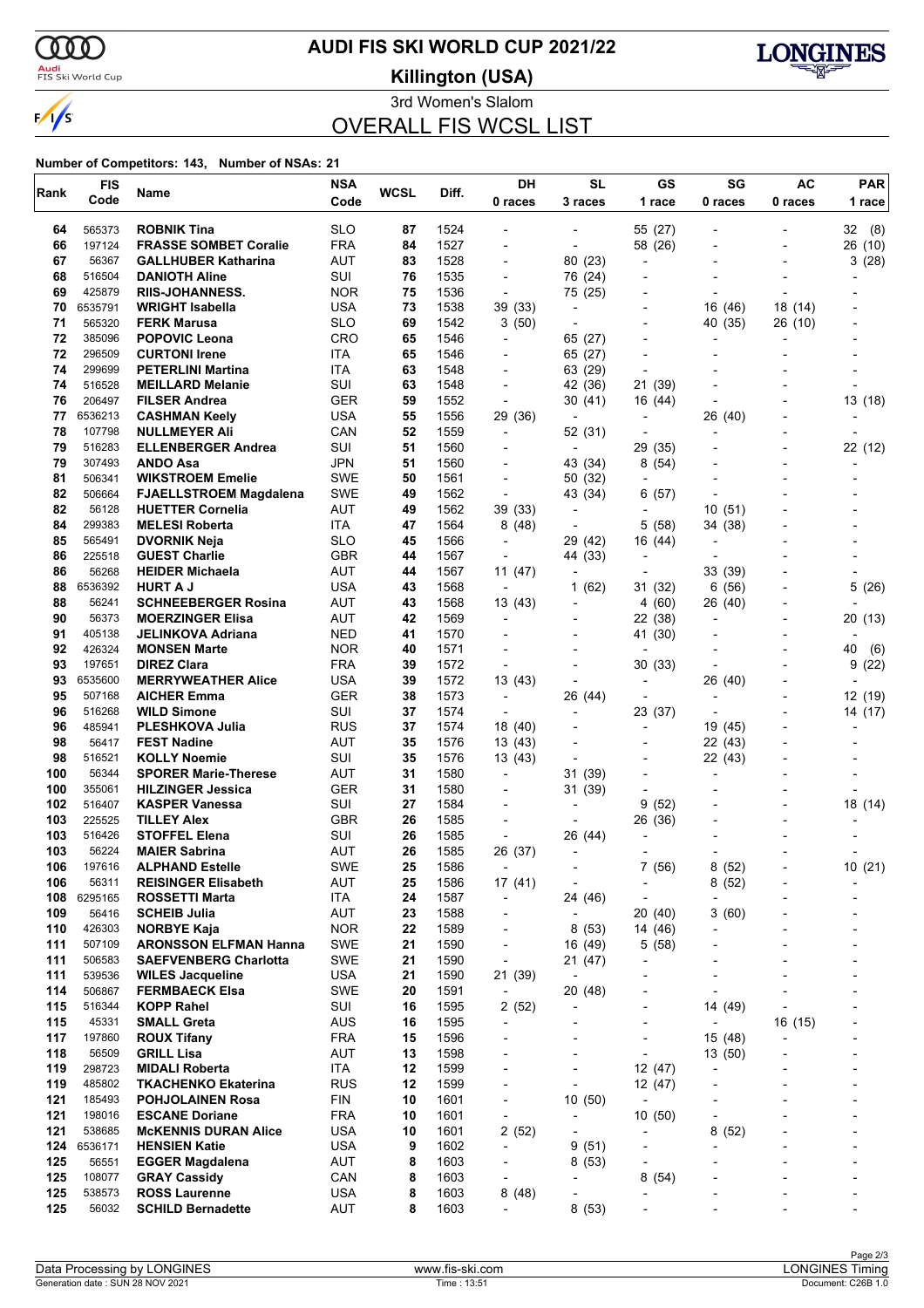

# **AUDI FIS SKI WORLD CUP 2021/22**

<mark>Audi</mark><br>FIS Ski World Cup

**Killington (USA)**



3rd Women's Slalom OVERALL FIS WCSL LIST

|      | <b>FIS</b> |                          | <b>NSA</b> |                |       | <b>DH</b>                | <b>SL</b>                | GS                       | SG                       | AC                       | <b>PAR</b> |
|------|------------|--------------------------|------------|----------------|-------|--------------------------|--------------------------|--------------------------|--------------------------|--------------------------|------------|
| Rank | Code       | <b>Name</b>              | Code       | <b>WCSL</b>    | Diff. | 0 races                  | 3 races                  | 1 race                   | 0 races                  | 0 races                  | 1 race     |
| 125  | 107747     | <b>SMART Amelia</b>      | CAN        | 8              | 1603  | $\blacksquare$           | 8(53)                    | $\blacksquare$           |                          |                          |            |
| 130  | 56258      | <b>AGER Christina</b>    | AUT        | 6              | 1605  | $\blacksquare$           | $\blacksquare$           | -                        | 6(56)                    | $\overline{\phantom{0}}$ |            |
| 130  | 516429     | <b>GROEBLI Nathalie</b>  | SUI        | 6              | 1605  | $\blacksquare$           | $\overline{\phantom{0}}$ | $\overline{\phantom{a}}$ | 6(56)                    | $\overline{\phantom{0}}$ |            |
| 132  | 197540     | <b>FORNI Josephine</b>   | <b>FRA</b> | 5              | 1606  | $\blacksquare$           | 5(57)                    | $\overline{\phantom{a}}$ | $\overline{\phantom{0}}$ |                          |            |
| 132  | 206536     | <b>WALLNER Marina</b>    | <b>GER</b> | 5              | 1606  | $\overline{\phantom{0}}$ | 5(57)                    | $\overline{\phantom{a}}$ |                          |                          |            |
| 134  | 539927     | <b>LAPANJA Lila</b>      | <b>USA</b> | 4              | 1607  | $\overline{\phantom{0}}$ | 4 (59)                   | $\blacksquare$           |                          |                          |            |
| 135  | 185430     | <b>HONKANEN Riikka</b>   | <b>FIN</b> | 3              | 1608  | $\blacksquare$           | 3(60)                    | $\overline{\phantom{0}}$ |                          |                          |            |
| 135  | 206532     | <b>SCHMOTZ Marlene</b>   | <b>GER</b> | 3              | 1608  | $\overline{\phantom{0}}$ | -                        | 3<br>(62)                | $\overline{\phantom{0}}$ |                          |            |
| 135  | 55898      | <b>BREM Eva-Maria</b>    | <b>AUT</b> | 3              | 1608  | $\blacksquare$           | $\overline{\phantom{a}}$ | (62)<br>3                | $\overline{\phantom{0}}$ | $\overline{\phantom{0}}$ |            |
| 135  | 299402     | <b>GASSLITTER Verena</b> | <b>ITA</b> | 3              | 1608  | $\overline{\phantom{0}}$ | $\overline{\phantom{0}}$ | -                        | 3(60)                    | $\overline{\phantom{0}}$ |            |
| 135  | 506718     | <b>IVARSSON Lin</b>      | <b>SWE</b> | 3              | 1608  | 3(50)                    | $\blacksquare$           | $\overline{\phantom{0}}$ | $\overline{\phantom{0}}$ |                          |            |
| 140  | 299983     | <b>GULLI Anita</b>       | <b>ITA</b> | 2              | 1609  | $\overline{\phantom{0}}$ | 2(61)                    | $\overline{\phantom{0}}$ | $\overline{\phantom{0}}$ |                          |            |
| 140  | 197295     | <b>PIOT Jennifer</b>     | <b>FRA</b> | 2              | 1609  | $\blacksquare$           | $\overline{\phantom{0}}$ | $\overline{\phantom{0}}$ | 2(62)                    | $\overline{\phantom{0}}$ |            |
| 140  | 516519     | <b>SUTER Juliana</b>     | SUI        | $\overline{2}$ | 1609  | 2(52)                    | $\overline{\phantom{0}}$ | $\overline{\phantom{0}}$ | $\overline{\phantom{0}}$ |                          |            |
| 143  | 507018     | <b>RASK Sara</b>         | <b>SWE</b> |                | 1610  |                          | (62)                     | $\overline{\phantom{0}}$ |                          |                          |            |

| Legend:           |                                             |                  |                             |          |                     |             |                             |  |
|-------------------|---------------------------------------------|------------------|-----------------------------|----------|---------------------|-------------|-----------------------------|--|
| GS<br><b>WCSL</b> | No points<br>Giant Slalom<br>Overall points | AC<br><b>PAR</b> | Alpine Combined<br>Parallel | DH<br>SG | Downhill<br>Super-G | Diff.<br>SL | <b>Difference</b><br>Slalom |  |
|                   |                                             |                  |                             |          |                     |             |                             |  |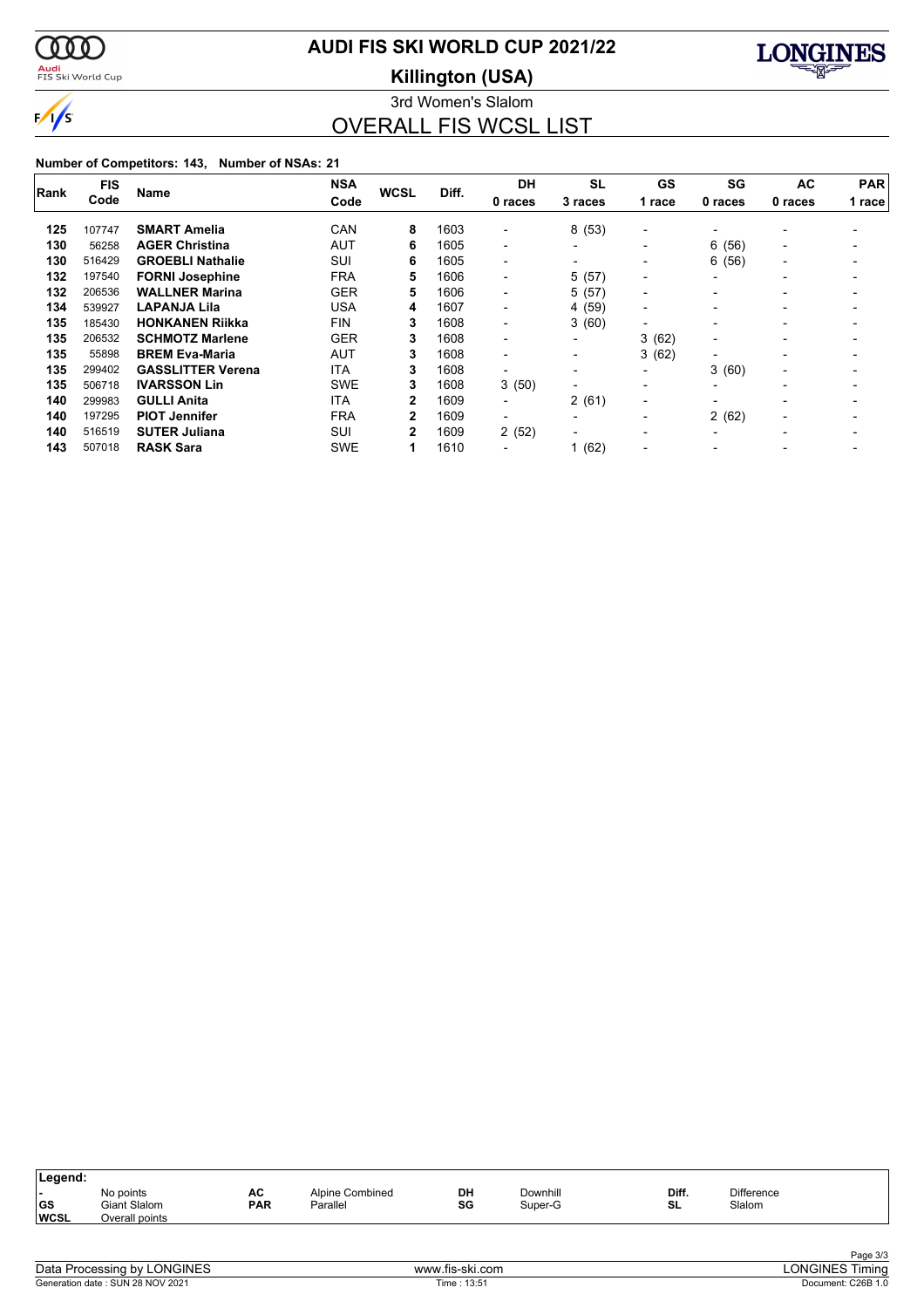

<mark>Audi</mark><br>FIS Ski World Cup

# **AUDI FIS SKI WORLD CUP 2021/22**

**Killington (USA)**



#### **Number of Nations: 17**

3rd Women's Slalom FIS NATION CUP

| Rank NSA |            | Name                            | <b>Points</b> | Diff. | <b>DH</b>                | <b>SL</b> | GS  | SG | AC                       | <b>PAR</b> | TE. |
|----------|------------|---------------------------------|---------------|-------|--------------------------|-----------|-----|----|--------------------------|------------|-----|
|          | 1 AUT      | Austria                         | 461           |       |                          | 263       | 110 |    |                          | 88         |     |
|          | 2 USA      | <b>United States of America</b> | 457           | 4     |                          | 303       | 148 |    |                          | 6          |     |
| 3        | SUI        | <b>Switzerland</b>              | 446           | 15    | $\overline{\phantom{0}}$ | 273       | 93  |    |                          | 80         |     |
| 4        | <b>SLO</b> | Slovenia                        | 421           | 40    | $\overline{\phantom{0}}$ | 222       | 67  |    | $\overline{\phantom{0}}$ | 132        |     |
| 5        | <b>NOR</b> | Norway                          | 352           | 109   |                          | 93        | 72  |    | $\overline{\phantom{0}}$ | 187        |     |
| 6        | <b>SVK</b> | Slovakia                        | 340           | 121   | $\overline{\phantom{0}}$ | 280       | 60  |    |                          |            |     |
|          | SWE        | Sweden                          | 295           | 166   | $\overline{\phantom{0}}$ | 213       | 27  |    |                          | 55         |     |
| 8        | <b>GER</b> | Germany                         | 283           | 178   | $\overline{\phantom{0}}$ | 219       | 3   |    |                          | 61         |     |
| 9        | CAN        | Canada                          | 120           | 341   |                          | 84        | 36  |    |                          |            |     |
| 10       | <b>ITA</b> | <b>Italy</b>                    | 99            | 362   |                          | 34        | 15  |    |                          | 50         |     |
| 11       | <b>FRA</b> | France                          | 98            | 363   |                          | 21        | 42  |    |                          | 35         |     |
| 12       | CZE        | <b>Czech Republic</b>           | 73            | 388   |                          | 73        |     |    |                          |            |     |
| 13       | CRO        | Croatia                         | 41            | 420   |                          | 41        |     |    |                          |            |     |
| 14       | <b>GBR</b> | <b>Great Britain</b>            | 39            | 422   |                          | 19        | 20  |    |                          |            |     |
| 15       | POL        | Poland                          | 24            | 437   |                          |           |     |    |                          | 24         |     |
| 15       | <b>NZL</b> | <b>New Zealand</b>              | 24            | 437   |                          |           | 24  |    |                          |            |     |
| 17       | <b>FIN</b> | <b>Finland</b>                  | 10            | 451   |                          | 10        |     |    |                          |            |     |
|          |            |                                 |               |       |                          |           |     |    |                          |            |     |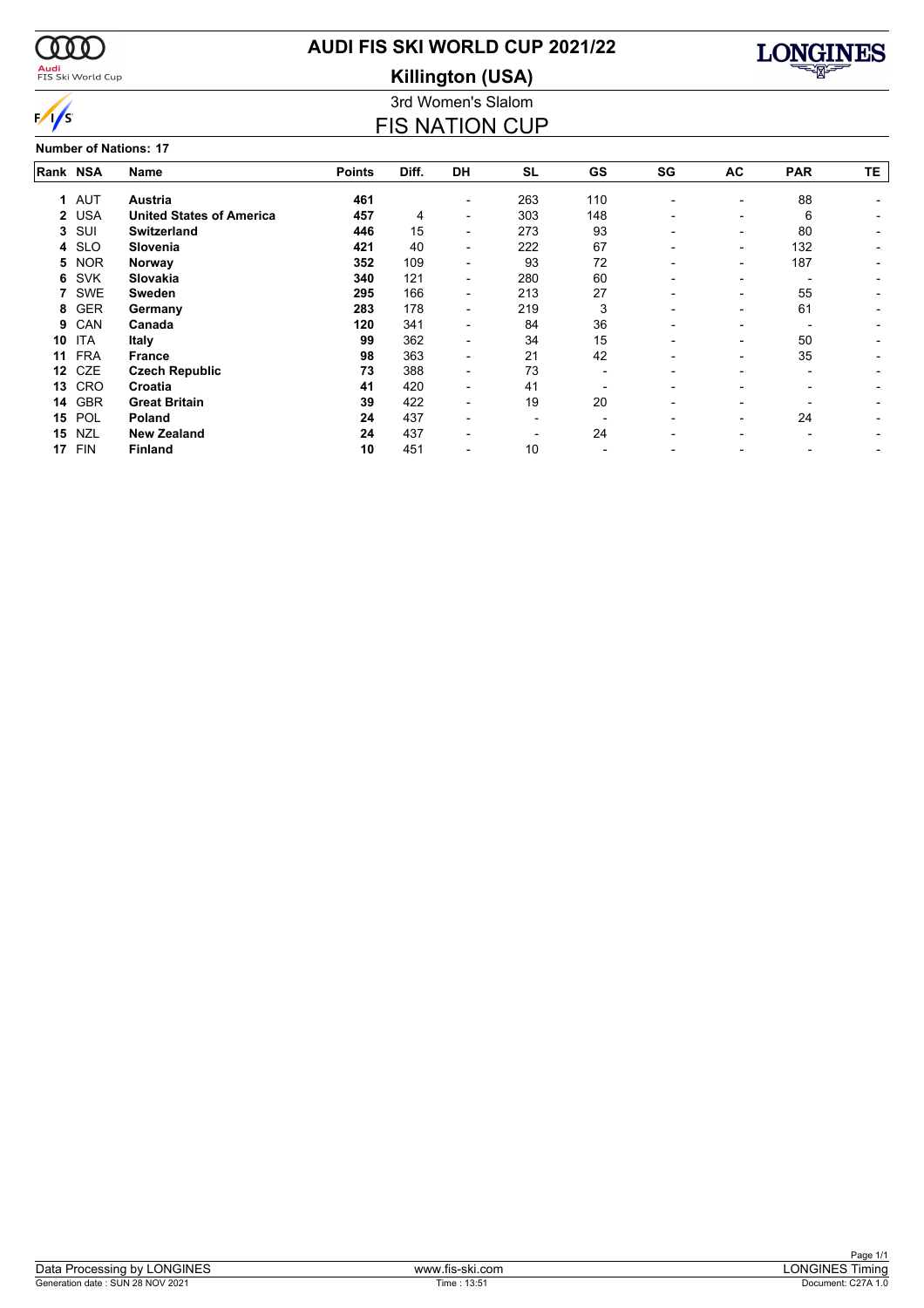$\alpha\alpha$ 

 $\sqrt{s}$ 

### <mark>Audi</mark><br>FIS Ski World Cup

# **AUDI FIS SKI WORLD CUP 2021/22**

**Killington (USA)**



### 3rd Women's Slalom OVERALL FIS NATION CUP

**Number of Nations: 19**

| <b>RK NSA</b> |      | Overall |     |     | <b>DH Points</b> |                          |     | <b>SL Points</b>         |        |     | <b>GS Points</b>         |     |     | <b>SG Points</b> |   |     | <b>AC Points</b> |   |     | <b>PAR Points</b> | <b>TE Points</b> |       |  |
|---------------|------|---------|-----|-----|------------------|--------------------------|-----|--------------------------|--------|-----|--------------------------|-----|-----|------------------|---|-----|------------------|---|-----|-------------------|------------------|-------|--|
|               | M+W  | M       | W   | M+W | м                | W                        | M+W | м                        | W      | M+W | м                        | W   | M+W | м                | w | M+W | м                | W | M+W | м                 | W                | $M+W$ |  |
| 1 AUT         | 1112 | 651     | 461 | 283 | 283              | $\overline{\phantom{a}}$ | 263 |                          | $-263$ | 226 | 116                      | 110 |     |                  |   |     |                  |   | 340 | 252               | 88               |       |  |
| 2 SUI         | 812  | 366     | 446 | 146 | 146              | $\overline{\phantom{a}}$ | 273 |                          | $-273$ | 290 | 197                      | 93  |     |                  |   |     |                  |   | 103 | 23                | 80               |       |  |
| 3 NOR         | 601  | 249     | 352 | 44  | 44               | $\overline{\phantom{a}}$ | 93  |                          | 93     | 159 | 87                       | 72  |     |                  |   |     |                  |   | 305 | 118               | 187              |       |  |
| 4 SLO         | 569  | 148     | 421 | 24  | 24               | $\overline{\phantom{a}}$ | 222 |                          | - 222  | 133 | 66                       | 67  |     |                  |   |     |                  |   | 190 | 58                | 132              |       |  |
| 5 USA         | 533  | 76      | 457 | 36  | 36               | $\overline{\phantom{a}}$ | 303 |                          | $-303$ | 188 | 40                       | 148 |     |                  |   |     |                  |   | 6   |                   | 6                |       |  |
| 6 GER         | 450  | 167     | 283 | 72  | 72               | $\blacksquare$           | 219 |                          | - 219  | 29  | 26                       | 3   |     |                  |   |     |                  |   | 130 | 69                | 61               |       |  |
| 7 SVK         | 343  | 3       | 340 |     |                  |                          | 280 |                          | $-280$ | 63  | 3                        | 60  |     |                  |   |     |                  |   |     |                   |                  |       |  |
| 8 SWE         | 325  | 30      | 295 | 20  | 20               | ٠                        | 213 |                          | $-213$ | 27  | $\overline{\phantom{a}}$ | 27  |     |                  |   |     |                  |   | 65  | 10                | 55               |       |  |
| 9 FRA         | 269  | 171     | 98  | 49  | 49               |                          | 21  | $\sim$                   | 21     | 123 | 81                       | 42  |     |                  |   |     |                  |   | 76  | 41                | 35               |       |  |
| <b>10 CAN</b> | 230  | 110     | 120 |     |                  | $\overline{\phantom{a}}$ | 84  | $\overline{\phantom{0}}$ | 84     | 58  | 22                       | 36  |     |                  |   |     |                  |   | 81  | 81                |                  |       |  |
| <b>11 ITA</b> | 211  | 112     | 99  | 38  | 38               | ۰                        | 34  | $\overline{\phantom{0}}$ | 34     | 63  | 48                       | 15  |     |                  |   |     |                  |   | 76  | 26                | 50               |       |  |
| <b>12 CRO</b> | 77   | 36      | 41  |     |                  |                          | 41  |                          | 41     | 29  | 29                       |     |     |                  |   |     |                  |   |     |                   |                  |       |  |
| <b>13 CZE</b> | 73   |         | 73  |     |                  |                          | 73  |                          | 73     |     |                          |     |     |                  |   |     |                  |   |     |                   |                  |       |  |
| <b>14 GBR</b> | 53   | 14      | 39  |     |                  |                          | 19  | $\overline{\phantom{0}}$ | 19     | 20  |                          | 20  |     |                  |   |     |                  |   | 14  | 14                |                  |       |  |
| <b>15 POL</b> | 24   |         | 24  |     |                  |                          |     |                          |        |     |                          |     |     |                  |   |     |                  |   | 24  | ٠                 | 24               |       |  |
| <b>15 NZL</b> | 24   |         | 24  |     |                  |                          |     |                          |        | 24  |                          | 24  |     |                  |   |     |                  |   |     |                   |                  |       |  |
| <b>17 BEL</b> | 15   | 15      |     |     |                  |                          |     |                          |        |     |                          |     |     |                  |   |     |                  |   | 15  | 15                |                  |       |  |
| <b>18 FIN</b> | 10   |         | 10  |     |                  |                          | 10  |                          | 10     |     |                          |     |     |                  |   |     |                  |   |     |                   |                  |       |  |
| <b>19 JPN</b> | 4    |         |     |     |                  |                          |     |                          |        |     |                          |     |     |                  |   |     |                  |   | 4   | 4                 |                  |       |  |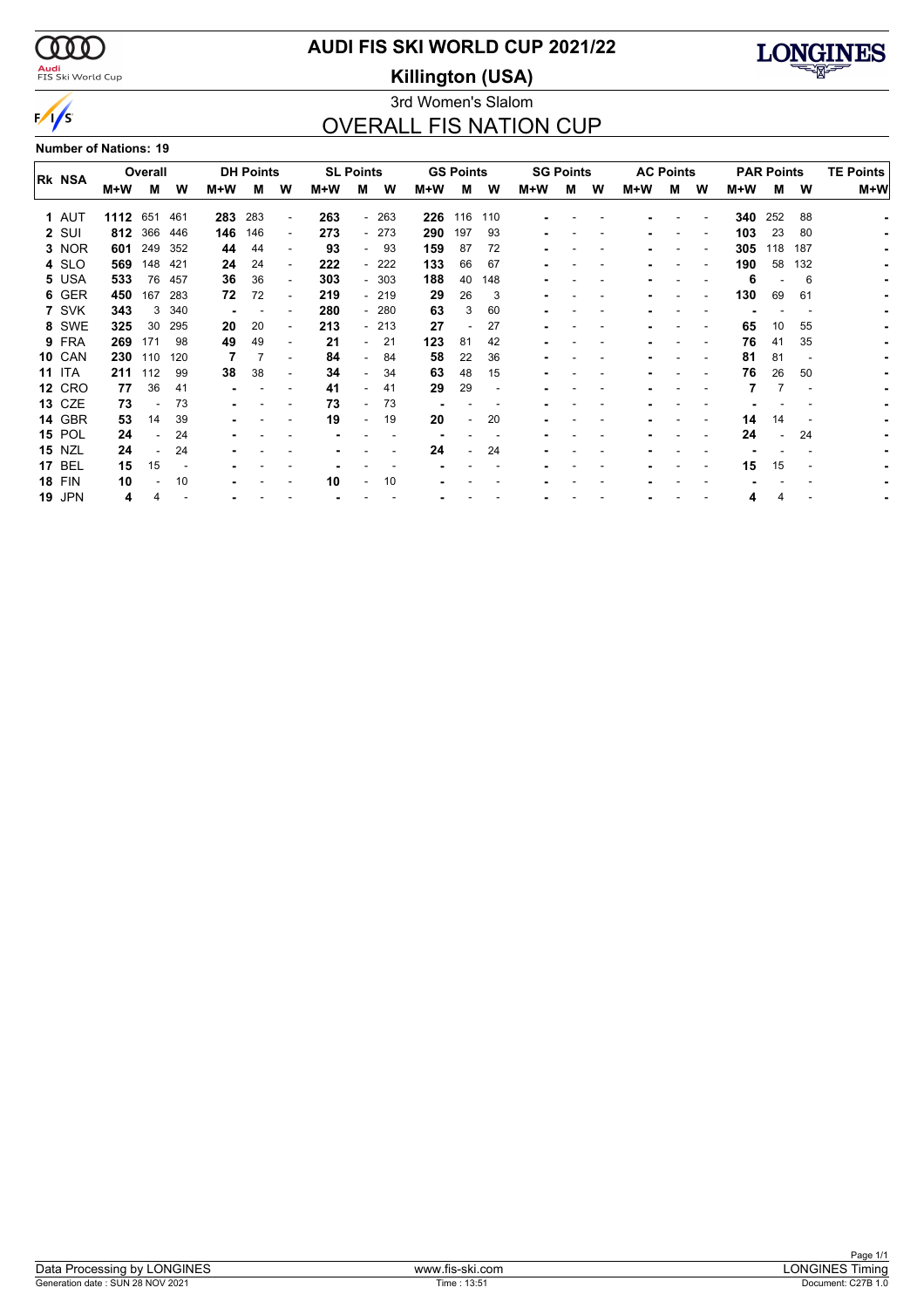

<mark>Audi</mark><br>FIS Ski World Cup

# **AUDI FIS SKI WORLD CUP 2021/22**





### 3rd Women's Slalom BRANDS STANDINGS

#### **Number of Brands: 6**

|    | Rank Name | <b>Points</b> | Diff. | DH                       | SL                       | GS  | SG                       | AC.                      | <b>PAR</b>               |
|----|-----------|---------------|-------|--------------------------|--------------------------|-----|--------------------------|--------------------------|--------------------------|
|    | Rossignol | 705           |       | $\overline{\phantom{0}}$ | 415                      | 110 |                          | $\overline{\phantom{0}}$ | 180                      |
|    | 2 Head    | 530           | 175   | $\overline{\phantom{0}}$ | 360                      | 125 | $\overline{\phantom{0}}$ | $\overline{\phantom{0}}$ | 45                       |
|    | 3 Atomic  | 360           | 345   | $\overline{\phantom{0}}$ | 260                      | 100 |                          |                          |                          |
|    | 4 Nordica | 150           | 555   | $\overline{\phantom{0}}$ | 50                       | -   | $\overline{\phantom{0}}$ | $\overline{\phantom{0}}$ | 100                      |
|    | 5 Salomon | 90            | 615   | $\overline{\phantom{a}}$ | $\overline{\phantom{a}}$ | 40  |                          | $\overline{\phantom{a}}$ | 50                       |
| 6. | Voelkl    | 40            | 665   | $\overline{\phantom{0}}$ | 40                       | -   | $\overline{\phantom{0}}$ |                          | $\overline{\phantom{0}}$ |